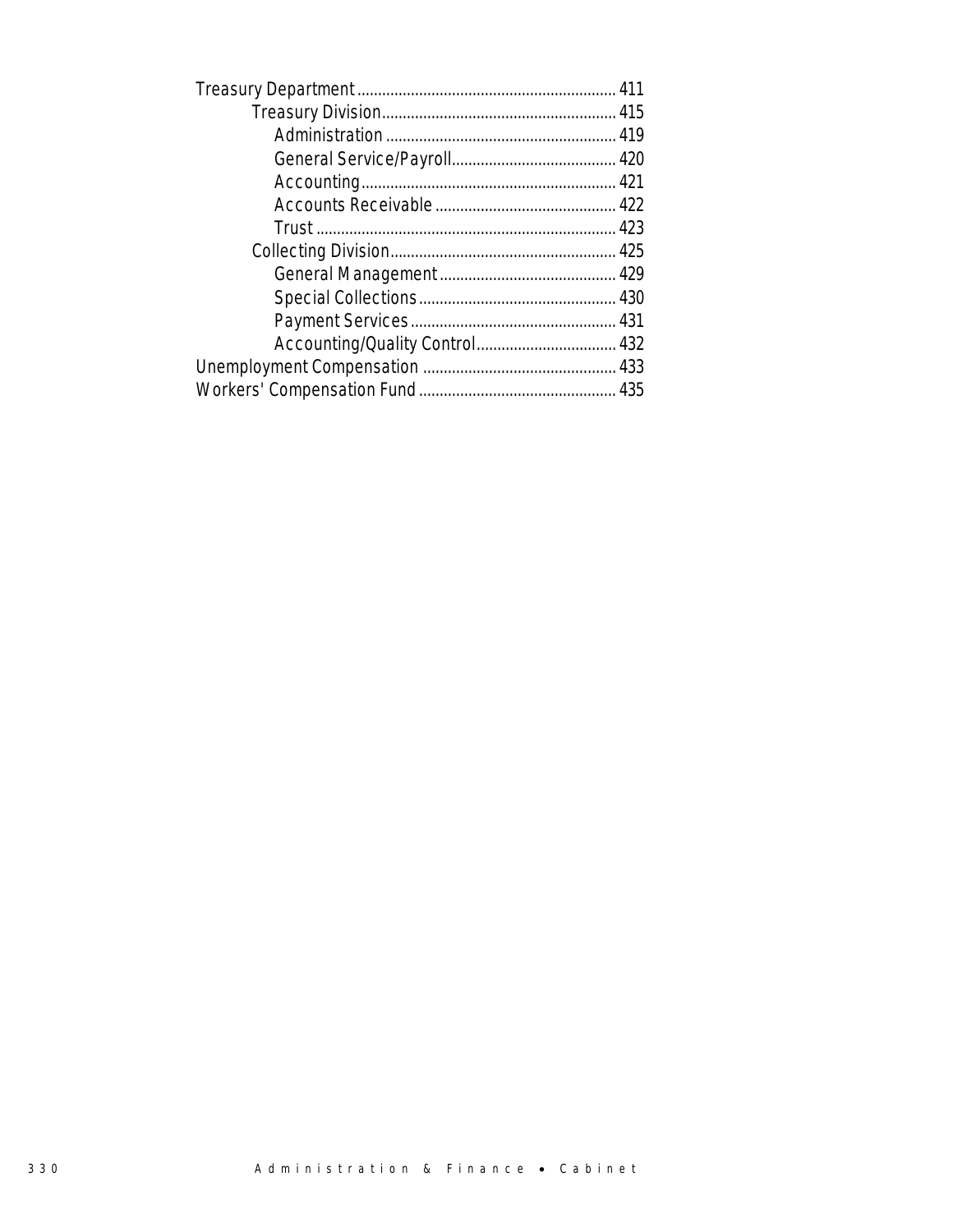## Administration & Finance

#### *David Sweeney, Chief Financial Officer & Collector-Treasurer*

### *Cabinet Mission*

The Administration and Finance Cabinet ensures that city services are delivered with high quality, with high ethical standards, are financially prudent, are responsive to the needs of the citizens of Boston, and consistent with the laws and ordinances governing municipal government.

| <b>Operating Budget</b>            | Program Name                     | <b>Total Actual '14</b> | <b>Total Actual '15</b> | Total Approp '16 | <b>Total Budget '17</b> |
|------------------------------------|----------------------------------|-------------------------|-------------------------|------------------|-------------------------|
|                                    | Administration & Finance         | 1,505,363               | 934,781                 | 933,000          | 1,071,275               |
|                                    | <b>Assessing Department</b>      | 6,572,032               | 6,346,438               | 7,108,092        | 7,199,877               |
|                                    | <b>Auditing Department</b>       | 2,539,198               | 2,493,514               | 2,665,862        | 2,705,369               |
|                                    | <b>Budget Management</b>         | 2,677,087               | 2,585,057               | 3,135,987        | 3,199,976               |
|                                    | <b>Execution of Courts</b>       | 13,470,377              | 9,698,309               | 3,500,000        | 5,000,000               |
|                                    | <b>Health Insurance</b>          | 190,870,372             | 180,006,658             | 195,756,613      | 206,208,108             |
|                                    | Human Resources                  | 3,352,701               | 3,485,222               | 3,806,730        | 4,132,833               |
|                                    | <b>Labor Relations</b>           | 1,228,145               | 1,364,177               | 1,424,704        | 1,424,077               |
|                                    | <b>Medicare Payments</b>         | 7,752,168               | 8,577,221               | 9,320,000        | 10,000,000              |
|                                    | Pensions & Annuities - City      | 164,247                 | 3,336,691               | 4,100,000        | 5,289,000               |
|                                    | Pensions & Annuities - County    | 35,334                  | 36.114                  | 100,000          | 100,000                 |
|                                    | <b>Purchasing Division</b>       | 1,697,083               | 1,545,202               | 1,863,465        | 1,832,369               |
|                                    | <b>Registry Division</b>         | 994,588                 | 995,448                 | 1,008,374        | 1,031,501               |
|                                    | <b>Treasury Department</b>       | 4,368,305               | 4,524,800               | 4,316,742        | 4,385,635               |
|                                    | <b>Unemployment Compensation</b> | 34,736                  | 34,251                  | 350,000          | 350,000                 |
|                                    | Workers' Compensation Fund       | 1,558,012               | 1,865,719               | 2,200,000        | 2,200,000               |
|                                    | <b>Total</b>                     | 238,819,752             | 227,829,609             | 241,589,569      | 256,130,020             |
| <b>External Funds Expenditures</b> |                                  | <b>Total Actual '14</b> | <b>Total Actual '15</b> | Total Approp '16 | <b>Total Budget '17</b> |
|                                    | <b>Auditing Department</b>       | 785,512                 | 110,966                 | 180,733          | 155,037                 |
|                                    | <b>Total</b>                     | 785,512                 | 110,966                 | 180,733          | 155,037                 |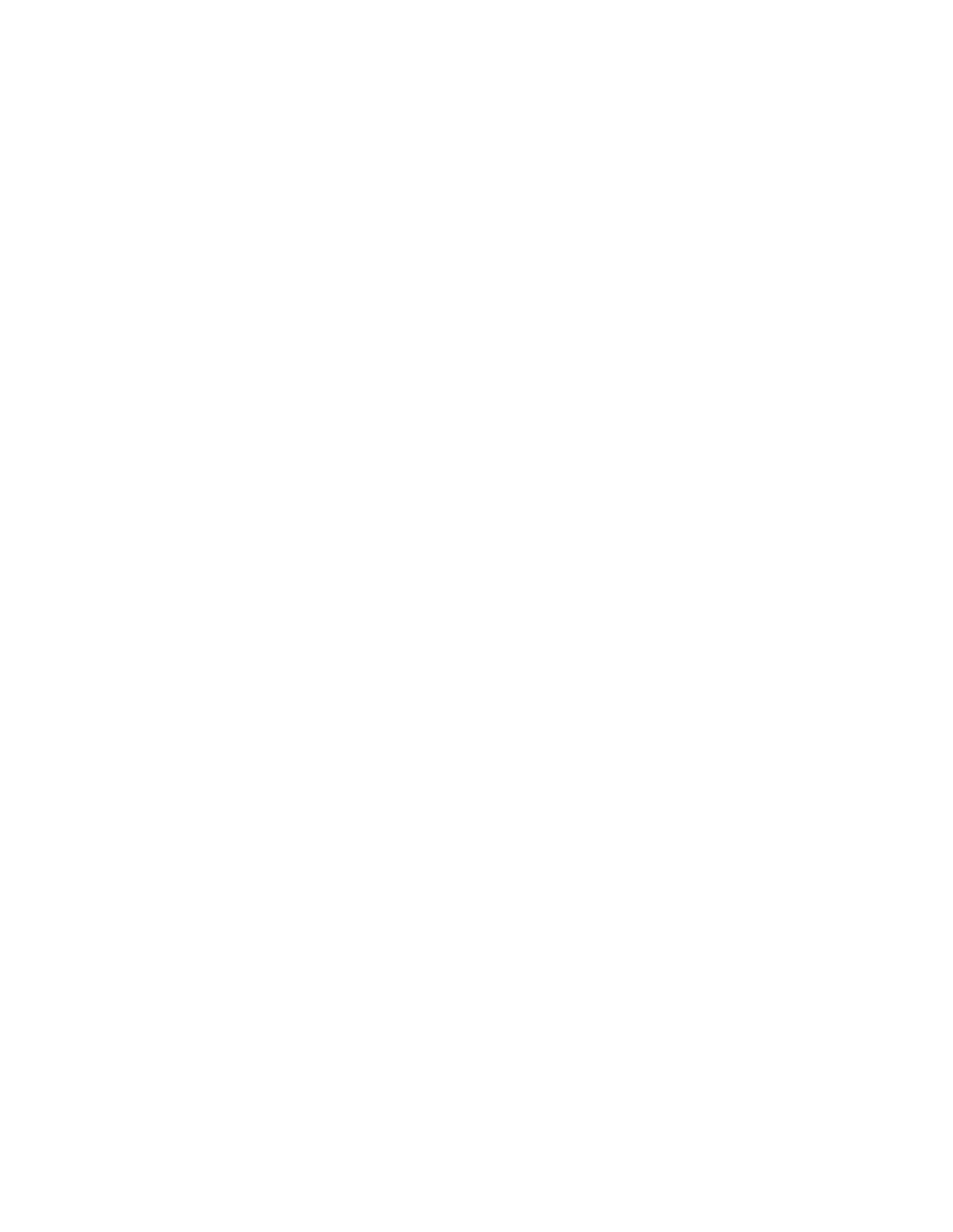# Administration & Finance Operating Budget

*David Sweeney, Chief Financial Office & Collector Treasurer, Appropriation 144* 

### *Department Mission*

The Office of Finance and Budget supports the long-term growth and stability of the City through sound fiscal stewardship and results driven management of the City's human and financial resources.

| <b>Operating Budget</b> | Program Name                               | <b>Total Actual '14</b> | Total Actual '15   | Total Approp '16   | <b>Total Budget '17</b> |
|-------------------------|--------------------------------------------|-------------------------|--------------------|--------------------|-------------------------|
|                         | <b>Administration &amp; Finance</b>        | ,505,363                | 934.781            | 933,000            | 1,071,275               |
|                         | Total                                      | 1,505,363               | 934,781            | <i>933,000</i>     | 1,071,275               |
| <b>Operating Budget</b> |                                            | Actual '14              | Actual '15         | Approp '16         | Budget '17              |
|                         | <b>Personnel Services</b><br>Non Personnel | 700.035<br>805,328      | 678.910<br>255,871 | 727.509<br>205.491 | 865,675<br>205,600      |
|                         | Total                                      | 1,505,363               | 934,781            | <i>933,000</i>     | 1,071,275               |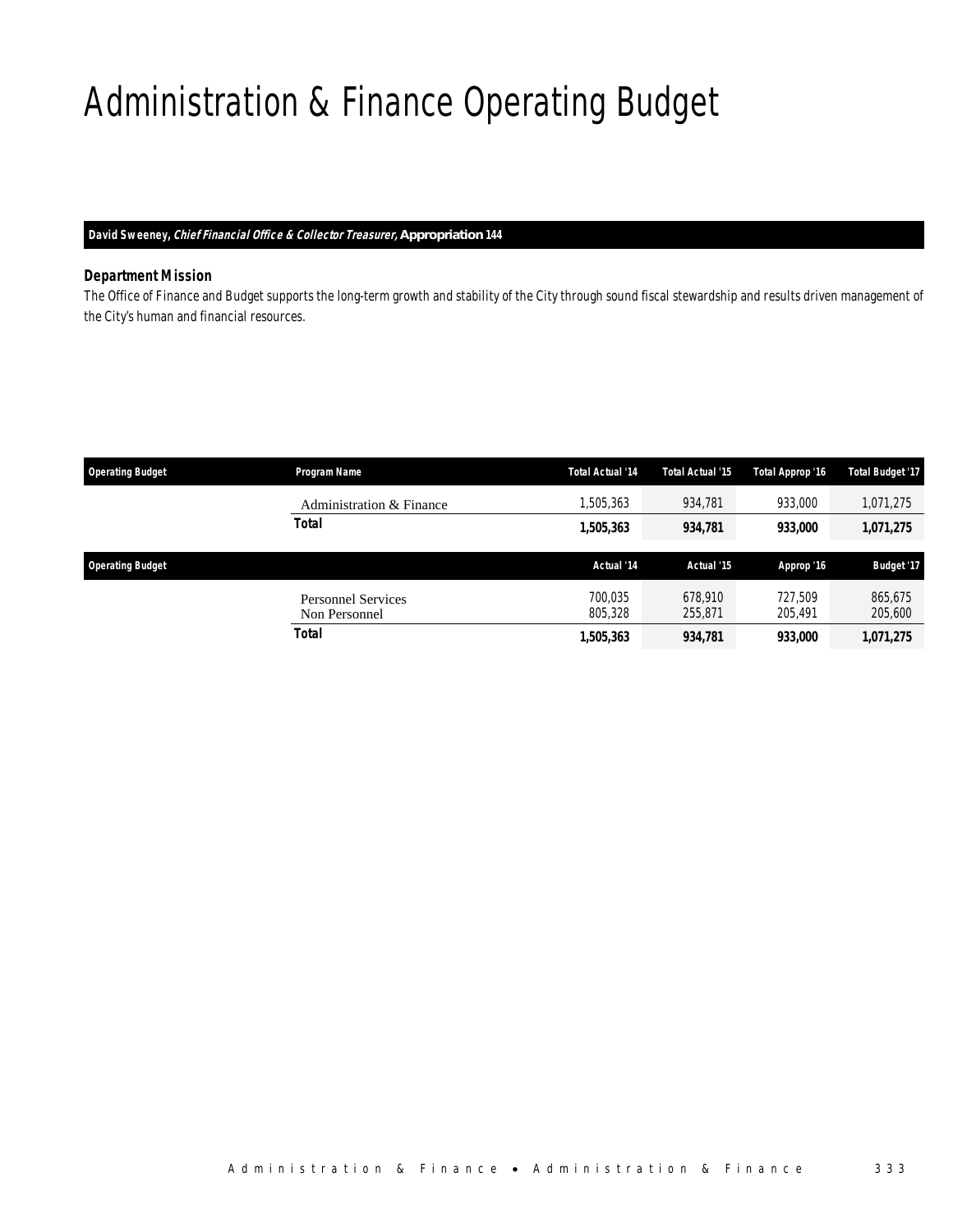# Administration & Finance Operating Budget



### *Description of Services*

The Office of Finance and Budget, by working with all departments of the City, works to implement the Mayor's strategic goals, increase organizational performance and manage the City's overall fiscal health.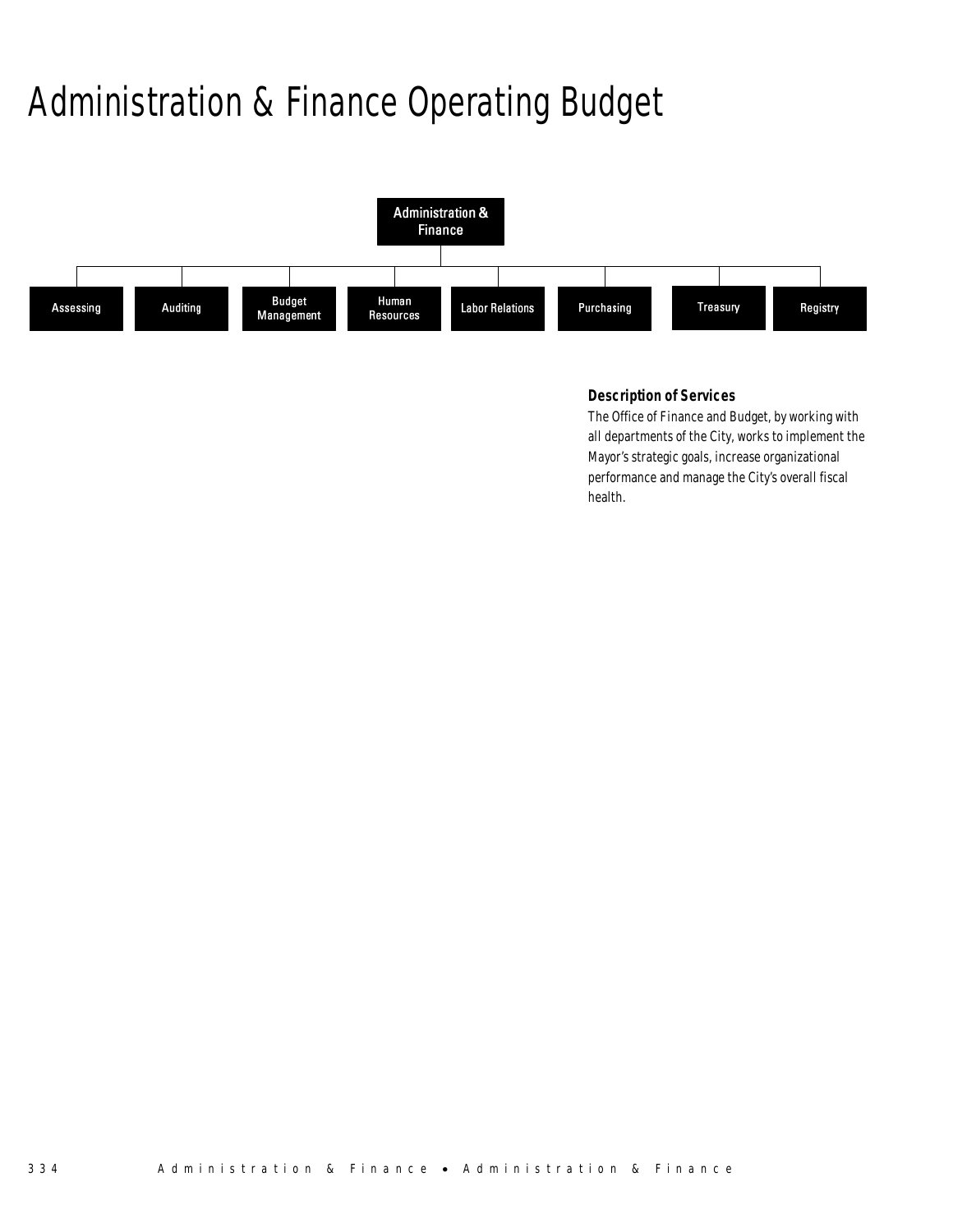## Department History

| <b>Personnel Services</b>       |                                                                                                                                                                                                                                                                                                      | FY14 Expenditure                                                                                                 | FY15 Expenditure                                                                                   | FY16 Appropriation                                                                                                     | FY17 Adopted                                                                                                           | Inc/Dec 16 vs 17                                                                                                      |
|---------------------------------|------------------------------------------------------------------------------------------------------------------------------------------------------------------------------------------------------------------------------------------------------------------------------------------------------|------------------------------------------------------------------------------------------------------------------|----------------------------------------------------------------------------------------------------|------------------------------------------------------------------------------------------------------------------------|------------------------------------------------------------------------------------------------------------------------|-----------------------------------------------------------------------------------------------------------------------|
|                                 | 51000 Permanent Employees<br>51100 Emergency Employees<br>51200 Overtime<br>51600 Unemployment Compensation<br>51700 Workers' Compensation<br><b>Total Personnel Services</b>                                                                                                                        | 700,035<br>$\mathbf{0}$<br>$\boldsymbol{0}$<br>0<br>0<br>700,035                                                 | 678,910<br>0<br>$\mathbf 0$<br>0<br>$\theta$<br>678,910                                            | 727,509<br>$\overline{0}$<br>$\mathbf{0}$<br>$\theta$<br>$\overline{0}$<br>727,509                                     | 865,675<br>0<br>$\mathbf 0$<br>$\overline{0}$<br>$\Omega$<br>865,675                                                   | 138,166<br>0<br>$\theta$<br>$\overline{0}$<br>$\Omega$<br>138,166                                                     |
| <b>Contractual Services</b>     |                                                                                                                                                                                                                                                                                                      | FY14 Expenditure                                                                                                 | FY15 Expenditure                                                                                   | FY16 Appropriation                                                                                                     | FY17 Adopted                                                                                                           | Inc/Dec 16 vs 17                                                                                                      |
|                                 | 52100 Communications<br>52200 Utilities<br>52400 Snow Removal<br>52500 Garbage/Waste Removal<br>52600 Repairs Buildings & Structures<br>52700 Repairs & Service of Equipment<br>52800 Transportation of Persons<br>52900 Contracted Services<br><b>Total Contractual Services</b>                    | 15,933<br>$\mathbf 0$<br>0<br>0<br>0<br>126<br>225<br>750,986<br>767,270                                         | 15,166<br>0<br>$\theta$<br>0<br>0<br>$\overline{0}$<br>1,087<br>232,197<br>248,450                 | 17,391<br>$\overline{0}$<br>$\overline{0}$<br>$\overline{0}$<br>$\overline{0}$<br>500<br>600<br>181,500<br>199,991     | 17,700<br>0<br>$\Omega$<br>$\overline{0}$<br>$\overline{0}$<br>500<br>500<br>181,500<br>200,200                        | 309<br>$\mathbf 0$<br>$\overline{0}$<br>$\overline{0}$<br>$\overline{0}$<br>$\mathbf{0}$<br>$-100$<br>$\theta$<br>209 |
| <b>Supplies &amp; Materials</b> |                                                                                                                                                                                                                                                                                                      | FY14 Expenditure                                                                                                 | FY15 Expenditure                                                                                   | FY16 Appropriation                                                                                                     | FY17 Adopted                                                                                                           | Inc/Dec 16 vs 17                                                                                                      |
|                                 | 53000 Auto Energy Supplies<br>53200 Food Supplies<br>53400 Custodial Supplies<br>53500 Med, Dental, & Hosp Supply<br>53600 Office Supplies and Materials<br>53700 Clothing Allowance<br>53800 Educational Supplies & Mat<br>53900 Misc Supplies & Materials<br><b>Total Supplies &amp; Materials</b> | $\boldsymbol{0}$<br>$\boldsymbol{0}$<br>0<br>$\overline{0}$<br>1,433<br>$\mathbf 0$<br>$\mathbf 0$<br>0<br>1,433 | 0<br>$\overline{0}$<br>0<br>$\overline{0}$<br>3,130<br>$\mathbf 0$<br>$\overline{0}$<br>0<br>3,130 | $\theta$<br>$\mathbf{0}$<br>$\overline{0}$<br>$\mathbf{0}$<br>3,800<br>$\theta$<br>$\theta$<br>$\overline{0}$<br>3,800 | 0<br>$\overline{0}$<br>$\overline{0}$<br>$\overline{0}$<br>3,500<br>$\mathbf 0$<br>$\overline{0}$<br>$\Omega$<br>3,500 | 0<br>$\mathbf 0$<br>$\overline{0}$<br>$\overline{0}$<br>$-300$<br>$\theta$<br>$\theta$<br>$\theta$<br>$-300$          |
| <b>Current Chgs &amp; Oblig</b> |                                                                                                                                                                                                                                                                                                      | FY14 Expenditure                                                                                                 | FY15 Expenditure                                                                                   | FY16 Appropriation                                                                                                     | FY17 Adopted                                                                                                           | Inc/Dec 16 vs 17                                                                                                      |
|                                 | 54300 Workers' Comp Medical<br>54400 Legal Liabilities<br>54500 Aid To Veterans<br>54600 Current Charges H&I<br>54700 Indemnification<br>54900 Other Current Charges<br>Total Current Chgs & Oblig                                                                                                   | $\boldsymbol{0}$<br>$\boldsymbol{0}$<br>0<br>$\mathbf 0$<br>$\overline{0}$<br>21,891<br>21,891                   | 0<br>$\mathbf 0$<br>0<br>$\overline{0}$<br>$\overline{0}$<br>2,275<br>2,275                        | $\theta$<br>$\mathbf{0}$<br>$\theta$<br>$\theta$<br>$\overline{0}$<br>1,700<br>1,700                                   | $\mathbf 0$<br>$\overline{0}$<br>$\overline{0}$<br>$\overline{0}$<br>$\overline{0}$<br>1,900<br>1,900                  | 0<br>$\mathbf 0$<br>$\overline{0}$<br>$\overline{0}$<br>$\mathbf 0$<br>200<br>200                                     |
| Equipment                       |                                                                                                                                                                                                                                                                                                      | FY14 Expenditure                                                                                                 | FY15 Expenditure                                                                                   | FY16 Appropriation                                                                                                     | FY17 Adopted                                                                                                           | Inc/Dec 16 vs 17                                                                                                      |
|                                 | 55000 Automotive Equipment<br>55400 Lease/Purchase<br>55600 Office Furniture & Equipment<br>55900 Misc Equipment<br><b>Total Equipment</b>                                                                                                                                                           | $\boldsymbol{0}$<br>$\mathbf{0}$<br>14,734<br>$\mathbf 0$<br>14,734                                              | 0<br>$\mathbf 0$<br>$\boldsymbol{0}$<br>2,016<br>2,016                                             | $\mathbf{0}$<br>$\mathbf{0}$<br>$\boldsymbol{0}$<br>$\mathbf 0$<br>0                                                   | $\mathbf 0$<br>$\mathbf 0$<br>$\boldsymbol{0}$<br>$\mathbf 0$<br>0                                                     | 0<br>$\overline{0}$<br>$\mathbf 0$<br>0<br>0                                                                          |
| <b>Other</b>                    |                                                                                                                                                                                                                                                                                                      | FY14 Expenditure                                                                                                 | FY15 Expenditure                                                                                   | FY16 Appropriation                                                                                                     | FY17 Adopted                                                                                                           | Inc/Dec 16 vs 17                                                                                                      |
|                                 | 56200 Special Appropriation<br>57200 Structures & Improvements<br>58000 Land & Non-Structure<br><b>Total Other</b>                                                                                                                                                                                   | $\boldsymbol{0}$<br>$\mathbf 0$<br>0<br>$\pmb{0}$                                                                | $\boldsymbol{0}$<br>$\mathbf 0$<br>$\mathbf 0$<br>0                                                | $\boldsymbol{0}$<br>$\theta$<br>$\mathbf 0$<br>0                                                                       | 0<br>0<br>$\mathbf 0$<br>0                                                                                             | 0<br>0<br>0<br>0                                                                                                      |
|                                 | <b>Grand Total</b>                                                                                                                                                                                                                                                                                   | 1,505,363                                                                                                        | 934,781                                                                                            | 933,000                                                                                                                | 1,071,275                                                                                                              | 138,275                                                                                                               |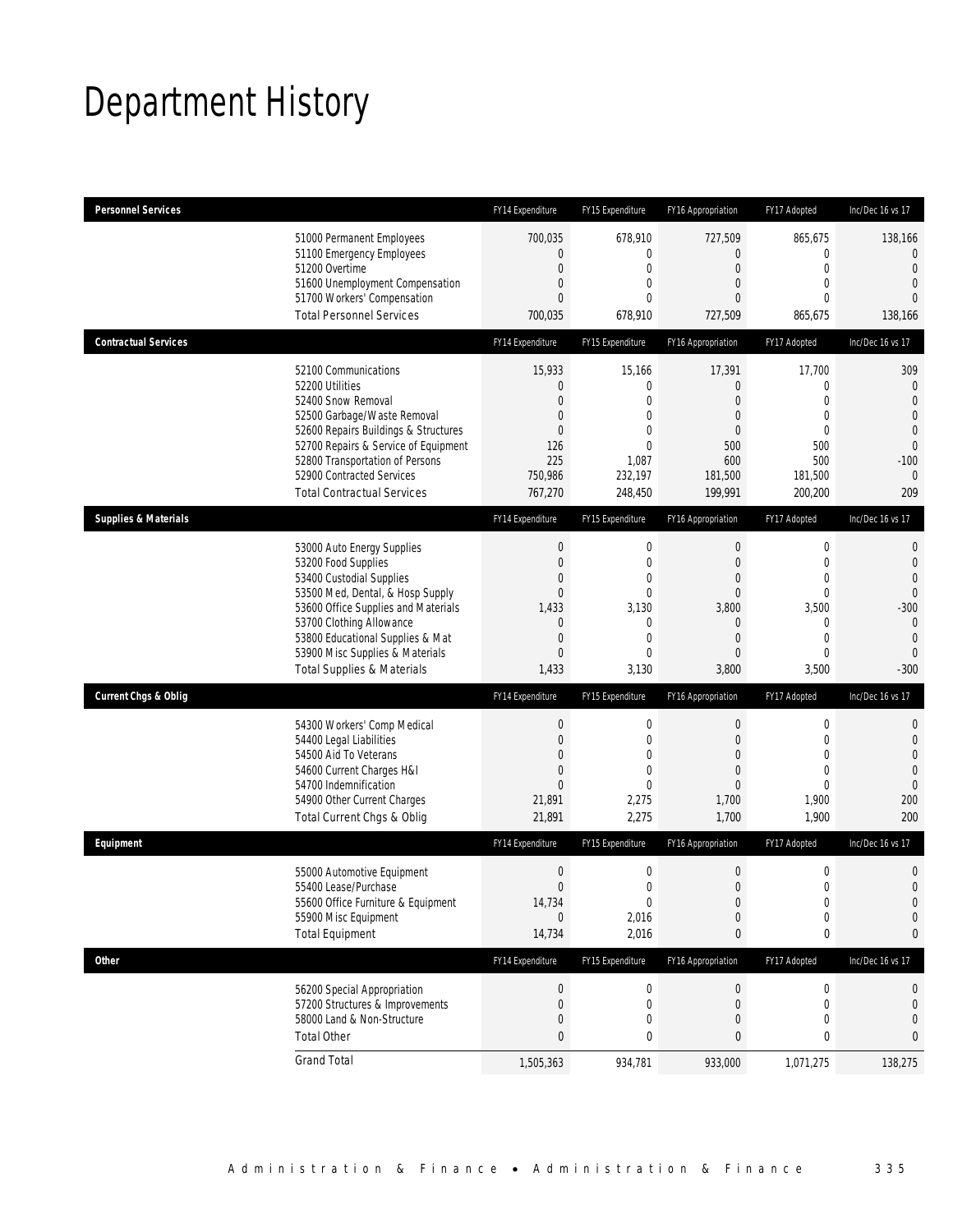# Department Personnel

| Title                                   | Union           | Grade     | Position | FY17 Salary | Title                        | Union<br>Code | Grade | Position | FY17 Salary  |
|-----------------------------------------|-----------------|-----------|----------|-------------|------------------------------|---------------|-------|----------|--------------|
|                                         | Code            |           |          |             |                              |               |       |          |              |
| Admin Asst                              | <b>EXM</b>      | 04        | 1.00     | 62,444      | Prin Adm Assistant           | <b>EXM</b>    | 10    | 1.00     | 81,260       |
| Data Proc Systems Analyst               | <b>EXM</b>      | 06        | 1.00     | 81,405      | Program Director             | <b>EXM</b>    | 09    | 1.00     | 90,538       |
| <b>Director Administrative Services</b> | <b>CDH</b>      | <b>NG</b> | 1.00     | 147,398     | Special Advisor              | EXM           | 10    | 1.00     | 113,587      |
| <b>Exec Assistant</b>                   | MY <sub>0</sub> | 06        | 1.00     | 65,123      | Special Advisor to the CFO   | <b>MYN</b>    | NG.   | 1.00     | 117,982      |
| Performance Analyst                     | EXM             | 06        | 1.00     | 74,433      | Special Asst                 | EXM           | 08    | 1.00     | 97,763       |
|                                         |                 |           |          |             | <b>Total</b>                 |               |       | 10       | 931,935      |
|                                         |                 |           |          |             | <b>Adjustments</b>           |               |       |          |              |
|                                         |                 |           |          |             | <b>Differential Payments</b> |               |       |          | $\mathbf{0}$ |
|                                         |                 |           |          |             | Other                        |               |       |          | 15,000       |
|                                         |                 |           |          |             | Chargebacks                  |               |       |          | $\Omega$     |
|                                         |                 |           |          |             | Salary Savings               |               |       |          | $-81,260$    |
|                                         |                 |           |          |             | <b>FY17 Total Request</b>    |               |       |          | 865,675      |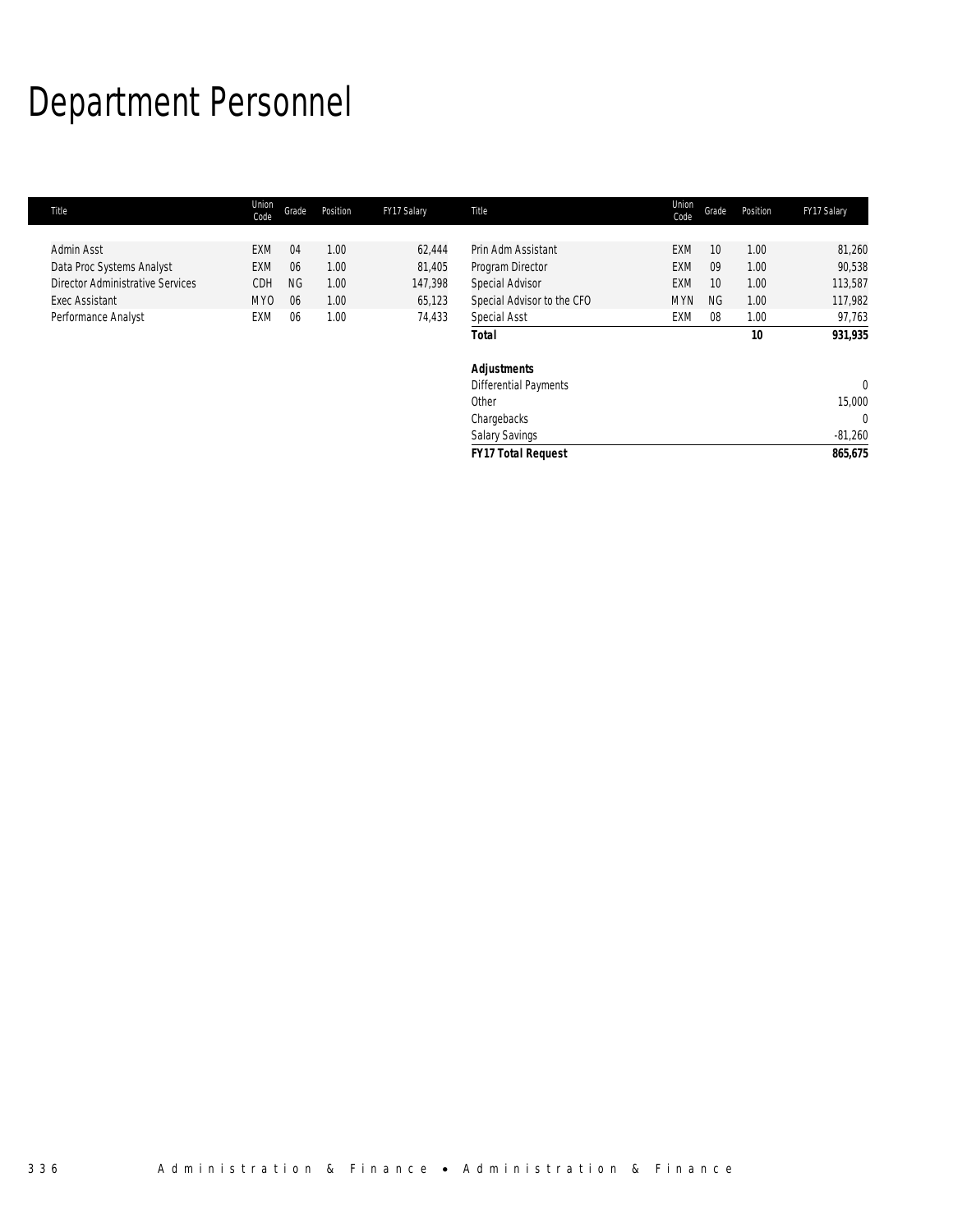# Program 1. Administration & Finance

*David Sweeney, Chief Financial Office & Collector Treasurer, Organization 144100* 

### *Program Description*

The Finance & Budget Program assists in supporting the City's long-term growth and stability by working with all departments to strengthen and improve the City's financial and administrative resources.

| <b>Operating Budget</b>                    | Actual '14         | Actual '15         | Approp '16         | <b>Budget '17</b>  |
|--------------------------------------------|--------------------|--------------------|--------------------|--------------------|
| <b>Personnel Services</b><br>Non Personnel | 700,035<br>805,328 | 678.910<br>255.871 | 727.509<br>205.491 | 865,675<br>205,600 |
| Total                                      | 505,363            | 934,781            | 933,000            | 1,071,275          |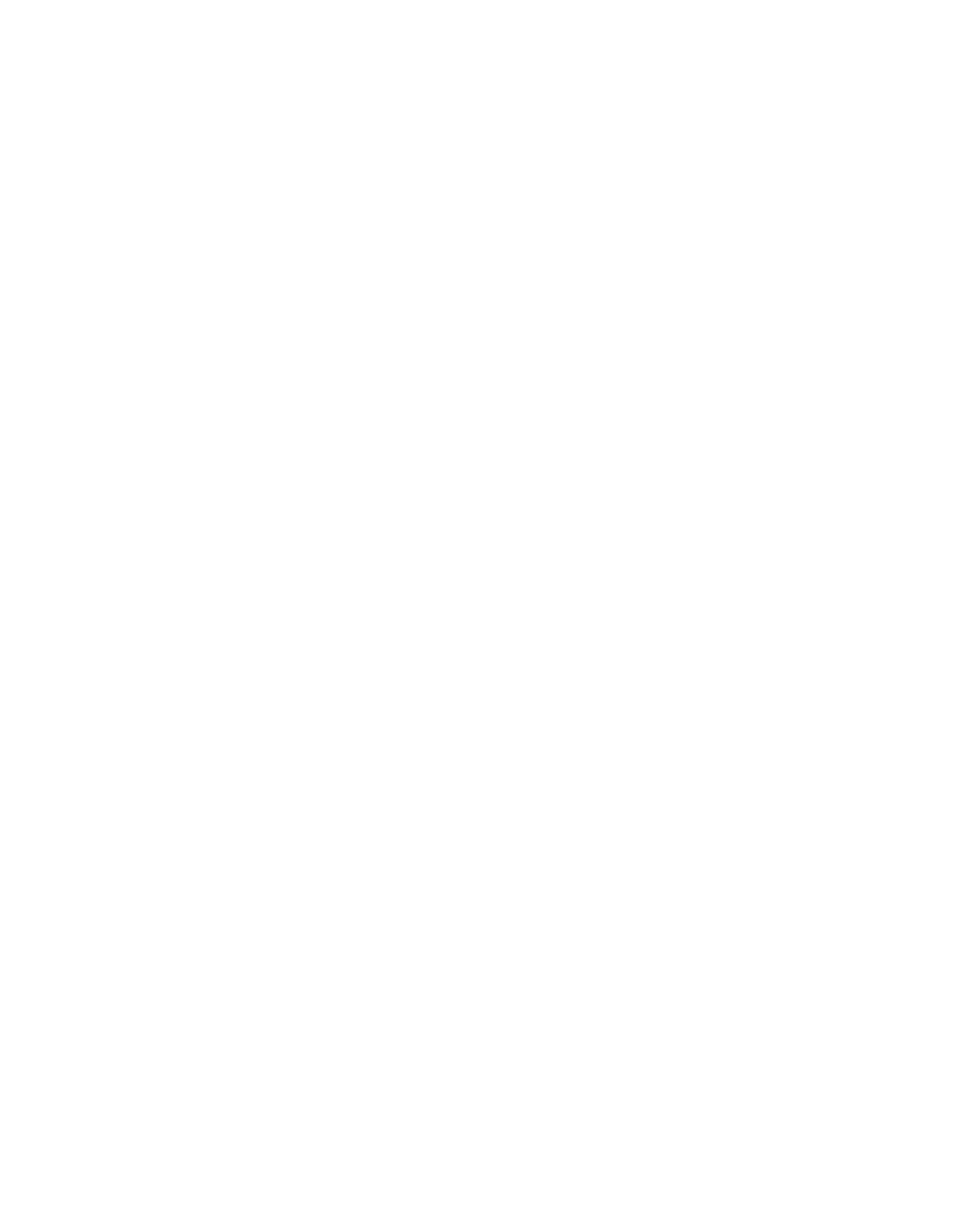# Assessing Department Operating Budget

#### *Ronald W. Rakow, Commissioner, Appropriation 136*

#### *Department Mission*

The mission of the Assessing Department is to accurately assess property and provide prompt and courteous responses to requests for service from the public.

#### *Selected Performance Strategies*

*Operations* 

• To process personal exemption applications in a timely and responsive manner.

*Valuation* 

- To maintain accurate parcel and ownership data so as to ensure a fair assessment system.
- To maintain and ensure data quality for all real and personal property to produce consistent and accurate values.
- To resolve abatements in a timely and responsive manner.

### *Executive*

• To resolve taxpayer inquiries in a timely and responsive manner.

| <b>Operating Budget</b> | Program Name                                | Total Actual '14                    | <b>Total Actual '15</b>             | Total Approp '16                    | <b>Total Budget '17</b>             |
|-------------------------|---------------------------------------------|-------------------------------------|-------------------------------------|-------------------------------------|-------------------------------------|
|                         | <b>Operations</b><br>Valuation<br>Executive | 1,874,432<br>3.245.335<br>1,452,265 | 1.932.134<br>3.285.108<br>1,129,196 | 2.151.933<br>3.736.859<br>1,219,300 | 2,141,195<br>3,801,613<br>1,257,069 |
|                         | <b>Total</b>                                | 6,572,032                           | 6,346,438                           | 7,108,092                           | 7,199,877                           |
| <b>Operating Budget</b> |                                             | Actual '14                          | Actual '15                          | Approp '16                          | <b>Budget '17</b>                   |
|                         | <b>Personnel Services</b><br>Non Personnel  | 5.848.431<br>723.601                | 5.910.905<br>435,533                | 6.467.191<br>640,901                | 6,588,411<br>611,466                |
|                         | <b>Total</b>                                | 6,572,032                           | 6,346,438                           | 7,108,092                           | 7,199,877                           |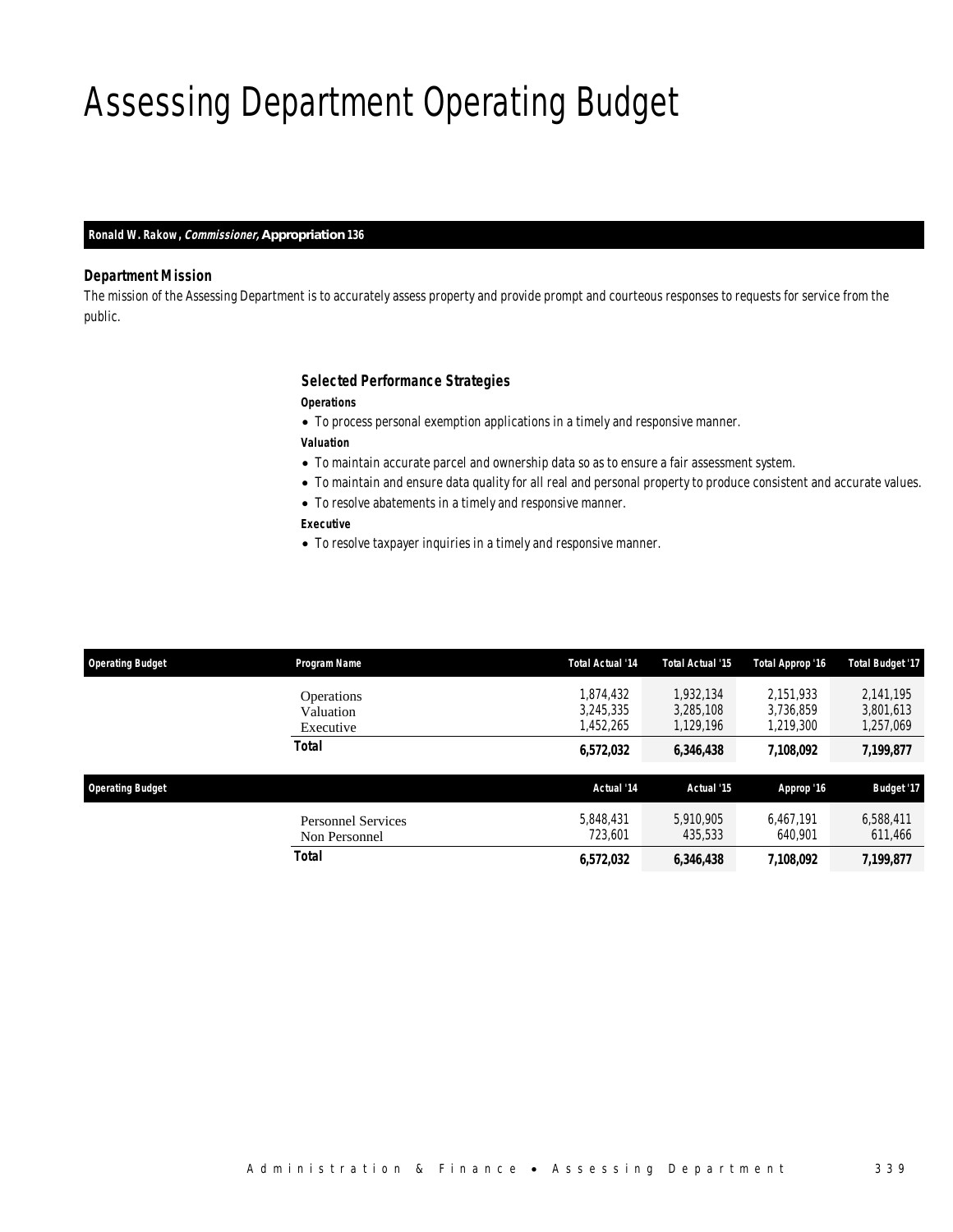## Assessing Department Operating Budget



### *Authorizing Statutes*

- Organizations, CBC St. 6 §§ 100-107; CBC Ord. §§ 6-2.1-6-2.5.
- Taxation, M.G.L.A. cc. 59, 60A-B, 61A-B, 121A.
- Abatement of Back Taxes, M.G.L.A. c. 58, § 8.
- Classification, M.G.L.A. c.59, § 2A; M.G.L.A. c. 40, § 56.
- Annual Assessment, M.G.L.A. c. 59 § 21C.
- Proposition 2 1/2, M.G.L.A. c. 59 § 21C.
- Cherry Sheets State Aid, M.G.L.A. c. 58, §§ 18B, 18C, 18F, 20A, 25, 25A; M.G.L.A. c. 29, §§ 2O, 71.

### *Description of Services*

The Assessing Department is responsible for the valuation and assessment of all real and personal property in the City of Boston for the purpose of taxation. Assessment records are reviewed annually to reflect new construction, fire damage, and changes in ownership. The department conducts a revaluation program every three years. The department conducts research on assessment practices and provides the necessary accounting control and other related clerical support to properly assess real and personal property. The department maintains official maps, records of assessment and ownership, abatements and related property description data.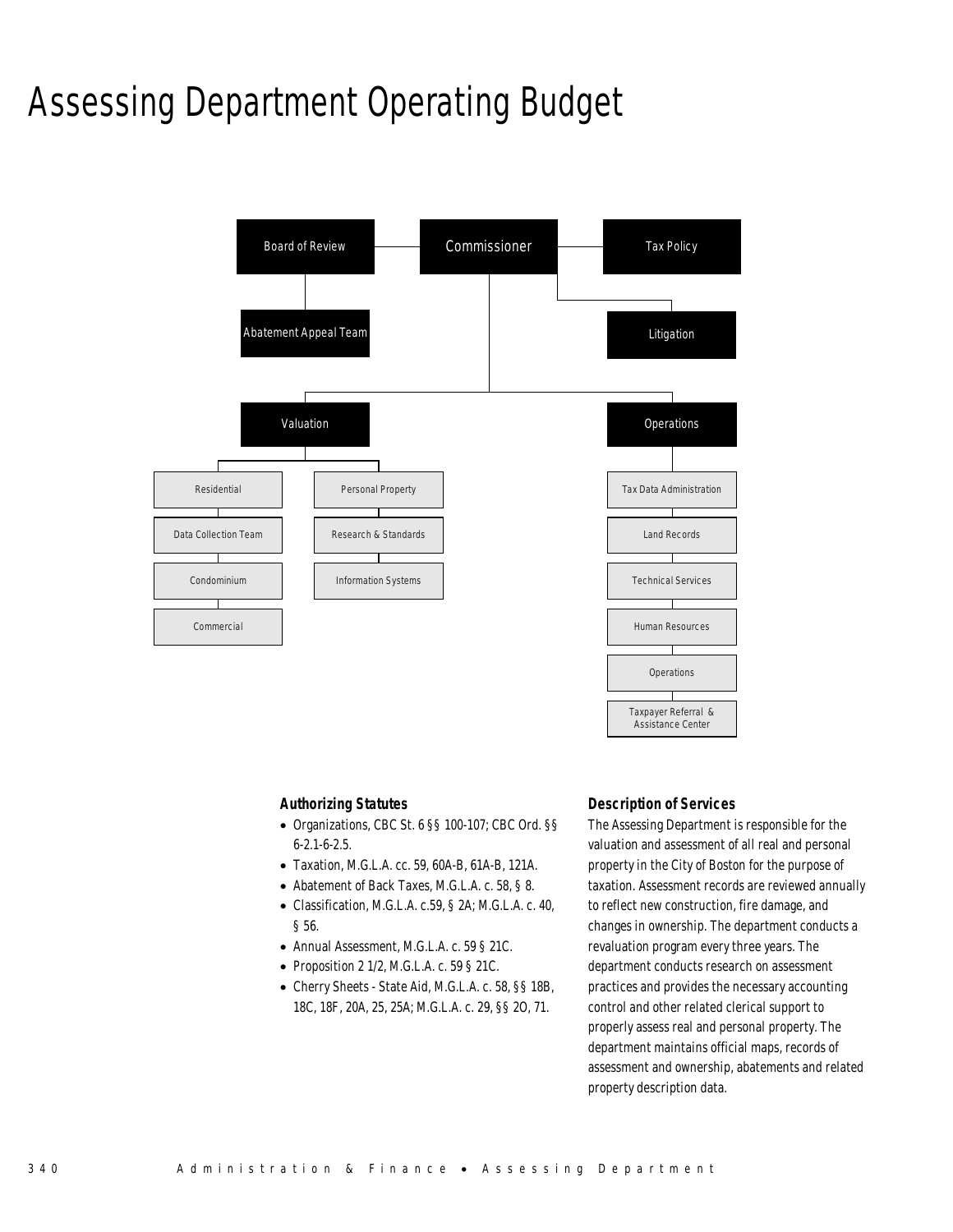## Department History

| <b>Personnel Services</b>       |                                       | FY14 Expenditure | FY15 Expenditure | FY16 Appropriation | FY17 Adopted   | Inc/Dec 16 vs 17 |
|---------------------------------|---------------------------------------|------------------|------------------|--------------------|----------------|------------------|
|                                 | 51000 Permanent Employees             | 5,822,625        | 5,905,872        | 6,444,191          | 6,576,411      | 132,220          |
|                                 | 51100 Emergency Employees             | $\overline{0}$   | 0                | $\overline{0}$     | 0              | $\theta$         |
|                                 | 51200 Overtime                        | 25,648           | 5,033            | 23,000             | 12,000         | $-11,000$        |
|                                 | 51600 Unemployment Compensation       | 0                | $\mathbf 0$      | $\theta$           | 0              | $\theta$         |
|                                 | 51700 Workers' Compensation           | 158              | $\mathbf{0}$     | $\theta$           | $\mathbf{0}$   | $\theta$         |
|                                 | <b>Total Personnel Services</b>       | 5,848,431        | 5,910,905        | 6,467,191          | 6,588,411      | 121,220          |
| <b>Contractual Services</b>     |                                       | FY14 Expenditure | FY15 Expenditure | FY16 Appropriation | FY17 Adopted   | Inc/Dec 16 vs 17 |
|                                 | 52100 Communications                  | 61,239           | 37,398           | 40,000             | 40,000         | $\mathbf 0$      |
|                                 | 52200 Utilities                       | 0                | $\mathbf{0}$     | $\theta$           | 0              | $\mathbf 0$      |
|                                 | 52400 Snow Removal                    | 0                | $\mathbf{0}$     | $\theta$           | $\Omega$       | $\overline{0}$   |
|                                 | 52500 Garbage/Waste Removal           | 0                | $\mathbf{0}$     | $\overline{0}$     | $\overline{0}$ | $\overline{0}$   |
|                                 | 52600 Repairs Buildings & Structures  | $\Omega$         | $\Omega$         | $\Omega$           | $\Omega$       | $\mathbf 0$      |
|                                 | 52700 Repairs & Service of Equipment  | 9,323            | 5,159            | 18,000             | 18,000         | $\Omega$         |
|                                 | 52800 Transportation of Persons       | 13,259           | 13,380           | 18,400             | 20,000         | 1,600            |
|                                 | 52900 Contracted Services             | 482,102          | 219,448          | 346,100            | 371,100        | 25,000           |
|                                 | <b>Total Contractual Services</b>     | 565,923          | 275,385          | 422,500            | 449,100        | 26,600           |
| <b>Supplies &amp; Materials</b> |                                       | FY14 Expenditure | FY15 Expenditure | FY16 Appropriation | FY17 Adopted   | Inc/Dec 16 vs 17 |
|                                 | 53000 Auto Energy Supplies            | 879              | 340              | 714                | 716            | $\overline{2}$   |
|                                 | 53200 Food Supplies                   | $\mathbf 0$      | $\mathbf 0$      | $\theta$           | 0              | $\theta$         |
|                                 | 53400 Custodial Supplies              | 0                | $\mathbf{0}$     | $\overline{0}$     | $\overline{0}$ | $\overline{0}$   |
|                                 | 53500 Med, Dental, & Hosp Supply      | $\overline{0}$   | $\mathbf{0}$     | $\overline{0}$     | $\mathbf{0}$   | $\Omega$         |
|                                 | 53600 Office Supplies and Materials   | 51,448           | 44,178           | 108,000            | 48,000         | $-60,000$        |
|                                 | 53700 Clothing Allowance              | 0                | $\mathbf 0$      | $\theta$           | 0              | $\mathbf{0}$     |
|                                 | 53800 Educational Supplies & Mat      | 0                | $\mathbf{0}$     | $\overline{0}$     | $\mathbf{0}$   | $\overline{0}$   |
|                                 | 53900 Misc Supplies & Materials       | $\Omega$         | $\mathbf{0}$     | $\overline{0}$     | $\mathbf{0}$   | $\Omega$         |
|                                 | <b>Total Supplies &amp; Materials</b> | 52,327           | 44,518           | 108,714            | 48,716         | $-59,998$        |
| <b>Current Chgs &amp; Oblig</b> |                                       | FY14 Expenditure | FY15 Expenditure | FY16 Appropriation | FY17 Adopted   | Inc/Dec 16 vs 17 |
|                                 | 54300 Workers' Comp Medical           | $\boldsymbol{0}$ | 128              | $\mathbf 0$        | 0              | 0                |
|                                 | 54400 Legal Liabilities               | $\mathbf 0$      | $\mathbf 0$      | $\overline{0}$     | $\mathbf 0$    | $\mathbf 0$      |
|                                 | 54500 Aid To Veterans                 | 0                | $\mathbf 0$      | $\overline{0}$     | $\mathbf{0}$   | $\overline{0}$   |
|                                 | 54600 Current Charges H&I             | 0                | $\mathbf 0$      | $\overline{0}$     | $\mathbf{0}$   | $\overline{0}$   |
|                                 | 54700 Indemnification                 | $\overline{0}$   | $\Omega$         | $\overline{0}$     | $\Omega$       | $\overline{0}$   |
|                                 | 54900 Other Current Charges           | 79,174           | 104,080          | 109,687            | 113,650        | 3,963            |
|                                 | Total Current Chgs & Oblig            | 79,174           | 104,208          | 109,687            | 113,650        | 3,963            |
| Equipment                       |                                       | FY14 Expenditure | FY15 Expenditure | FY16 Appropriation | FY17 Adopted   | Inc/Dec 16 vs 17 |
|                                 | 55000 Automotive Equipment            | $\boldsymbol{0}$ | 0                | $\boldsymbol{0}$   | $\mathbf 0$    | $\mathbf 0$      |
|                                 | 55400 Lease/Purchase                  | 22,844           | 11,422           | $\mathbf{0}$       | $\overline{0}$ | $\overline{0}$   |
|                                 | 55600 Office Furniture & Equipment    | 3,333            | $\boldsymbol{0}$ | $\boldsymbol{0}$   | 0              | $\mathbf 0$      |
|                                 | 55900 Misc Equipment                  | 0                | $\overline{0}$   | $\theta$           | $\mathbf 0$    | $\mathbf 0$      |
|                                 | <b>Total Equipment</b>                | 26,177           | 11,422           | 0                  | 0              | 0                |
| <b>Other</b>                    |                                       | FY14 Expenditure | FY15 Expenditure | FY16 Appropriation | FY17 Adopted   | Inc/Dec 16 vs 17 |
|                                 | 56200 Special Appropriation           | 0                | 0                | $\boldsymbol{0}$   | 0              | 0                |
|                                 | 57200 Structures & Improvements       | 0                | 0                | $\theta$           | 0              | 0                |
|                                 | 58000 Land & Non-Structure            | 0                | $\mathbf 0$      | $\overline{0}$     | $\mathbf{0}$   | 0                |
|                                 | <b>Total Other</b>                    | 0                | 0                | 0                  | 0              | 0                |
|                                 | <b>Grand Total</b>                    | 6,572,032        | 6,346,438        | 7,108,092          | 7,199,877      | 91,785           |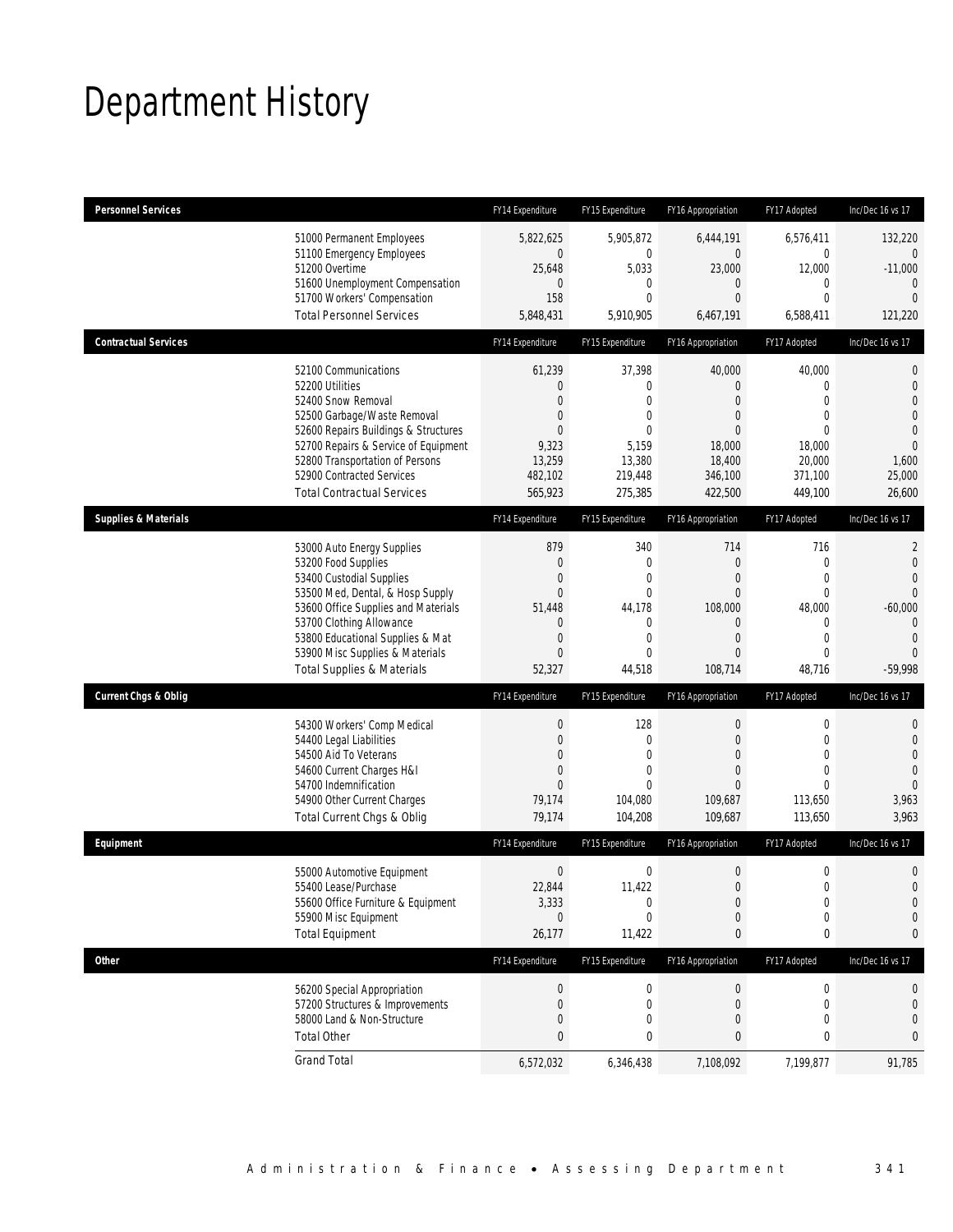## Department Personnel

I.

| Title                              | Union<br>Code   | Grade     | Position | FY17 Salary | Title                          | Union<br>Code   | Grade     | Position | FY17 Salary |
|------------------------------------|-----------------|-----------|----------|-------------|--------------------------------|-----------------|-----------|----------|-------------|
|                                    |                 |           |          |             |                                |                 |           |          |             |
| 121A Manager, BOR                  | <b>EXM</b>      | 10        | 1.00     | 113,587     | Jr Assessing Draftsperson      | AFJ             | 16A       | 1.00     | 68,899      |
| Admin Analyst                      | SU4             | 14        | 11.00    | 546,838     | Manager, Litigation Support    | <b>EXM</b>      | 10        | 1.00     | 113,587     |
| Admin Asst                         | SU4             | 15        | 4.00     | 239,479     | Member Bd of Review            | <b>EXM</b>      | <b>NG</b> | 1.00     | 85,234      |
| Admin Asst                         | SU4             | 16        | 2.00     | 122,171     | Office Manager                 | SU4             | 16        | 4.00     | 250,403     |
| Admin Asst                         | SU4             | 18        | 1.00     | 84,405      | <b>Operations Manager</b>      | EXM             | 12        | 1.00     | 125,114     |
| <b>Asst Assessor</b>               | AFB             | 16A       | 1.00     | 50,325      | Personnel Officer              | SU <sub>4</sub> | 14        | 1.00     | 45,730      |
| <b>Asst Assessor</b>               | AFL             | 16A       | 6.00     | 375,553     | Prin Admin Assistant           | SE <sub>1</sub> | 08        | 4.00     | 381,247     |
| Asst Assessor (Trainee II)         | AFL             | 14        | 4.00     | 177,481     | Prin Admin Assistant           | SE <sub>1</sub> | 09        | 3.00     | 315,010     |
| Asst Dir-Assessing Plan Maint      | <b>AFJ</b>      | 19A       | 1.00     | 90,666      | Prin Data Proc Systems Analyst | SE <sub>1</sub> | 10        | 2.00     | 227,174     |
| Commissioner                       | CDH             | <b>NG</b> | 1.00     | 144,624     | Property Officer               | SU4             | 12        | 1.00     | 47,401      |
| Dir Human Resources                | <b>EXM</b>      | 08        | 1.00     | 87,294      | Research Analyst               | SU4             | 16        | 2.00     | 115,456     |
| Dir of Personal Property           | <b>EXM</b>      | 09        | 1.00     | 105,003     | Research Assessor              | AFL             | 18        | 1.00     | 80,601      |
| Dir of Tax Policy                  | <b>EXM</b>      | 10        | 1.00     | 109,152     | Sr Adm Analyst                 | SE <sub>1</sub> | 06        | 5.00     | 368,883     |
| <b>Director Assessing Services</b> | SE <sub>1</sub> | 07        | 6.00     | 498,312     | Sr Assessing Draftsperson      | <b>AFJ</b>      | 18A       | 2.00     | 146,804     |
| Director of Research               | EXM             | 10        | 1.00     | 113,587     | Sr Data Proc Sys Analyst       | SE <sub>1</sub> | 08        | 2.00     | 169,050     |
| Director of Valuation              | <b>EXM</b>      | 12        | 1.00     | 113,743     | Sr Research Analyst            | SU4             | 18        | 2.00     | 163,998     |
| <b>Exec Assistant</b>              | <b>EXM</b>      | 13        | 1.00     | 130,211     | Supv-Asst Assessors            | AFL             | 18        | 10.00    | 778,198     |
| <b>Head Clerk</b>                  | SU4             | 12        | 3.00     | 115,004     | <b>Title Examiner</b>          | SU4             | 13        | 1.00     | 41,207      |
|                                    |                 |           |          |             | <b>Total</b>                   |                 |           | 91       | 6,741,431   |
|                                    |                 |           |          |             |                                |                 |           |          |             |
|                                    |                 |           |          |             | <b>Adjustments</b>             |                 |           |          |             |

| <b>FY17 Total Request</b> | 6.576.411  |
|---------------------------|------------|
| <b>Salary Savings</b>     | $-215.347$ |
| Chargebacks               | 0          |
| Other                     | 50.327     |
| Differential Payments     | $\Omega$   |
| Aujustments               |            |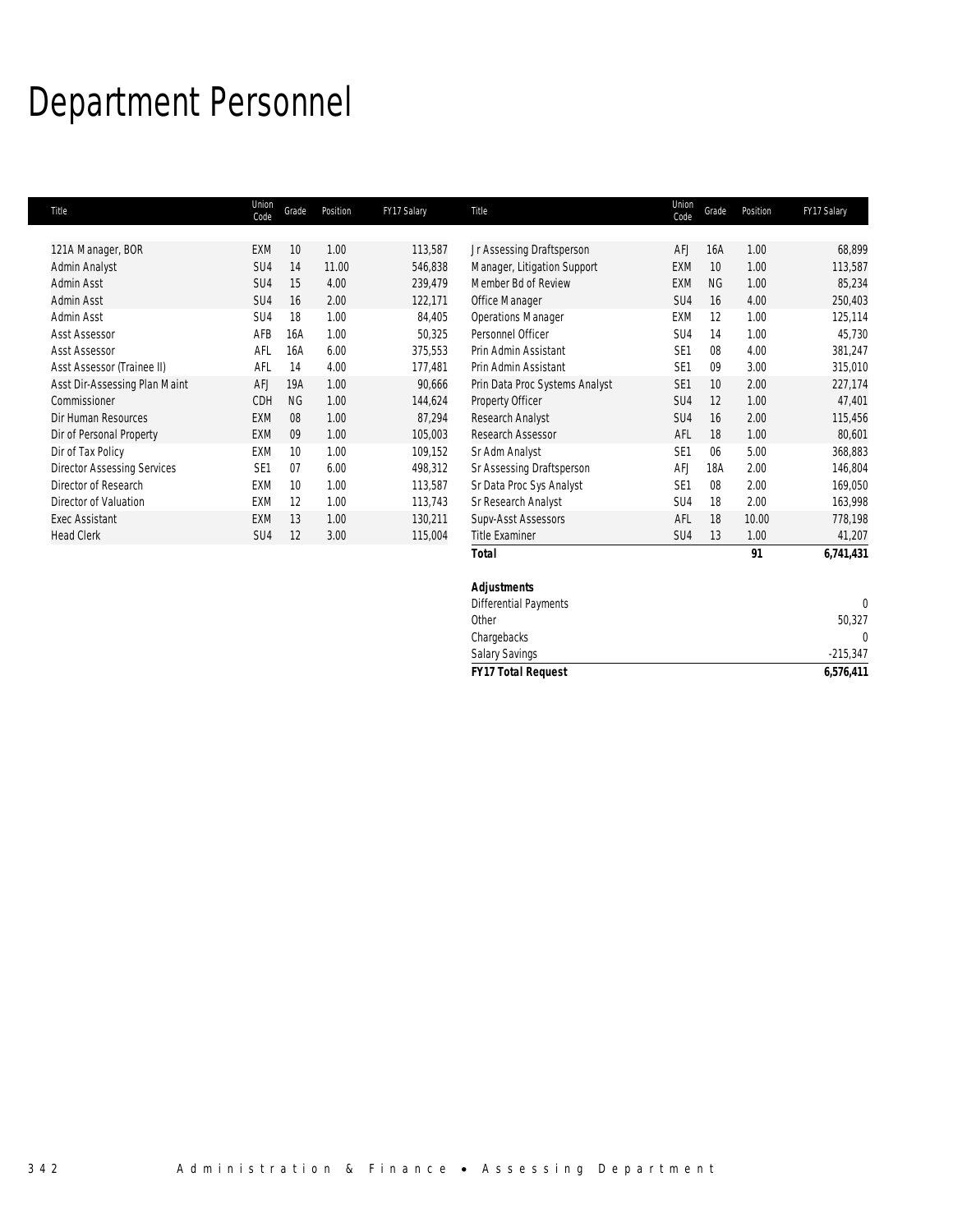## Program 1. Operations

#### *Emmanuel Dikibo, Manager, Organization 136100*

#### *Program Description*

The Operations program provides administration, fiscal, human resources, and other related administrative services to all operating units within the department. It also provides management and technical support for fleet administration, facilities and office management, and office technology, including ownership and physical description changes to real property that are maintained by the Tax Data Administration and Land Records units. The Taxpayer Referral and Assistance Center (TRAC) provides a single point of contact to taxpayers seeking information, assistance or referrals regarding excise, personal property and real estate. TRAC handles inquiries by phone, mail and email.

| .675.350<br><b>Personnel Services</b><br>199.082<br>Non Personnel | .793.192<br>138,942 | 1.921.732<br>230,201 | ,987,779<br>153,416 |
|-------------------------------------------------------------------|---------------------|----------------------|---------------------|
| Total<br>1,874,432                                                | 1,932,134           | 2,151,933            | 2,141,195           |

#### *Performance*

**Strategy:** To process personal exemption applications in a timely and responsive manner.

| <b>Performance Measures</b>                                      | Actual '14 | Actual '15 | Projected '16 | Target '17 |
|------------------------------------------------------------------|------------|------------|---------------|------------|
| % of personal exemption applications<br>processed within 15 days | 100%       | 100%       | 100%          | 100%       |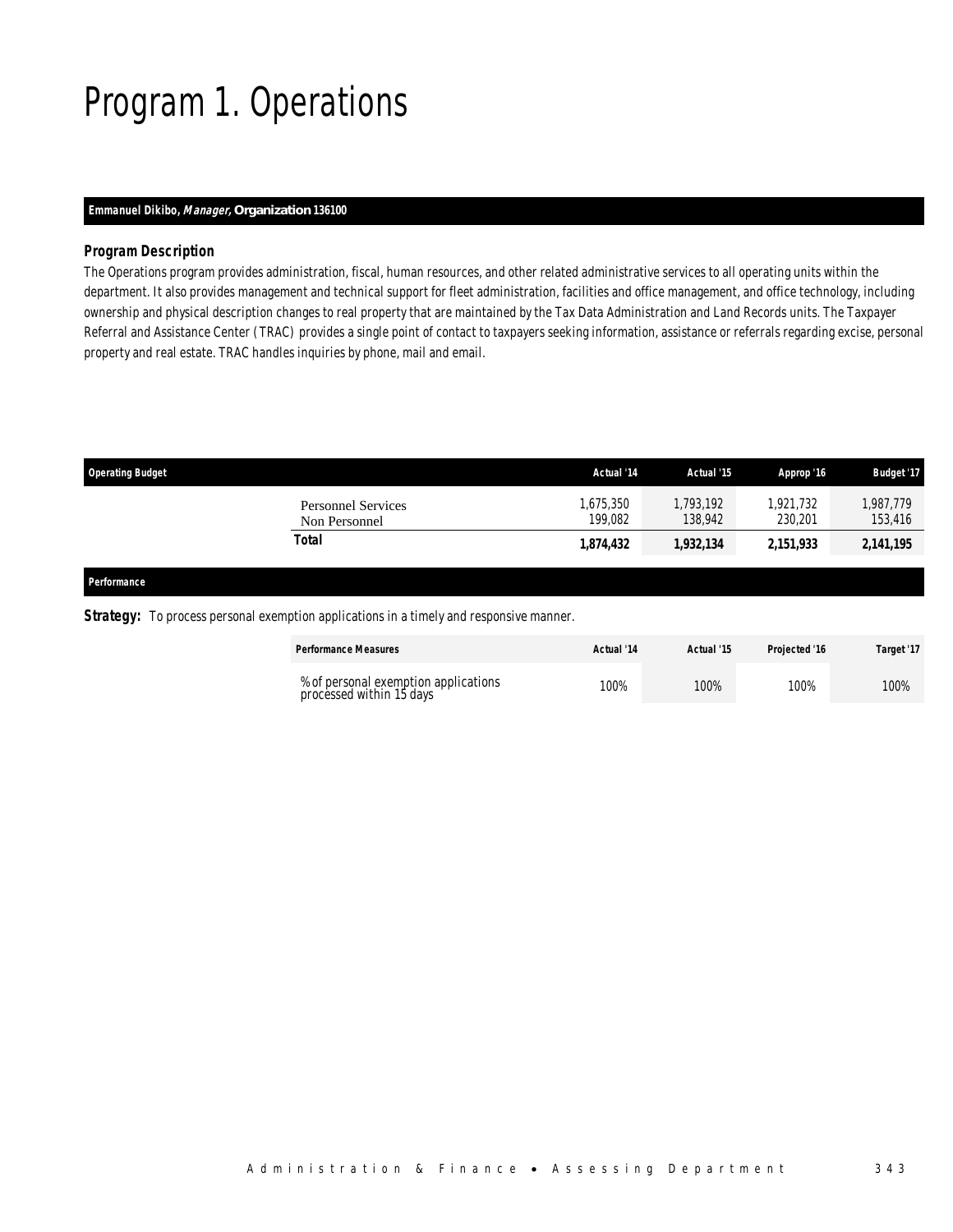## Program 2. Valuation

## *Gayle Willett, Manager, Organization 136200*

#### *Program Description*

The Valuation program establishes and records the full and fair cash value of all real and personal property in the City of Boston as of January 1st of each year. Program staff also conducts research to develop sales models and valuation standards to produce market-based assessments.

| <b>Operating Budget</b> |                                            | Actual '14           | Actual '15           | Approp '16           | <b>Budget '17</b>    |
|-------------------------|--------------------------------------------|----------------------|----------------------|----------------------|----------------------|
|                         | <b>Personnel Services</b><br>Non Personnel | 3,032,217<br>213,118 | 3,066,134<br>218,974 | 3,488,459<br>248,400 | 3,546,363<br>255,250 |
|                         | Total                                      | 3,245,335            | 3,285,108            | 3,736,859            | 3,801,613            |
| Performance             |                                            |                      |                      |                      |                      |

### **Strategy:** To maintain accurate parcel and ownership data so as to ensure a fair assessment system.

|  | <b>Performance Measures</b>                                                                                                        | Actual '14 | Actual '15 | Projected '16 | Target '17 |
|--|------------------------------------------------------------------------------------------------------------------------------------|------------|------------|---------------|------------|
|  | % of maintenance parcels inspected                                                                                                 | 100%       | 100%       | 100%          | 100%       |
|  | <b>Strategy:</b> To maintain and ensure data quality for all real and personal property to produce consistent and accurate values. |            |            |               |            |
|  | <b>Performance Measures</b>                                                                                                        | Actual '14 | Actual '15 | Projected '16 | Target '17 |
|  | % of residential and condo abatement<br>applications reviewed                                                                      | 100%       | 100%       | 100%          | 100%       |
|  | <b>Strategy:</b> To resolve abatements in a timely and responsive manner.                                                          |            |            |               |            |
|  | <b>Performance Measures</b>                                                                                                        | Actual '14 | Actual '15 | Projected '16 | Target '17 |
|  | % of first time commercial abatement<br>applications reviewed                                                                      | 100%       | 100%       | 100%          | 100%       |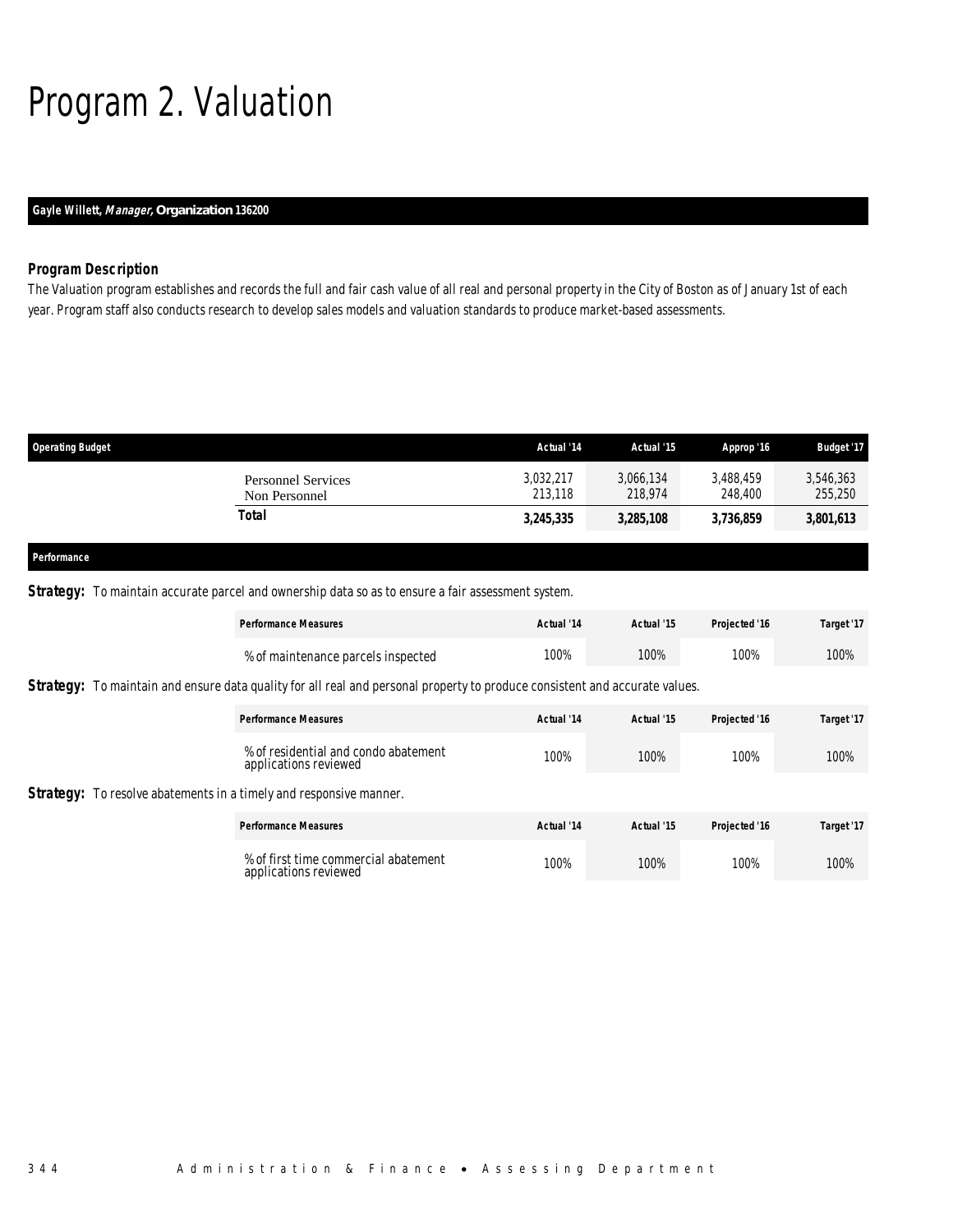## Program 3. Executive

### *Ronald W. Rakow, Commissioner, Organization 136300*

#### *Program Description*

The Executive program provides support services to the Commissioner, including tax policy and information coordination and dissemination. In addition, both the Board of Review and Litigation units handle rulings on all abatement applications and representation at the state's Appellate Tax Board regarding these applications.

| <b>Operating Budget</b> |                                            | Actual '14           | Actual '15          | Approp '16           | <b>Budget '17</b>    |
|-------------------------|--------------------------------------------|----------------------|---------------------|----------------------|----------------------|
|                         | <b>Personnel Services</b><br>Non Personnel | 1,140,864<br>311.401 | 1,051,579<br>77.617 | 1,057,000<br>162,300 | 1,054,269<br>202,800 |
|                         | Total                                      | 1,452,265            | 1,129,196           | 1,219,300            | 1,257,069            |
| Performance             |                                            |                      |                     |                      |                      |

### **Strategy:** To resolve taxpayer inquiries in a timely and responsive manner.

| <b>Performance Measures</b>                                              | Actual '14 | Actual '15 | Projected '16 | Target '17 |
|--------------------------------------------------------------------------|------------|------------|---------------|------------|
| % of public requests to Commissioner's office<br>addressed within 2 days | 100%       | 100%       | 100%          | 100%       |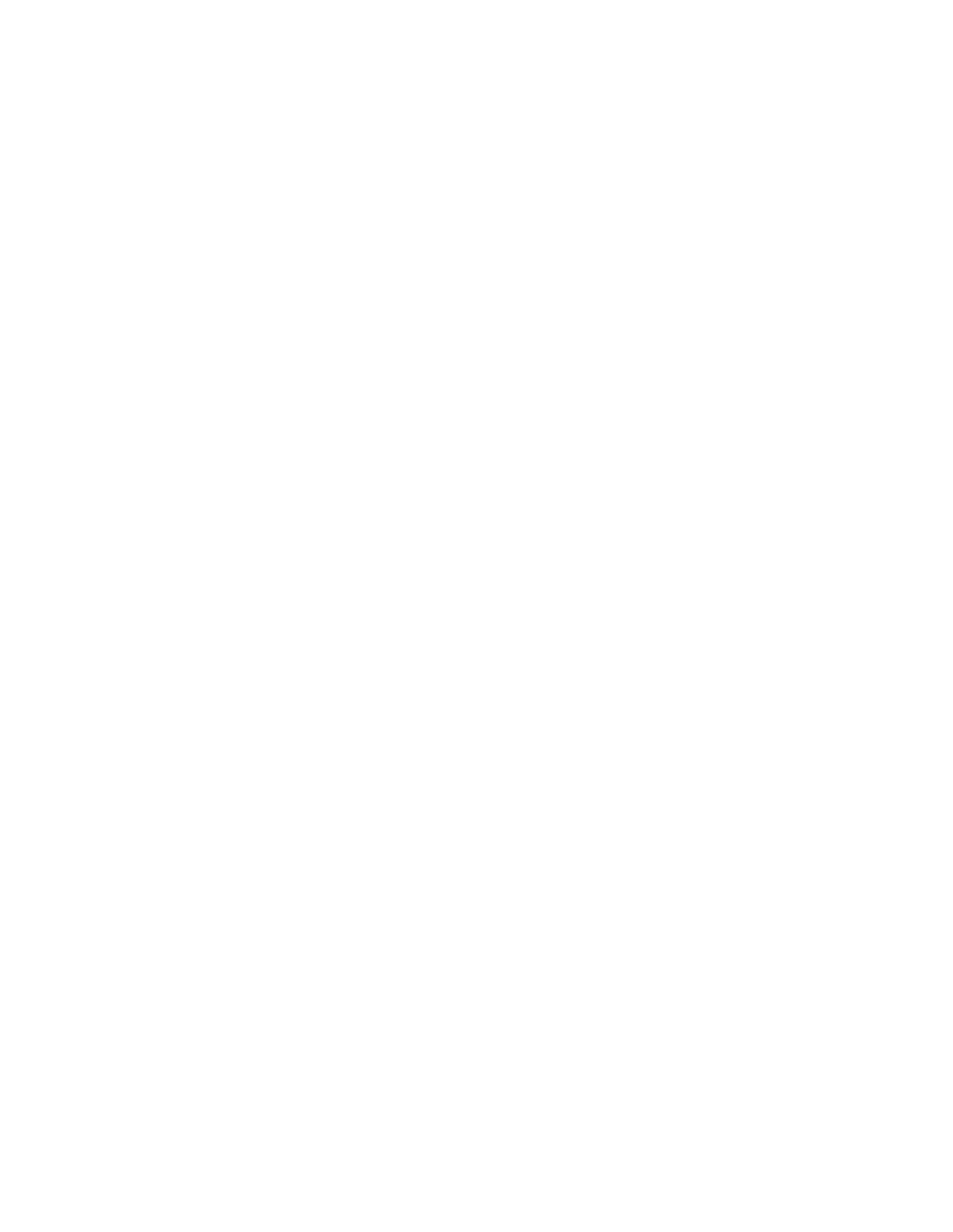# Auditing Department Operating Budget

### *Sally D. Glora, City Auditor, Appropriation 131*

### *Department Mission*

The mission of the Auditing Department is to present a complete and accurate statement of the City's financial condition.

#### *Selected Performance Strategies*

*Accounting* 

• To provide timely and accurate financial reporting.

*Central Payroll* 

- To ensure the timely management of reported time and Payroll Confirm.
- *Grants Monitoring*
- To provide timely and accurate reporting for Federal Awards.

*Accounts Payable* 

• To review, process, and record financial transactions.

| <b>Operating Budget</b>      | Program Name                               | <b>Total Actual '14</b> | <b>Total Actual '15</b> | Total Approp '16    | <b>Total Budget '17</b> |
|------------------------------|--------------------------------------------|-------------------------|-------------------------|---------------------|-------------------------|
|                              | Administration                             | 482,471                 | 412.249                 | 519,600             | 533,948                 |
|                              | Accounting                                 | 679,068                 | 624,304                 | 699,452             | 705,579                 |
|                              | Central Payroll                            | 512,253                 | 446,054                 | 541,850             | 528,653                 |
|                              | <b>Grants Monitoring</b>                   | 179.756                 | 267,190                 | 151,683             | 160,867                 |
|                              | <b>Accounts Payable</b>                    | 685,650                 | 743,717                 | 753,277             | 776,322                 |
|                              | <b>Total</b>                               | 2,539,198               | 2,493,514               | 2,665,862           | 2,705,369               |
| <b>External Funds Budget</b> | <b>Fund Name</b>                           | <b>Total Actual '14</b> | <b>Total Actual '15</b> | Total Approp '16    | <b>Total Budget '17</b> |
|                              | <b>BAIS Financials Upgrade</b>             | 684,542                 | 110,966                 | $\Omega$            | $\Omega$                |
|                              | <b>Earned Indirect</b>                     | 100,970                 | 0                       | 180,733             | 155,037                 |
|                              | <b>Total</b>                               | 785,512                 | 110,966                 | 180,733             | 155,037                 |
| <b>Operating Budget</b>      |                                            | Actual '14              | Actual '15              | Approp '16          | <b>Budget '17</b>       |
|                              | <b>Personnel Services</b><br>Non Personnel | 2,388,818<br>150,380    | 2,407,061<br>86,453     | 2,589,791<br>76,071 | 2,624,872<br>80,497     |
|                              | <b>Total</b>                               | 2,539,198               | 2,493,514               | 2,665,862           | 2,705,369               |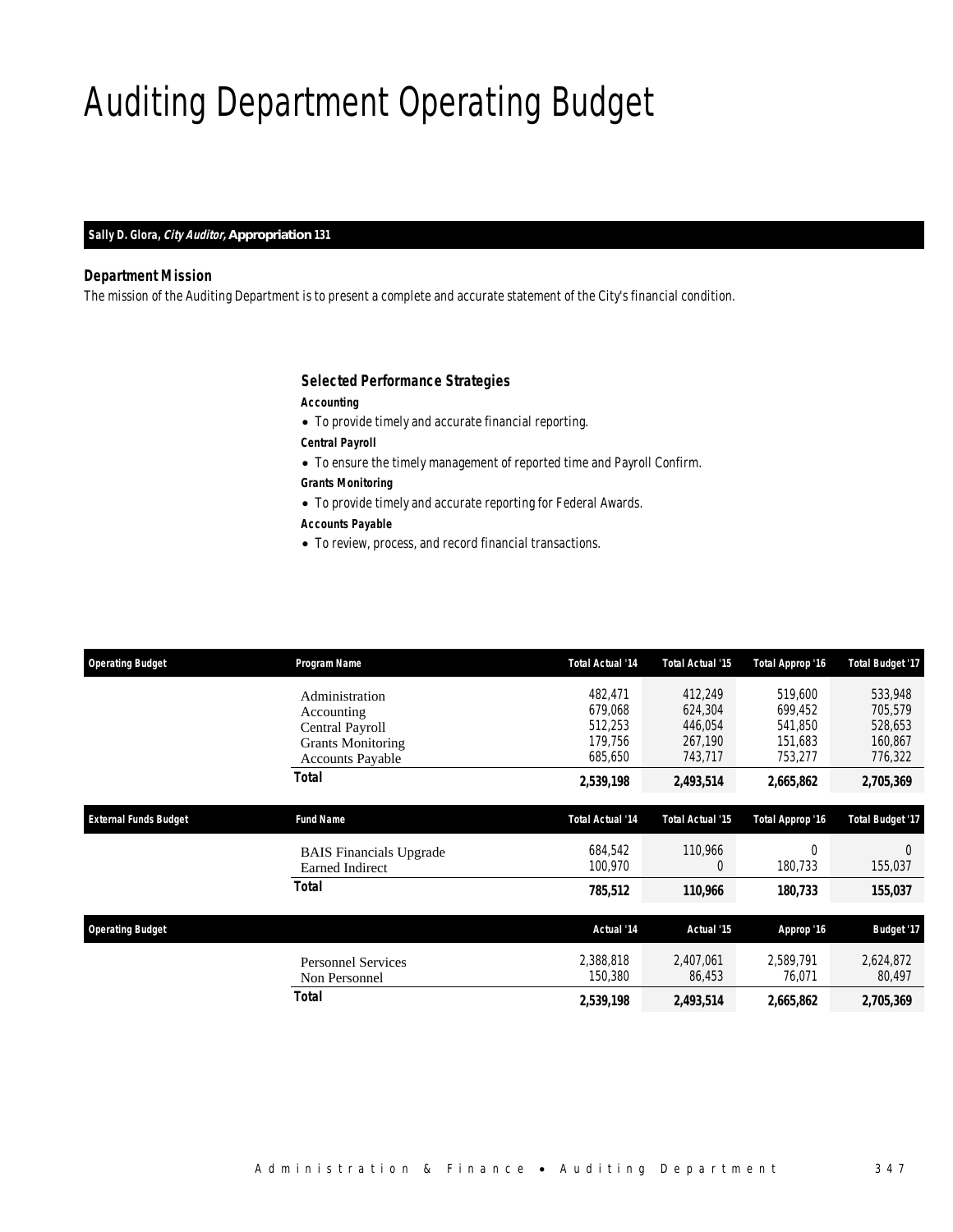# Auditing Department Operating Budget



#### *Authorizing Statutes*

- Annual Audit, 31 U.S.C. § 7502; M.G.L.A. c. 41, §§ 50, 53; M.G.L.A. c. 44, §§ 40, 53D; M.G.L.A. c. 60 § 97; Tregor, 1982 Mass. Acts ch. 190, § 14; CBC Ord. § 6-1.5.
- Annual Appropriation, M.G.L.A. c. 41, §§ 57-58; 1982 Mass. Acts 190, § 18; 1986 Mass. Acts ch. 701, § 3, 7-10; CBC St. 6 § 252; CBC Ord. § 6-1.10.
- Execution of Contracts, M.G.L.A. c 41, § 17; CBC St. 4 §§ 7-8; CBC Ord. § 5-5.28.
- Payment of Bills, M.G.L.A. c.41, §§ 51, 56; CBC Ord. § 5-5.27; CBC Ord. §§ 6-1.4-6-1.6; CBC Ord. § 11-6.37.
- Payment of Payrolls, M.G.L.A. c. 41, § 56; Tregor, 1982 Mass. Acts ch. 190 § 18; 1986 Mass. Acts ch. 701 § 9; CBC Ord. § 5-5.29; CBC Ord. § 6-1.3.
- Debt Service, Tregor, 1982 Mass. Acts ch. 190 §§ 4,8; M.G.L.A. c.41, § 57, CBC St. 6 §§ 254-255; CBC Ord. § 6-1.2.
- Financial Accounting and Reporting, 31 U.S.C. § 7502; M.G.L.A. c.41, §§ 54, 57-58, 61; M.G.L.A. c.44, § 43; CBC St.6 §§ 2-3; CBC Ord. § 5-5.34 ;CBC Ord. §§ 6-1.7-6.-1.8.

#### *Description of Services*

The Department prepares the City's annual financial statements, reviews and processes all financial transactions for accuracy, completeness, and compliance, implements fiscal controls over departmental spending, and provides technical assistance to departments and agencies.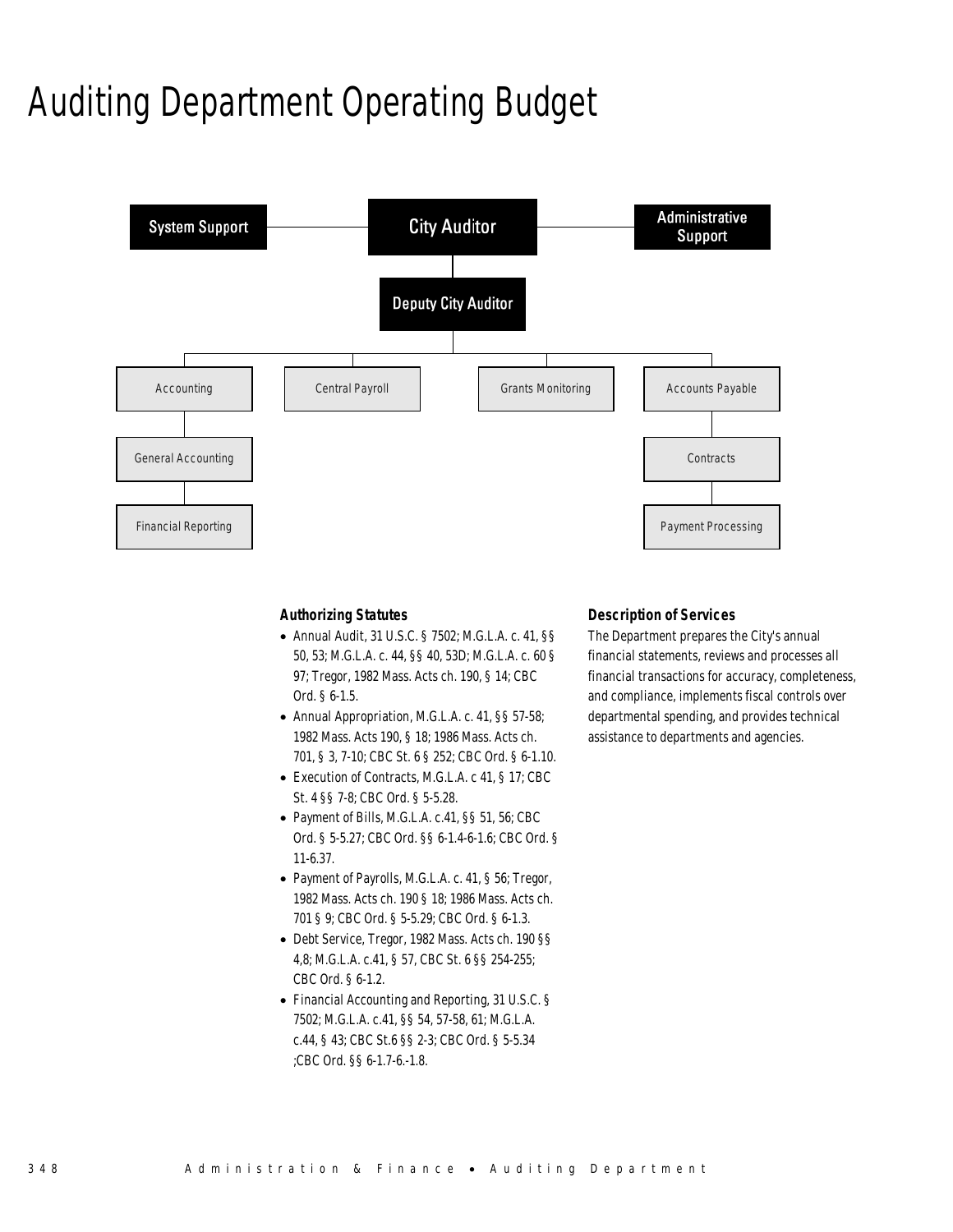## Department History

| <b>Personnel Services</b>       |                                                                                                                                                                                                                                                                                                      | FY14 Expenditure                                                                                                      | FY15 Expenditure                                                                                                          | FY16 Appropriation                                                                                                            | FY17 Adopted                                                                                                         | Inc/Dec 16 vs 17                                                                                                    |
|---------------------------------|------------------------------------------------------------------------------------------------------------------------------------------------------------------------------------------------------------------------------------------------------------------------------------------------------|-----------------------------------------------------------------------------------------------------------------------|---------------------------------------------------------------------------------------------------------------------------|-------------------------------------------------------------------------------------------------------------------------------|----------------------------------------------------------------------------------------------------------------------|---------------------------------------------------------------------------------------------------------------------|
|                                 | 51000 Permanent Employees<br>51100 Emergency Employees<br>51200 Overtime<br>51600 Unemployment Compensation<br>51700 Workers' Compensation<br><b>Total Personnel Services</b>                                                                                                                        | 2,348,593<br>$\overline{0}$<br>35,262<br>4,963<br>$\overline{0}$<br>2,388,818                                         | 2,395,261<br>$\mathbf 0$<br>11,800<br>$\mathbf 0$<br>$\overline{0}$<br>2,407,061                                          | 2,580,791<br>$\mathbf{0}$<br>9,000<br>$\mathbf 0$<br>$\overline{0}$<br>2,589,791                                              | 2,615,872<br>$\mathbf 0$<br>9,000<br>$\mathbf{0}$<br>$\Omega$<br>2,624,872                                           | 35,081<br>0<br>$\theta$<br>$\overline{0}$<br>$\Omega$<br>35,081                                                     |
| <b>Contractual Services</b>     |                                                                                                                                                                                                                                                                                                      | FY14 Expenditure                                                                                                      | FY15 Expenditure                                                                                                          | FY16 Appropriation                                                                                                            | FY17 Adopted                                                                                                         | Inc/Dec 16 vs 17                                                                                                    |
|                                 | 52100 Communications<br>52200 Utilities<br>52400 Snow Removal<br>52500 Garbage/Waste Removal<br>52600 Repairs Buildings & Structures<br>52700 Repairs & Service of Equipment<br>52800 Transportation of Persons<br>52900 Contracted Services<br><b>Total Contractual Services</b>                    | 7,227<br>0<br>$\overline{0}$<br>$\overline{0}$<br>17,984<br>3,245<br>7,913<br>48,485<br>84,854                        | 2,397<br>$\mathbf 0$<br>$\mathbf 0$<br>$\overline{0}$<br>10,340<br>7,315<br>5,964<br>39,311<br>65,327                     | 7,301<br>$\overline{0}$<br>$\overline{0}$<br>$\overline{0}$<br>$\overline{0}$<br>8,821<br>8,800<br>34,450<br>59,372           | 7,296<br>$\mathbf{0}$<br>$\overline{0}$<br>$\overline{0}$<br>$\theta$<br>8,821<br>9,155<br>40,124<br>65,396          | $-5$<br>$\mathbf{0}$<br>$\overline{0}$<br>$\overline{0}$<br>$\overline{0}$<br>$\mathbf{0}$<br>355<br>5,674<br>6,024 |
| <b>Supplies &amp; Materials</b> |                                                                                                                                                                                                                                                                                                      | FY14 Expenditure                                                                                                      | FY15 Expenditure                                                                                                          | FY16 Appropriation                                                                                                            | FY17 Adopted                                                                                                         | Inc/Dec 16 vs 17                                                                                                    |
|                                 | 53000 Auto Energy Supplies<br>53200 Food Supplies<br>53400 Custodial Supplies<br>53500 Med, Dental, & Hosp Supply<br>53600 Office Supplies and Materials<br>53700 Clothing Allowance<br>53800 Educational Supplies & Mat<br>53900 Misc Supplies & Materials<br><b>Total Supplies &amp; Materials</b> | $\boldsymbol{0}$<br>$\boldsymbol{0}$<br>$\overline{0}$<br>$\mathbf{0}$<br>11,924<br>0<br>$\mathbf 0$<br>128<br>12,052 | $\boldsymbol{0}$<br>$\mathbf 0$<br>$\mathbf 0$<br>$\overline{0}$<br>10,945<br>$\mathbf 0$<br>$\mathbf{0}$<br>45<br>10,990 | $\mathbf 0$<br>$\overline{0}$<br>$\overline{0}$<br>$\overline{0}$<br>10,479<br>$\mathbf 0$<br>$\overline{0}$<br>155<br>10,634 | 0<br>$\mathbf{0}$<br>$\mathbf{0}$<br>$\mathbf{0}$<br>9,016<br>$\mathbf 0$<br>$\mathbf{0}$<br>$\overline{0}$<br>9,016 | 0<br>$\mathbf 0$<br>$\overline{0}$<br>$\Omega$<br>$-1,463$<br>$\theta$<br>$\overline{0}$<br>$-155$<br>$-1,618$      |
| <b>Current Chgs &amp; Oblig</b> |                                                                                                                                                                                                                                                                                                      | FY14 Expenditure                                                                                                      | FY15 Expenditure                                                                                                          | FY16 Appropriation                                                                                                            | FY17 Adopted                                                                                                         | Inc/Dec 16 vs 17                                                                                                    |
|                                 | 54300 Workers' Comp Medical<br>54400 Legal Liabilities<br>54500 Aid To Veterans<br>54600 Current Charges H&I<br>54700 Indemnification<br>54900 Other Current Charges<br>Total Current Chgs & Oblig                                                                                                   | $\boldsymbol{0}$<br>$\mathbf 0$<br>0<br>0<br>$\overline{0}$<br>13,440<br>13,440                                       | $\boldsymbol{0}$<br>$\mathbf 0$<br>$\mathbf 0$<br>$\mathbf 0$<br>$\mathbf 0$<br>6,592<br>6,592                            | $\boldsymbol{0}$<br>$\mathbf 0$<br>$\overline{0}$<br>$\overline{0}$<br>$\overline{0}$<br>6,065<br>6,065                       | $\boldsymbol{0}$<br>$\mathbf 0$<br>$\mathbf{0}$<br>$\mathbf{0}$<br>$\mathbf{0}$<br>6,085<br>6,085                    | 0<br>$\mathbf 0$<br>$\overline{0}$<br>$\mathbf 0$<br>$\mathbf 0$<br>20<br>20                                        |
| Equipment                       |                                                                                                                                                                                                                                                                                                      | FY14 Expenditure                                                                                                      | FY15 Expenditure                                                                                                          | FY16 Appropriation                                                                                                            | FY17 Adopted                                                                                                         | Inc/Dec 16 vs 17                                                                                                    |
|                                 | 55000 Automotive Equipment<br>55400 Lease/Purchase<br>55600 Office Furniture & Equipment<br>55900 Misc Equipment<br><b>Total Equipment</b>                                                                                                                                                           | $\boldsymbol{0}$<br>$\Omega$<br>$\boldsymbol{0}$<br>40,034<br>40,034                                                  | 0<br>$\mathbf 0$<br>$\boldsymbol{0}$<br>3,544<br>3,544                                                                    | $\boldsymbol{0}$<br>$\mathbf{0}$<br>$\theta$<br>$\mathbf 0$<br>0                                                              | $\boldsymbol{0}$<br>$\mathbf 0$<br>$\boldsymbol{0}$<br>$\mathbf 0$<br>0                                              | 0<br>$\overline{0}$<br>$\mathbf 0$<br>0<br>0                                                                        |
| <b>Other</b>                    |                                                                                                                                                                                                                                                                                                      | FY14 Expenditure                                                                                                      | FY15 Expenditure                                                                                                          | FY16 Appropriation                                                                                                            | FY17 Adopted                                                                                                         | Inc/Dec 16 vs 17                                                                                                    |
|                                 | 56200 Special Appropriation<br>57200 Structures & Improvements<br>58000 Land & Non-Structure<br><b>Total Other</b>                                                                                                                                                                                   | 0<br>0<br>0<br>0                                                                                                      | $\boldsymbol{0}$<br>0<br>$\mathbf 0$<br>0                                                                                 | $\mathbf 0$<br>$\mathbf 0$<br>$\mathbf 0$<br>0                                                                                | 0<br>0<br>$\mathbf 0$<br>0                                                                                           | 0<br>0<br>0<br>0                                                                                                    |
|                                 | <b>Grand Total</b>                                                                                                                                                                                                                                                                                   | 2,539,198                                                                                                             | 2,493,514                                                                                                                 | 2,665,862                                                                                                                     | 2,705,369                                                                                                            | 39,507                                                                                                              |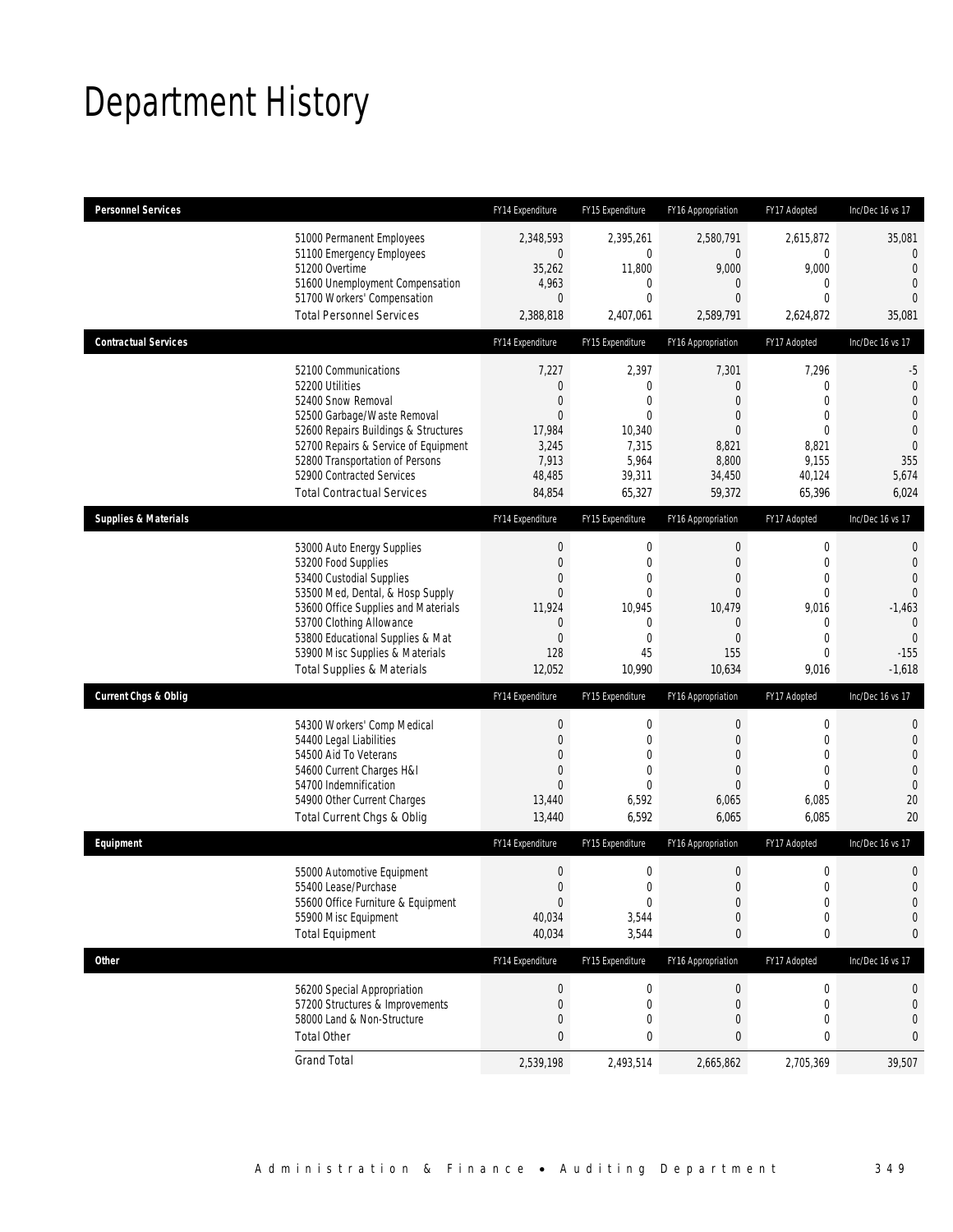## Department Personnel

| Title                     | Union<br>Code   | Grade           | Position | FY17 Salary | Title                        | Union<br>Code   | Grade          | Position | FY17 Salary |
|---------------------------|-----------------|-----------------|----------|-------------|------------------------------|-----------------|----------------|----------|-------------|
|                           |                 |                 |          |             |                              |                 |                |          |             |
| Admin Analyst             | SE <sub>1</sub> | 04              | 2.00     | 132,226     | Prin Admin Assistant         | SE <sub>1</sub> | 08             | 2.00     | 165,387     |
| Admin Asst                | SE <sub>1</sub> | 05              | 1.00     | 74,701      | Senior Admin Asst            | SE <sub>1</sub> | 07             | 1.00     | 89,449      |
| <b>Asst City Auditor</b>  | SE <sub>1</sub> | 09              | 2.00     | 210,006     | Sr Accountant                | SU4             | 13             | 4.00     | 203,200     |
| Asst Prin Accountant      | SU <sub>4</sub> | 14              | 3.00     | 170,140     | Sr Adm Analyst               | SE <sub>1</sub> | 06             | 5.00     | 380,661     |
| City Auditor              | CDH             | <b>NG</b>       | 1.00     | 125,126     | Sr Data Proc Sys Analyst     | SE <sub>1</sub> | 09             | 1.00     | 105,003     |
| Deputy City Auditor       | <b>EXM</b>      | 11              | 1.00     | 120,560     | Sr Res Analyst               | SE <sub>1</sub> | 03             | 1.00     | 47,539      |
| <b>Head Account Clerk</b> | SU <sub>4</sub> | 12              | 4.00     | 187,420     | Sr. Research Analyst         | SE <sub>1</sub> | 0 <sub>3</sub> | 3.00     | 185,485     |
| P Admin Asst              | SE <sub>1</sub> | 10 <sup>°</sup> | 2.00     | 225,561     | Supv-Acctnq(TransDiv)(Aud)   | SE <sub>1</sub> | 05             | 1.00     | 74,701      |
| Prin Admin Analyst        | SE <sub>1</sub> | 07              | 2.00     | 178,898     | Supv-Acntng(Auditing)        | SE <sub>1</sub> | 05             | 2.00     | 131,659     |
|                           |                 |                 |          |             | <b>Total</b>                 |                 |                | 38       | 2,807,721   |
|                           |                 |                 |          |             | <b>Adjustments</b>           |                 |                |          |             |
|                           |                 |                 |          |             | <b>Differential Payments</b> |                 |                |          | $\theta$    |
|                           |                 |                 |          |             | Other                        |                 |                |          | 35,162      |
|                           |                 |                 |          |             | Chargebacks                  |                 |                |          | $-180,460$  |
|                           |                 |                 |          |             |                              |                 |                |          |             |

Salary Savings -46,551 *FY17 Total Request 2,615,872*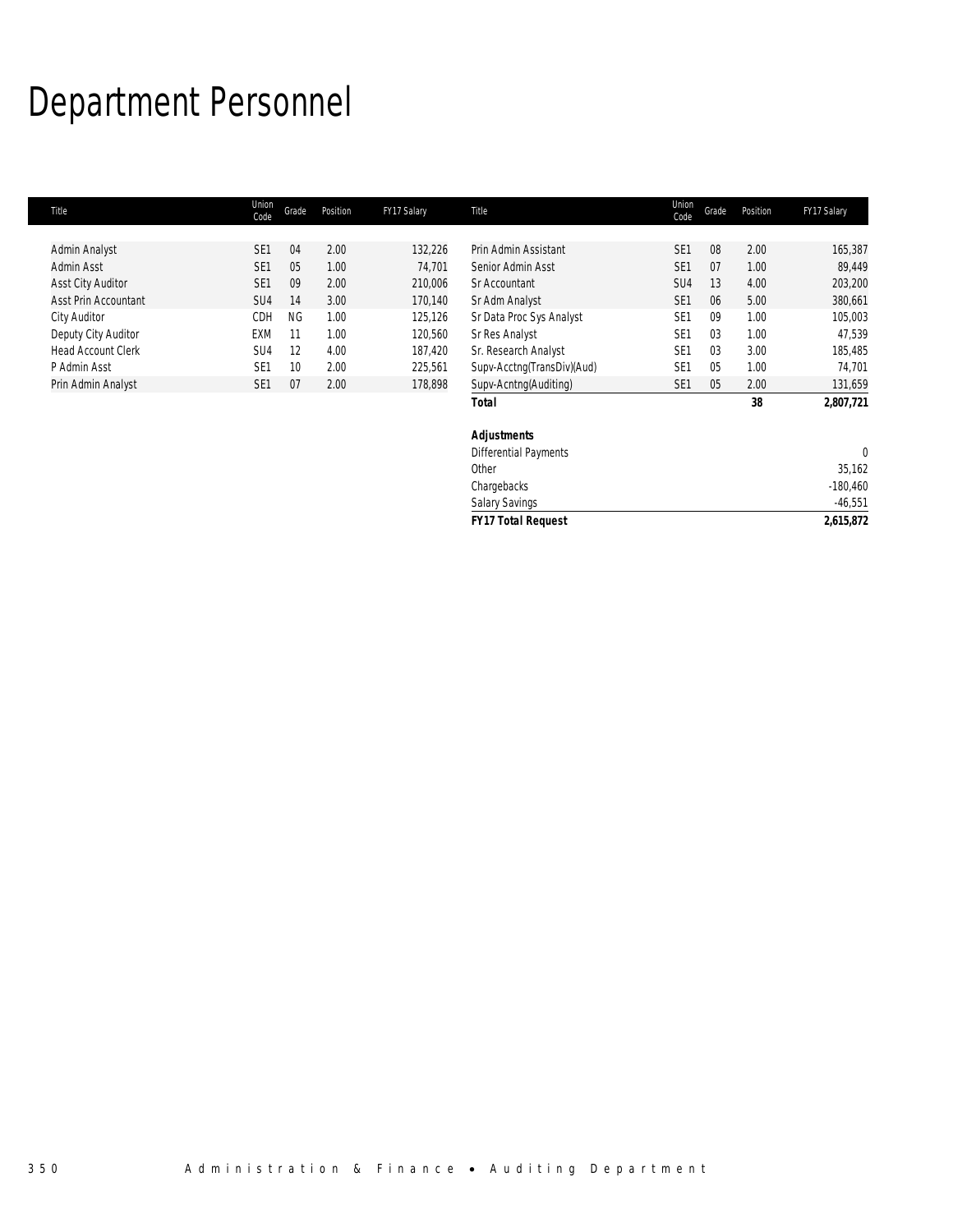## External Funds History

| <b>Personnel Services</b>       |                                                                                                                                                                                                                                                                                                            | FY14 Expenditure                                                                                           | FY15 Expenditure                                                                                    | FY16 Appropriation                                                                                                                                                          | FY17 Adopted                                                                                                                                          | Inc/Dec 16 vs 17                                                                                                                                                                 |
|---------------------------------|------------------------------------------------------------------------------------------------------------------------------------------------------------------------------------------------------------------------------------------------------------------------------------------------------------|------------------------------------------------------------------------------------------------------------|-----------------------------------------------------------------------------------------------------|-----------------------------------------------------------------------------------------------------------------------------------------------------------------------------|-------------------------------------------------------------------------------------------------------------------------------------------------------|----------------------------------------------------------------------------------------------------------------------------------------------------------------------------------|
|                                 | 51000 Permanent Employees<br>51100 Emergency Employees<br>51200 Overtime<br>51300 Part Time Employees<br>51400 Health Insurance<br>51500 Pension & Annunity<br>51600 Unemployment Compensation<br>51700 Workers' Compensation<br>51800 Indirect Costs<br>51900 Medicare<br><b>Total Personnel Services</b> | 178,531<br>$\boldsymbol{0}$<br>777<br>$\mathbf 0$<br>0<br>0<br>0<br>0<br>0<br>0<br>179,308                 | 39,420<br>0<br>0<br>0<br>0<br>0<br>$\overline{0}$<br>0<br>$\overline{0}$<br>0<br>39,420             | 180,733<br>$\boldsymbol{0}$<br>0<br>$\boldsymbol{0}$<br>$\overline{0}$<br>$\overline{0}$<br>$\overline{0}$<br>$\overline{0}$<br>$\overline{0}$<br>$\overline{0}$<br>180,733 | 142,437<br>0<br>$\mathbf 0$<br>$\mathbf 0$<br>$\mathbf{0}$<br>$\mathbf{0}$<br>$\mathbf{0}$<br>$\mathbf{0}$<br>$\mathbf{0}$<br>$\mathbf{0}$<br>142,437 | $-38,296$<br>$\overline{0}$<br>$\overline{0}$<br>$\mathbf 0$<br>$\overline{0}$<br>$\overline{0}$<br>$\mathbf 0$<br>$\overline{0}$<br>$\mathbf{0}$<br>$\overline{0}$<br>$-38,296$ |
| <b>Contractual Services</b>     |                                                                                                                                                                                                                                                                                                            | FY14 Expenditure                                                                                           | FY15 Expenditure                                                                                    | FY16 Appropriation                                                                                                                                                          | FY17 Adopted                                                                                                                                          | Inc/Dec 16 vs 17                                                                                                                                                                 |
|                                 | 52100 Communications<br>52200 Utilities<br>52400 Snow Removal<br>52500 Garbage/Waste Removal<br>52600 Repairs Buildings & Structures<br>52700 Repairs & Service of Equipment<br>52800 Transportation of Persons<br>52900 Contracted Services<br><b>Total Contractual Services</b>                          | $\boldsymbol{0}$<br>$\boldsymbol{0}$<br>0<br>0<br>0<br>$\mathbf 0$<br>$\overline{0}$<br>576,204<br>576,204 | $\boldsymbol{0}$<br>$\mathbf 0$<br>0<br>0<br>$\overline{0}$<br>$\mathbf 0$<br>150<br>5,080<br>5,230 | $\boldsymbol{0}$<br>$\mathbf 0$<br>$\overline{0}$<br>$\overline{0}$<br>$\overline{0}$<br>$\overline{0}$<br>$\boldsymbol{0}$<br>$\mathbf 0$<br>0                             | $\boldsymbol{0}$<br>$\mathbf 0$<br>$\mathbf{0}$<br>$\mathbf{0}$<br>$\mathbf{0}$<br>$\mathbf 0$<br>$\mathbf{0}$<br>12,600<br>12,600                    | $\mathbf 0$<br>$\mathbf 0$<br>$\overline{0}$<br>$\overline{0}$<br>$\overline{0}$<br>$\overline{0}$<br>$\overline{0}$<br>12,600<br>12,600                                         |
| <b>Supplies &amp; Materials</b> |                                                                                                                                                                                                                                                                                                            | FY14 Expenditure                                                                                           | FY15 Expenditure                                                                                    | FY16 Appropriation                                                                                                                                                          | FY17 Adopted                                                                                                                                          | Inc/Dec 16 vs 17                                                                                                                                                                 |
|                                 | 53000 Auto Energy Supplies<br>53200 Food Supplies<br>53400 Custodial Supplies<br>53500 Med, Dental, & Hosp Supply<br>53600 Office Supplies and Materials<br>53700 Clothing Allowance<br>53800 Educational Supplies & Mat<br>53900 Misc Supplies & Materials<br><b>Total Supplies &amp; Materials</b>       | $\boldsymbol{0}$<br>$\boldsymbol{0}$<br>0<br>0<br>0<br>0<br>0<br>0<br>0                                    | $\mathbf 0$<br>$\mathbf 0$<br>0<br>0<br>6,424<br>$\mathbf{0}$<br>$\mathbf{0}$<br>68<br>6,492        | $\boldsymbol{0}$<br>$\overline{0}$<br>$\overline{0}$<br>$\overline{0}$<br>$\overline{0}$<br>$\overline{0}$<br>$\overline{0}$<br>$\mathbf 0$<br>$\mathbf{0}$                 | $\boldsymbol{0}$<br>$\mathbf 0$<br>$\mathbf 0$<br>$\mathbf{0}$<br>$\mathbf{0}$<br>$\mathbf 0$<br>$\mathbf{0}$<br>$\mathbf 0$<br>$\mathbf{0}$          | $\mathbf{0}$<br>$\mathbf 0$<br>$\mathbf{0}$<br>$\mathbf{0}$<br>$\overline{0}$<br>$\overline{0}$<br>$\overline{0}$<br>$\overline{0}$<br>$\mathbf{0}$                              |
| <b>Current Chgs &amp; Oblig</b> |                                                                                                                                                                                                                                                                                                            | FY14 Expenditure                                                                                           | FY15 Expenditure                                                                                    | FY16 Appropriation                                                                                                                                                          | FY17 Adopted                                                                                                                                          | Inc/Dec 16 vs 17                                                                                                                                                                 |
|                                 | 54300 Workers' Comp Medical<br>54400 Legal Liabilities<br>54600 Current Charges H&I<br>54700 Indemnification<br>54900 Other Current Charges<br>Total Current Chgs & Oblig                                                                                                                                  | $\boldsymbol{0}$<br>$\boldsymbol{0}$<br>$\mathbf 0$<br>$\overline{0}$<br>30,000<br>30,000                  | $\boldsymbol{0}$<br>$\boldsymbol{0}$<br>0<br>0<br>75<br>75                                          | $\boldsymbol{0}$<br>$\mathbf 0$<br>$\mathbf 0$<br>$\overline{0}$<br>$\mathbf 0$<br>$\mathbf{0}$                                                                             | $\boldsymbol{0}$<br>$\mathbf 0$<br>$\mathbf 0$<br>$\mathbf 0$<br>$\mathbf 0$<br>$\mathbf{0}$                                                          | $\mathbf{0}$<br>$\mathbf 0$<br>$\overline{0}$<br>$\mathbf{0}$<br>$\mathbf{0}$<br>$\mathbf{0}$                                                                                    |
| Equipment                       |                                                                                                                                                                                                                                                                                                            | FY14 Expenditure                                                                                           | FY15 Expenditure                                                                                    | FY16 Appropriation                                                                                                                                                          | FY17 Adopted                                                                                                                                          | Inc/Dec 16 vs 17                                                                                                                                                                 |
|                                 | 55000 Automotive Equipment<br>55400 Lease/Purchase<br>55600 Office Furniture & Equipment<br>55900 Misc Equipment<br><b>Total Equipment</b>                                                                                                                                                                 | $\boldsymbol{0}$<br>$\boldsymbol{0}$<br>0<br>0<br>0                                                        | 0<br>$\boldsymbol{0}$<br>0<br>2,027<br>2,027                                                        | $\boldsymbol{0}$<br>$\boldsymbol{0}$<br>0<br>$\mathbf 0$<br>0                                                                                                               | 0<br>$\mathbf 0$<br>$\mathbf 0$<br>$\boldsymbol{0}$<br>0                                                                                              | 0<br>$\mathbf 0$<br>$\mathbf{0}$<br>$\mathbf 0$<br>0                                                                                                                             |
| Other                           |                                                                                                                                                                                                                                                                                                            | FY14 Expenditure                                                                                           | FY15 Expenditure                                                                                    | FY16 Appropriation                                                                                                                                                          | FY17 Adopted                                                                                                                                          | Inc/Dec 16 vs 17                                                                                                                                                                 |
|                                 | 56200 Special Appropriation<br>57200 Structures & Improvements<br>58000 Land & Non-Structure<br><b>Total Other</b>                                                                                                                                                                                         | $\boldsymbol{0}$<br>$\boldsymbol{0}$<br>0<br>$\bf{0}$                                                      | 57,722<br>0<br>$\boldsymbol{0}$<br>57,722                                                           | $\boldsymbol{0}$<br>$\boldsymbol{0}$<br>$\mathbf 0$<br>$\bf{0}$                                                                                                             | $\boldsymbol{0}$<br>$\mathbf 0$<br>$\mathbf 0$<br>$\pmb{0}$                                                                                           | 0<br>$\mathbf 0$<br>$\mathbf 0$<br>0                                                                                                                                             |
|                                 | <b>Grand Total</b>                                                                                                                                                                                                                                                                                         | 785,512                                                                                                    | 110,966                                                                                             | 180,733                                                                                                                                                                     | 155,037                                                                                                                                               | $-25,696$                                                                                                                                                                        |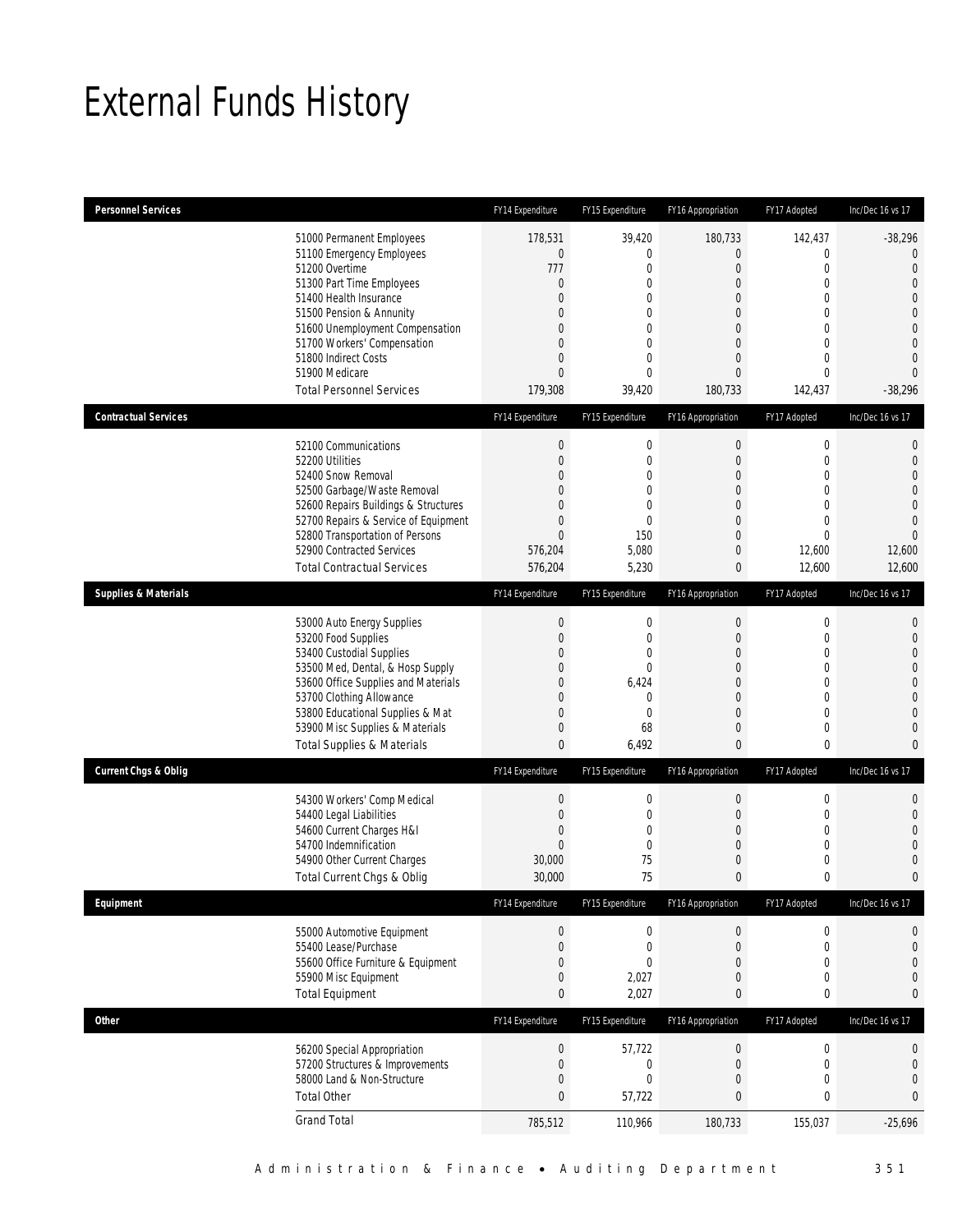# Program 1. Administration

## *Vacant, Manager, Organization 131100*

## *Program Description*

The Administration Program is responsible for executive operations and provides administrative and human resource support to all programs.

| <b>Operating Budget</b>                    | Actual '14        | Actual '15        | Approp '16        | <b>Budget '17</b> |
|--------------------------------------------|-------------------|-------------------|-------------------|-------------------|
| <b>Personnel Services</b><br>Non Personnel | 428,261<br>54,210 | 383,494<br>28,755 | 507,899<br>11,701 | 522,100<br>11,848 |
| <b>Total</b>                               | 482,471           | 412,249           | 519,600           | 533,948           |
|                                            |                   |                   |                   |                   |
| Performance                                |                   |                   |                   |                   |

#### **Strategy:** To provide a support structure for effective management and operational control.

| <b>Performance Measures</b>                                                                                                                 | Actual '14      | Actual '15      | Projected '16 | Target '17              |
|---------------------------------------------------------------------------------------------------------------------------------------------|-----------------|-----------------|---------------|-------------------------|
| % of information requests processed within 10<br>days<br>Information requests processed<br>Information requests processed within 10<br>days | 80%<br>15<br>12 | 92%<br>22<br>20 | 100%          | 100%<br>13<br>12<br>ں ا |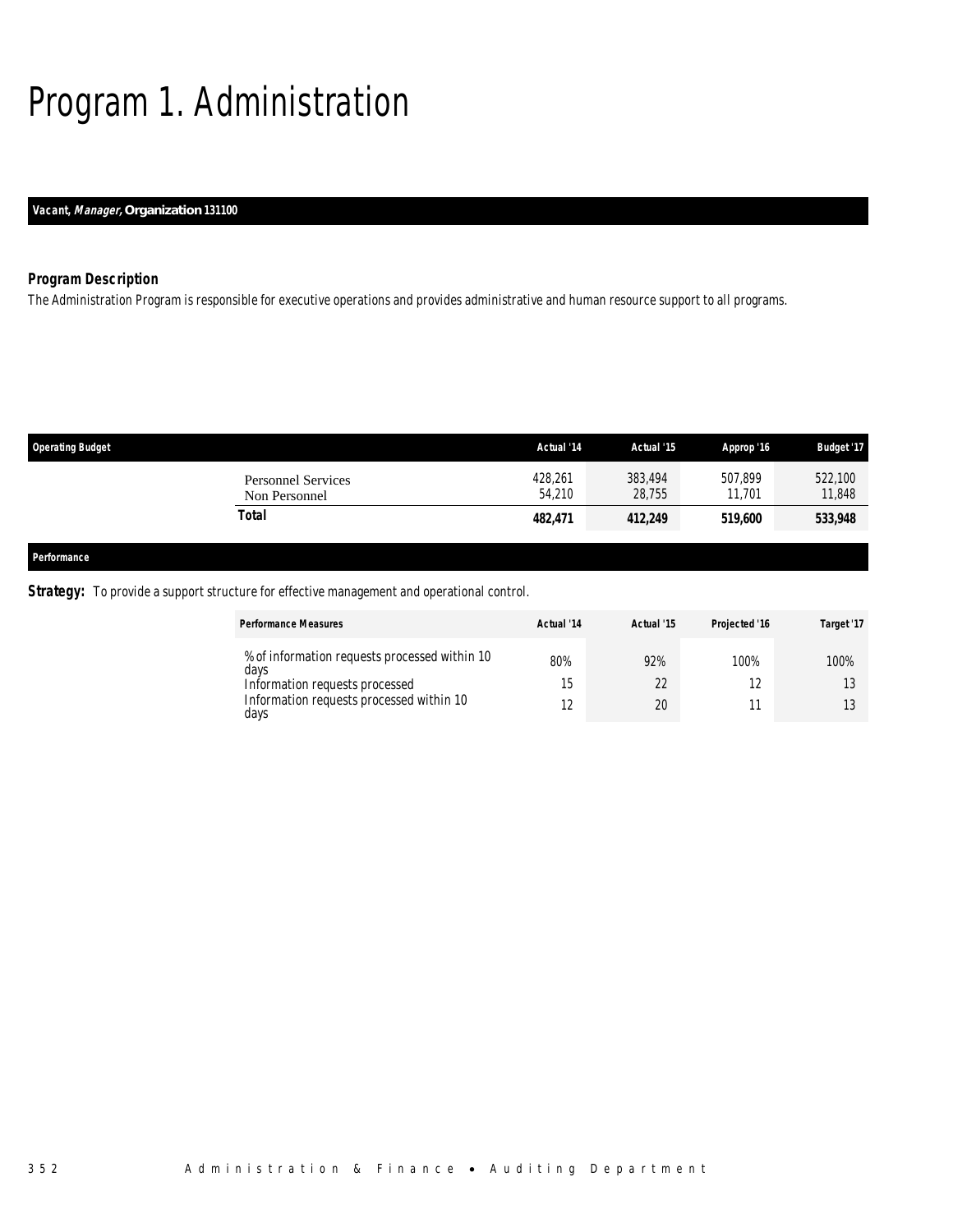## Program 2. Accounting

### *Paul F. Waple, Manager, Organization 131200*

### *Program Description*

The primary responsibility of the Accounting Program is to provide accurate and complete financial data and technical assistance to all City departments. The Program also oversees the coordination of the City's Annual Financial Audit and the publication of the Comprehensive Annual Financial Report (CAFR).

| <b>Operating Budget</b>             | Actual '14        | Actual '15       | Approp '16        | <b>Budget '17</b> |
|-------------------------------------|-------------------|------------------|-------------------|-------------------|
| Personnel Services<br>Non Personnel | 660,036<br>19.032 | 614,663<br>9.641 | 689.409<br>10.043 | 685,982<br>19,597 |
| Total                               | 679.068           | 624,304          | 699.452           | 705,579           |
|                                     |                   |                  |                   |                   |

*Performance* 

### **Strategy:** To provide timely and accurate financial reporting.

| <b>Performance Measures</b>                                          | Actual '14 | Actual '15 | Projected '16 | Target '17 |
|----------------------------------------------------------------------|------------|------------|---------------|------------|
| % of journal vouchers completed within 3<br>days                     | 100%       | 100%       | 98%           | 100%       |
| Annual Comprehensive Financial Report<br>published within time frame |            |            |               |            |
| Journal vouchers completed within 3 days -<br>accounting             | 2,086      | .782       | 2.127         | 1,500      |
| Journal vouchers processed completed                                 | 2,086      | 1.782      | 2.161         | 1,500      |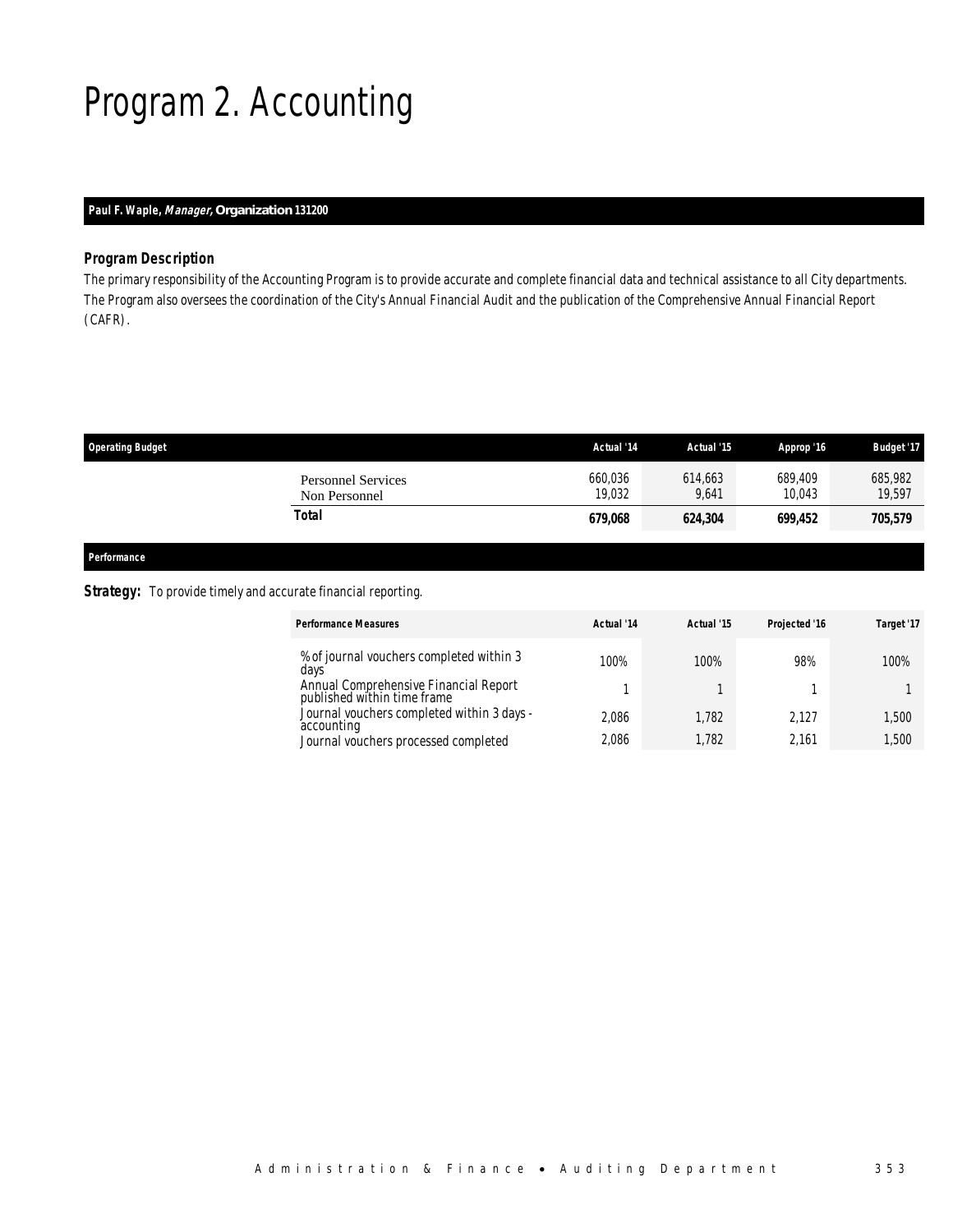# Program 3. Central Payroll

## *Michael O'Keefe, Manager, Organization 131300*

## *Program Description*

The primary responsibility of the Central Payroll Program is the timely and accurate processing of wages for all employees for both pay frequencies in compliance with all local, state, and federal laws, and in conformity with the City's collective bargaining agreements.

| <b>Operating Budget</b> |                                            | Actual '14        | Actual '15       | Approp '16       | <b>Budget '17</b> |
|-------------------------|--------------------------------------------|-------------------|------------------|------------------|-------------------|
|                         | <b>Personnel Services</b><br>Non Personnel | 497.922<br>14,331 | 441.048<br>5,006 | 533.394<br>8,456 | 520,883<br>7,770  |
|                         | <b>Total</b>                               | 512,253           | 446,054          | 541,850          | 528,653           |
|                         |                                            |                   |                  |                  |                   |
| Performance             |                                            |                   |                  |                  |                   |

## **Strategy:** To ensure the timely management of reported time and Payroll Confirm

| <b>Performance Measures</b>                              | Actual '14 | Actual '15 | Projected '16   | Target '17 |
|----------------------------------------------------------|------------|------------|-----------------|------------|
| % of payroll confirms met within scheduled<br>time fråme | 75%        | 88%        | 92%             | 90%        |
| Payrolls confirmed within scheduled time<br>frame        | 40         | 46         | $\mathcal{A}^-$ |            |
| Scheduled payroll confirms                               | 53         | 52         | 51              | 52         |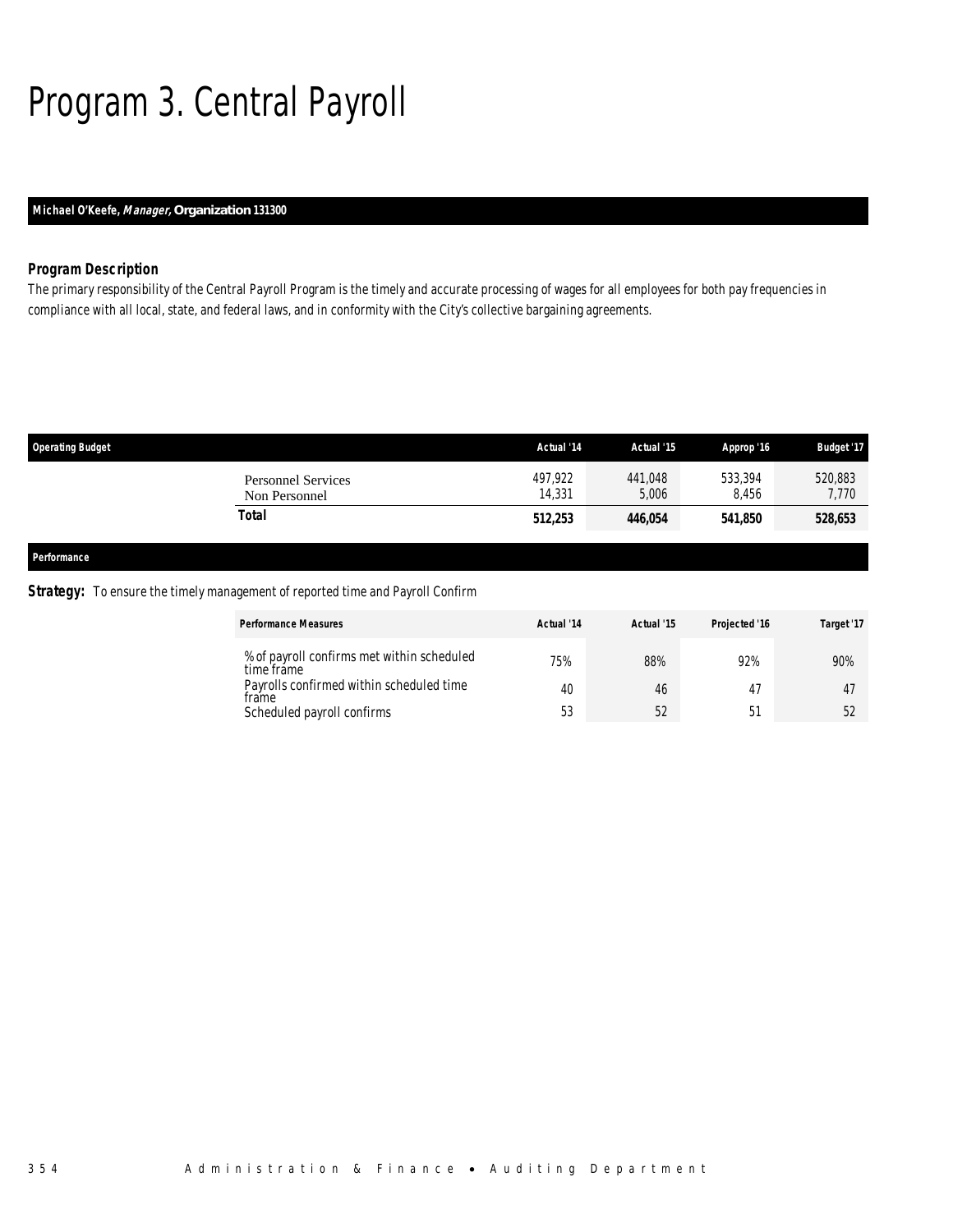# Program 4. Grants Monitoring

### *Kelli Lazar, Manager, Organization 131400*

#### *Program Description*

The primary responsibility of the Grants Monitoring Program is to establish and monitor Special Revenue for all City departments and to provide technical assistance in the process. The program also oversees and coordinates the City's Annual Single Audit for Federal Financial Assistance Programs and also produces the City's Cost Allocation Plan.

| <b>Operating Budget</b>                    | Actual '14       | Actual '15       | Approp '16       | <b>Budget '17</b> |
|--------------------------------------------|------------------|------------------|------------------|-------------------|
| <b>Personnel Services</b><br>Non Personnel | 174,059<br>5,697 | 264,166<br>3,024 | 147.104<br>4,579 | 155,708<br>5,159  |
| Total                                      | 179,756          | 267,190          | 151,683          | 160,867           |
|                                            |                  |                  |                  |                   |

### *Performance*

#### **Strategy:** To provide timely and accurate reporting for Federal Awards.

| <b>Performance Measures</b>                               | Actual '14 | Actual '15 | Projected '16 | Target '17 |
|-----------------------------------------------------------|------------|------------|---------------|------------|
| % of journal vouchers processed within 3 days             | 61%        | 96%        | 99%           | 90%        |
| Annual Single Audit report published within<br>time frame |            |            |               |            |
| Journal vouchers processed grants                         | 1,633      | .545       | 1.172         | 1,050      |
| Journal vouchers processed grants within 3<br>days        | 1.003      | .481       | 1.164         | 1,029      |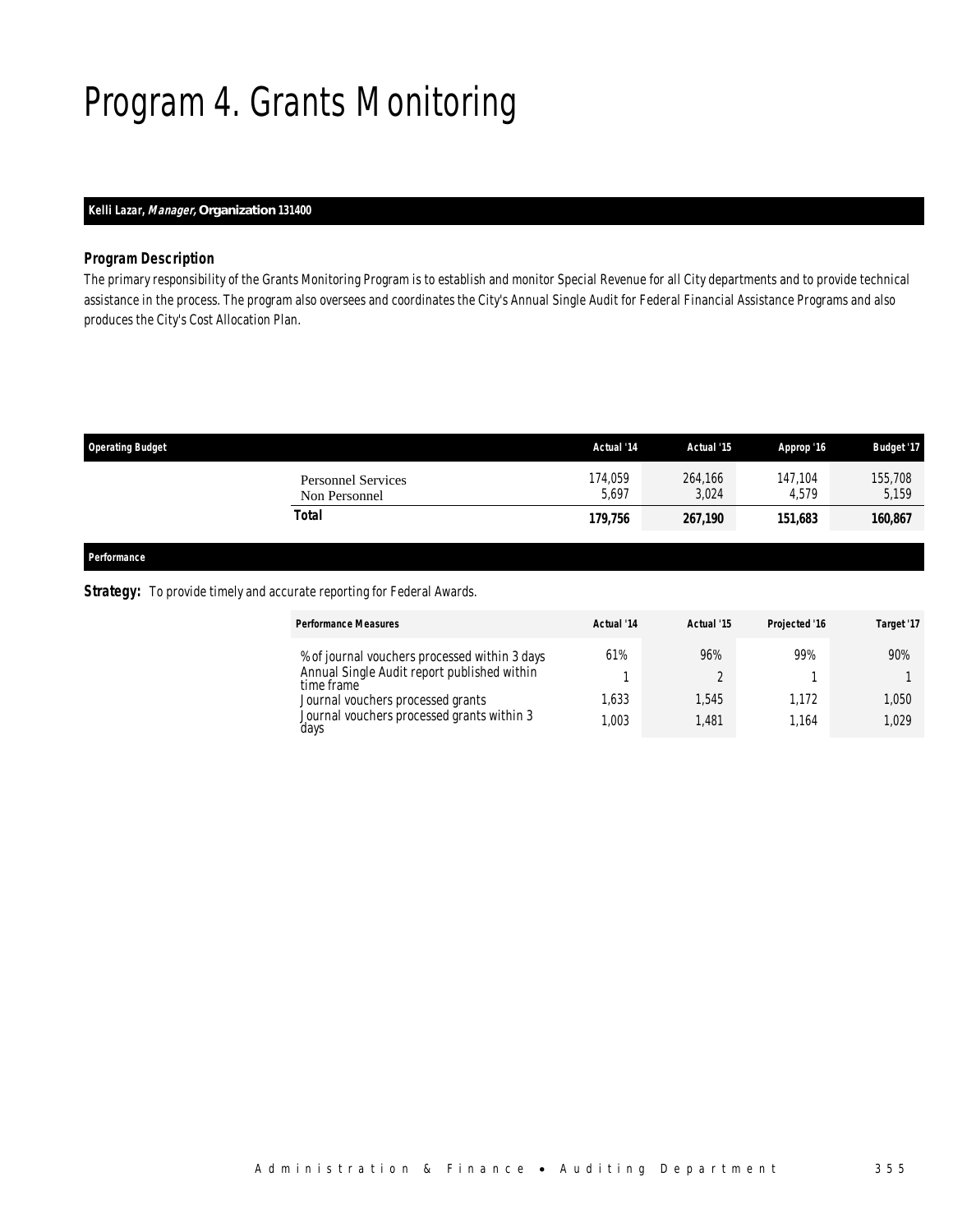# Program 5. Accounts Payable

## *Julie Ann Tippett, Manager, Organization 131500*

## *Program Description*

The Accounts Payable Program is responsible for approving procurement documents and processing payment documents completely, accurately, and ontime while maintaining expenditure controls to limit deficit spending citywide.

| <b>Operating Budget</b>                    | Actual '14        | Actual '15        | Approp '16        | <b>Budget '17</b> |
|--------------------------------------------|-------------------|-------------------|-------------------|-------------------|
| <b>Personnel Services</b><br>Non Personnel | 628.540<br>57.110 | 703,690<br>40.027 | 711.985<br>41,292 | 740.199<br>36,123 |
| <b>Total</b>                               | 685,650           | 743,717           | 753,277           | 776,322           |
|                                            |                   |                   |                   |                   |

*Performance* 

#### **Strategy:** To review, process, and record financial transactions.

| <b>Performance Measures</b>                                                                                                                       | Actual '14              | Actual '15              | Projected '16           | Target '17              |
|---------------------------------------------------------------------------------------------------------------------------------------------------|-------------------------|-------------------------|-------------------------|-------------------------|
| % of accounts payable vendor Invoices<br>approved in 10 days<br>Vendor Invoices approved<br>Vendor invoices approved within 10 days of<br>receipt | 89%<br>57.392<br>51.234 | 98%<br>48.089<br>47.283 | 99%<br>50.445<br>50.260 | 90%<br>60,000<br>54,000 |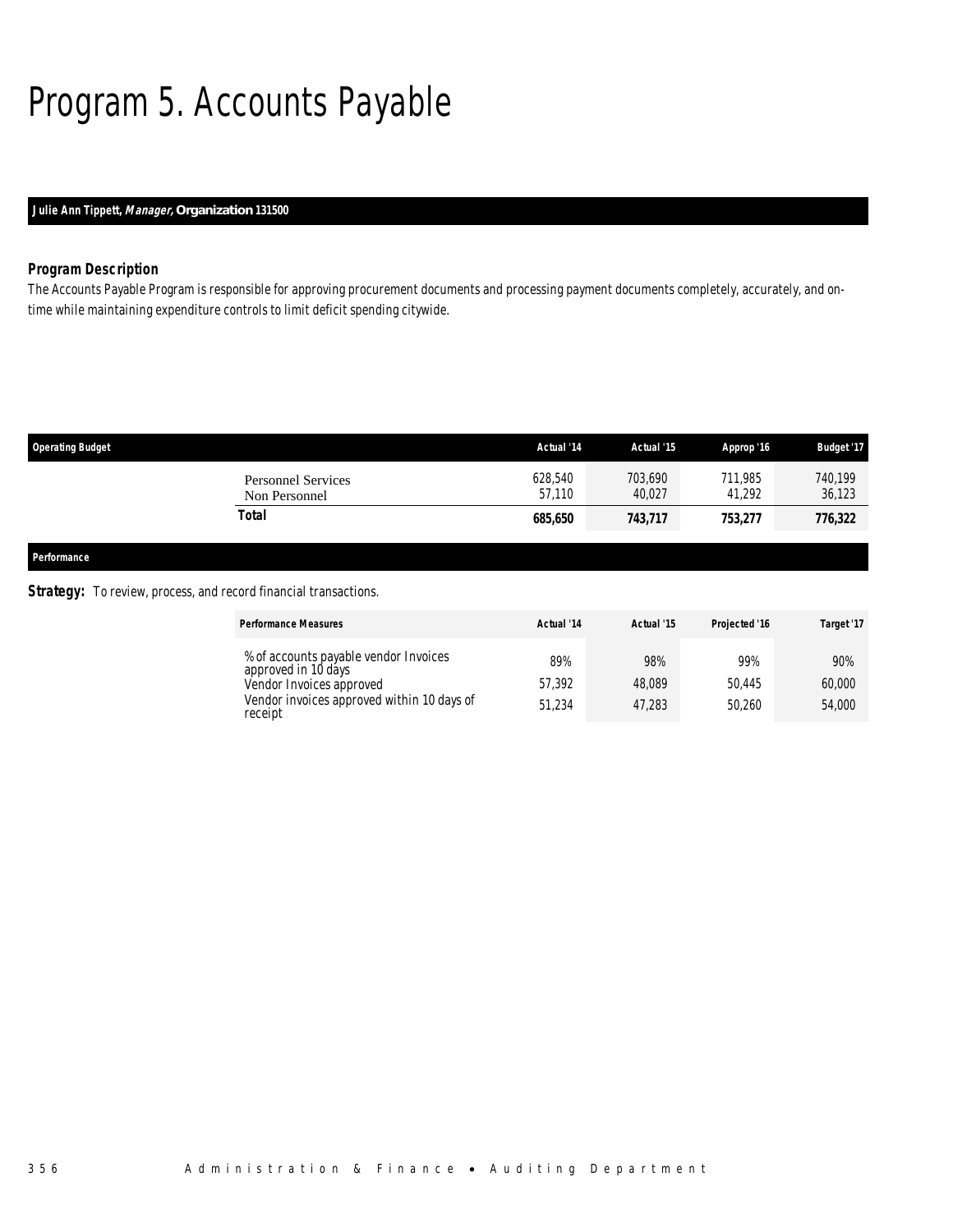## External Funds Projects

#### *BAIS Financials Upgrade*

#### *Project Mission*

To implement the PeoplesSoft Financials application upgrade based on adoption of leading practices for financial management, while improving customer support and maintaining appropriate controls and financial management. This upgrade was being funded with a combination of capital, Erate reimbursement and Indirect resources and went into production in FY13.

#### *Earned Indirect*

#### *Project Mission*

Earned Indirect is funding provided through various grants to cover the City's cost of supporting the operations of these grants. This funding is used to support two administrative positions in the Grant Monitoring Program of the Auditing Department.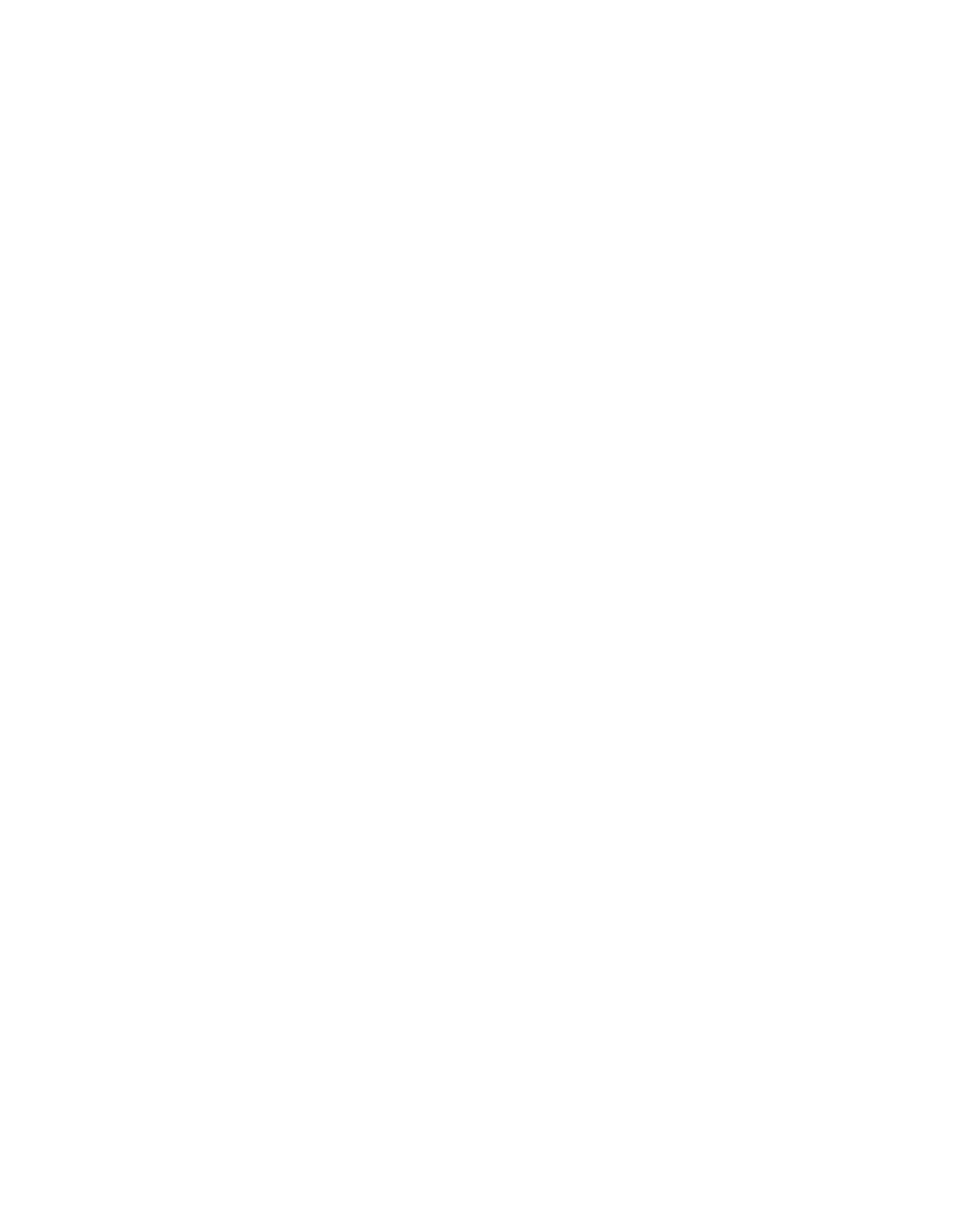# Budget Management Operating Budget

#### *Katie Hammer, Director, Appropriation 141*

#### *Department Mission*

The Office of Budget Management (OBM) promotes the high quality delivery of services to Boston's residents in a cost effective way. OBM evaluates City programs and then uses analysis to build, present, and manage the Mayor's operating budget. OBM also creates the capital plan. The capital plan is a strategic document that shows how the City's investment in its infrastructure, such as bridges and roads, contributes to Boston's future. The City also uses the plan to make smart spending decisions and protect its assets.

#### *Selected Performance Strategies*

#### *Budget & Management*

- To ensure a balanced budget that achieves its stated objectives.
- To monitor service delivery and its relationship to financial resources.

### *Revenue Monitoring*

• To ensure a balanced budget that achieves its stated goals.

### *Capital Budgeting*

• To maintain debt service costs at 7% or less of operating budget expenditures.

### *Risk Management*

• To develop and implement a city-wide risk financing strategy.

| <b>Operating Budget</b> | <b>Program Name</b>                                                                                        | Total Actual '14                                      | <b>Total Actual '15</b>                               | Total Approp '16                                      | <b>Total Budget '17</b>                               |
|-------------------------|------------------------------------------------------------------------------------------------------------|-------------------------------------------------------|-------------------------------------------------------|-------------------------------------------------------|-------------------------------------------------------|
|                         | Administration<br>Budget & Management<br>Revenue Monitoring<br>Capital Budgeting<br><b>Risk Management</b> | 1.213.941<br>516.639<br>284.723<br>485,389<br>176.395 | 1.170.876<br>531.594<br>225,956<br>483.707<br>172,924 | 1.372.221<br>887.190<br>186.675<br>507.013<br>182.888 | 1,516,020<br>810.690<br>193,368<br>490,356<br>189,542 |
|                         | <b>Total</b>                                                                                               | 2,677,087                                             | 2,585,057                                             | 3,135,987                                             | 3,199,976                                             |
| <b>Operating Budget</b> |                                                                                                            | Actual '14                                            | Actual '15                                            | Approp '16                                            | <b>Budget '17</b>                                     |
|                         | <b>Personnel Services</b><br>Non Personnel                                                                 | 2.206.063<br>471.024                                  | 2.075.679<br>509,378                                  | 2.425.956<br>710.031                                  | 2,284,345<br>915,631                                  |
|                         | <b>Total</b>                                                                                               | 2,677,087                                             | 2,585,057                                             | 3,135,987                                             | 3,199,976                                             |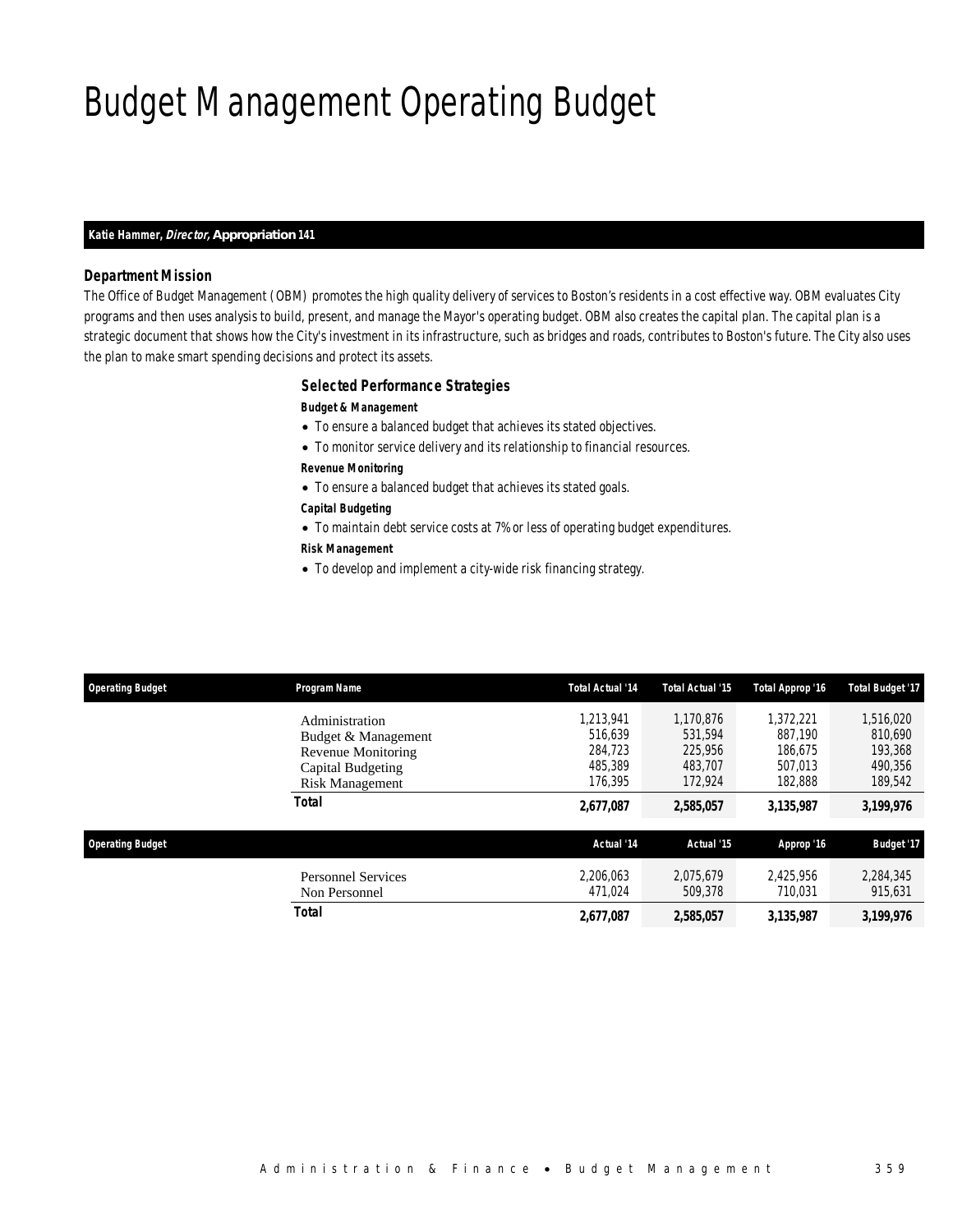## Budget Management Operating Budget



#### *Authorizing Statutes*

- Annual Appropriation Process, Tregor, 1982 Mass. Acts ch. 190 § 15; 1986 Mass. Acts ch. 701, § 2.
- Reserve Fund, 1986 Mass. Acts ch. 701, §7.
- Budget Allotment Process and Reallocations, Tregor, 1982 Mass. Acts ch. 190 § 18; 1986 Mass. Acts ch. 701, § 8-9.
- Duties of Supervisor of Budgets, CBC Ord. § 5- 1.5.
- Transfer of Appropriations, Tregor, 1982 Mass. Acts ch. 190 § 23; 1986 Mass. Acts ch. 701, § 3.
- Penalty for Overspending Budget, Tregor, 1982 Mass. Acts ch. 190, § 17.

#### *Description of Services*

The Office of Budget Management coordinates the analysis and presentation of the Mayor's operating budget and capital plan. The Office also assembles, analyzes and presents data with respect to revenue and debt management. In addition, the Office assists line departments to evaluate programs and to establish and use performance measures to improve the quality, effectiveness, and efficiency of City services while minimizing the cost of program delivery.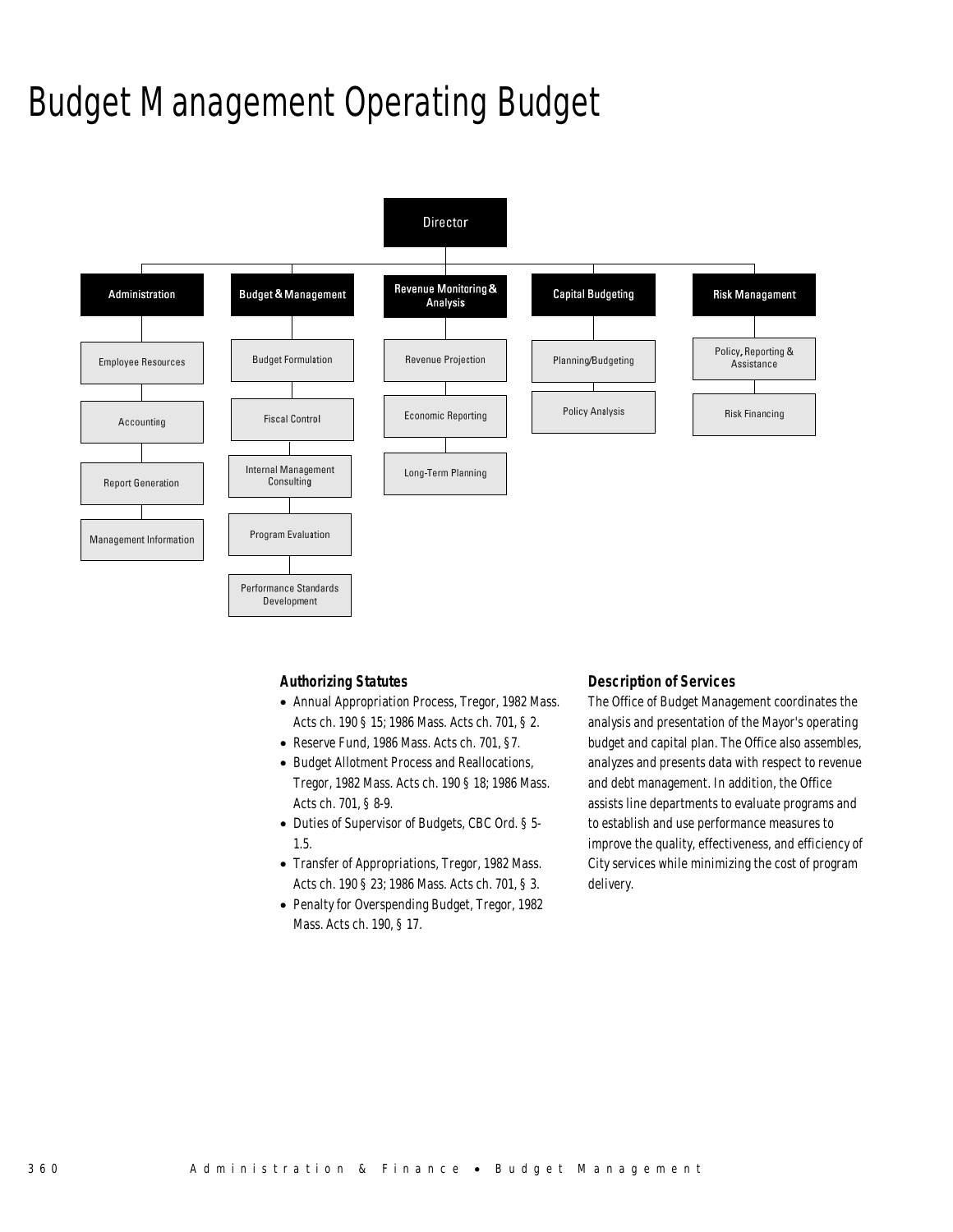## Department History

| <b>Personnel Services</b>       |                                                                                                                                                                                                                                                                                                      | FY14 Expenditure                                                                                                                   | FY15 Expenditure                                                                             | FY16 Appropriation                                                                                                 | FY17 Adopted                                                                                                               | Inc/Dec 16 vs 17                                                                                                                          |
|---------------------------------|------------------------------------------------------------------------------------------------------------------------------------------------------------------------------------------------------------------------------------------------------------------------------------------------------|------------------------------------------------------------------------------------------------------------------------------------|----------------------------------------------------------------------------------------------|--------------------------------------------------------------------------------------------------------------------|----------------------------------------------------------------------------------------------------------------------------|-------------------------------------------------------------------------------------------------------------------------------------------|
|                                 | 51000 Permanent Employees<br>51100 Emergency Employees<br>51200 Overtime<br>51600 Unemployment Compensation<br>51700 Workers' Compensation<br><b>Total Personnel Services</b>                                                                                                                        | 2,182,209<br>$\mathbf 0$<br>23,854<br>$\mathbf 0$<br>$\mathbf{0}$<br>2,206,063                                                     | 2,049,960<br>0<br>25,719<br>0<br>$\mathbf{0}$<br>2,075,679                                   | 2,401,956<br>$\overline{0}$<br>24,000<br>$\overline{0}$<br>$\mathbf{0}$<br>2,425,956                               | 2,260,345<br>$\mathbf{0}$<br>24,000<br>0<br>$\mathbf{0}$<br>2,284,345                                                      | $-141,611$<br>$\mathbf{0}$<br>$\overline{0}$<br>$\overline{0}$<br>$\Omega$<br>$-141,611$                                                  |
| <b>Contractual Services</b>     |                                                                                                                                                                                                                                                                                                      | FY14 Expenditure                                                                                                                   | FY15 Expenditure                                                                             | FY16 Appropriation                                                                                                 | FY17 Adopted                                                                                                               | Inc/Dec 16 vs 17                                                                                                                          |
|                                 | 52100 Communications<br>52200 Utilities<br>52400 Snow Removal<br>52500 Garbage/Waste Removal<br>52600 Repairs Buildings & Structures<br>52700 Repairs & Service of Equipment<br>52800 Transportation of Persons<br>52900 Contracted Services<br><b>Total Contractual Services</b>                    | 5,584<br>$\mathbf 0$<br>$\overline{0}$<br>$\mathbf 0$<br>$\overline{0}$<br>3,118<br>1,752<br>302,453<br>312,907                    | 1,631<br>0<br>0<br>0<br>$\mathbf 0$<br>205<br>3,762<br>350,320<br>355,918                    | 11,000<br>$\overline{0}$<br>$\mathbf{0}$<br>$\mathbf{0}$<br>$\mathbf{0}$<br>3,500<br>5,675<br>486,481<br>506,656   | 11,000<br>$\mathbf 0$<br>$\overline{0}$<br>$\overline{0}$<br>$\Omega$<br>3,500<br>6,275<br>686,481<br>707,256              | 0<br>$\mathbf 0$<br>$\overline{0}$<br>$\overline{0}$<br>$\overline{0}$<br>$\overline{0}$<br>600<br>200,000<br>200,600                     |
| <b>Supplies &amp; Materials</b> |                                                                                                                                                                                                                                                                                                      | FY14 Expenditure                                                                                                                   | FY15 Expenditure                                                                             | FY16 Appropriation                                                                                                 | FY17 Adopted                                                                                                               | Inc/Dec 16 vs 17                                                                                                                          |
|                                 | 53000 Auto Energy Supplies<br>53200 Food Supplies<br>53400 Custodial Supplies<br>53500 Med, Dental, & Hosp Supply<br>53600 Office Supplies and Materials<br>53700 Clothing Allowance<br>53800 Educational Supplies & Mat<br>53900 Misc Supplies & Materials<br><b>Total Supplies &amp; Materials</b> | $\boldsymbol{0}$<br>$\boldsymbol{0}$<br>$\overline{0}$<br>$\mathbf{0}$<br>2,859<br>$\mathbf 0$<br>$\boldsymbol{0}$<br>112<br>2,971 | 0<br>$\mathbf 0$<br>$\mathbf 0$<br>$\mathbf{0}$<br>2,880<br>0<br>$\mathbf 0$<br>167<br>3,047 | 0<br>$\mathbf{0}$<br>$\overline{0}$<br>$\boldsymbol{0}$<br>4,100<br>$\mathbf{0}$<br>$\mathbf{0}$<br>1,500<br>5,600 | $\boldsymbol{0}$<br>$\mathbf{0}$<br>$\mathbf{0}$<br>$\mathbf{0}$<br>4,100<br>$\mathbf 0$<br>$\mathbf{0}$<br>1,500<br>5,600 | 0<br>$\mathbf 0$<br>$\overline{0}$<br>$\overline{0}$<br>$\mathbf 0$<br>$\overline{0}$<br>$\overline{0}$<br>$\overline{0}$<br>$\mathbf{0}$ |
| <b>Current Chgs &amp; Oblig</b> |                                                                                                                                                                                                                                                                                                      | FY14 Expenditure                                                                                                                   | FY15 Expenditure                                                                             | FY16 Appropriation                                                                                                 | FY17 Adopted                                                                                                               | Inc/Dec 16 vs 17                                                                                                                          |
|                                 | 54300 Workers' Comp Medical<br>54400 Legal Liabilities<br>54500 Aid To Veterans<br>54600 Current Charges H&I<br>54700 Indemnification<br>54900 Other Current Charges<br>Total Current Chgs & Oblig                                                                                                   | $\boldsymbol{0}$<br>$\boldsymbol{0}$<br>$\overline{0}$<br>$\boldsymbol{0}$<br>$\Omega$<br>155,146<br>155,146                       | 0<br>$\mathbf 0$<br>0<br>0<br>$\Omega$<br>150,413<br>150,413                                 | 0<br>$\mathbf{0}$<br>$\overline{0}$<br>$\mathbf{0}$<br>$\overline{0}$<br>197,775<br>197,775                        | $\boldsymbol{0}$<br>$\mathbf 0$<br>$\mathbf{0}$<br>$\mathbf{0}$<br>$\Omega$<br>202,775<br>202,775                          | 0<br>$\mathbf 0$<br>$\overline{0}$<br>$\overline{0}$<br>$\overline{0}$<br>5,000<br>5,000                                                  |
| Equipment                       |                                                                                                                                                                                                                                                                                                      | FY14 Expenditure                                                                                                                   | FY15 Expenditure                                                                             | FY16 Appropriation                                                                                                 | FY17 Adopted                                                                                                               | Inc/Dec 16 vs 17                                                                                                                          |
|                                 | 55000 Automotive Equipment<br>55400 Lease/Purchase<br>55600 Office Furniture & Equipment<br>55900 Misc Equipment<br><b>Total Equipment</b>                                                                                                                                                           | $\boldsymbol{0}$<br>$\overline{0}$<br>$\boldsymbol{0}$<br>$\boldsymbol{0}$<br>$\pmb{0}$                                            | 0<br>$\overline{0}$<br>0<br>0<br>0                                                           | $\boldsymbol{0}$<br>$\overline{0}$<br>$\boldsymbol{0}$<br>$\boldsymbol{0}$<br>0                                    | $\mathbf 0$<br>$\mathbf 0$<br>$\mathbf 0$<br>$\mathbf 0$<br>0                                                              | $\mathbf 0$<br>$\overline{0}$<br>$\mathbf 0$<br>$\mathbf 0$<br>0                                                                          |
| <b>Other</b>                    |                                                                                                                                                                                                                                                                                                      | FY14 Expenditure                                                                                                                   | FY15 Expenditure                                                                             | FY16 Appropriation                                                                                                 | FY17 Adopted                                                                                                               | Inc/Dec 16 vs 17                                                                                                                          |
|                                 | 56200 Special Appropriation<br>57200 Structures & Improvements<br>58000 Land & Non-Structure<br><b>Total Other</b>                                                                                                                                                                                   | $\boldsymbol{0}$<br>$\boldsymbol{0}$<br>0<br>$\bf{0}$                                                                              | 0<br>0<br>0<br>0                                                                             | $\boldsymbol{0}$<br>$\mathbf 0$<br>0<br>0                                                                          | $\boldsymbol{0}$<br>$\mathbf 0$<br>$\mathbf 0$<br>0                                                                        | 0<br>$\mathbf 0$<br>$\mathbf 0$<br>0                                                                                                      |
|                                 | <b>Grand Total</b>                                                                                                                                                                                                                                                                                   | 2,677,087                                                                                                                          | 2,585,057                                                                                    | 3,135,987                                                                                                          | 3,199,976                                                                                                                  | 63,989                                                                                                                                    |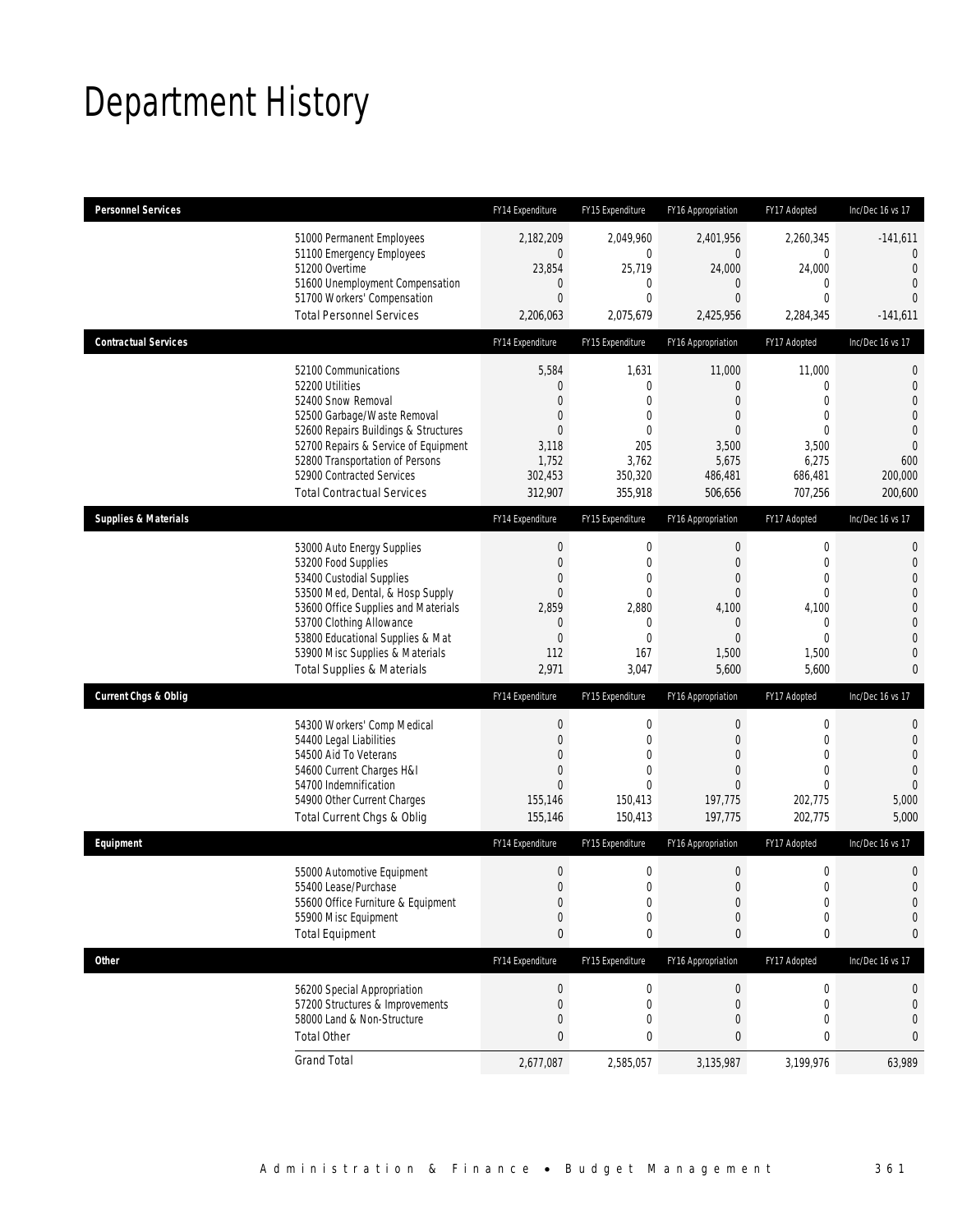## Department Personnel

| Title                        | Union<br>Code   | Grade | Position | FY17 Salary | Title                        | Union<br>Code   | Grade           | Position | FY17 Salary  |
|------------------------------|-----------------|-------|----------|-------------|------------------------------|-----------------|-----------------|----------|--------------|
|                              |                 |       |          |             |                              |                 |                 |          |              |
| Admin Asst                   | SU4             | 16    | 1.00     | 69,406      | Prin Admin Assistant         | SE <sub>1</sub> | 08              | 2.00     | 173,445      |
| <b>Admin Secretary</b>       | SU4             | 14    | 1.00     | 57,078      | Spec Asst I                  | <b>MYO</b>      | 10 <sup>°</sup> | 1.00     | 68,286       |
| <b>Budget Policy Analyst</b> | <b>MYO</b>      | 07    | 1.00     | 71,700      | Special Asst to the Director | <b>EXM</b>      | 12              | 1.00     | 111,883      |
| Dep Director                 | <b>MYO</b>      | 14    | 1.00     | 111,367     | Sr Adm Analyst               | SE <sub>1</sub> | 06              | 1.00     | 81,405       |
| Deputy Director              | EXM             | 14    | 1.00     | 137,962     | Sr Data Proc Sys Analyst     | SE <sub>1</sub> | 09              | 1.00     | 105,003      |
| <b>Exec Assistant</b>        | EXM             | 10    | 3.00     | 340,761     | Sr Finance Manager           | MY <sub>0</sub> | 10              | 1.00     | 90,724       |
| Management Analyst           | SE <sub>1</sub> | 06    | 7.00     | 499,335     | Sr Management Analyst        | SE <sub>1</sub> | 08              | 2.00     | 163,199      |
|                              |                 |       |          |             | Supervisor of Budgets        | CDH             | <b>NG</b>       | 1.00     | 135,371      |
|                              |                 |       |          |             | <b>Total</b>                 |                 |                 | 25       | 2,216,924    |
|                              |                 |       |          |             | <b>Adjustments</b>           |                 |                 |          |              |
|                              |                 |       |          |             | <b>Differential Payments</b> |                 |                 |          | $\mathbf{0}$ |
|                              |                 |       |          |             | Other                        |                 |                 |          | 31,700       |
|                              |                 |       |          |             | Chargebacks                  |                 |                 |          | 56,794       |
|                              |                 |       |          |             | <b>Salary Savings</b>        |                 |                 |          | $-45,073$    |
|                              |                 |       |          |             | <b>FY17 Total Request</b>    |                 |                 |          | 2,260,345    |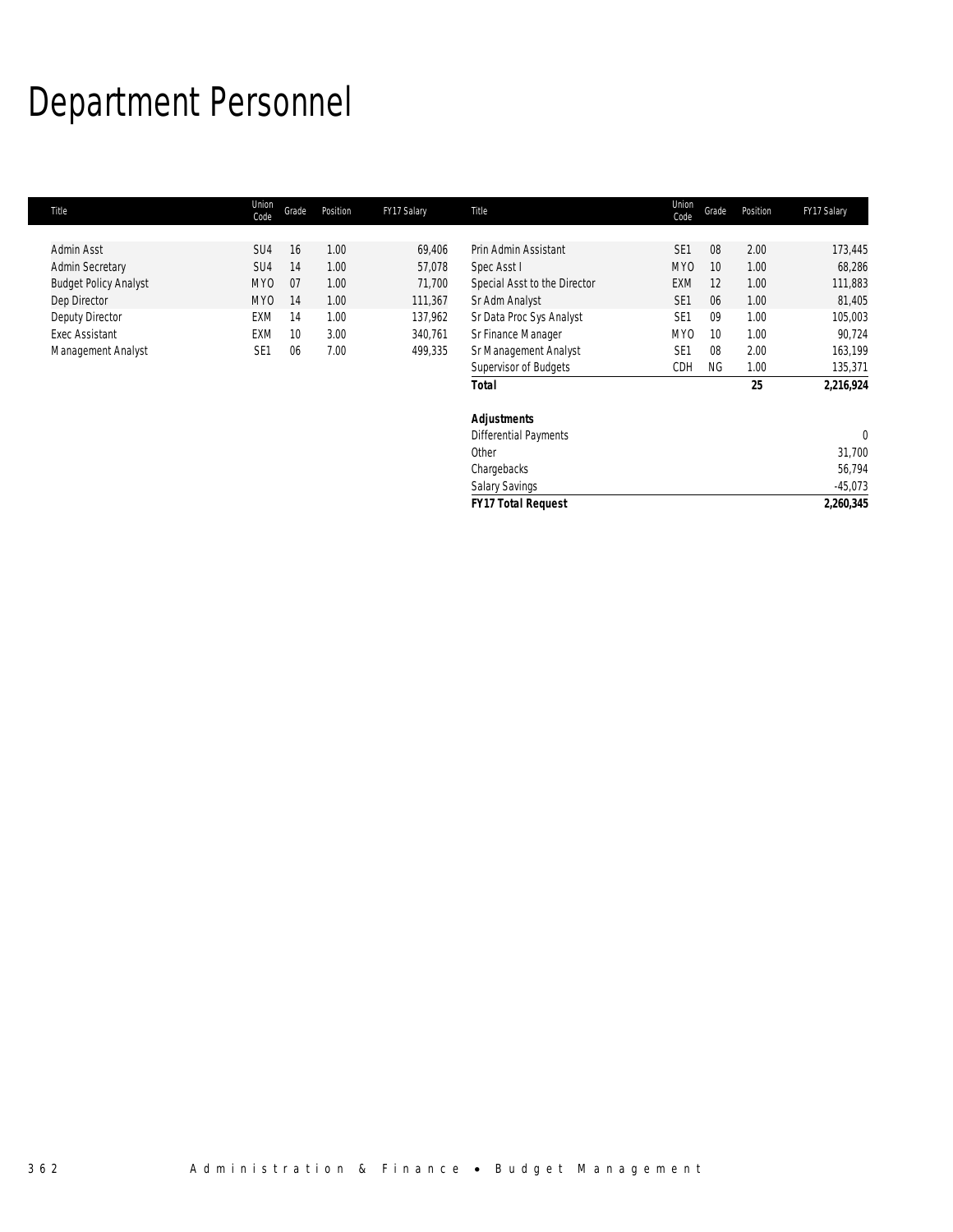# Program 1. Administration

### *Katie Hammer, Manager, Organization 141100*

### *Program Description*

The Administration Program provides both overall direction and management to the Department, and support services such as internal budget preparation, personnel administration, IT support and training, and internal report production.

| <b>Operating Budget</b>                    | Actual '14         | Actual '15         | Approp '16         | <b>Budget '17</b>  |
|--------------------------------------------|--------------------|--------------------|--------------------|--------------------|
| <b>Personnel Services</b><br>Non Personnel | 810.221<br>403.720 | 746.768<br>424,108 | 773.685<br>598.536 | 917,184<br>598,836 |
| Total                                      | 1,213,941          | 1,170,876          | 1,372,221          | 1,516,020          |
|                                            |                    |                    |                    |                    |

## *Performance*

Strategy: To maintain the operational efficiency of the department to support achievement of department objectives.

|                                                                                                                                   | <b>Performance Measures</b>                            | Actual '14 | Actual '15 | Projected '16 | Target '17 |  |  |  |
|-----------------------------------------------------------------------------------------------------------------------------------|--------------------------------------------------------|------------|------------|---------------|------------|--|--|--|
|                                                                                                                                   | % of available regular hours worked                    | 99%        | 98%        | 98%           | 99%        |  |  |  |
| <b>Strategy:</b> To plan, develop, and deliver training programs in response to needs to strengthen and upgrade workplace skills. |                                                        |            |            |               |            |  |  |  |
|                                                                                                                                   | <b>Performance Measures</b>                            | Actual '14 | Actual '15 | Projected '16 | Target '17 |  |  |  |
|                                                                                                                                   | Hours of continuing Professional Education<br>Training | 214        | 149        | 252           | 175        |  |  |  |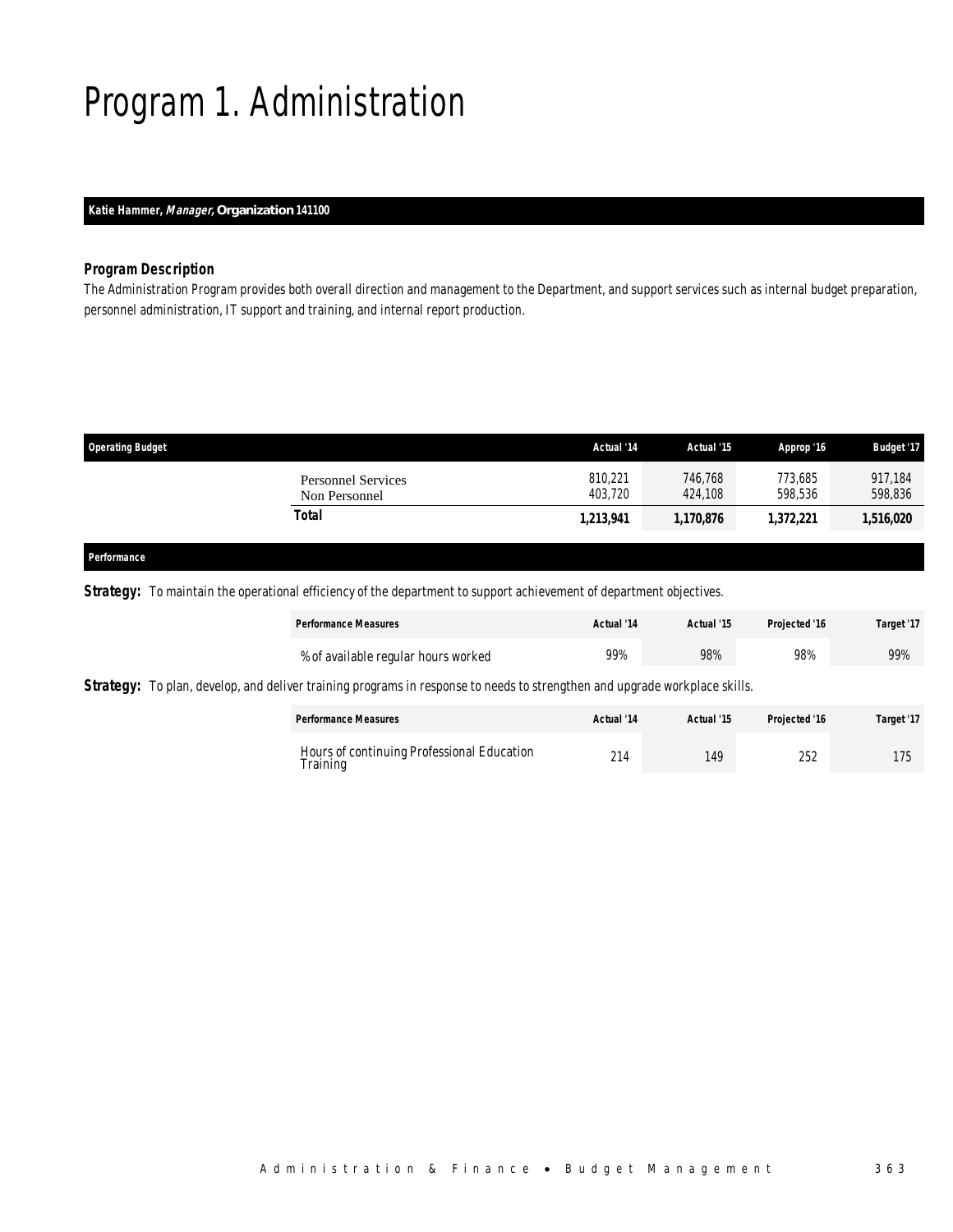# Program 2. Budget & Management

## *James M. Williamson, Manager, Organization 141200*

### *Program Description*

The Budget & Management Program is responsible for the development and implementation of the City's operating budget. Program staff analyze program and fiscal management issues throughout City government.

| <b>Operating Budget</b> |                                            | Actual '14    | Actual '15     | Approp '16       | <b>Budget '17</b>  |
|-------------------------|--------------------------------------------|---------------|----------------|------------------|--------------------|
|                         | <b>Personnel Services</b><br>Non Personnel | 516,599<br>40 | 530,794<br>800 | 884,290<br>2,900 | 607,790<br>202,900 |
|                         | <b>Total</b>                               | 516,639       | 531,594        | 887,190          | 810,690            |
| Performance             |                                            |               |                |                  |                    |

#### **Strategy:** To ensure a balanced budget that achieves its stated objectives.

|  | <b>Performance Measures</b>                                                               | Actual '14 | Actual '15 | Projected '16 | Target '17 |
|--|-------------------------------------------------------------------------------------------|------------|------------|---------------|------------|
|  | Balanced budget submitted to City Council                                                 |            |            |               |            |
|  | <b>Strategy:</b> To monitor service delivery and its relationship to financial resources. |            |            |               |            |
|  | <b>Performance Measures</b>                                                               | Actual '14 | Actual '15 | Projected '16 | Target '17 |
|  | Monthly expenditure variance reports<br>available to city departments                     | 10         | 10         | $10 \,$       | 10         |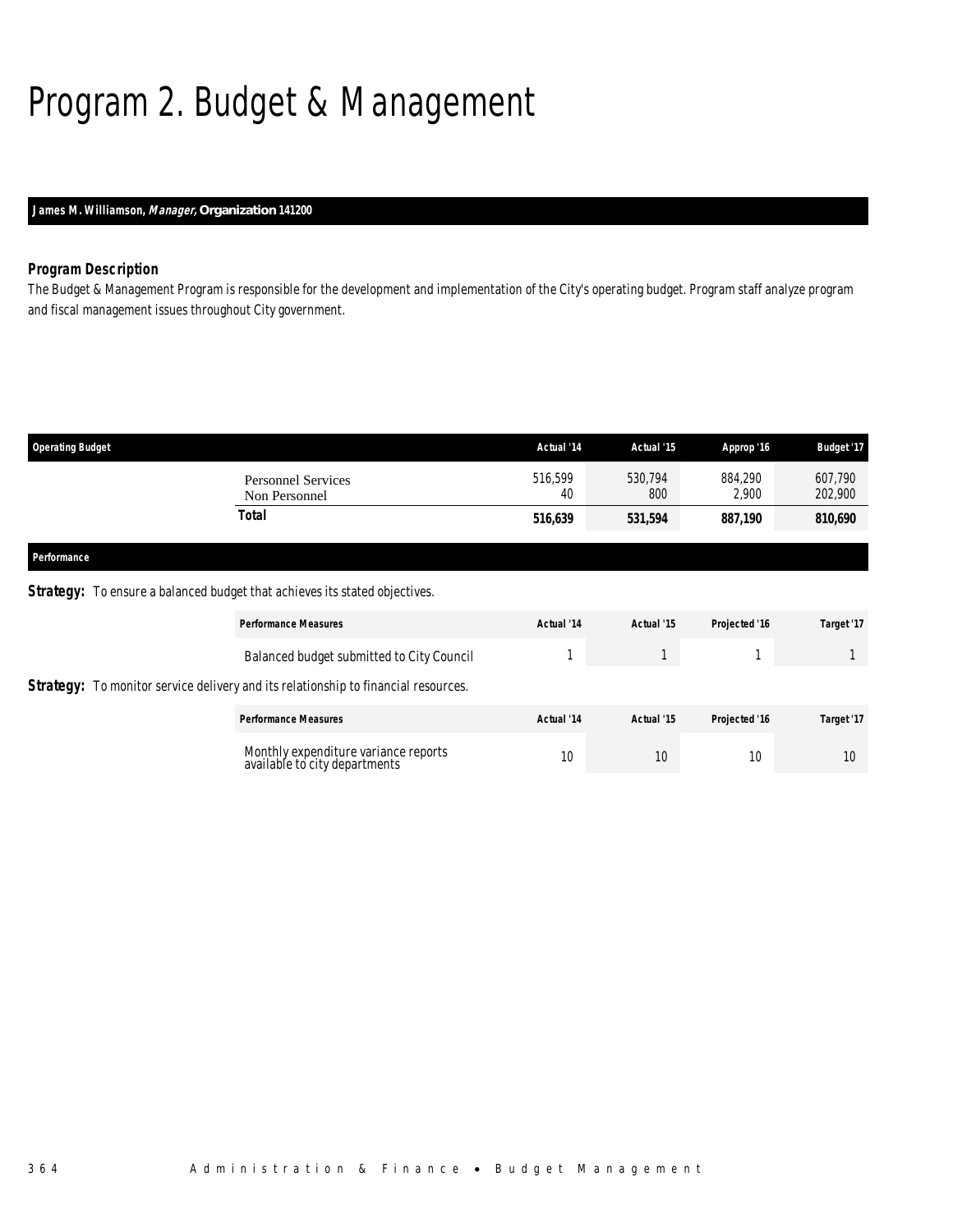# Program 3. Revenue Monitoring

### *Sheila Lee, Acting Manager, Organization 141300*

#### *Program Description*

The Revenue Monitoring and Fiscal Analysis Program works to improve Boston's ability to deliver services by maximizing its revenue. The program also provides economic and fiscal analyses as an aid in fiscal decision-making by the Mayor, the Chief Financial Officer, and the Budget Director.

| <b>Operating Budget</b> |                                            | Actual '14   | Actual '15     | Approp '16       | <b>Budget '17</b> |
|-------------------------|--------------------------------------------|--------------|----------------|------------------|-------------------|
|                         | <b>Personnel Services</b><br>Non Personnel | 284,714<br>O | 225,781<br>175 | 185,175<br>1,500 | 191,568<br>1,800  |
|                         | Total                                      | 284,723      | 225,956        | 186,675          | 193,368           |
| Performance             |                                            |              |                |                  |                   |

### **Strategy:** To ensure a balanced budget that achieves its stated goals.

| <b>Performance Measures</b>                              | Actual '14 | Actual '15 | Projected '16 | Target '17 |
|----------------------------------------------------------|------------|------------|---------------|------------|
| % by which actual revenues exceed actual<br>expenditures | 0.4%       | 0.3%       | 0.4%          | 0.3%       |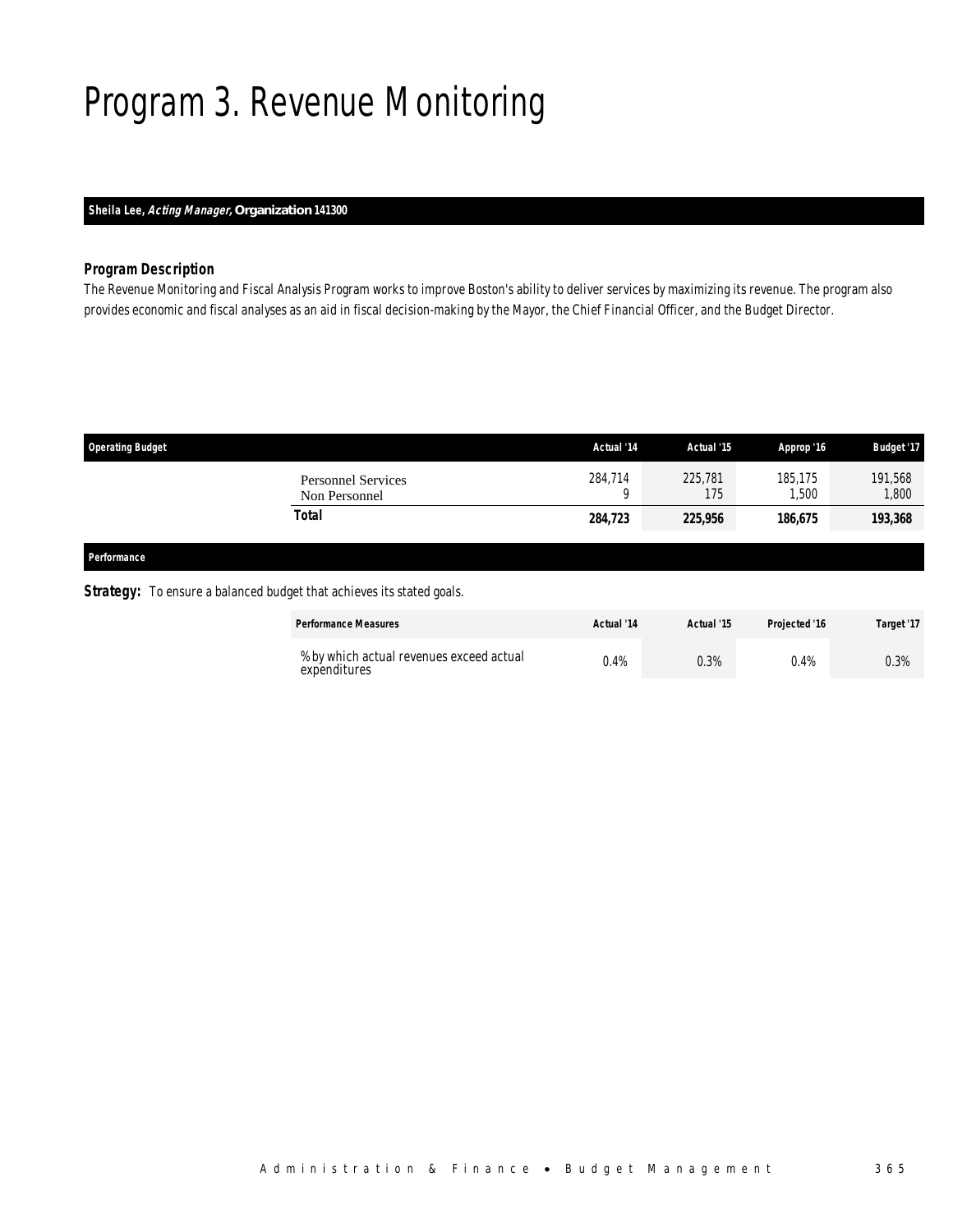# Program 4. Capital Budgeting

## *John Hanlon, Manager, Organization 141500*

## *Program Description*

The Capital Budgeting Program manages the capital plan of the City. It prepares a multi-year capital plan, oversees capital construction projects, equipment acquisitions, and contracts, and manages all capital fund appropriations and related revenue including bonds and grants.

| <b>Operating Budget</b>                    | Actual '14     | Actual '15        | Approp '16        | <b>Budget '17</b> |
|--------------------------------------------|----------------|-------------------|-------------------|-------------------|
| <b>Personnel Services</b><br>Non Personnel | 485,073<br>316 | 459,587<br>24,120 | 468.473<br>38,540 | 451,816<br>38,540 |
| Total                                      | 485,389        | 483,707           | 507,013           | 490,356           |
|                                            |                |                   |                   |                   |
| Performance                                |                |                   |                   |                   |

### **Strategy:** To maintain debt service costs at 7% or less of operating budget expenditures.

| <b>Performance Measures</b>                            | Actual '14 | Actual '15 | Projected '16 | Target '17 |
|--------------------------------------------------------|------------|------------|---------------|------------|
| Debt service costs as a % of operating<br>expenditures | 5.6%       | 5.7%       | 5.7%          | 5.7%       |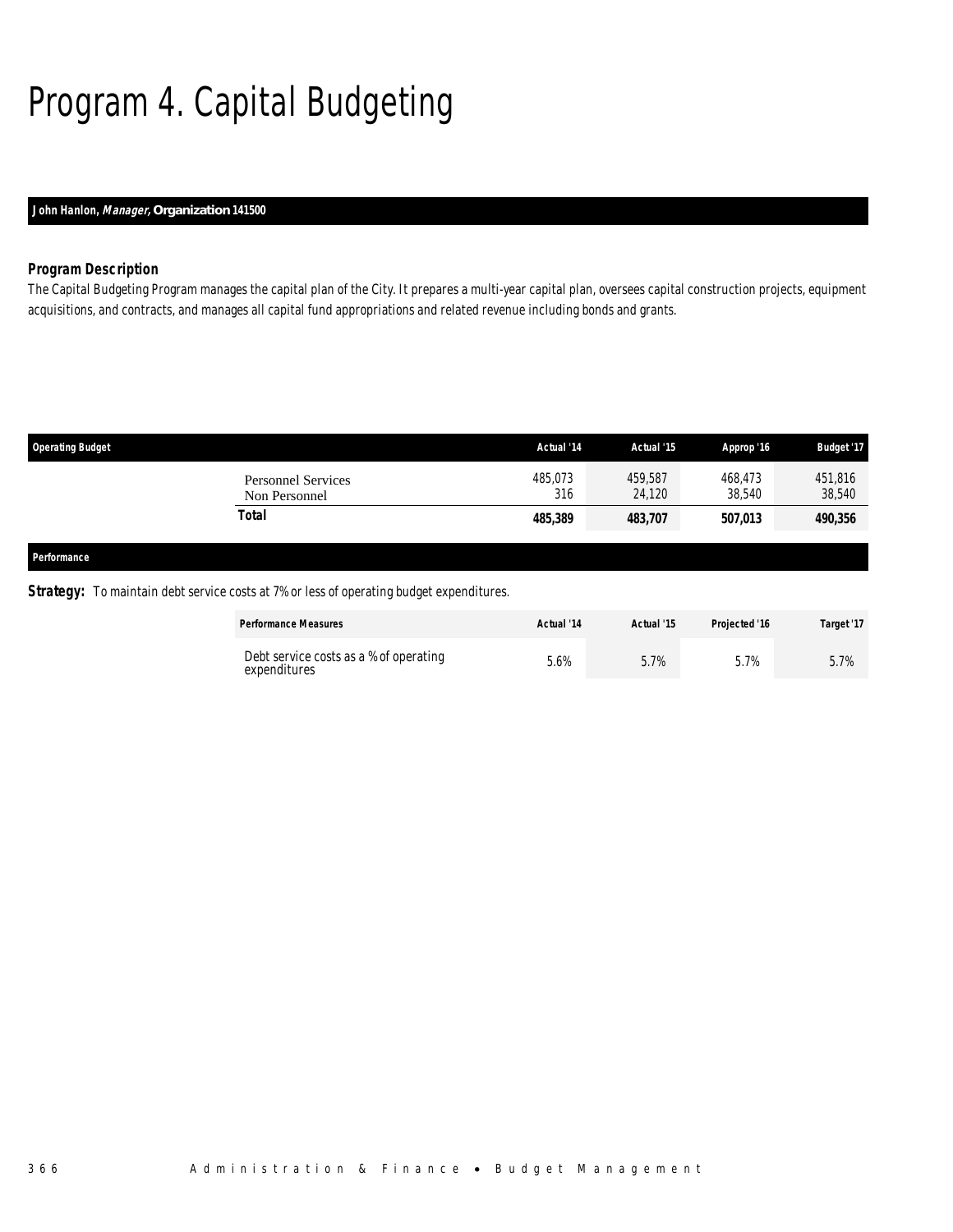# Program 5. Risk Management

### *Lynda Fraley, Manager, Organization 141600*

#### *Program Description*

The Risk Management Program develops and implements the City's integrated risk financing program, which includes self-insurance and commercial policies. The program also assists other City departments in their efforts to minimize costs related to property losses and legal injury and medical claims.

| <b>Operating Budget</b>                    | Actual '14        | Actual '15        | Approp '16        | <b>Budget '17</b> |
|--------------------------------------------|-------------------|-------------------|-------------------|-------------------|
| <b>Personnel Services</b><br>Non Personnel | 109.456<br>66.939 | 112.749<br>60.175 | 114,333<br>68.555 | 115,987<br>73,555 |
| Total                                      | 176,395           | 172,924           | 182,888           | 189,542           |
|                                            |                   |                   |                   |                   |

### *Performance*

#### **Strategy:** To develop and implement a city-wide risk financing strategy.

| <b>Performance Measures</b>                                                                     | Actual '14 | Actual '15 | Projected '16 | Target '17 |
|-------------------------------------------------------------------------------------------------|------------|------------|---------------|------------|
| % of Risk financing strategy implemented                                                        | 88%        | 88%        | 89%           | 89%        |
| <b>Strategy:</b> To promote improved city-wide risk management efforts and lower related costs. |            |            |               |            |
| <b>Performance Measures</b>                                                                     | Actual '14 | Actual '15 | Projected '16 | Target '17 |
| City-wide risk management reviews or<br>improvements                                            | $\Omega$   |            |               |            |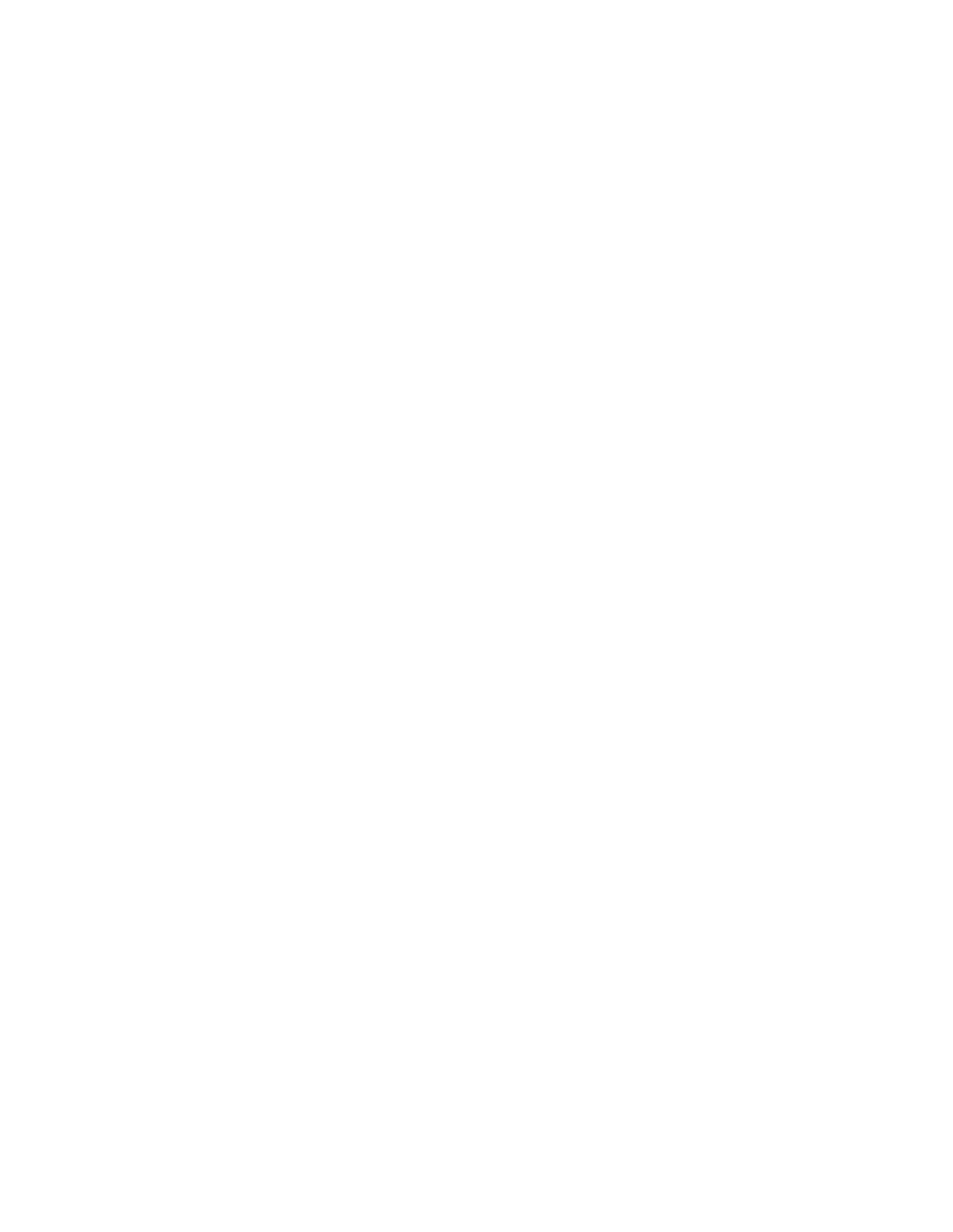# Execution of Courts Operating Budget

*Appropriation 333* 

## *Department Mission*

The Execution of Courts appropriation provides for funding for settlements, awards, and court orders. These result from claims against the City of Boston and its agencies and employees for damages to persons or property. The appropriation also funds interest on tax abatements.

| <b>Operating Budget</b> | Program Name               | Total Actual '14 | Total Actual '15 | Total Approp '16 | Total Budget '17 |
|-------------------------|----------------------------|------------------|------------------|------------------|------------------|
|                         | <b>Execution of Courts</b> | 13.470.377       | 9.698.310        | 3,500,000        | 5,000,000        |
|                         | Total                      | 13,470,377       | 9.698.310        | <i>3.500.000</i> | <i>5.000.000</i> |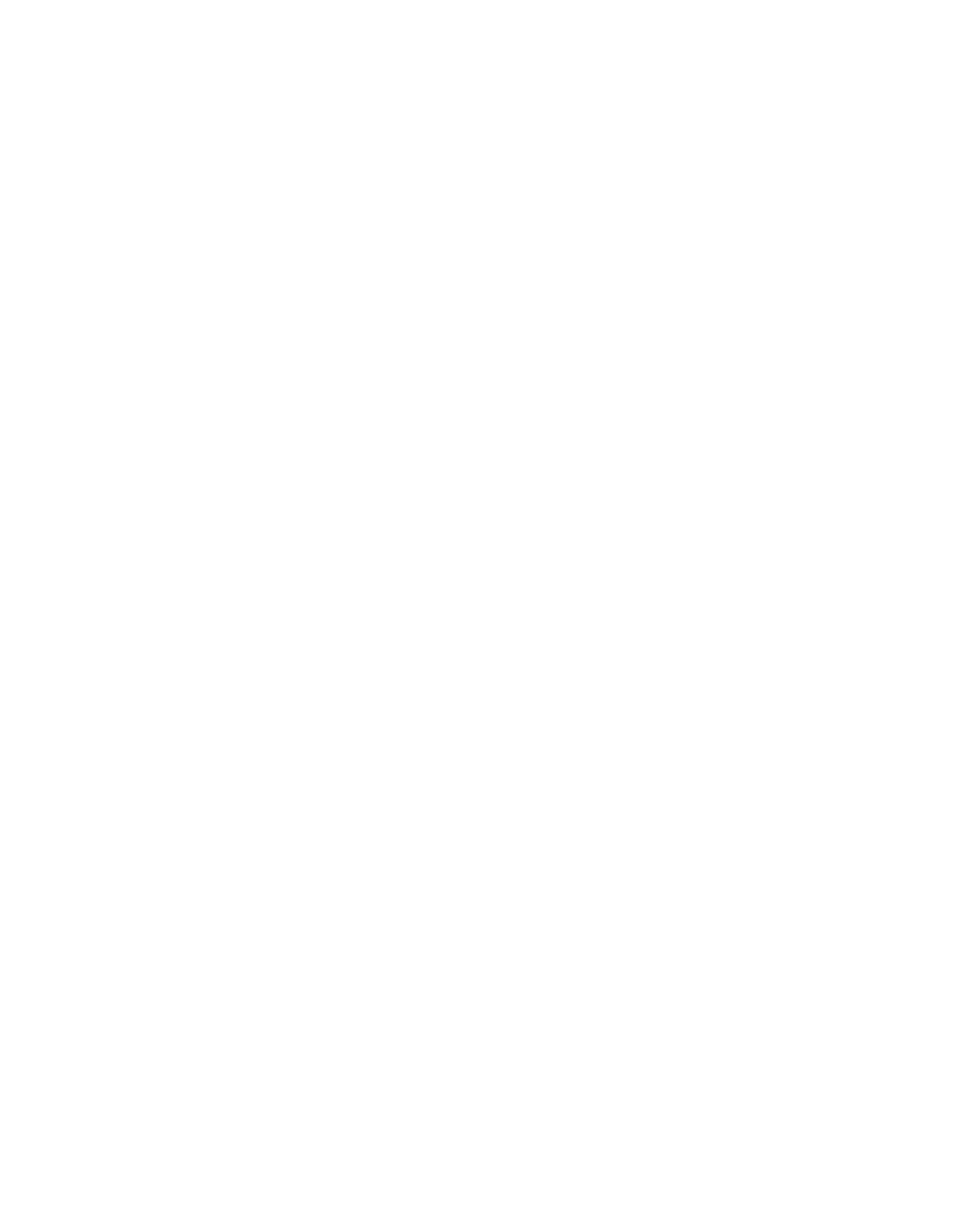# Health Insurance Operating Budget

*Appropriation 148* 

## *Department Mission*

The Health Insurance appropriation provides funding for a variety of health insurance, dental care, vision care, and life insurance plans to approximately 29,000 active employee and retiree subscribers within the guidelines of MGL Chapter 32B.

| <b>Operating Budget</b> | Program Name     | <b>Total Actual '14</b> | Total Actual '15 | Total Approp '16 | <b>Total Budget '17</b> |
|-------------------------|------------------|-------------------------|------------------|------------------|-------------------------|
|                         | Health Insurance | 190.870.372             | 180.006.658      | 195.756.613      | 206,208,108             |
|                         | Total            | 190.870.372             | 180,006,658      | 195,756,613      | 206,208,108             |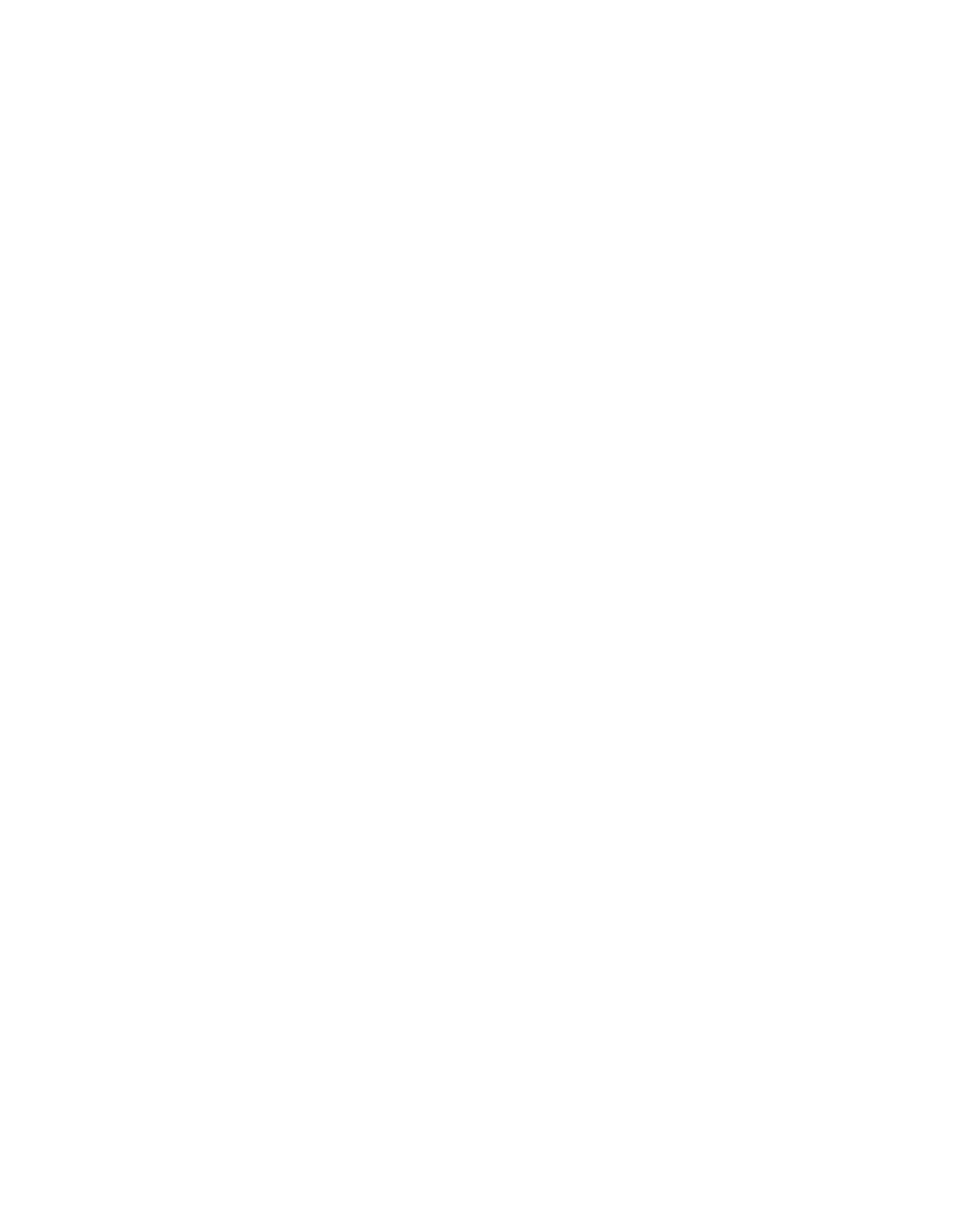## Human Resources Operating Budget

#### *Vivian Leonard, Director, Appropriation 142*

#### *Department Mission*

The mission of the Office of Human Resources is to help departments attract, motivate, retain, manage, and develop qualified and productive employees. The Office also provides unemployment benefits where necessary, as well as health and life insurance and workers' compensation benefits.

#### *Selected Performance Strategies*

*Personnel* 

- To improve attendance by monitoring and reducing absenteeism (non-public safety/BPS).
- To track all new hires by race, gender and salary on a monthly basis.

#### *Affirmative Action*

- To recruit and sustain a workforce that reflects Boston's diverse population.
- To track city-wide promotions by race, gender, and salary on a monthly basis.

#### *Health Benefits & Insurance*

• To provide eligible employees and retirees with life and health insurance benefits that meet as many of their individual needs as possible at a reasonable cost to the City.

#### *Employee Assistance*

• To provide immediate and proper response to those seeking assistance through EAP.

#### *Workers' Compensation*

- To process injury claims promptly.
- To reduce medical and indemnity costs associated with workers' compensation claims.
- To return injured employees to work as soon as possible.

| <b>Operating Budget</b> | Program Name                                                                                                                 | <b>Total Actual '14</b>                               | Total Actual '15                                    | Total Approp '16                                      | <b>Total Budget '17</b>                               |
|-------------------------|------------------------------------------------------------------------------------------------------------------------------|-------------------------------------------------------|-----------------------------------------------------|-------------------------------------------------------|-------------------------------------------------------|
|                         | Personnel<br><b>Affirmative Action</b><br>Health Benefits & Insurance<br><b>Employee Assistance</b><br>Workers' Compensation | 1.598.631<br>112,801<br>609.169<br>147.344<br>884.756 | 1.813.038<br>77.197<br>590.910<br>80.730<br>923.347 | 1,918,528<br>71.748<br>699.626<br>86.226<br>1,030,602 | 2,232,258<br>72.407<br>722.365<br>86.456<br>1,019,347 |
|                         | <b>Total</b>                                                                                                                 | 3,352,701                                             | 3,485,222                                           | 3,806,730                                             | 4,132,833                                             |
| <b>Operating Budget</b> |                                                                                                                              | Actual '14                                            | Actual '15                                          | Approp '16                                            | <b>Budget '17</b>                                     |
|                         | <b>Personnel Services</b><br>Non Personnel                                                                                   | 2.946.568<br>406.133                                  | 3.132.304<br>352,918                                | 3.423.952<br>382.778                                  | 3,722,593<br>410,240                                  |
|                         | <b>Total</b>                                                                                                                 | 3,352,701                                             | 3,485,222                                           | 3,806,730                                             | 4,132,833                                             |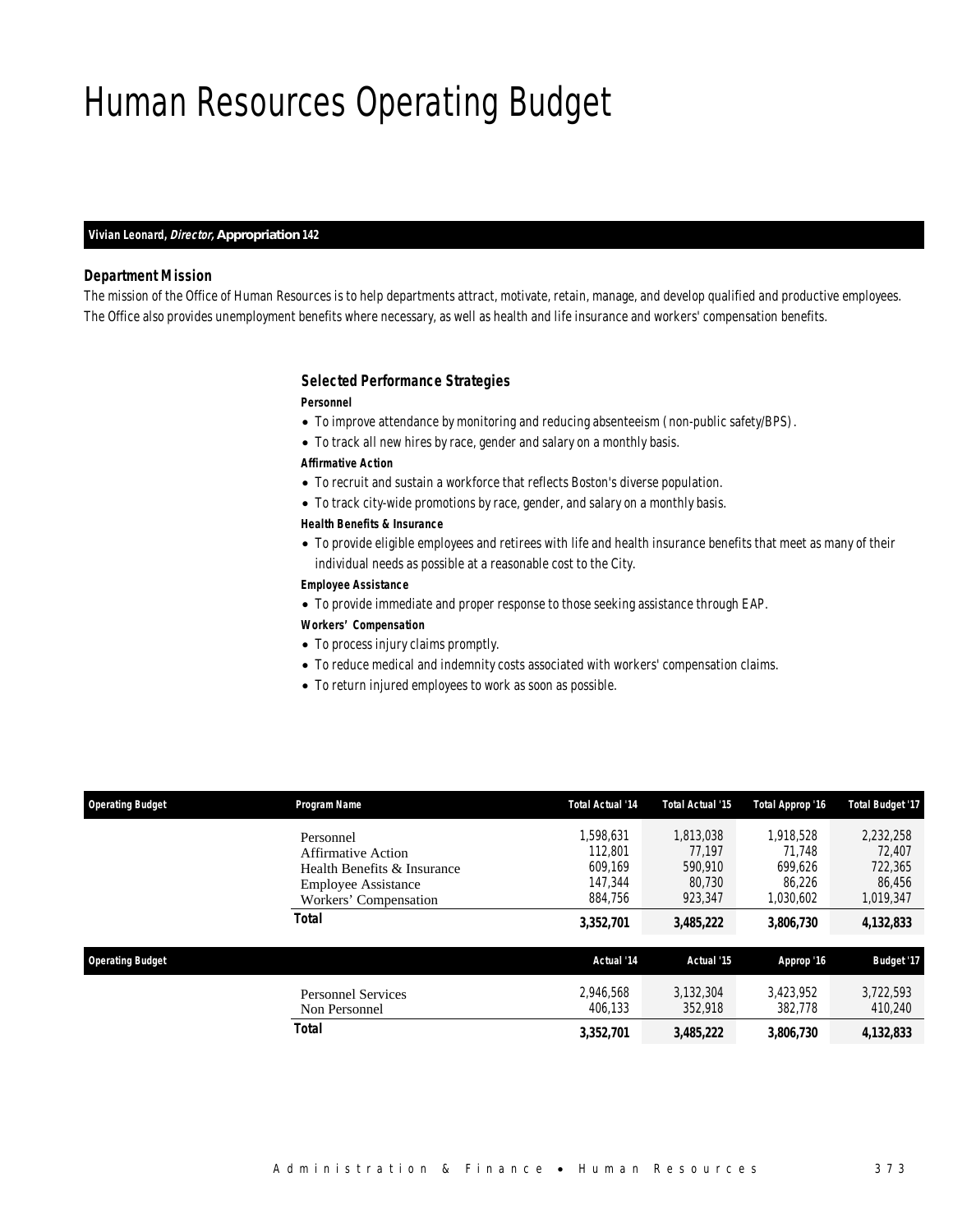## Human Resources Operating Budget



### *Authorizing Statutes*

- Civil Service, M.G.L.A. c. 31.
- Collective Bargaining, M.G.L.A. C. 150E.
- Compensation of Employees; CBC Ord. § 5-5.18; M.G.L.A. c. 41, § 41.
- Employees Subject to Civil Service Laws, CBC St. 5 § 110.
- Duties of Supervisor of Personnel, CBC Ord. § 5- 1.6.
- Generally, M.G.L.A. c. 152.
- County Employees Salary Classification, M.G.L.A. c. 35, § 56.
- Third Parties; Subrogation, M.G.L.A. c. 152, § 15.
- Group Insurance Plan to Municipalities, M.G.L.A. c. 32B, §§ 1-19.
- Operation As Self-Insurer, M.G.L.A. c. 152, § 25.
- Second Injury Reimbursement, M.G.L.A. c. 152, § 37.
- Special Fund; Trust Fund; Assessment Base and Rates; Payments; Reports; Audits, M.G.L.A. c. 152, § 65.

### *Description of Services*

Human Resources supplies departments with systems with which to manage hiring, compensation, and promotion. It pursues good labor relations, monitors unemployment benefits, and conducts affirmative action and recruitment programs as well as a full range of training programs. Additionally, the Department operates elements of the City's risk management program including employee assistance and managing attendance. As a direct service to both active and retired employees, the Department provides comprehensive and economical health insurance and life insurance, as well as access to all records.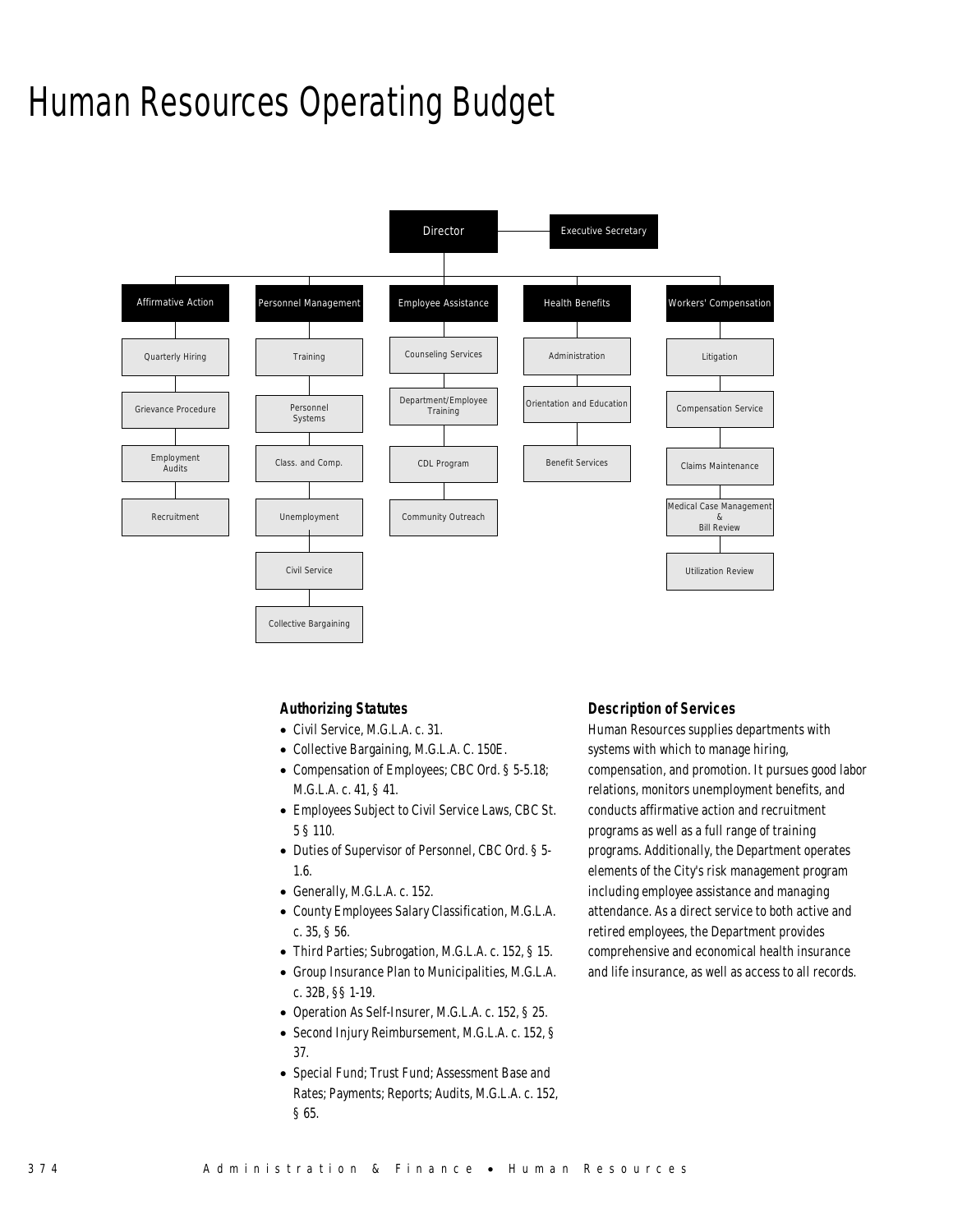# Department History

| <b>Personnel Services</b>       |                                                                                                                                                                                                                                                                                                      | FY14 Expenditure                                                                                       | FY15 Expenditure                                                                                            | FY16 Appropriation                                                                                               | FY17 Adopted                                                                                                   | Inc/Dec 16 vs 17                                                                                              |
|---------------------------------|------------------------------------------------------------------------------------------------------------------------------------------------------------------------------------------------------------------------------------------------------------------------------------------------------|--------------------------------------------------------------------------------------------------------|-------------------------------------------------------------------------------------------------------------|------------------------------------------------------------------------------------------------------------------|----------------------------------------------------------------------------------------------------------------|---------------------------------------------------------------------------------------------------------------|
|                                 | 51000 Permanent Employees<br>51100 Emergency Employees<br>51200 Overtime<br>51600 Unemployment Compensation<br>51700 Workers' Compensation<br><b>Total Personnel Services</b>                                                                                                                        | 2,914,742<br>30,389<br>1,437<br>0<br>$\overline{0}$<br>2,946,568                                       | 3,094,847<br>28,130<br>1,100<br>8,227<br>0<br>3,132,304                                                     | 3,380,499<br>43,453<br>$\mathbf 0$<br>$\theta$<br>$\overline{0}$<br>3,423,952                                    | 3,641,869<br>80,724<br>0<br>$\overline{0}$<br>$\theta$<br>3,722,593                                            | 261,370<br>37,271<br>0<br>$\theta$<br>$\Omega$<br>298,641                                                     |
| <b>Contractual Services</b>     |                                                                                                                                                                                                                                                                                                      | FY14 Expenditure                                                                                       | FY15 Expenditure                                                                                            | FY16 Appropriation                                                                                               | FY17 Adopted                                                                                                   | Inc/Dec 16 vs 17                                                                                              |
|                                 | 52100 Communications<br>52200 Utilities<br>52400 Snow Removal<br>52500 Garbage/Waste Removal<br>52600 Repairs Buildings & Structures<br>52700 Repairs & Service of Equipment<br>52800 Transportation of Persons<br>52900 Contracted Services<br><b>Total Contractual Services</b>                    | 10,566<br>0<br>$\overline{0}$<br>$\mathbf 0$<br>$\overline{0}$<br>1,045<br>2,450<br>156,897<br>170,958 | 4,283<br>$\mathbf 0$<br>0<br>0<br>0<br>1,070<br>5,025<br>99,810<br>110,188                                  | 20,400<br>$\overline{0}$<br>$\theta$<br>$\overline{0}$<br>$\overline{0}$<br>3,000<br>4,800<br>115,600<br>143,800 | 12,400<br>0<br>$\Omega$<br>$\overline{0}$<br>$\overline{0}$<br>2,000<br>6,650<br>123,900<br>144,950            | $-8,000$<br>$\mathbf{0}$<br>$\theta$<br>$\mathbf{0}$<br>$\overline{0}$<br>$-1,000$<br>1,850<br>8,300<br>1,150 |
| <b>Supplies &amp; Materials</b> |                                                                                                                                                                                                                                                                                                      | FY14 Expenditure                                                                                       | FY15 Expenditure                                                                                            | FY16 Appropriation                                                                                               | FY17 Adopted                                                                                                   | Inc/Dec 16 vs 17                                                                                              |
|                                 | 53000 Auto Energy Supplies<br>53200 Food Supplies<br>53400 Custodial Supplies<br>53500 Med, Dental, & Hosp Supply<br>53600 Office Supplies and Materials<br>53700 Clothing Allowance<br>53800 Educational Supplies & Mat<br>53900 Misc Supplies & Materials<br><b>Total Supplies &amp; Materials</b> | 0<br>$\overline{0}$<br>0<br>$\mathbf{0}$<br>55,928<br>0<br>$\mathbf 0$<br>$\Omega$<br>55,928           | 0<br>$\overline{0}$<br>0<br>$\overline{0}$<br>50.963<br>$\mathbf 0$<br>$\overline{0}$<br>$\theta$<br>50,963 | $\theta$<br>$\theta$<br>$\overline{0}$<br>$\theta$<br>41,650<br>$\theta$<br>$\theta$<br>$\overline{0}$<br>41,650 | 0<br>$\overline{0}$<br>$\overline{0}$<br>$\overline{0}$<br>72,200<br>0<br>$\overline{0}$<br>$\Omega$<br>72,200 | 0<br>$\mathbf 0$<br>$\overline{0}$<br>$\Omega$<br>30,550<br>0<br>$\theta$<br>$\Omega$<br>30,550               |
| <b>Current Chgs &amp; Oblig</b> |                                                                                                                                                                                                                                                                                                      | FY14 Expenditure                                                                                       | FY15 Expenditure                                                                                            | FY16 Appropriation                                                                                               | FY17 Adopted                                                                                                   | Inc/Dec 16 vs 17                                                                                              |
|                                 | 54300 Workers' Comp Medical<br>54400 Legal Liabilities<br>54500 Aid To Veterans<br>54600 Current Charges H&I<br>54700 Indemnification<br>54900 Other Current Charges<br>Total Current Chgs & Oblig                                                                                                   | $\boldsymbol{0}$<br>$\mathbf 0$<br>0<br>$\mathbf 0$<br>$\Omega$<br>177,854<br>177,854                  | 0<br>$\overline{0}$<br>0<br>$\overline{0}$<br>$\theta$<br>181,948<br>181,948                                | $\theta$<br>$\mathbf{0}$<br>$\theta$<br>$\theta$<br>$\Omega$<br>191,528<br>191,528                               | 0<br>$\overline{0}$<br>$\overline{0}$<br>$\theta$<br>$\theta$<br>193,090<br>193,090                            | 0<br>$\mathbf 0$<br>$\overline{0}$<br>$\overline{0}$<br>$\overline{0}$<br>1,562<br>1,562                      |
| Equipment                       |                                                                                                                                                                                                                                                                                                      | FY14 Expenditure                                                                                       | FY15 Expenditure                                                                                            | FY16 Appropriation                                                                                               | FY17 Adopted                                                                                                   | Inc/Dec 16 vs 17                                                                                              |
|                                 | 55000 Automotive Equipment<br>55400 Lease/Purchase<br>55600 Office Furniture & Equipment<br>55900 Misc Equipment<br><b>Total Equipment</b>                                                                                                                                                           | $\boldsymbol{0}$<br>$\Omega$<br>$\boldsymbol{0}$<br>1,393<br>1,393                                     | $\mathbf 0$<br>$\overline{0}$<br>4,088<br>5,731<br>9,819                                                    | $\mathbf{0}$<br>$\theta$<br>$\boldsymbol{0}$<br>5,800<br>5,800                                                   | $\mathbf 0$<br>$\overline{0}$<br>$\boldsymbol{0}$<br>$\mathbf 0$<br>0                                          | 0<br>$\overline{0}$<br>$\mathbf 0$<br>$-5,800$<br>$-5,800$                                                    |
| <b>Other</b>                    |                                                                                                                                                                                                                                                                                                      | FY14 Expenditure                                                                                       | FY15 Expenditure                                                                                            | FY16 Appropriation                                                                                               | FY17 Adopted                                                                                                   | Inc/Dec 16 vs 17                                                                                              |
|                                 | 56200 Special Appropriation<br>57200 Structures & Improvements<br>58000 Land & Non-Structure<br><b>Total Other</b>                                                                                                                                                                                   | 0<br>0<br>$\mathbf 0$<br>0                                                                             | $\boldsymbol{0}$<br>$\mathbf 0$<br>$\mathbf 0$<br>0                                                         | $\boldsymbol{0}$<br>$\theta$<br>$\mathbf{0}$<br>0                                                                | 0<br>0<br>$\mathbf 0$<br>0                                                                                     | 0<br>0<br>0<br>0                                                                                              |
|                                 | <b>Grand Total</b>                                                                                                                                                                                                                                                                                   | 3,352,701                                                                                              | 3,485,222                                                                                                   | 3,806,730                                                                                                        | 4,132,833                                                                                                      | 326,103                                                                                                       |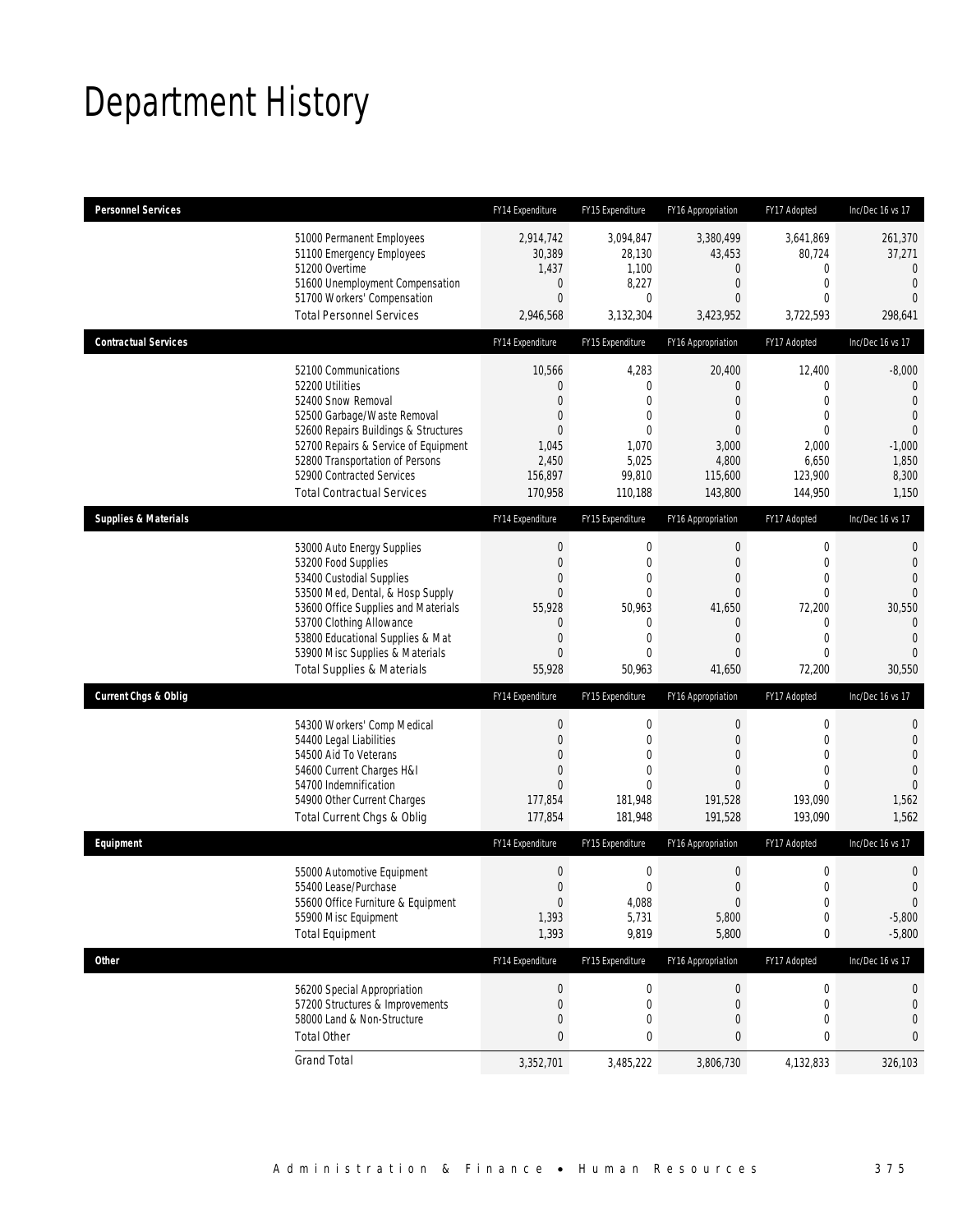# Department Personnel

| Title                               | Union<br>Code   | Grade | Position | FY17 Salary | Title                         | Union<br>Code   | Grade           | Position | FY17 Salary |
|-------------------------------------|-----------------|-------|----------|-------------|-------------------------------|-----------------|-----------------|----------|-------------|
|                                     |                 |       |          |             |                               |                 |                 |          |             |
| Admin Asst                          | SU <sub>4</sub> | 15    | 2.00     | 105,502     | Office Manager                | SU4             | 16              | 1.00     | 69,406      |
| <b>Affirm Action Monitor</b>        | SE <sub>1</sub> | 05    | 1.00     | 74,701      | Personnel Asst                | SU4             | 17              | 1.00     | 75,056      |
| Alcholism Coord I                   | SU <sub>4</sub> | 18    | 1.00     | 84,405      | Prin Adm Assistant            | SE <sub>1</sub> | 07              | 1.00     | 89,449      |
| Assoc Director (EAP)                | <b>EXM</b>      | 09    | 1.00     | 90,311      | Prin Admin Assistant          | SE <sub>1</sub> | 08              | 2.00     | 195,527     |
| Asst Corp Counsel III               | <b>EXM</b>      | 08    | 1.00     | 69,276      | Principal Clerk               | SU <sub>4</sub> | 10              | 1.00     | 40,013      |
| Data Proc System Analyst            | SE <sub>1</sub> | 06    | 2.00     | 137,126     | Residency Investigator        | <b>MYN</b>      | <b>NG</b>       | 2.00     | 101,118     |
| <b>Director Operations</b>          | <b>EXM</b>      | 12    | 1.00     | 112,503     | Senior Admin Asst             | SE <sub>1</sub> | 07              | 1.00     | 89,449      |
| <b>Employee Devel Coor</b>          | SE <sub>1</sub> | 08    | 1.00     | 97,764      | Senior Personel Analyst       | SE <sub>1</sub> | 06              | 2.00     | 162,811     |
| <b>Head Account Clerk</b>           | SU <sub>4</sub> | 12    | 3.00     | 138,651     | Sr Adm Asst                   | EXM             | 09              | 1.00     | 105,003     |
| <b>Head Clerk</b>                   | SU <sub>4</sub> | 12    | 3.00     | 142,223     | Sr Adm Asst                   | SE <sub>1</sub> | 06              | 3.00     | 230,434     |
| Head Clerk & Secretary              | SU <sub>4</sub> | 13    | 1.00     | 52,786      | Sr Adm Asst                   | SE <sub>1</sub> | 08              | 3.00     | 274,204     |
| <b>Health Insurance Coordinator</b> | EXM             | 12    | 1.00     | 104,033     | Sr Data Proc Sys Anl          | EXM             | 10 <sup>°</sup> | 1.00     | 113,587     |
| Human Resources Compliance Offcr    | EXM             | 09    | 1.00     | 105,003     | Sr Human Resources Generalist | EXM             | 09              | 1.00     | 105,003     |
| Human Resources Generalist          | <b>EXM</b>      | 07    | 1.00     | 89,449      | Supervisor of Personnel       | CDH             | NG              | 1.00     | 116,302     |
| Human Resources Representative      | SU <sub>4</sub> | 15    | 4.00     | 234,800     | Supvising Claims Agent (Asd)  | EXM             | 09              | 1.00     | 105,003     |
| Intern & Fellowship Program Coord   | SE <sub>1</sub> | 06    | 1.00     | 76,890      | Supv-Management Svcs          | SU <sub>4</sub> | 17              | 3.00     | 217,496     |
| Nurse Case Manager                  | SE <sub>1</sub> | 07    | 1.00     | 89,449      | Workmen'S Compensation Agent  | <b>EXM</b>      | 11              | 1.00     | 120,556     |
|                                     |                 |       |          |             | <b>Total</b>                  |                 |                 | 52       | 4,015,288   |

| Nurse Case Manager | SE <sub>1</sub> | 07 | 1.00 | 89,449 | Workmen'S Compensation Agent | <b>EXM</b> | 1.00 | 120,556    |
|--------------------|-----------------|----|------|--------|------------------------------|------------|------|------------|
|                    |                 |    |      |        | Total                        |            | 52   | 4,015,288  |
|                    |                 |    |      |        | Adjustments                  |            |      |            |
|                    |                 |    |      |        | <b>Differential Payments</b> |            |      | $\theta$   |
|                    |                 |    |      |        | Other                        |            |      | 39,380     |
|                    |                 |    |      |        | Chargebacks                  |            |      | $-363,507$ |
|                    |                 |    |      |        | <b>Salary Savings</b>        |            |      | $-49,292$  |
|                    |                 |    |      |        | <b>FY17 Total Request</b>    |            |      | 3,641,869  |
|                    |                 |    |      |        |                              |            |      |            |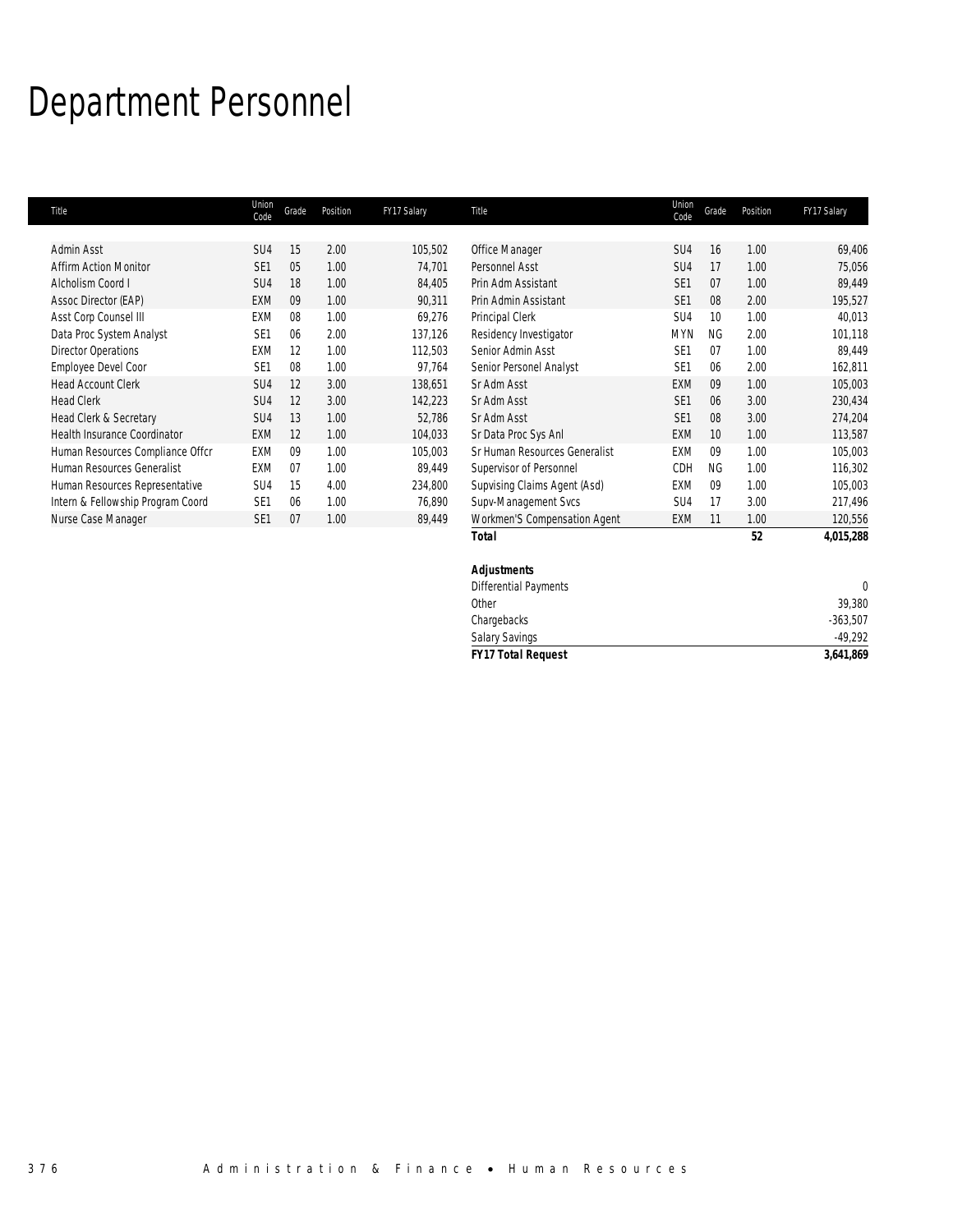## Program 1. Personnel

#### *Vivian Leonard, Manager, Organization 142100*

#### *Program Description*

The Personnel Program provides personnel services to all City departments. Through Personnel, departments are provided with management systems with which to hire, classify, compensate and promote employees, pursue good labor relations and management practices, provide unemployment benefits and, in each process, have access to relevant records. The program also carries out a variety of training and assistance programs to encourage and enhance human resource management in the City of Boston.

| <b>Operating Budget</b>                    | Actual '14          | Actual '15          | Approp '16          | <b>Budget '17</b>   |
|--------------------------------------------|---------------------|---------------------|---------------------|---------------------|
| <b>Personnel Services</b><br>Non Personnel | ,360,176<br>238.455 | ,608,503<br>204,535 | .665.155<br>253,373 | ,986,068<br>246,190 |
| Total                                      | 1,598,631           | 1,813,038           | 1,918,528           | 2,232,258           |
|                                            |                     |                     |                     |                     |

#### *Performance*

#### **Strategy:** To improve attendance by monitoring and reducing absenteeism (non-public safety/BPS)

| <b>Performance Measures</b>                                                                                                                                                 | Actual '14 | Actual '15 | Projected '16 | Target '17 |
|-----------------------------------------------------------------------------------------------------------------------------------------------------------------------------|------------|------------|---------------|------------|
| Citywide - % of total person hours absent<br>Citywide - Hours absent per employee<br><b>Strategy:</b> To track all new hires by race, gender and salary on a monthly basis. | 58         | 84         | 82            | 82         |
| <b>Performance Measures</b>                                                                                                                                                 | Actual '14 | Actual '15 | Projected '16 | Target '17 |

#### **Strategy:** To track city-wide promotions by race, gender, and salary on a monthly basis.

| <b>Performance Measures</b>             | Actual '14 | Actual '15 | Projected '16 | Target '17 |
|-----------------------------------------|------------|------------|---------------|------------|
| % of total promotions - people of color | 33%        | 32%        | 32%           | 34%        |
| % of total promotions - women           | 48%        | 31%        | 34%           | 39%        |
| Total employees in city workforce       | '.766      | 7.912      | 7.821         | 7.950      |
| Total promotions                        | 577        | 800        | 915           | 350        |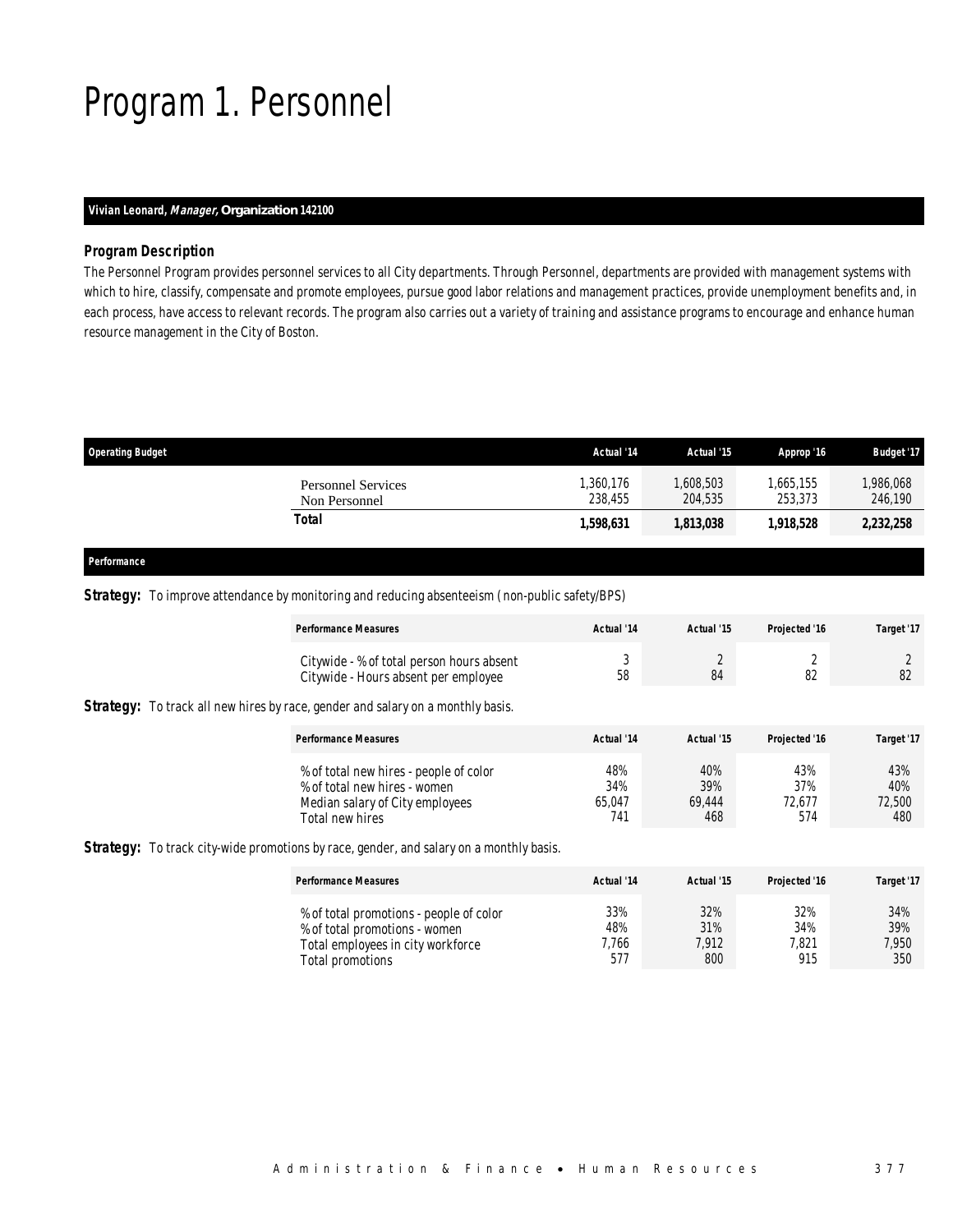# Program 2. Affirmative Action

### *Vivian Leonard, Manager, Organization 142200*

#### *Program Description*

The Affirmative Action Program is responsible for implementing the City's Affirmative Action Plan. It reviews the city's hiring practices and employment policies, audits affirmative action statistics, implements anti-harassment policies, ensures city compliance with federal and state EEO requirements and provides affirmative action assistance to all city departments.

| <b>Operating Budget</b> |                                            | Actual '14       | Actual '15       | Approp '16       | <b>Budget '17</b> |
|-------------------------|--------------------------------------------|------------------|------------------|------------------|-------------------|
|                         | <b>Personnel Services</b><br>Non Personnel | 56,391<br>56,410 | 44.061<br>33,136 | 44,248<br>27,500 | 44,907<br>27,500  |
|                         | Total                                      | 112,801          | 77,197           | 71,748           | 72,407            |
| Performance             |                                            |                  |                  |                  |                   |

#### **Strategy:** To recruit and sustain a workforce that reflects Boston's diverse population.

| <b>Performance Measures</b>                                                                    | Actual '14 | Actual '15 | Projected '16 | Target '17 |
|------------------------------------------------------------------------------------------------|------------|------------|---------------|------------|
| % of city workforce - people of color<br>% of city workforce - women                           | 36%<br>29% | 36%<br>30% | 36%<br>30%    | 38%<br>34% |
| <b>Strategy:</b> To track city-wide promotions by race, gender, and salary on a monthly basis. |            |            |               |            |
| <b>Performance Measures</b>                                                                    | Actual '14 | Actual '15 | Projected '16 | Target '17 |
| % of city workforce earning over median<br>salary - people of color                            | 30%        | 30%        | 30%           | 32%        |
| % of city workforce earning over median<br>salary - women                                      | 19%        | 18%        | 18%           | 20%        |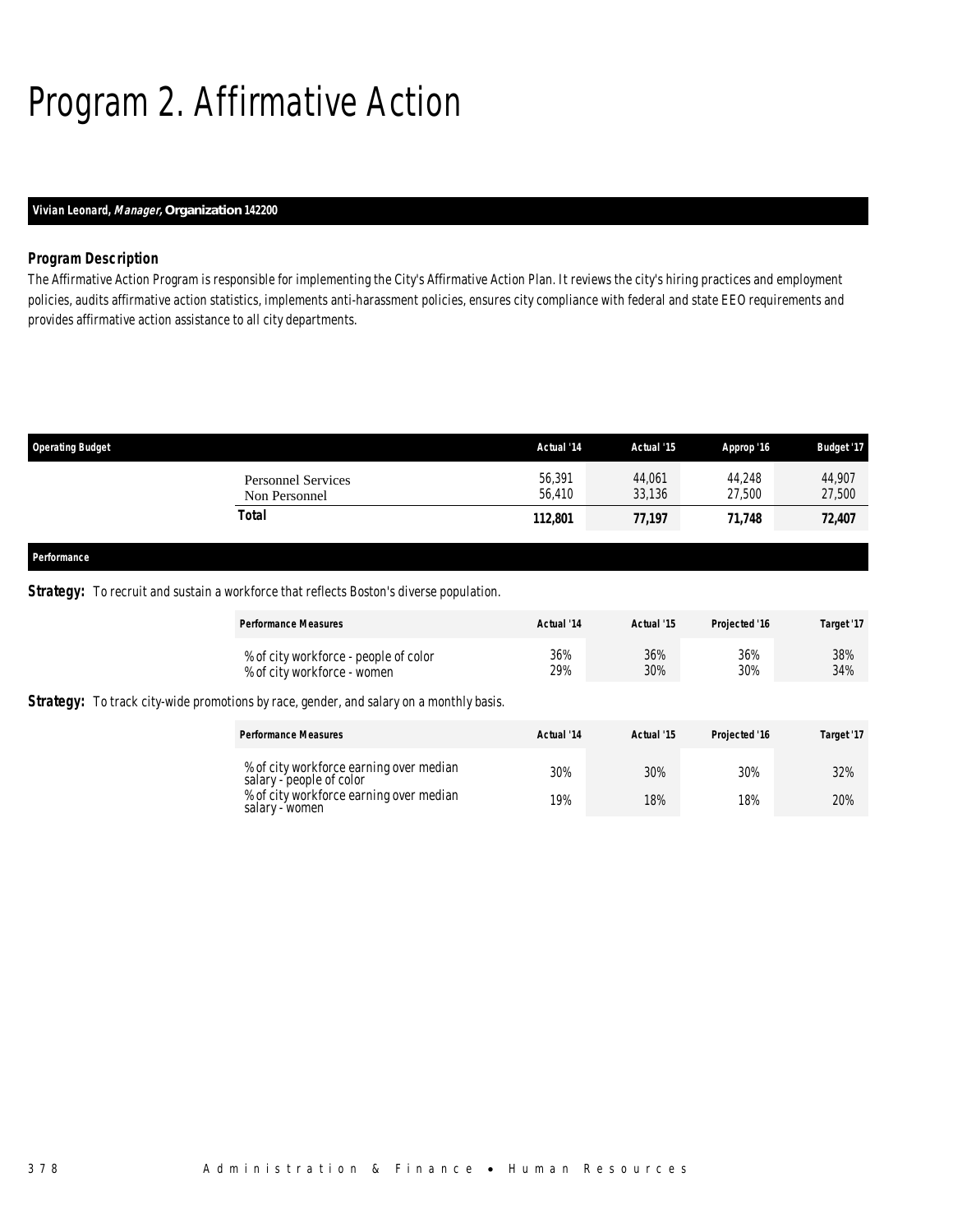# Program 3. Health Benefits & Insurance

## *Tina Wells, Interim Director, Organization 142300*

#### *Program Description*

The Health Benefits and Insurance Program is responsible for providing life insurance, dental and vision care, and a variety of health insurance plans to active and retired employees of the City of Boston as efficiently and economically as possible within the guidelines of MGL Chapter 32B.

| <b>Operating Budget</b>                    | Actual '14        | Actual '15        | Approp '16        | <b>Budget '17</b> |
|--------------------------------------------|-------------------|-------------------|-------------------|-------------------|
| <b>Personnel Services</b><br>Non Personnel | 556,657<br>52,512 | 529,024<br>61.886 | 662.971<br>36.655 | 640,165<br>82,200 |
| Total                                      | 609.169           | 590.910           | 699.626           | 722,365           |
|                                            |                   |                   |                   |                   |

## *Performance*

Strategy: To provide eligible employees and retirees with life and health insurance benefits that meet as many of their individual needs as possible at a reasonable cost to the City.

| <b>Performance Measures</b>                                                                     | Actual '14 | Actual '15      | Projected '16 | Target '17 |
|-------------------------------------------------------------------------------------------------|------------|-----------------|---------------|------------|
| Active employees enrolled in health<br>insurance<br>Employees enrolled in dental/vision benefit | 15,379     | 15,258          | 15.072        | 15,072     |
| plan                                                                                            | 6.103      | 6.180           | 6.103         | 6,103      |
| Health care costs as % of total City<br>expenditures                                            |            | 10 <sup>°</sup> | 10            |            |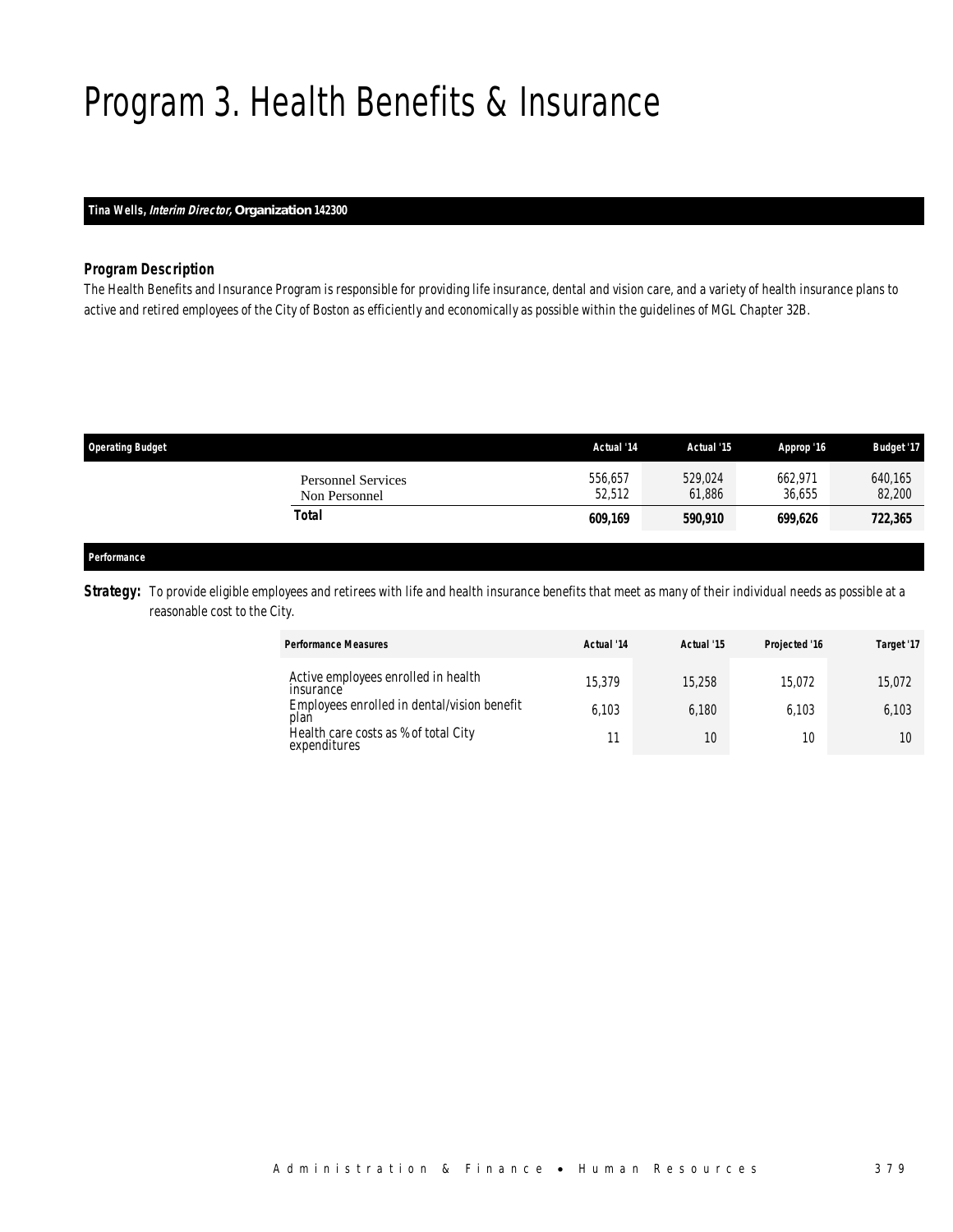# Program 4. Employee Assistance

## *Vivian Leonard, Director, Organization 142400*

#### *Program Description*

The Employee Assistance Program (EAP) is designed to attract and assist employees who experience personal problems. The program will assist employees in the identification and resolution of productivity problems associated with employees impaired by personal concerns including but not limited to: health, marital, financial, alcohol, drug, emotional stress and other personal concerns which may adversely affect job performance.

| <b>Operating Budget</b>                    | Actual '14   | Actual '15   | Approp '16 | <b>Budget '17</b> |
|--------------------------------------------|--------------|--------------|------------|-------------------|
| <b>Personnel Services</b><br>Non Personnel | 147,344<br>u | 80,730<br>υ. | 86,226     | 86,456            |
| <b>Total</b>                               | 147,344      | 80,730       | 86,226     | 86,456            |
|                                            |              |              |            |                   |
| Performance                                |              |              |            |                   |

**Strategy:** To provide immediate and proper response to those seeking assistance through EAP.

| <b>Performance Measures</b>             | Actual '14 | Actual '15 | Projected '16    | Target '17         |
|-----------------------------------------|------------|------------|------------------|--------------------|
| Assessments completed<br>Referrals made | 264<br>255 | 259<br>170 | 261<br>つフフ<br>ZΙ | 260<br>175<br>17 J |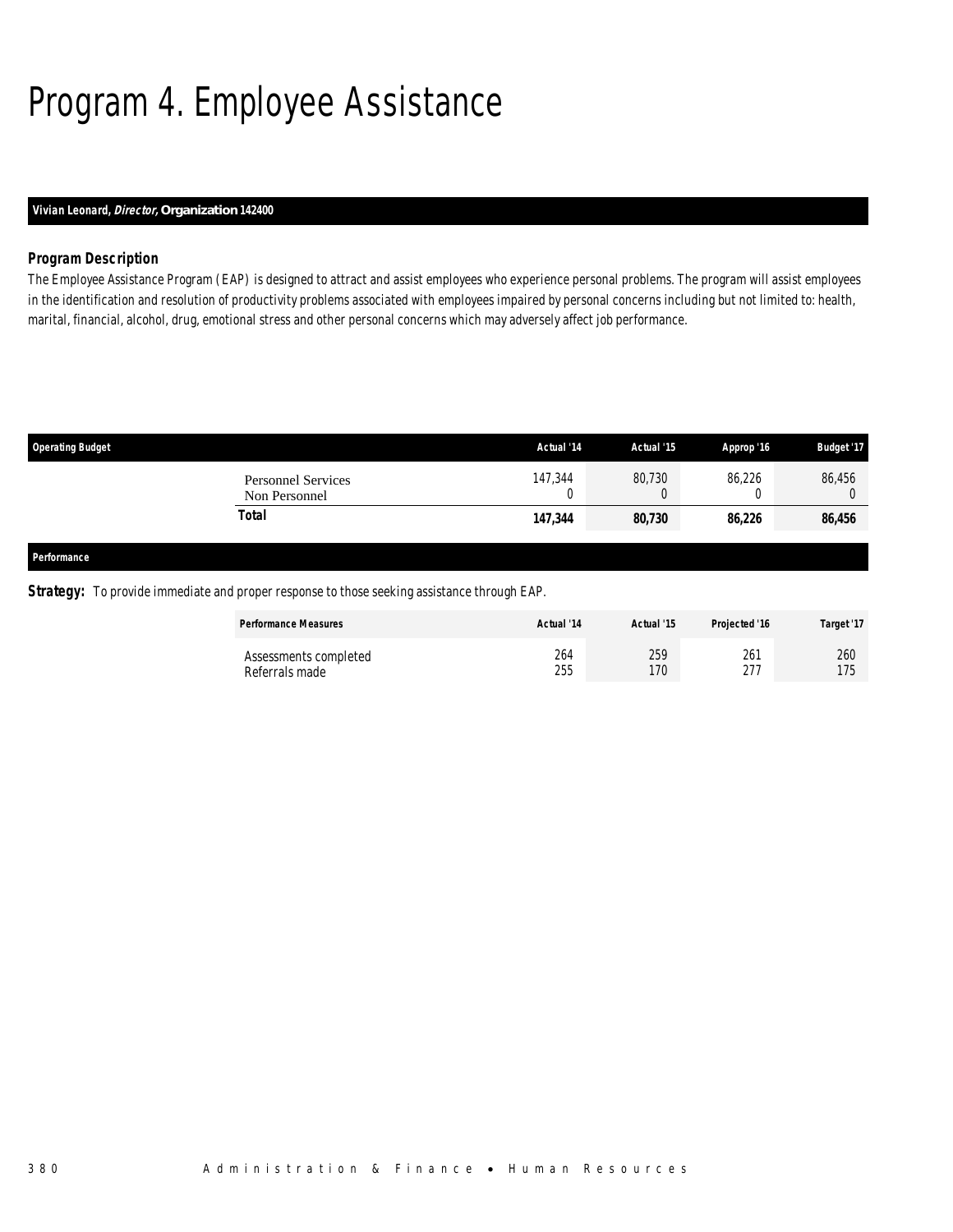# Program 5. Workers' Compensation

### *Vivian Leonard, Manager, Organization 142500*

#### *Program Description*

The Workers' Compensation Program implements all procedures for the processing of workers' compensation claims and approved medical and related bills. It also distributes workers' compensation information and statistics to City departments and works with the Law Department to develop legal strategies to resolve workers' compensation cases in an appropriate manner.

| <b>Operating Budget</b>                    | Actual '14        | Actual '15        | Approp '16        | <b>Budget '17</b> |
|--------------------------------------------|-------------------|-------------------|-------------------|-------------------|
| <b>Personnel Services</b><br>Non Personnel | 826,000<br>58.756 | 869,986<br>53,361 | 965,352<br>65.250 | 964,997<br>54,350 |
| Total                                      | 884,756           | 923,347           | 1.030.602         | 1,019,347         |

### *Performance*

### **Strategy:** To process injury claims promptly.

| <b>Performance Measures</b>                                                 | Actual '14 | Actual '15 | <b>Projected '16</b> | Target '17 |
|-----------------------------------------------------------------------------|------------|------------|----------------------|------------|
| Total medical costs paid to Workers<br>Compensation claimants (non-uniform) | .926.266   | 2.143.373  | 2.109.385            | 2,100,000  |

Strategy: To reduce medical and indemnity costs associated with workers' compensation claims.

| <b>Performance Measures</b>                                         | Actual '14 | Actual '15 | Projected '16 | Target '17 |
|---------------------------------------------------------------------|------------|------------|---------------|------------|
| Total wages paid to Workers Compensation<br>claimants (non-uniform) | 8.728.895  | 8.299.235  | 7.627.714     | 8,200,000  |
| Total Workers Compensation payroll as a % of<br>total City payroll  |            |            |               |            |

**Strategy:** To return injured employees to work as soon as possible.

| <b>Performance Measures</b>                                                  | Actual '14 | Actual '15 | <b>Projected '16</b> | Target '17 |
|------------------------------------------------------------------------------|------------|------------|----------------------|------------|
| Average number of claimants on Workers<br>Compensation payroll (non-uniform) | 200        | 188        | 183                  | 180        |
| Total reported injuries (non-uniform)                                        | .029       | .096       | .030                 | .100       |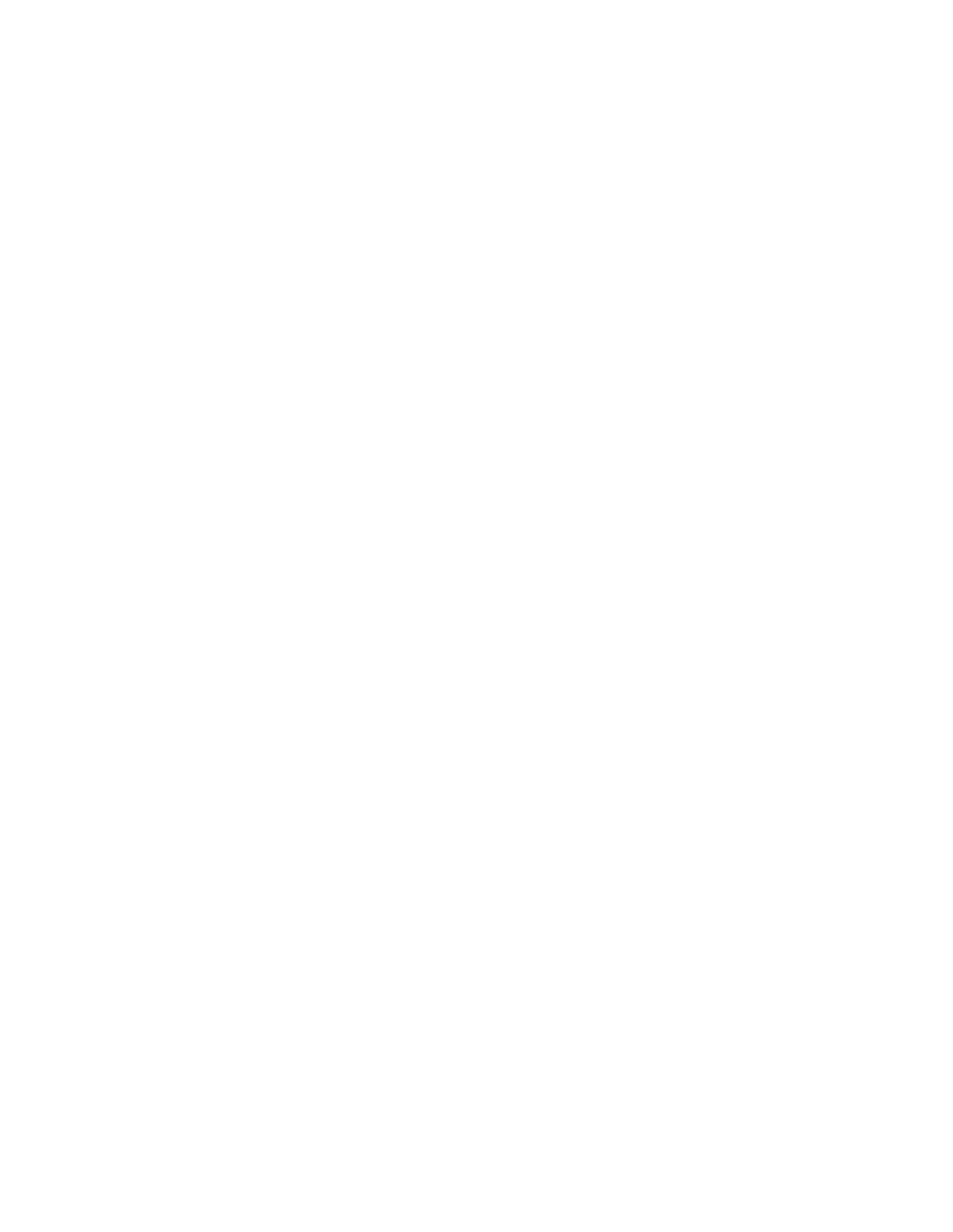# Labor Relations Operating Budget

### *Alexis Finneran-Tkachuk, Director, Appropriation 147*

#### *Department Mission*

The mission of the Office of Labor Relations is to create and promote a productive work environment that fosters an efficient and effective relationship between labor and management.

#### *Selected Performance Strategies*

*Labor Relations* 

- To negotiate labor contracts and meet other bargaining obligations with the City's labor unions.
- To provide training and education on labor/employment issues.
- To resolve and/or arbitrate contract disputes which arise between the City and Labor.

| <b>Operating Budget</b> | Program Name                               | <b>Total Actual '14</b> | <b>Total Actual '15</b> | Total Approp '16   | <b>Total Budget '17</b> |
|-------------------------|--------------------------------------------|-------------------------|-------------------------|--------------------|-------------------------|
|                         | <b>Labor Relations</b>                     | 1,228,145               | 364,177, ا              | 1,424,704          | 1,424,077               |
|                         | <b>Total</b>                               | 1,228,145               | 1,364,177               | 1,424,704          | 1,424,077               |
|                         |                                            |                         |                         |                    |                         |
| <b>Operating Budget</b> |                                            | Actual '14              | Actual '15              | Approp '16         | <b>Budget '17</b>       |
|                         | <b>Personnel Services</b><br>Non Personnel | 710.270<br>517.875      | 757.866<br>606,311      | 827.067<br>597,637 | 826,611<br>597,466      |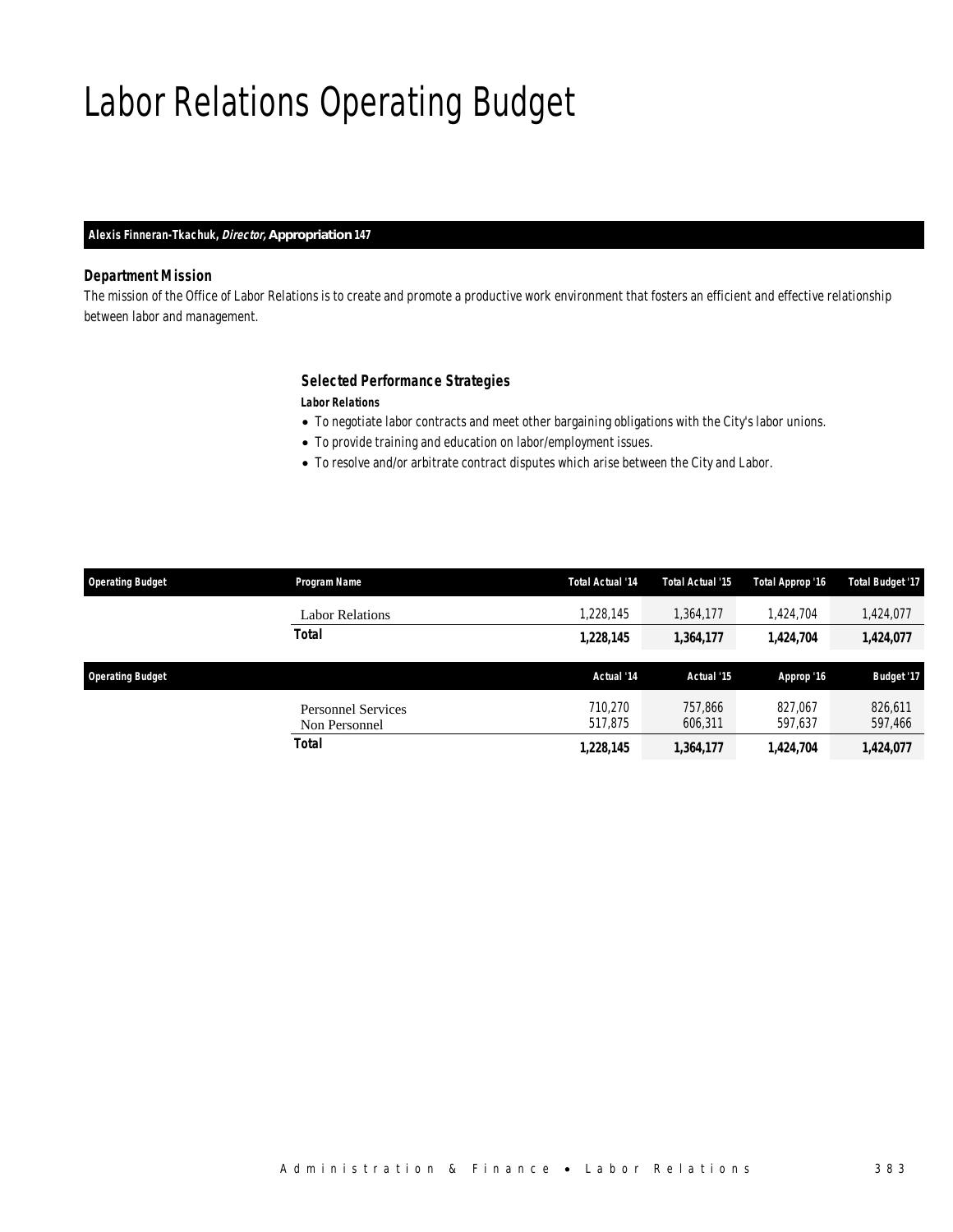# Labor Relations Operating Budget



## *Authorizing Statutes*

• Duties of Supervisor of Labor Relations, CBC Ord. 5, s. 4.

### *Description of Services*

The Office of Labor Relations represents the Mayor and City departments in all labor relations matters before state and federal courts, state agencies, and in various other forums. The Office is responsible for negotiating and administering collective bargaining agreements with approximately 19 unions covering 7,200 employees. Additionally, the Office advises City managers and supervisors on labor matters regarding policy issues.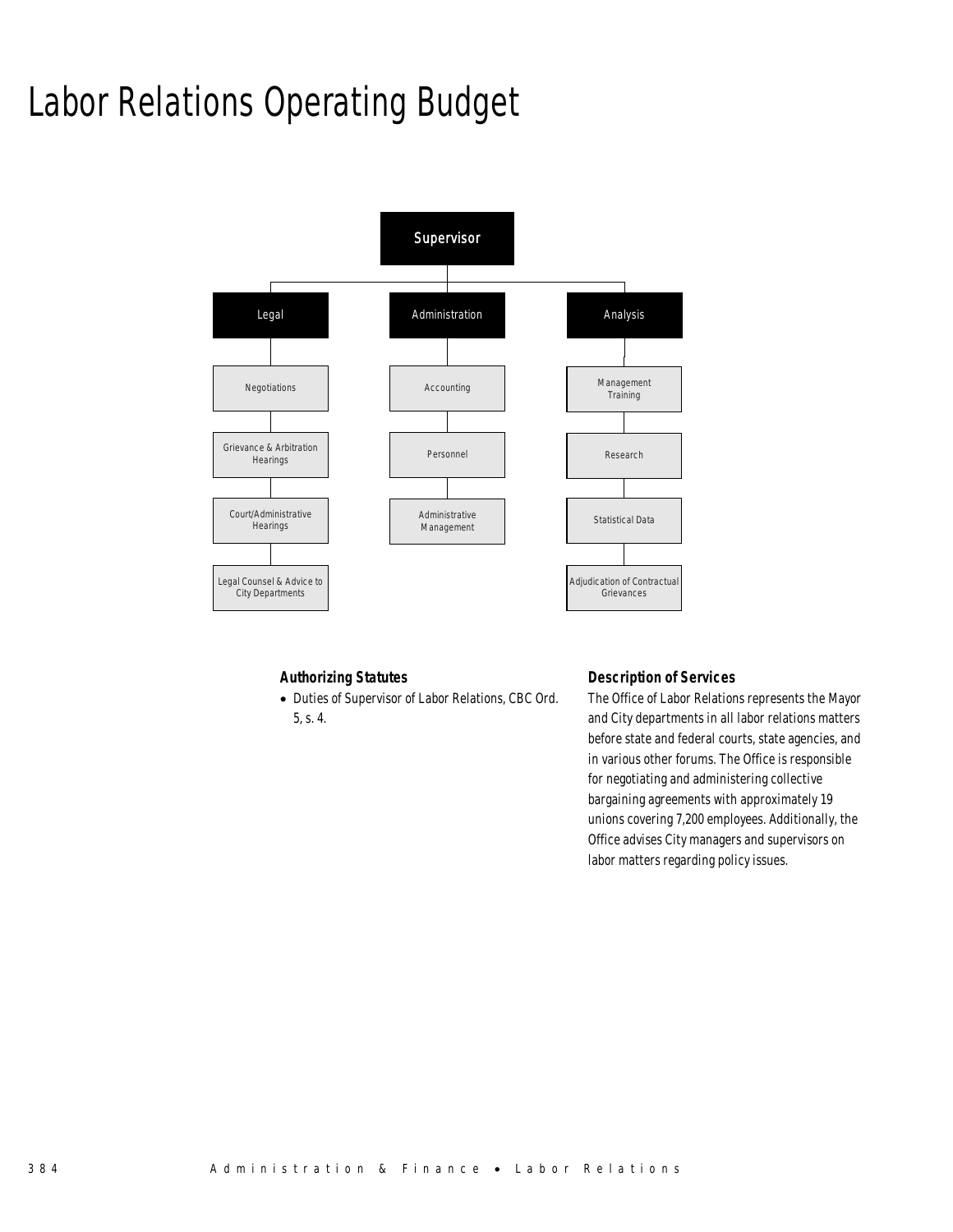# Department History

| <b>Personnel Services</b>                                                                                                                                                                                                                                                                            | FY14 Expenditure                                                                                           | FY15 Expenditure                                                                | FY16 Appropriation                                                              | FY17 Adopted                                                                                                                 | Inc/Dec 16 vs 17                                                                                                                                 |
|------------------------------------------------------------------------------------------------------------------------------------------------------------------------------------------------------------------------------------------------------------------------------------------------------|------------------------------------------------------------------------------------------------------------|---------------------------------------------------------------------------------|---------------------------------------------------------------------------------|------------------------------------------------------------------------------------------------------------------------------|--------------------------------------------------------------------------------------------------------------------------------------------------|
| 51000 Permanent Employees<br>51100 Emergency Employees<br>51200 Overtime<br>51600 Unemployment Compensation<br>51700 Workers' Compensation<br><b>Total Personnel Services</b>                                                                                                                        | 710,270<br>0<br>$\boldsymbol{0}$<br>0<br>$\overline{0}$<br>710,270                                         | 757,866<br>0<br>0<br>0<br>$\Omega$<br>757,866                                   | 822,061<br>5,006<br>0<br>0<br>0<br>827,067                                      | 826,611<br>$\mathbf 0$<br>$\mathbf 0$<br>$\mathbf{0}$<br>$\mathbf 0$<br>826,611                                              | 4,550<br>$-5,006$<br>$\mathbf 0$<br>$\mathbf 0$<br>$\mathbf{0}$<br>$-456$                                                                        |
| <b>Contractual Services</b>                                                                                                                                                                                                                                                                          | FY14 Expenditure                                                                                           | FY15 Expenditure                                                                | FY16 Appropriation                                                              | FY17 Adopted                                                                                                                 | Inc/Dec 16 vs 17                                                                                                                                 |
| 52100 Communications<br>52200 Utilities<br>52400 Snow Removal<br>52500 Garbage/Waste Removal<br>52600 Repairs Buildings & Structures<br>52700 Repairs & Service of Equipment<br>52800 Transportation of Persons<br>52900 Contracted Services<br><b>Total Contractual Services</b>                    | 2,399<br>$\mathbf 0$<br>$\Omega$<br>0<br>0<br>478<br>945<br>451,976<br>455,798                             | 0<br>0<br>$\Omega$<br>$\overline{0}$<br>0<br>199<br>4,045<br>564,777<br>569,021 | 4,100<br>0<br>0<br>0<br>0<br>2,050<br>4,000<br>547,370<br>557,520               | 4,100<br>$\mathbf 0$<br>$\mathbf{0}$<br>$\mathbf{0}$<br>$\mathbf 0$<br>750<br>4,125<br>551,198<br>560,173                    | $\mathbf 0$<br>$\mathbf 0$<br>$\overline{0}$<br>$\overline{0}$<br>$\overline{0}$<br>$-1,300$<br>125<br>3,828<br>2,653                            |
| <b>Supplies &amp; Materials</b>                                                                                                                                                                                                                                                                      | FY14 Expenditure                                                                                           | FY15 Expenditure                                                                | FY16 Appropriation                                                              | FY17 Adopted                                                                                                                 | Inc/Dec 16 vs 17                                                                                                                                 |
| 53000 Auto Energy Supplies<br>53200 Food Supplies<br>53400 Custodial Supplies<br>53500 Med, Dental, & Hosp Supply<br>53600 Office Supplies and Materials<br>53700 Clothing Allowance<br>53800 Educational Supplies & Mat<br>53900 Misc Supplies & Materials<br><b>Total Supplies &amp; Materials</b> | 58<br>$\boldsymbol{0}$<br>0<br>$\overline{0}$<br>2,767<br>0<br>$\boldsymbol{0}$<br>$\overline{0}$<br>2,825 | 0<br>0<br>0<br>0<br>3,248<br>$\mathbf{0}$<br>$\mathbf{0}$<br>$\Omega$<br>3,248  | 0<br>$\mathbf 0$<br>0<br>$\overline{0}$<br>4,350<br>$\theta$<br>0<br>0<br>4,350 | $\mathbf 0$<br>$\mathbf{0}$<br>$\mathbf{0}$<br>$\mathbf{0}$<br>4,350<br>$\mathbf 0$<br>$\mathbf{0}$<br>$\mathbf{0}$<br>4,350 | $\mathbf{0}$<br>$\mathbf 0$<br>$\mathbf{0}$<br>$\overline{0}$<br>$\mathbf 0$<br>$\overline{0}$<br>$\mathbf{0}$<br>$\overline{0}$<br>$\mathbf{0}$ |
| <b>Current Chgs &amp; Oblig</b>                                                                                                                                                                                                                                                                      | FY14 Expenditure                                                                                           | FY15 Expenditure                                                                | FY16 Appropriation                                                              | FY17 Adopted                                                                                                                 | Inc/Dec 16 vs 17                                                                                                                                 |
| 54300 Workers' Comp Medical<br>54400 Legal Liabilities<br>54500 Aid To Veterans<br>54600 Current Charges H&I<br>54700 Indemnification<br>54900 Other Current Charges<br>Total Current Chgs & Oblig                                                                                                   | $\boldsymbol{0}$<br>$\boldsymbol{0}$<br>0<br>0<br>$\overline{0}$<br>35,262<br>35,262                       | 0<br>0<br>0<br>$\overline{0}$<br>$\Omega$<br>26,559<br>26,559                   | $\mathbf 0$<br>$\mathbf 0$<br>0<br>0<br>0<br>32,552<br>32,552                   | $\boldsymbol{0}$<br>$\mathbf 0$<br>$\mathbf{0}$<br>$\mathbf{0}$<br>$\Omega$<br>32,943<br>32,943                              | 0<br>$\mathbf 0$<br>$\overline{0}$<br>$\overline{0}$<br>$\mathbf{0}$<br>391<br>391                                                               |
| Equipment                                                                                                                                                                                                                                                                                            | FY14 Expenditure                                                                                           | FY15 Expenditure                                                                | FY16 Appropriation                                                              | FY17 Adopted                                                                                                                 | Inc/Dec 16 vs 17                                                                                                                                 |
| 55000 Automotive Equipment<br>55400 Lease/Purchase<br>55600 Office Furniture & Equipment<br>55900 Misc Equipment<br><b>Total Equipment</b>                                                                                                                                                           | $\boldsymbol{0}$<br>6,430<br>13,542<br>4,018<br>23,990                                                     | 0<br>6,430<br>385<br>668<br>7,483                                               | 0<br>3,215<br>$\boldsymbol{0}$<br>$\overline{0}$<br>3,215                       | $\mathbf 0$<br>$\overline{0}$<br>$\boldsymbol{0}$<br>$\mathbf 0$<br>0                                                        | $\mathbf 0$<br>$-3,215$<br>$\mathbf 0$<br>0<br>$-3,215$                                                                                          |
| <b>Other</b>                                                                                                                                                                                                                                                                                         | FY14 Expenditure                                                                                           | FY15 Expenditure                                                                | FY16 Appropriation                                                              | FY17 Adopted                                                                                                                 | Inc/Dec 16 vs 17                                                                                                                                 |
| 56200 Special Appropriation<br>57200 Structures & Improvements<br>58000 Land & Non-Structure<br><b>Total Other</b>                                                                                                                                                                                   | $\pmb{0}$<br>$\boldsymbol{0}$<br>0<br>$\bf{0}$                                                             | 0<br>0<br>0<br>0                                                                | $\boldsymbol{0}$<br>0<br>0<br>0                                                 | $\boldsymbol{0}$<br>$\mathbf 0$<br>$\mathbf 0$<br>0                                                                          | 0<br>0<br>0<br>0                                                                                                                                 |
| <b>Grand Total</b>                                                                                                                                                                                                                                                                                   | 1,228,145                                                                                                  | 1,364,177                                                                       | 1,424,704                                                                       | 1,424,077                                                                                                                    | $-627$                                                                                                                                           |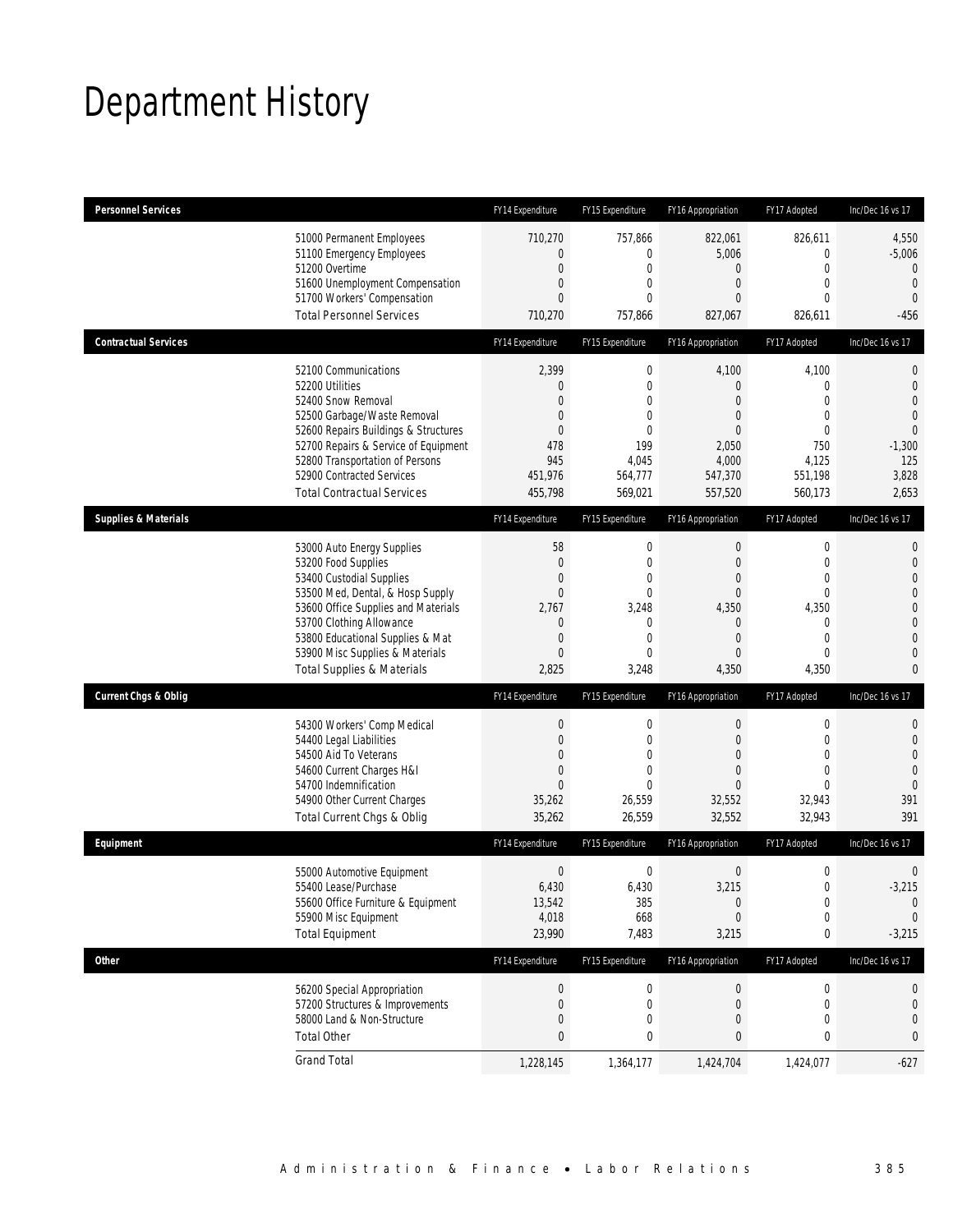# Department Personnel

| Title                            | Union<br>Code | Grade | Position | FY17 Salary | Title                         | Union<br>Code | Grade     | Position | FY17 Salary |
|----------------------------------|---------------|-------|----------|-------------|-------------------------------|---------------|-----------|----------|-------------|
|                                  |               |       |          |             |                               |               |           |          |             |
| Asst Corp Counsel III            | EXM           | 08    | 5.00     | 409,951     | Legal Secretary               | <b>EXM</b>    | 14        | 1.00     | 41,230      |
| <b>Asst Supv/Labor Relations</b> | <b>EXM</b>    | 12    | 1.00     | 114,032     | Office Manager                | <b>EXM</b>    | 06        | 1.00     | 81,405      |
| Labor Relations Analyst          | <b>EXM</b>    | 04    | 1.00     | 47,994      | Supervisor of Labor Relations | CDH           | <b>NG</b> | 1.00     | 115,000     |
|                                  |               |       |          |             | <b>Total</b>                  |               |           | 10       | 809,611     |
|                                  |               |       |          |             | <b>Adjustments</b>            |               |           |          |             |
|                                  |               |       |          |             | Differential Payments         |               |           |          | $\Omega$    |
|                                  |               |       |          |             | Other                         |               |           |          | 17,000      |
|                                  |               |       |          |             | Chargebacks                   |               |           |          | $\mathbf 0$ |
|                                  |               |       |          |             | Salary Savings                |               |           |          | $\mathbf 0$ |
|                                  |               |       |          |             | <b>FY17 Total Request</b>     |               |           |          | 826,611     |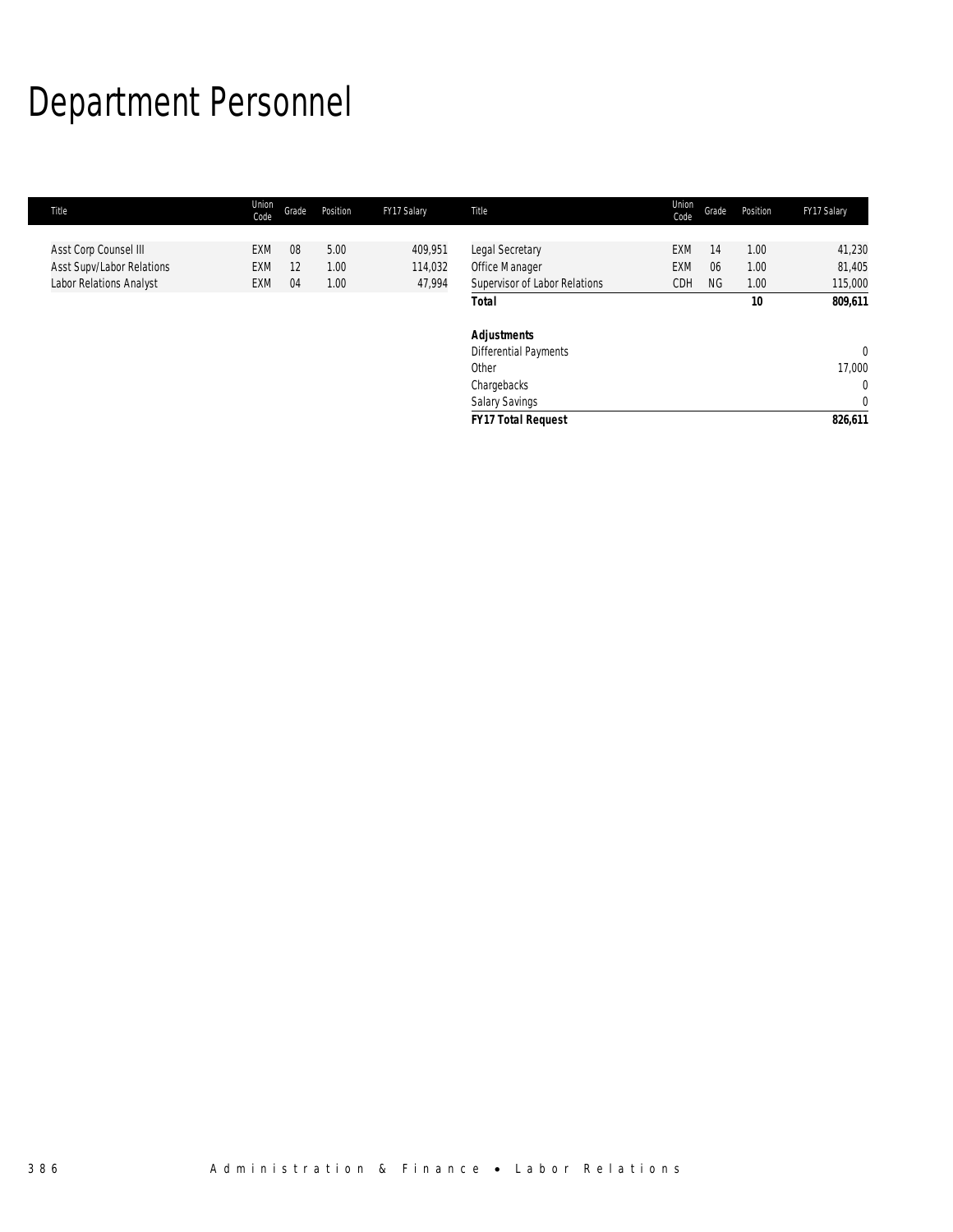# Program 1. Labor Relations

### *Alexis Finneran-Tkachuk, Manager, Organization 147100*

#### *Program Description*

The Office of Labor Relations represents the Mayor and City departments in all labor relations litigation matters before state and federal courts, state administrative agencies, and in various other forums. The Office also advises City managers/department heads on all labor and employment related matters. The attorneys in the Office of Labor Relations serve as chief negotiators for collective bargaining negotiations and handle all interim bargaining matters.

| <b>Operating Budget</b>                    | Actual '14         | Actual '15         | Approp '16         | <b>Budget '17</b>  |
|--------------------------------------------|--------------------|--------------------|--------------------|--------------------|
| <b>Personnel Services</b><br>Non Personnel | 710,270<br>517.875 | 757,866<br>606.311 | 827,067<br>597.637 | 826,611<br>597,466 |
| Total                                      | 1,228,145          | 1,364,177          | 1,424,704          | 1,424,077          |
|                                            |                    |                    |                    |                    |

#### *Performance*

**Strategy:** To negotiate labor contracts and meet other bargaining obligations with the City's labor unions.

|  | <b>Performance Measures</b>                                                                            | Actual '14 | Actual '15 | Projected '16 | Target '17 |
|--|--------------------------------------------------------------------------------------------------------|------------|------------|---------------|------------|
|  | % of city collective bargaining contracts<br>settled                                                   | 95%        | 95%        | 45%           | 100%       |
|  | <b>Strategy:</b> To provide training and education on labor/employment issues.                         |            |            |               |            |
|  | <b>Performance Measures</b>                                                                            | Actual '14 | Actual '15 | Projected '16 | Target '17 |
|  | Training programs that OLR has presented or<br>co-presented for City employees                         | 17         | 25         | 25            | 22         |
|  | <b>Strategy:</b> To resolve and/or arbitrate contract disputes which arise between the City and Labor. |            |            |               |            |

| <b>Performance Measures</b>           | Actual '14 | Actual '15 | Projected '16 | Target '17 |
|---------------------------------------|------------|------------|---------------|------------|
| % of grievances filed for arbitration | 46%        | 46%        | 34%           | 40%        |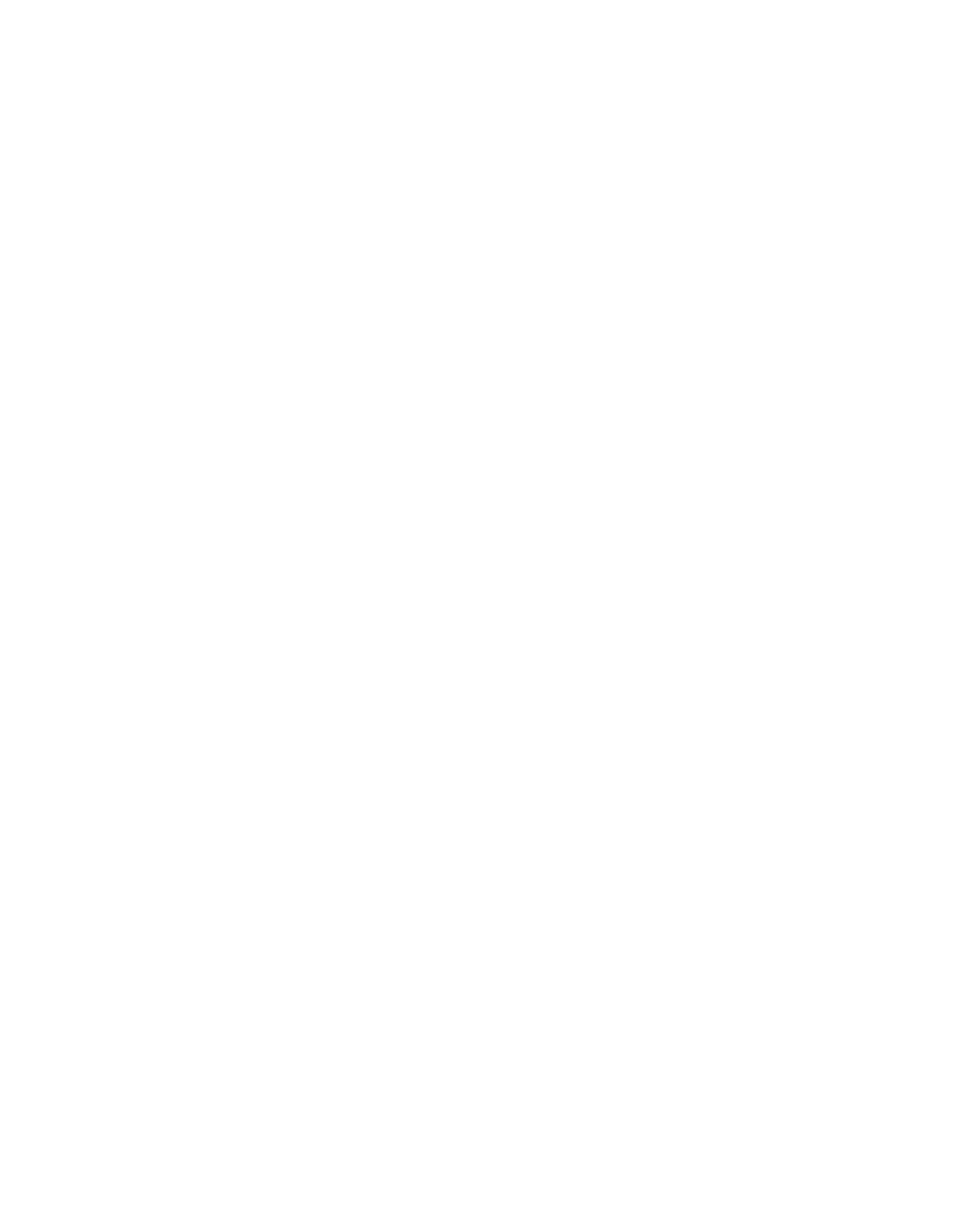# Medicare Payments Operating Budget

#### *Appropriation 139*

#### *Department Mission*

The Medicare Payments appropriation supports federal regulations that extend mandatory Medicare coverage to municipal employees. Federal law requires the City of Boston and County of Suffolk to pay the Social Security Trust Fund a Medicare insurance premium amounting to 1.45% of an employee's salary up to \$125,000 for each employee hired after March 31, 1986. The Medicare Payments appropriation reflects the amount of this contribution. The City's payment is matched by an equal contribution from the employee.

| <b>Operating Budget</b> | Program Name             | Total Actual '14 | Total Actual '15 | Total Approp '16 | Total Budget '17         |
|-------------------------|--------------------------|------------------|------------------|------------------|--------------------------|
|                         | <b>Medicare Payments</b> | 7.752.168        | 8.577.221        | 9.320.000        | 10,000,000               |
|                         | Total                    | 7,752,168        | 8,577,221        | 9.320.000        | <i><b>10,000,000</b></i> |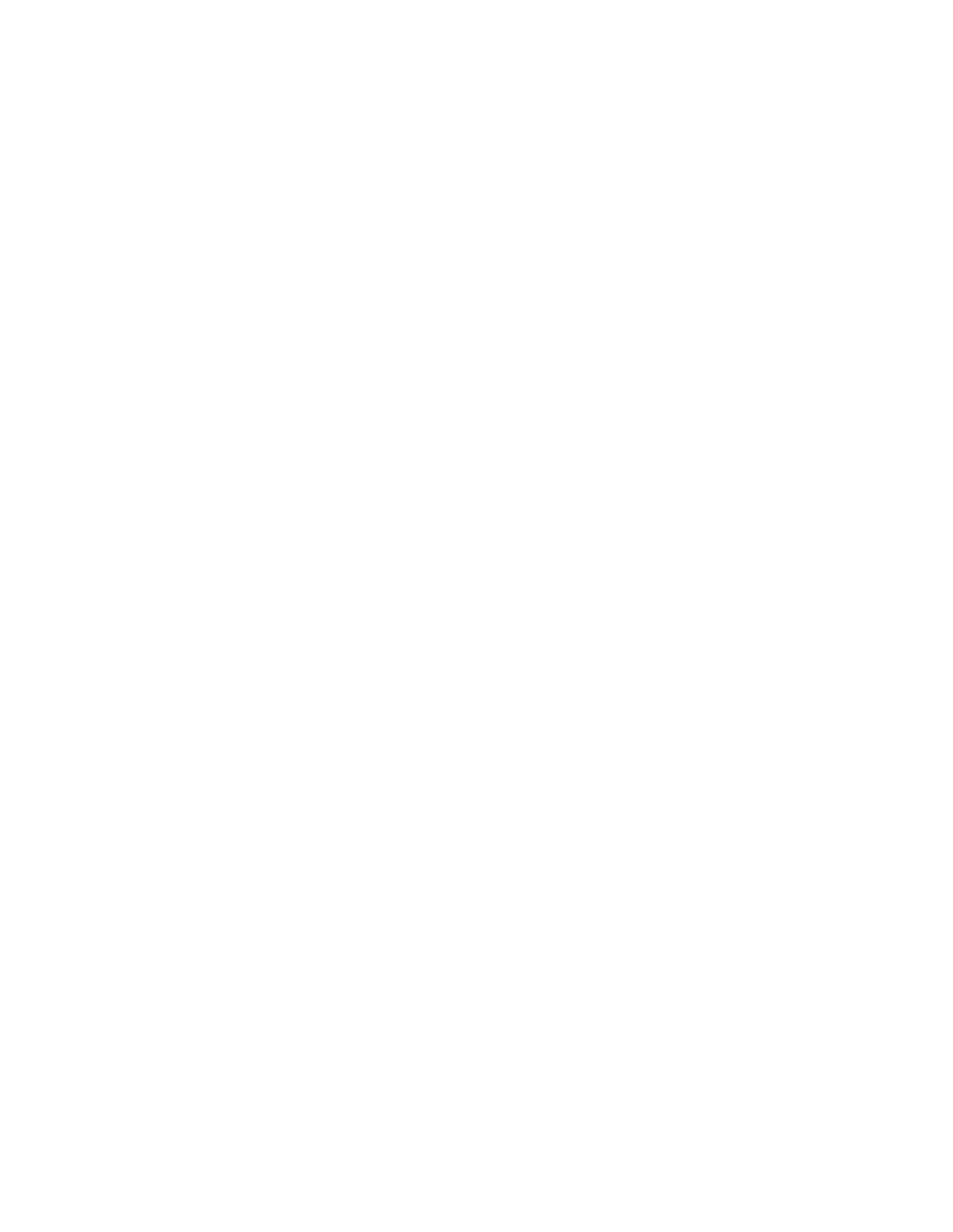# Pensions & Annuities - City Operating Budget

#### *Appropriation 374*

#### *Department Mission*

The Pensions and Annuities appropriation funds City payments for retirees who are not members of the contributory retirement system. These include approximately 30 individuals who qualify under the Veteran's Retirement Law as being World War II veterans, having 30 years of service, and being employed prior to 1939, and approximately 30 Police and Fire members who received special legislation retirements due to extreme workplace injuries.

| <b>Operating Budget</b><br>Program Name | Total Actual '14 | Total Actual '15 | Total Approp '16 | <b>Total Budget '17</b> |
|-----------------------------------------|------------------|------------------|------------------|-------------------------|
| Pensions & Annuities - City             | 164.247          | 3.336.691        | 4.100.000        | 5,289,000               |
| Total                                   | 164,247          | 3,336,691        | <i>4.100.000</i> | 5,289,000               |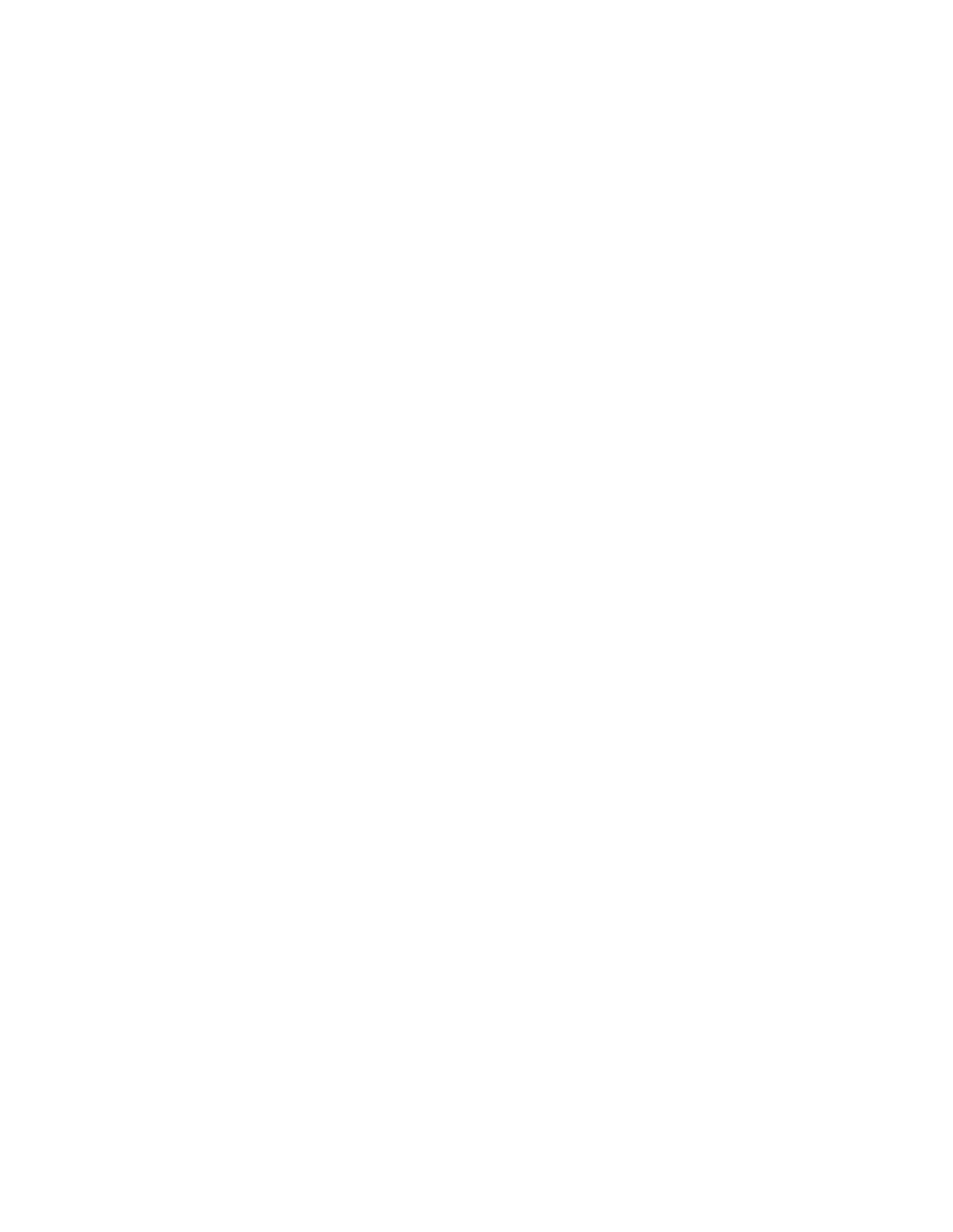# Pensions & Annuities - County Operating Budget

#### *Appropriation 749*

#### *Department Mission*

The Pensions and Annuities appropriation funds the County's payments to retired County officials and employees who were not members of the contributory retirement systems. Individuals paid under this system are veterans of World War II, have 30 years of service, and were employed prior to 1939.

| <b>Operating Budget</b><br>Program Name | <b>Total Actual '14</b> | Total Actual '15 | Total Approp '16      | <b>Total Budget '17</b> |
|-----------------------------------------|-------------------------|------------------|-----------------------|-------------------------|
| Pensions & Annuities - County           | 35,334                  | 36.114           | 100.000               | 100,000                 |
| Total                                   | 35,334                  | 36,114           | <i><b>100.000</b></i> | 100,000                 |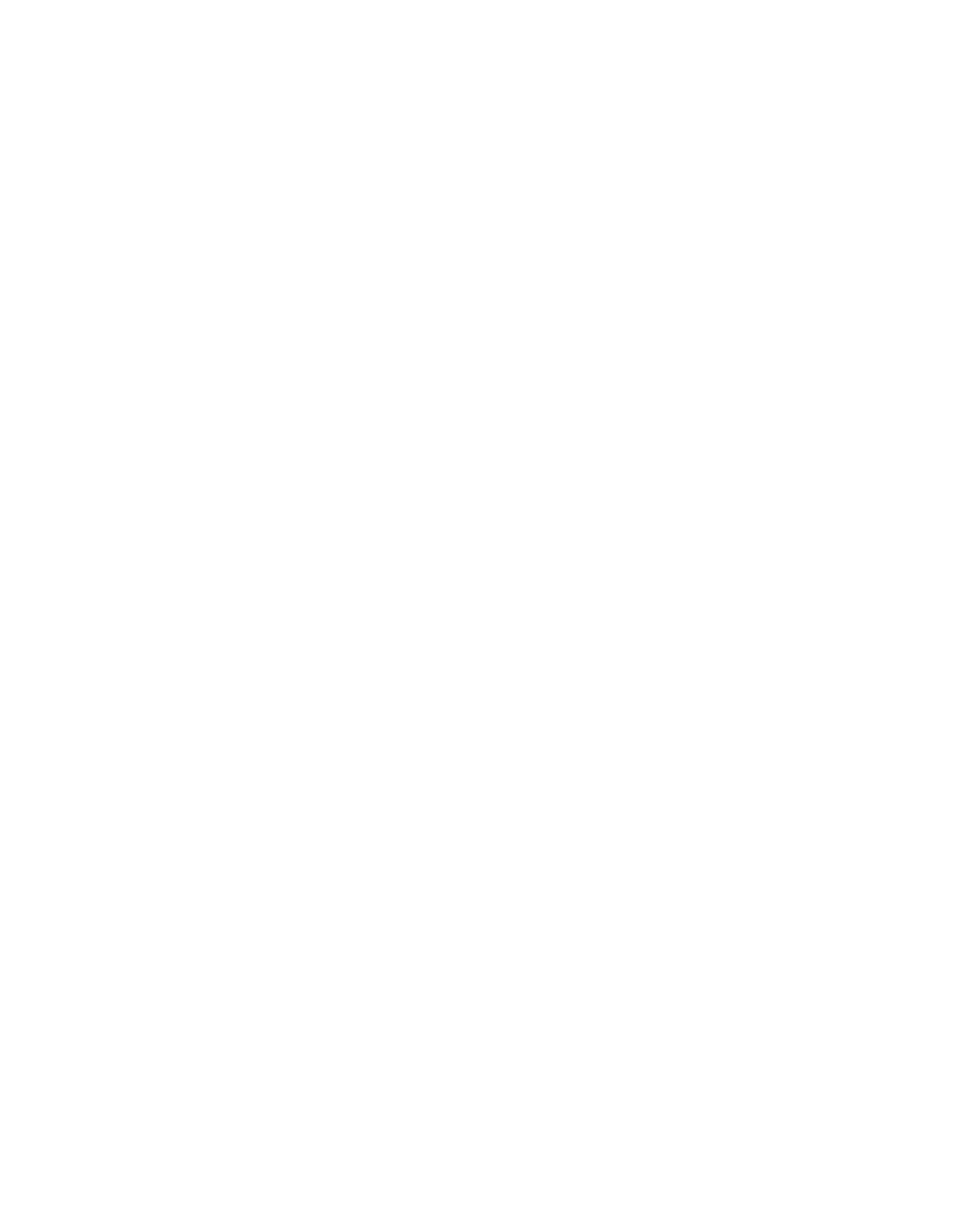# Purchasing Division Operating Budget

## *Kevin Coyne, Purchasing Agent, Appropriation 143*

#### *Department Mission*

The mission of the Purchasing Department is to purchase the best quality products at the lowest possible price and to deliver those products to City departments promptly. The department is also responsible for surplus property, processing mail, providing copier service and publishing the City Record.

#### *Selected Performance Strategies*

*Procurement* 

- To ensure the price the City pays for electricity and gasoline is less than alternatives.
- To increase items purchased through a purchase contract.
- To seek the lowest possible price among vendors.

| <b>Operating Budget</b> | Program Name                                             | <b>Total Actual '14</b>         | <b>Total Actual '15</b>         | Total Approp '16                | <b>Total Budget '17</b>       |
|-------------------------|----------------------------------------------------------|---------------------------------|---------------------------------|---------------------------------|-------------------------------|
|                         | Administration<br>Procurement<br><b>Central Services</b> | 355.752<br>1.093.897<br>247.434 | 290.972<br>1,036,133<br>218,097 | 391.772<br>1,108,271<br>363,422 | 575,079<br>960,352<br>296,938 |
|                         | <b>Total</b>                                             | 1,697,083                       | 1,545,202                       | 1,863,465                       | 1,832,369                     |
| <b>Operating Budget</b> |                                                          | Actual '14                      | Actual '15                      | Approp '16                      | <b>Budget '17</b>             |
|                         | <b>Personnel Services</b><br>Non Personnel               | 1,573,306<br>123.777            | 1.457.810<br>87,392             | 1.711.218<br>152.247            | 1,688,953<br>143,416          |
|                         | Total                                                    | 1,697,083                       | 1,545,202                       | 1,863,465                       | 1,832,369                     |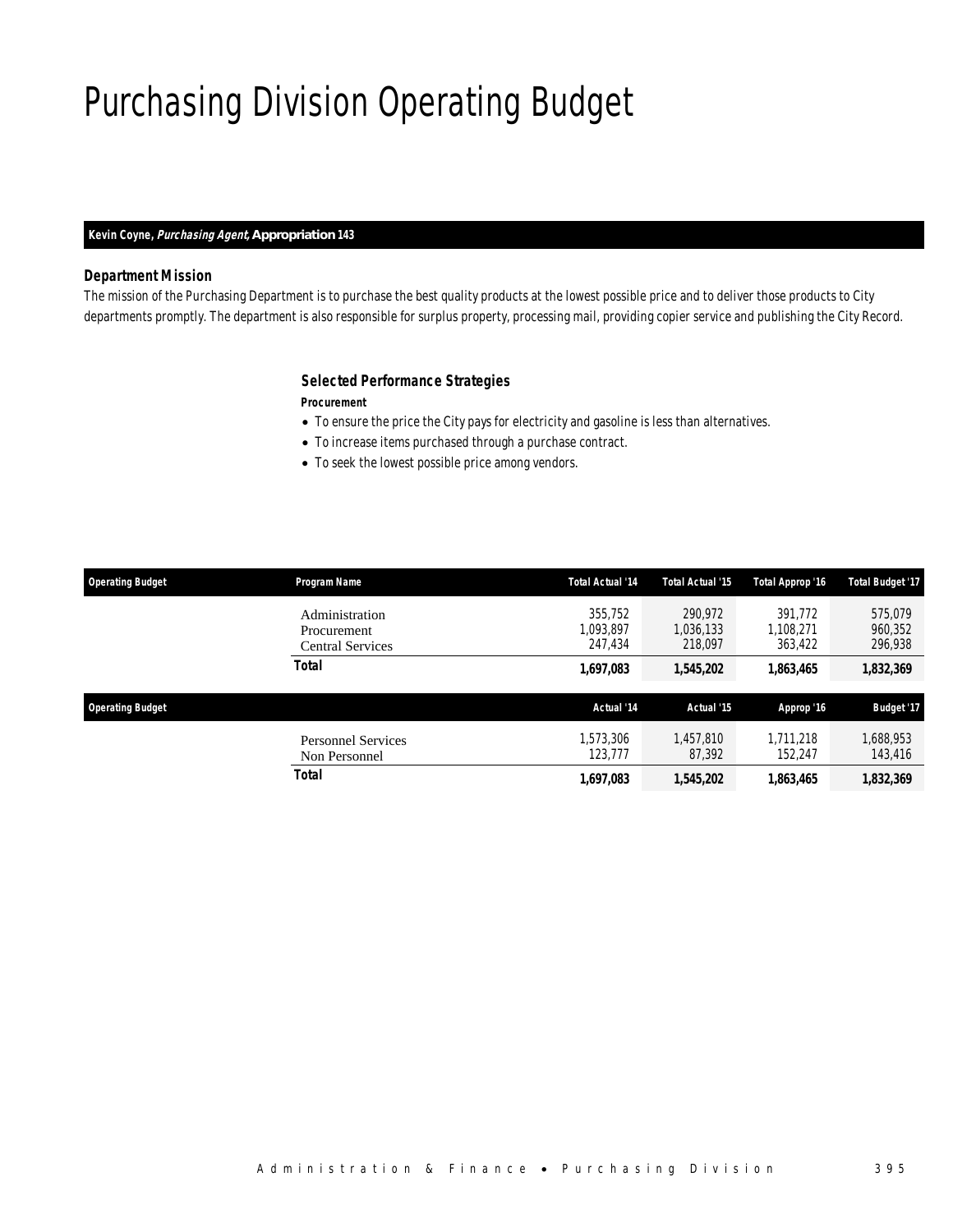# Purchasing Division Operating Budget



## *Authorizing Statutes*

- Enabling Legislation, M.G.L.A. c.41, § 103.
- Duties of the Purchasing Agent, CBC Ord. § 5-1.8.
- Content and Sale, CBC St. 2 § 650.
- Uniform Procurement Act, M.G.L.A. c. 30B.

### *Description of Services*

The Purchasing Department procures all supplies, materials, and equipment for City departments. The department selects vendors through public bidding and processes purchase orders and contracts. The Central Services Unit ensures the efficient and economical disposal of all surplus City property excluding land and buildings, and processes and posts all outgoing, inter-office, and incoming mail. This unit also produces the City Record and operates the Copy Center.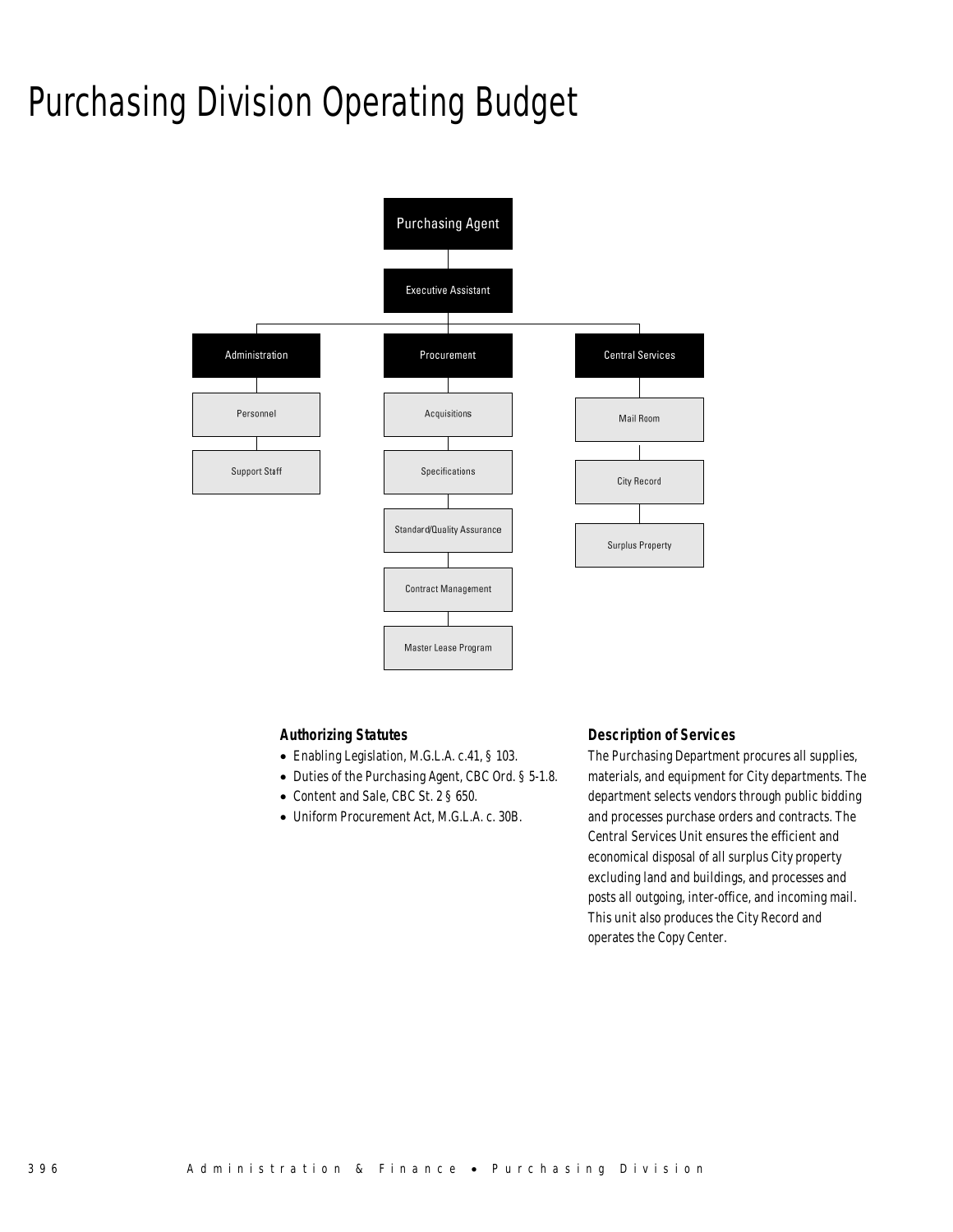# Department History

| <b>Personnel Services</b>       |                                       | FY14 Expenditure | FY15 Expenditure | FY16 Appropriation | FY17 Adopted     | Inc/Dec 16 vs 17 |
|---------------------------------|---------------------------------------|------------------|------------------|--------------------|------------------|------------------|
|                                 | 51000 Permanent Employees             | 1,571,447        | 1,457,810        | 1,711,218          | 1,688,953        | $-22,265$        |
|                                 | 51100 Emergency Employees             | $\mathbf 0$      | 0                | $\mathbf{0}$       | 0                | $\overline{0}$   |
|                                 | 51200 Overtime                        | 1,859            | $\overline{0}$   | $\overline{0}$     | $\mathbf 0$      | $\mathbf{0}$     |
|                                 | 51600 Unemployment Compensation       | $\mathbf 0$      | 0                | $\mathbf{0}$       | $\mathbf{0}$     | $\overline{0}$   |
|                                 | 51700 Workers' Compensation           | $\overline{0}$   | $\overline{0}$   | 0                  | $\mathbf{0}$     | $\Omega$         |
|                                 | <b>Total Personnel Services</b>       | 1,573,306        | 1,457,810        | 1,711,218          | 1,688,953        | $-22,265$        |
| <b>Contractual Services</b>     |                                       | FY14 Expenditure | FY15 Expenditure | FY16 Appropriation | FY17 Adopted     | Inc/Dec 16 vs 17 |
|                                 | 52100 Communications                  | 12,857           | 2,299            | 19,002             | 5,000            | $-14,002$        |
|                                 | 52200 Utilities                       | 0                | $\mathbf 0$      | $\mathbf{0}$       | $\mathbf{0}$     | $\mathbf{0}$     |
|                                 | 52400 Snow Removal                    | $\boldsymbol{0}$ | $\overline{0}$   | 0                  | $\mathbf 0$      | $\mathbf{0}$     |
|                                 | 52500 Garbage/Waste Removal           | $\mathbf 0$      | $\mathbf 0$      | $\mathbf{0}$       | $\mathbf 0$      | $\overline{0}$   |
|                                 | 52600 Repairs Buildings & Structures  | $\overline{0}$   | 3,215            | $\mathbf{0}$       | $\mathbf{0}$     | $\mathbf 0$      |
|                                 | 52700 Repairs & Service of Equipment  | 44,611           | 14,076           | 21,600             | 21,500           | $-100$           |
|                                 | 52800 Transportation of Persons       | 3,425            | 4,185            | 4,800              | 5,100            | 300              |
|                                 | 52900 Contracted Services             | 11,944           | 10,424           | 7,350              | 13,905           | 6,555            |
|                                 | <b>Total Contractual Services</b>     | 72,837           | 34,199           | 52,752             | 45,505           | $-7,247$         |
| <b>Supplies &amp; Materials</b> |                                       | FY14 Expenditure | FY15 Expenditure | FY16 Appropriation | FY17 Adopted     | Inc/Dec 16 vs 17 |
|                                 | 53000 Auto Energy Supplies            | $\boldsymbol{0}$ | $\mathbf 0$      | $\mathbf 0$        | $\boldsymbol{0}$ | 0                |
|                                 | 53200 Food Supplies                   | $\overline{0}$   | $\mathbf 0$      | $\overline{0}$     | $\mathbf{0}$     | $\mathbf{0}$     |
|                                 | 53400 Custodial Supplies              | 0                | 0                | 0                  | $\mathbf{0}$     | $\overline{0}$   |
|                                 | 53500 Med, Dental, & Hosp Supply      | $\overline{0}$   | $\mathbf 0$      | $\mathbf{0}$       | $\mathbf 0$      | $\overline{0}$   |
|                                 | 53600 Office Supplies and Materials   | 8,667            | 6,915            | 5,800              | 7,200            | 1,400            |
|                                 | 53700 Clothing Allowance              | 0                | 0                | $\mathbf 0$        | 0                | $\mathbf{0}$     |
|                                 | 53800 Educational Supplies & Mat      | $\overline{0}$   | $\mathbf{0}$     | 0                  | $\mathbf{0}$     | $\overline{0}$   |
|                                 | 53900 Misc Supplies & Materials       | 355              | 0                | 0                  | $\mathbf{0}$     | $\overline{0}$   |
|                                 | <b>Total Supplies &amp; Materials</b> | 9,022            | 6,915            | 5,800              | 7,200            | 1,400            |
| <b>Current Chgs &amp; Oblig</b> |                                       | FY14 Expenditure | FY15 Expenditure | FY16 Appropriation | FY17 Adopted     | Inc/Dec 16 vs 17 |
|                                 | 54300 Workers' Comp Medical           | 327              | $\mathbf 0$      | $\boldsymbol{0}$   | $\boldsymbol{0}$ | $\mathbf 0$      |
|                                 | 54400 Legal Liabilities               | 0                | $\mathbf 0$      | $\overline{0}$     | $\mathbf 0$      | $\mathbf 0$      |
|                                 | 54500 Aid To Veterans                 | $\overline{0}$   | 0                | 0                  | $\mathbf{0}$     | $\overline{0}$   |
|                                 | 54600 Current Charges H&I             | $\mathbf 0$      | $\mathbf{0}$     | $\overline{0}$     | $\mathbf{0}$     | $\overline{0}$   |
|                                 | 54700 Indemnification                 | $\overline{0}$   | $\mathbf{0}$     | 0                  | $\mathbf{0}$     | $\overline{0}$   |
|                                 | 54900 Other Current Charges           | 2,182            | 800              | 2,885              | 5,465            | 2,580            |
|                                 | Total Current Chgs & Oblig            | 2,509            | 800              | 2,885              | 5,465            | 2,580            |
| Equipment                       |                                       | FY14 Expenditure | FY15 Expenditure | FY16 Appropriation | FY17 Adopted     | Inc/Dec 16 vs 17 |
|                                 | 55000 Automotive Equipment            | $\boldsymbol{0}$ | 0                | $\boldsymbol{0}$   | $\mathbf 0$      | $\theta$         |
|                                 | 55400 Lease/Purchase                  | 25,572           | 12,786           | 84,810             | 85,246           | 436              |
|                                 | 55600 Office Furniture & Equipment    | 0                | 4,114            | $\boldsymbol{0}$   | $\boldsymbol{0}$ | $\mathbf 0$      |
|                                 | 55900 Misc Equipment                  | 1,039            | 775              | $\mathbf 0$        | $\boldsymbol{0}$ | $\mathbf 0$      |
|                                 | <b>Total Equipment</b>                | 26,611           | 17,675           | 84,810             | 85,246           | 436              |
| Other                           |                                       | FY14 Expenditure | FY15 Expenditure | FY16 Appropriation | FY17 Adopted     | Inc/Dec 16 vs 17 |
|                                 | 56200 Special Appropriation           | 12,798           | 27,803           | 6,000              | 0                | $-6,000$         |
|                                 | 57200 Structures & Improvements       | 0                | 0                | 0                  | 0                | $\left($         |
|                                 | 58000 Land & Non-Structure            | $\mathbf{0}$     | $\overline{0}$   | $\overline{0}$     | $\mathbf 0$      | $\theta$         |
|                                 | <b>Total Other</b>                    | 12,798           | 27,803           | 6,000              | 0                | $-6,000$         |
|                                 | <b>Grand Total</b>                    | 1,697,083        | 1,545,202        | 1,863,465          | 1,832,369        | $-31,096$        |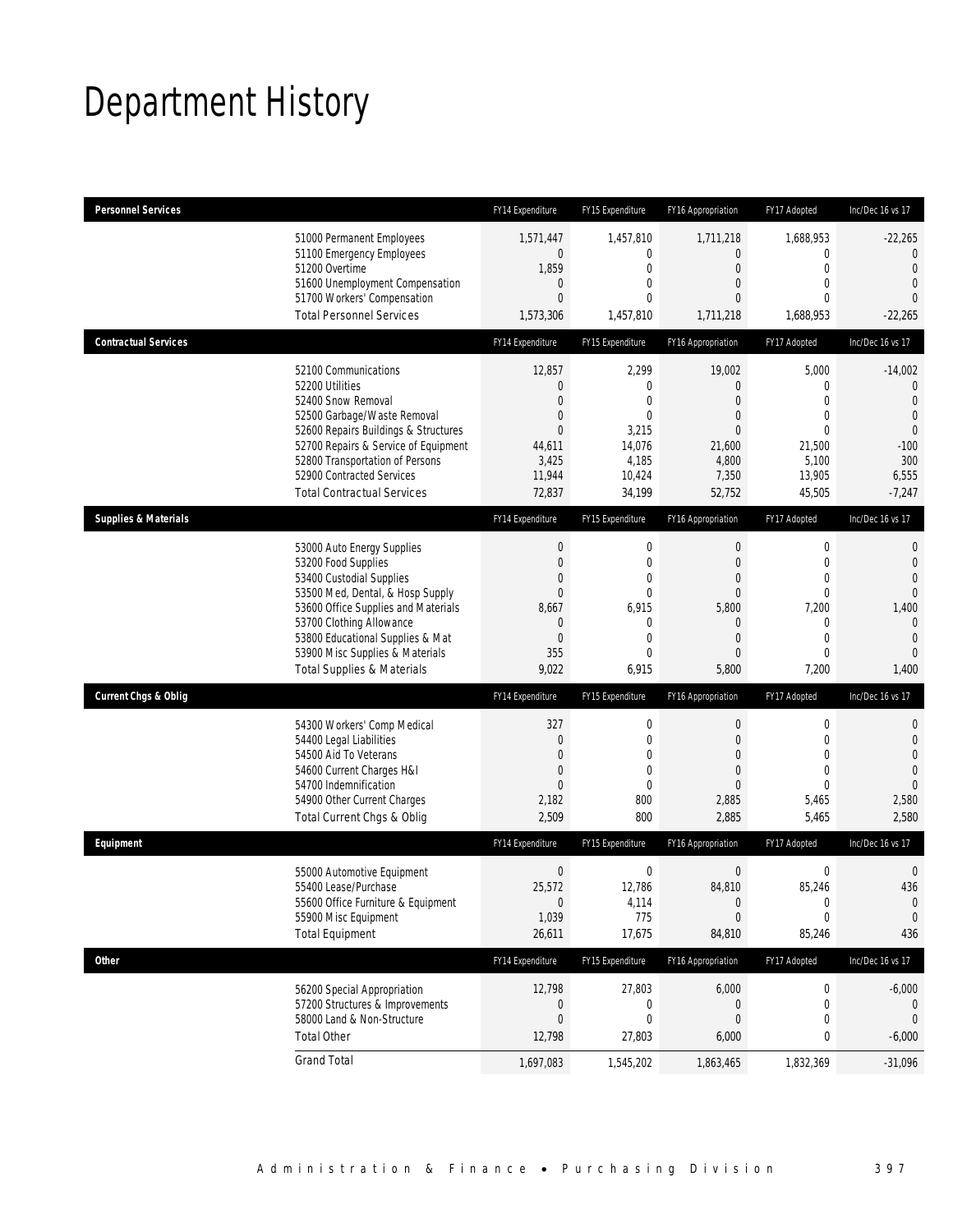# Department Personnel

| Title                 | Union<br>Code   | Grade     | Position | FY17 Salary | Title                       | Union<br>Code   | Grade     | Position | FY17 Salary  |
|-----------------------|-----------------|-----------|----------|-------------|-----------------------------|-----------------|-----------|----------|--------------|
|                       |                 |           |          |             |                             |                 |           |          |              |
| Admin Analyst         | SU4             | 14        | 1.00     | 46,179      | <b>Exec Assistant</b>       | <b>EXM</b>      | 11        | 1.00     | 88,948       |
| Admin Asst            | SE <sub>1</sub> | 05        | 1.00     | 74,701      | Mailroom Equipment Operator | SU4             | 15        | 1.00     | 60,925       |
| Admin Asst            | SU <sub>4</sub> | 15        | 2.00     | 128,367     | Prin Acct Clerk             | SU4             | 10        | 1.00     | 46,946       |
| Admin Asst            | SU <sub>4</sub> | 17        | 1.00     | 75,056      | Prin Admin Assistant        | SE <sub>1</sub> | 08        | 2.00     | 187,081      |
| Asst Buyer            | SU <sub>4</sub> | 12        | 1.00     | 50,763      | Purchasing Agent            | CDH             | <b>NG</b> | 1.00     | 113,633      |
| Asst Purchasing Agent | SE <sub>1</sub> | 09        | 2.00     | 166,154     | Sr Adm Analyst              | SE <sub>1</sub> | 06        | 1.00     | 77,197       |
| Buyer/Purchasing      | SU <sub>4</sub> | 16        | 3.00     | 176,118     | Sr Adm Asst                 | SE <sub>1</sub> | 06        | 1.00     | 79,455       |
| Director              | <b>MYN</b>      | <b>NG</b> | 1.00     | 117,748     | Sr Buyer                    | SU4             | 17        | 2.00     | 150,112      |
|                       |                 |           |          |             | Sr Data Proc Systems Anl I  | SE <sub>1</sub> | 09        | 1.00     | 105,003      |
|                       |                 |           |          |             | <b>Total</b>                |                 |           | 23       | 1,744,388    |
|                       |                 |           |          |             | <b>Adjustments</b>          |                 |           |          |              |
|                       |                 |           |          |             | Differential Payments       |                 |           |          | $\mathbf{0}$ |
|                       |                 |           |          |             | Other                       |                 |           |          | 19,622       |
|                       |                 |           |          |             | Chargebacks                 |                 |           |          | $-75,056$    |
|                       |                 |           |          |             | <b>Salary Savings</b>       |                 |           |          | 0            |

*FY17 Total Request 1,688,954*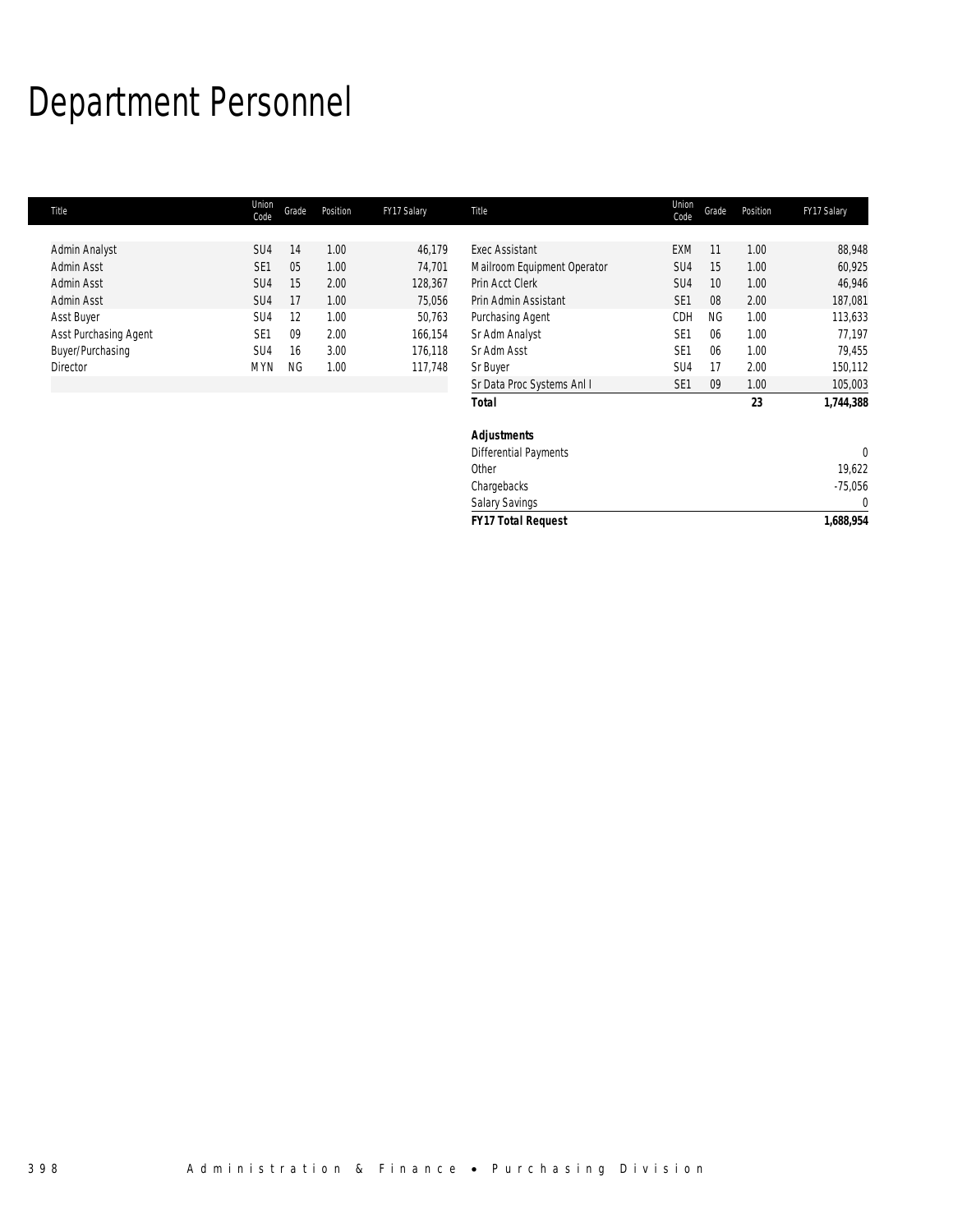# Program 1. Administration

*Kevin Coyne, Manager, Organization 143100* 

## *Program Description*

The Administration Program provides administrative, fiscal and human resource support to the Department.

| <b>Operating Budget</b>                    | Actual '14        | Actual '15        | Approp '16        | <b>Budget '17</b> |
|--------------------------------------------|-------------------|-------------------|-------------------|-------------------|
| <b>Personnel Services</b><br>Non Personnel | 336,035<br>19.717 | 274,288<br>16.684 | 374,343<br>17.429 | 553,554<br>21,525 |
| Total                                      | 355,752           | 290.972           | 391,772           | 575,079           |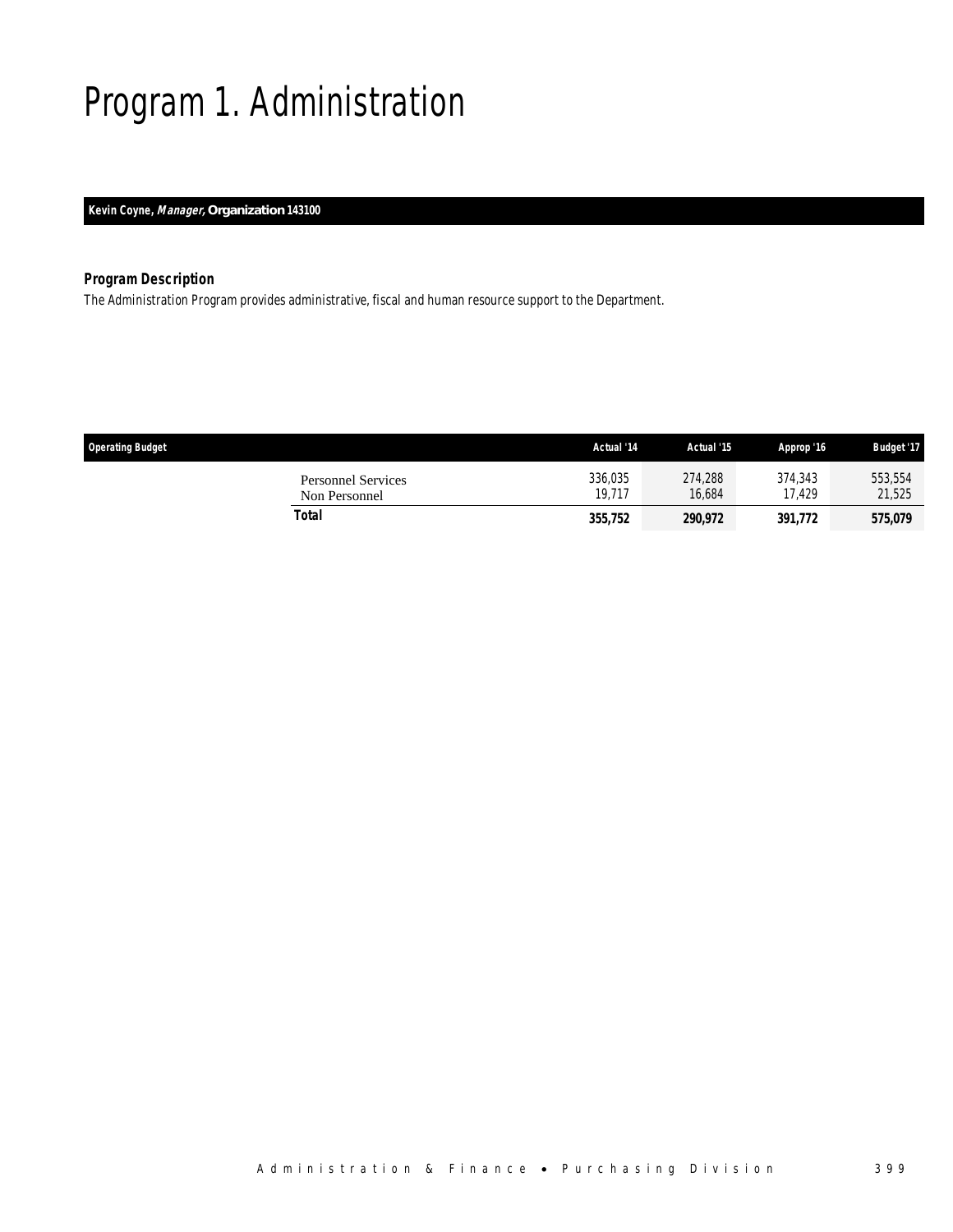# Program 2. Procurement

### *Gerard Bonaceto, Kevin Coyne, Managers, Organization 143200*

#### *Program Description*

The Procurement Program procures goods and materials for use by City departments. This program selects vendors through the public bid process, and initiates purchase orders and contracts consistent with appropriateness of cost, quality, delivery requirements, and vendor service. The program maintains central maintenance contracts for the City's photocopiers and operates a central copy center.

| <b>Operating Budget</b> |                                            | Actual '14         | Actual '15        | Approp '16          | <b>Budget '17</b> |
|-------------------------|--------------------------------------------|--------------------|-------------------|---------------------|-------------------|
|                         | <b>Personnel Services</b><br>Non Personnel | 1,085,486<br>8,411 | 990,675<br>45.458 | 1,076,537<br>31.734 | 949,295<br>11,057 |
| Total                   |                                            | 1,093,897          | 1,036,133         | 1,108,271           | 960,352           |
|                         |                                            |                    |                   |                     |                   |
| Performance             |                                            |                    |                   |                     |                   |

#### **Strategy:** To ensure the price the City pays for electricity and gasoline is less than alternatives.

|                                                                           | <b>Performance Measures</b>                               | Actual '14 | Actual '15 | Projected '16 | Target '17 |
|---------------------------------------------------------------------------|-----------------------------------------------------------|------------|------------|---------------|------------|
|                                                                           | Average per gallon price the City pays for bio-<br>dieseľ | 3.35       | 2.6        | 1,71          |            |
|                                                                           | Average per gallon price the City pays for<br>gasoline    | 3.27       | 2.46       | 1.79          |            |
| <b>Strategy:</b> To increase items purchased through a purchase contract. |                                                           |            |            |               |            |
|                                                                           | <b>Performance Measures</b>                               | Actual '14 | Actual '15 | Projected '16 | Target '17 |
|                                                                           | % City purchase orders for goods sent by<br>email         | 35%        | 69%        | 65%           | 70%        |
|                                                                           | % of dollar amount of goods purchased on<br>contract      | 87%        | 89%        | 90%           | 93%        |
|                                                                           | Total purchase orders                                     | 6,223      | 6,115      | 6,377         | 6,050      |
| <b>Strategy:</b> To seek the lowest possible price among vendors.         |                                                           |            |            |               |            |
|                                                                           | <b>Performance Measures</b>                               | Actual '14 | Actual '15 | Projected '16 | Target '17 |
|                                                                           | Bidders responding                                        | 1,336      | 1,353      | 6,377         | 1,000      |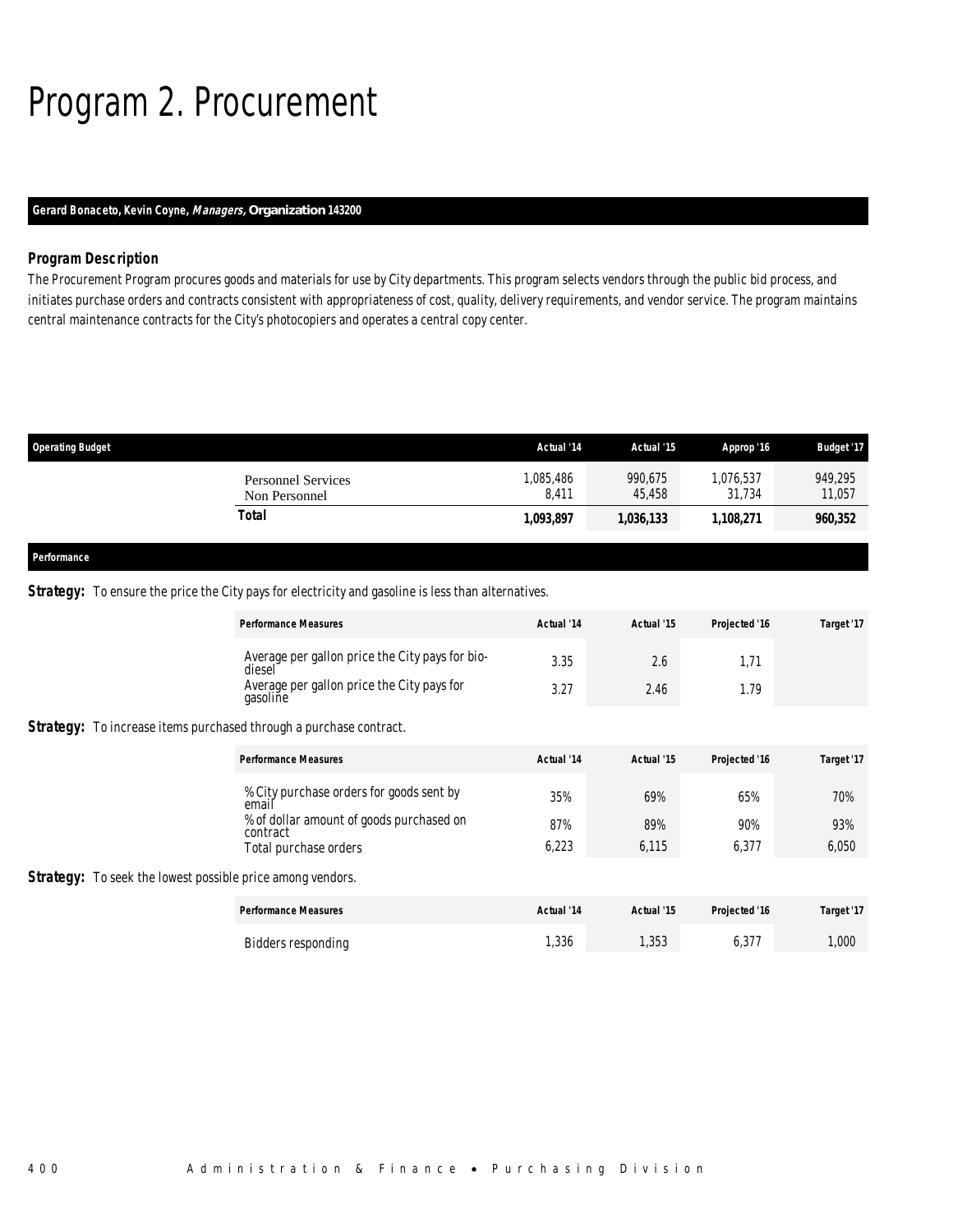### Program 3. Central Services

### *Kevin Coyne, Manager, Organization 143300*

### *Program Description*

The Central Services Program provides mail service, disposal of surplus property, and publishing of the City Record. This program is responsible for handling all incoming and outgoing mail for departments within City Hall. The Surplus Property Unit ensures the efficient and economical disposal of all the City's surplus property excluding land and buildings. This program is responsible for publishing, distribution, billing, and marketing of the City Record.

| <b>Operating Budget</b>                    | Actual '14        | Actual '15        | Approp '16         | <b>Budget '17</b>  |
|--------------------------------------------|-------------------|-------------------|--------------------|--------------------|
| <b>Personnel Services</b><br>Non Personnel | 151,785<br>95.649 | 192.847<br>25,250 | 260,338<br>103.084 | 186.104<br>110,834 |
| Total                                      | 247,434           | 218,097           | 363,422            | 296,938            |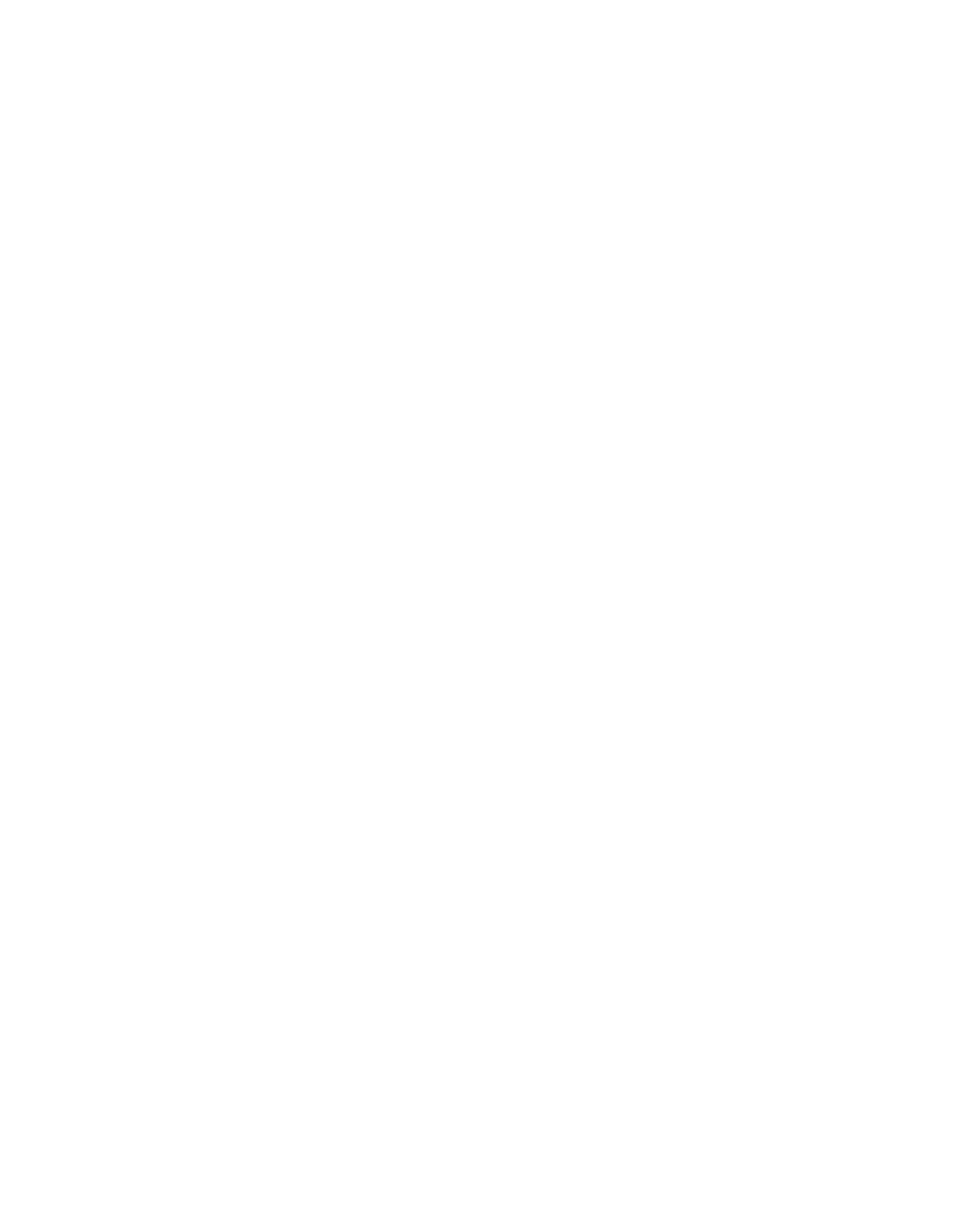# Registry Division Operating Budget

### *Patricia A. McMahon, Registrar, Appropriation 163*

#### *Department Mission*

The mission of the Registry Division is to promptly and accurately register, amend, maintain, and issue certified copies of birth, marriage and death records while following Massachusetts General Laws regulating these documents.

### *Selected Performance Strategies*

*Vital Statistics* 

- To register and record new births, deaths and marriages.
- To respond to customers inquiries for records effectively.
- *Depositions*
- To work with customers on evidence and or affidavits to amend records.

| <b>Operating Budget</b> | <b>Program Name</b>                                      | <b>Total Actual '14</b>       | Total Actual '15             | Total Approp '16              | <b>Total Budget '17</b>       |
|-------------------------|----------------------------------------------------------|-------------------------------|------------------------------|-------------------------------|-------------------------------|
|                         | Administration<br><b>Vital Statistics</b><br>Depositions | 265.281<br>627.488<br>101.819 | 266,220<br>635.911<br>93,317 | 231.083<br>658.776<br>118,515 | 247,690<br>673,235<br>110,576 |
|                         | <b>Total</b>                                             | 994,588                       | 995,448                      | 1,008,374                     | 1,031,501                     |
| <b>Operating Budget</b> |                                                          | Actual '14                    | Actual '15                   | Approp '16                    | <b>Budget '17</b>             |
|                         | <b>Personnel Services</b><br>Non Personnel               | 929.704<br>64,884             | 941.818<br>53,630            | 950.947<br>57,427             | 974,996<br>56,505             |
|                         | <b>Total</b>                                             | 994.588                       | 995,448                      | 1,008,374                     | 1,031,501                     |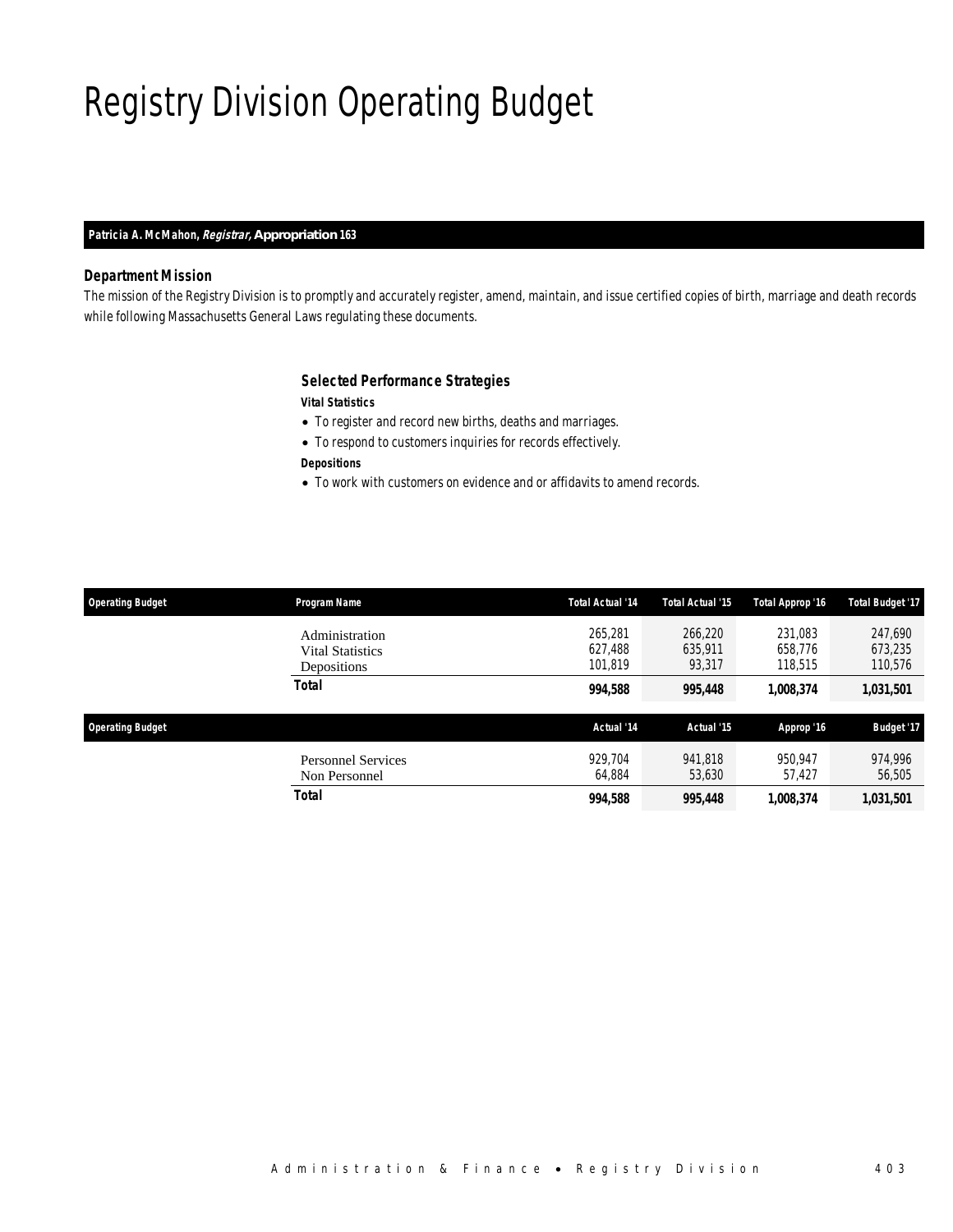# Registry Division Operating Budget



### *Authorizing Statutes*

- Civil Service, M.G.L.A. c. 31.
- Births, Marriages, Deaths, and Depositions, M.G.L.A. cc. 46, 207, 209c, 210; M.G.L.A. c.190, § 7; M.G.L.A. c. 272, § 96.
- Fees & Charges, CBC Ord. § 18-1.2.

#### *Description of Services*

The Registry Division maintains custody of all birth, marriage, and death records dating back to 1630. Each year the Division adds approximately 33,000 new entries and issues more than 100,000 copies of certified records.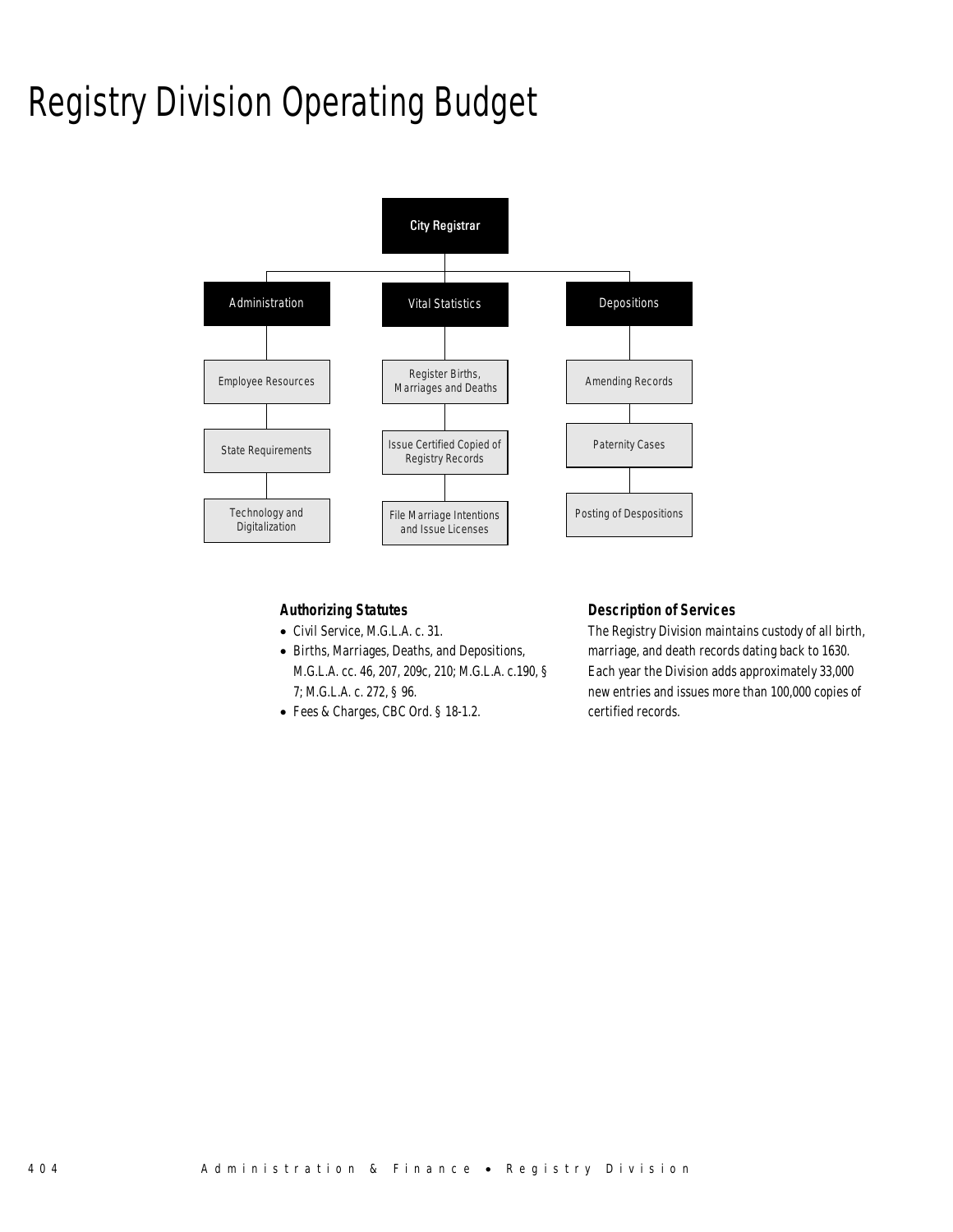### Department History

| <b>Personnel Services</b>       |                                                                                                                                                                                                                                                                                                      | FY14 Expenditure                                                                                            | FY15 Expenditure                                                                                            | FY16 Appropriation                                                                                                          | FY17 Adopted                                                                                                  | Inc/Dec 16 vs 17                                                                                                 |
|---------------------------------|------------------------------------------------------------------------------------------------------------------------------------------------------------------------------------------------------------------------------------------------------------------------------------------------------|-------------------------------------------------------------------------------------------------------------|-------------------------------------------------------------------------------------------------------------|-----------------------------------------------------------------------------------------------------------------------------|---------------------------------------------------------------------------------------------------------------|------------------------------------------------------------------------------------------------------------------|
|                                 | 51000 Permanent Employees<br>51100 Emergency Employees<br>51200 Overtime<br>51600 Unemployment Compensation<br>51700 Workers' Compensation<br><b>Total Personnel Services</b>                                                                                                                        | 929,704<br>0<br>$\mathbf 0$<br>0<br>$\Omega$<br>929,704                                                     | 941,818<br>0<br>$\mathbf 0$<br>0<br>$\theta$<br>941,818                                                     | 950,947<br>$\mathbf{0}$<br>$\mathbf 0$<br>$\mathbf{0}$<br>$\mathbf{0}$<br>950,947                                           | 974,996<br>0<br>$\mathbf 0$<br>$\mathbf{0}$<br>$\theta$<br>974,996                                            | 24,049<br>0<br>$\theta$<br>$\overline{0}$<br>$\Omega$<br>24,049                                                  |
| <b>Contractual Services</b>     |                                                                                                                                                                                                                                                                                                      | FY14 Expenditure                                                                                            | FY15 Expenditure                                                                                            | FY16 Appropriation                                                                                                          | FY17 Adopted                                                                                                  | Inc/Dec 16 vs 17                                                                                                 |
|                                 | 52100 Communications<br>52200 Utilities<br>52400 Snow Removal<br>52500 Garbage/Waste Removal<br>52600 Repairs Buildings & Structures<br>52700 Repairs & Service of Equipment<br>52800 Transportation of Persons<br>52900 Contracted Services<br><b>Total Contractual Services</b>                    | 22,454<br>$\mathbf 0$<br>0<br>0<br>$\overline{0}$<br>3,349<br>1,700<br>25,375<br>52,878                     | 184<br>$\mathbf{0}$<br>$\theta$<br>0<br>$\overline{0}$<br>1,196<br>1,679<br>23,875<br>26,934                | 3,996<br>$\mathbf{0}$<br>$\mathbf{0}$<br>$\mathbf{0}$<br>$\overline{0}$<br>1,500<br>2,100<br>30,221<br>37,817               | 3,000<br>$\mathbf 0$<br>$\Omega$<br>$\mathbf{0}$<br>$\overline{0}$<br>1,500<br>2,100<br>32,045<br>38,645      | $-996$<br>$\theta$<br>$\theta$<br>$\overline{0}$<br>$\mathbf 0$<br>$\mathbf{0}$<br>$\mathbf{0}$<br>1,824<br>828  |
| <b>Supplies &amp; Materials</b> |                                                                                                                                                                                                                                                                                                      | FY14 Expenditure                                                                                            | FY15 Expenditure                                                                                            | FY16 Appropriation                                                                                                          | FY17 Adopted                                                                                                  | Inc/Dec 16 vs 17                                                                                                 |
|                                 | 53000 Auto Energy Supplies<br>53200 Food Supplies<br>53400 Custodial Supplies<br>53500 Med, Dental, & Hosp Supply<br>53600 Office Supplies and Materials<br>53700 Clothing Allowance<br>53800 Educational Supplies & Mat<br>53900 Misc Supplies & Materials<br><b>Total Supplies &amp; Materials</b> | $\boldsymbol{0}$<br>$\boldsymbol{0}$<br>0<br>$\mathbf{0}$<br>10,225<br>0<br>$\boldsymbol{0}$<br>0<br>10,225 | 0<br>$\overline{0}$<br>0<br>$\overline{0}$<br>15,068<br>$\mathbf 0$<br>$\overline{0}$<br>$\theta$<br>15,068 | $\mathbf 0$<br>$\overline{0}$<br>$\overline{0}$<br>$\overline{0}$<br>18,900<br>$\mathbf 0$<br>$\overline{0}$<br>0<br>18,900 | 0<br>$\overline{0}$<br>$\overline{0}$<br>$\mathbf 0$<br>17,150<br>0<br>$\mathbf{0}$<br>$\mathbf{0}$<br>17,150 | 0<br>$\mathbf 0$<br>$\overline{0}$<br>$\overline{0}$<br>$-1,750$<br>$\theta$<br>$\theta$<br>$\Omega$<br>$-1,750$ |
| <b>Current Chgs &amp; Oblig</b> |                                                                                                                                                                                                                                                                                                      | FY14 Expenditure                                                                                            | FY15 Expenditure                                                                                            | FY16 Appropriation                                                                                                          | FY17 Adopted                                                                                                  | Inc/Dec 16 vs 17                                                                                                 |
|                                 | 54300 Workers' Comp Medical<br>54400 Legal Liabilities<br>54500 Aid To Veterans<br>54600 Current Charges H&I<br>54700 Indemnification<br>54900 Other Current Charges<br>Total Current Chgs & Oblig                                                                                                   | $\boldsymbol{0}$<br>$\boldsymbol{0}$<br>0<br>$\mathbf 0$<br>$\mathbf{0}$<br>651<br>651                      | 0<br>$\mathbf 0$<br>0<br>$\mathbf 0$<br>0<br>848<br>848                                                     | $\boldsymbol{0}$<br>$\mathbf 0$<br>$\mathbf{0}$<br>$\overline{0}$<br>$\overline{0}$<br>710<br>710                           | 0<br>$\mathbf 0$<br>$\mathbf{0}$<br>$\mathbf 0$<br>$\overline{0}$<br>710<br>710                               | 0<br>$\mathbf 0$<br>0<br>0<br>0<br>$\overline{0}$<br>0                                                           |
| Equipment                       |                                                                                                                                                                                                                                                                                                      | FY14 Expenditure                                                                                            | FY15 Expenditure                                                                                            | FY16 Appropriation                                                                                                          | FY17 Adopted                                                                                                  | Inc/Dec 16 vs 17                                                                                                 |
|                                 | 55000 Automotive Equipment<br>55400 Lease/Purchase<br>55600 Office Furniture & Equipment<br>55900 Misc Equipment<br><b>Total Equipment</b>                                                                                                                                                           | $\boldsymbol{0}$<br>$\boldsymbol{0}$<br>$\boldsymbol{0}$<br>1,130<br>1,130                                  | 0<br>$\mathbf 0$<br>$\boldsymbol{0}$<br>10,780<br>10,780                                                    | $\boldsymbol{0}$<br>$\overline{0}$<br>$\boldsymbol{0}$<br>$\mathbf 0$<br>$\pmb{0}$                                          | $\boldsymbol{0}$<br>$\overline{0}$<br>$\boldsymbol{0}$<br>$\boldsymbol{0}$<br>0                               | 0<br>$\overline{0}$<br>$\mathbf 0$<br>0<br>0                                                                     |
| <b>Other</b>                    |                                                                                                                                                                                                                                                                                                      | FY14 Expenditure                                                                                            | FY15 Expenditure                                                                                            | FY16 Appropriation                                                                                                          | FY17 Adopted                                                                                                  | Inc/Dec 16 vs 17                                                                                                 |
|                                 | 56200 Special Appropriation<br>57200 Structures & Improvements<br>58000 Land & Non-Structure<br><b>Total Other</b>                                                                                                                                                                                   | $\boldsymbol{0}$<br>$\mathbf 0$<br>0<br>$\pmb{0}$                                                           | $\boldsymbol{0}$<br>$\mathbf 0$<br>$\mathbf 0$<br>0                                                         | $\mathbf 0$<br>$\theta$<br>$\mathbf 0$<br>0                                                                                 | 0<br>0<br>0<br>0                                                                                              | 0<br>0<br>0<br>0                                                                                                 |
|                                 | <b>Grand Total</b>                                                                                                                                                                                                                                                                                   | 994,588                                                                                                     | 995,448                                                                                                     | 1,008,374                                                                                                                   | 1,031,501                                                                                                     | 23,127                                                                                                           |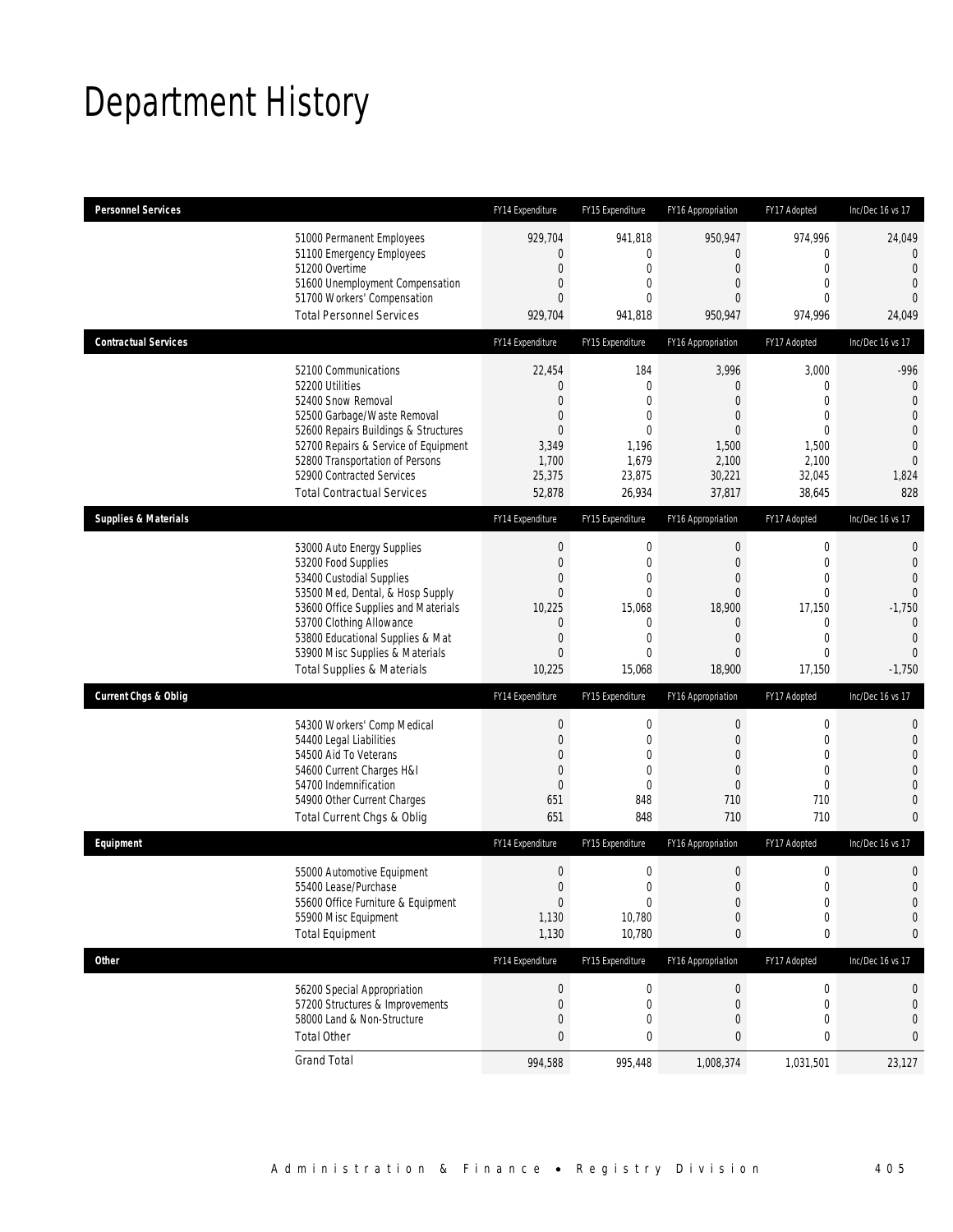# Department Personnel

| Union<br>Code   | Grade           | Position | FY17 Salary | Title                         | Union<br>Code                                                                                                                  | Grade                              | Position | FY17 Salary                           |
|-----------------|-----------------|----------|-------------|-------------------------------|--------------------------------------------------------------------------------------------------------------------------------|------------------------------------|----------|---------------------------------------|
| SU <sub>4</sub> | 14              | 1.00     | 57,078      | Deposition Clerk              | SU <sub>4</sub>                                                                                                                | 14                                 | 1.00     | 38,603                                |
| CDH             | <b>NG</b>       | 1.00     | 87,808      | Head Cashier(Vitals/Registry) | SU <sub>4</sub>                                                                                                                | 14                                 | 1.00     | 71,032<br>57,078                      |
|                 |                 |          |             | <b>Total</b>                  |                                                                                                                                |                                    | 19       | 517,812<br>957,199                    |
|                 |                 |          |             | <b>Adjustments</b>            |                                                                                                                                |                                    |          |                                       |
|                 |                 |          |             | Other                         |                                                                                                                                |                                    |          | $\Omega$<br>17,797                    |
|                 |                 |          |             | <b>Salary Savings</b>         |                                                                                                                                |                                    |          | $\mathbf 0$<br>$\mathbf 0$<br>974,996 |
|                 | SE <sub>1</sub> | 05       | 2.00        | 127,788                       | First Asst City Registrar<br>Prin Clerk (Vitals/Registry)<br>Differential Payments<br>Chargebacks<br><b>FY17 Total Request</b> | SE <sub>1</sub><br>SU <sub>4</sub> | 07<br>10 | 1.00<br>12.00                         |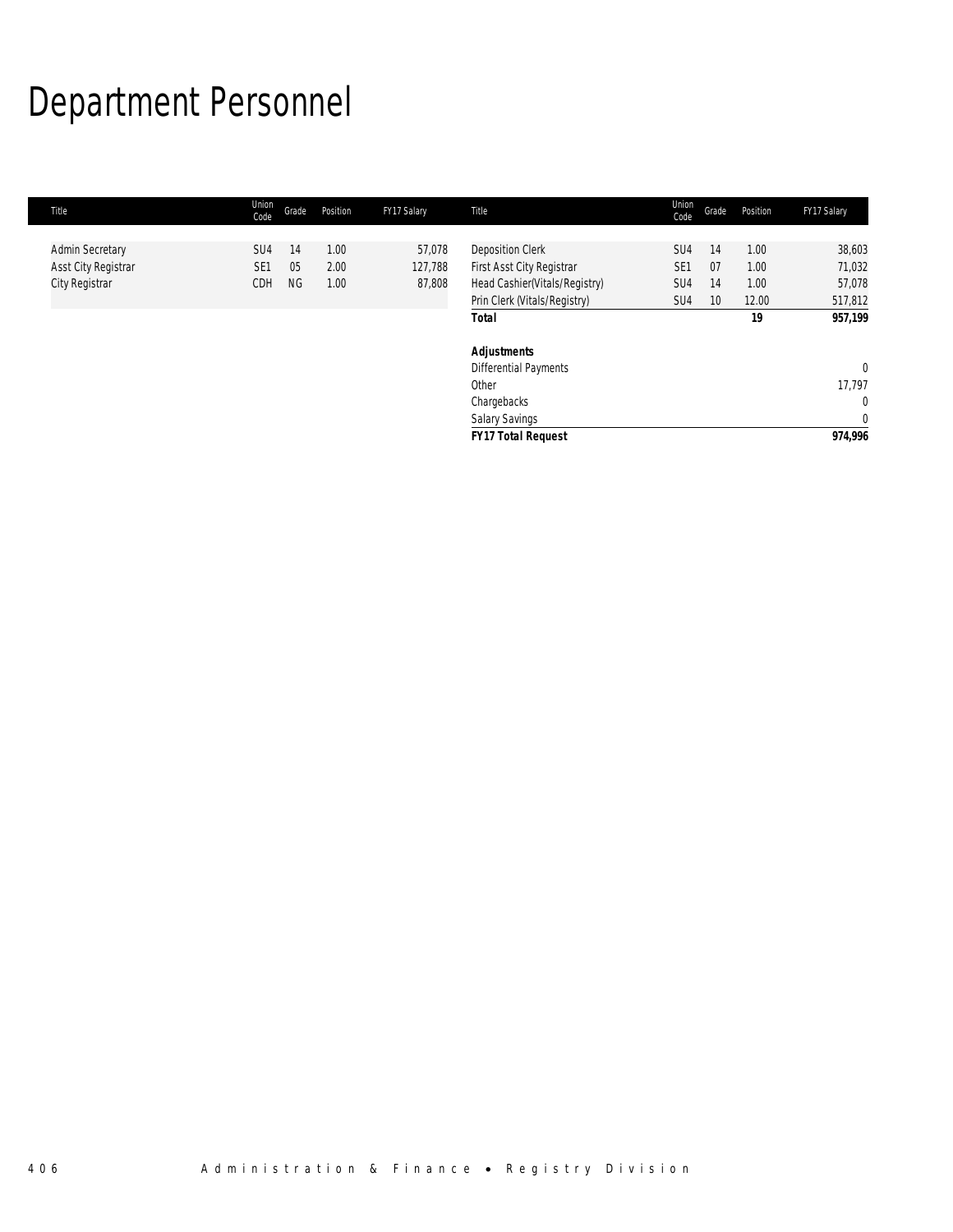## Program 1. Administration

### *Nicole Leo, Manager, Organization 163100*

### *Program Description*

The Administration Program provides effective management of the day-to-day operations of the Division and monitors that the Registry practices are in compliance with MGL and State Office of Vital Records regulations.

| <b>Operating Budget</b>                    | Actual '14        | Actual '15        | Approp '16        | <b>Budget '17</b> |
|--------------------------------------------|-------------------|-------------------|-------------------|-------------------|
| <b>Personnel Services</b><br>Non Personnel | 226,788<br>38.493 | 248,112<br>18.108 | 216.985<br>14.098 | 231,640<br>16.050 |
| Total                                      | 265,281           | 266,220           | 231,083           | 247,690           |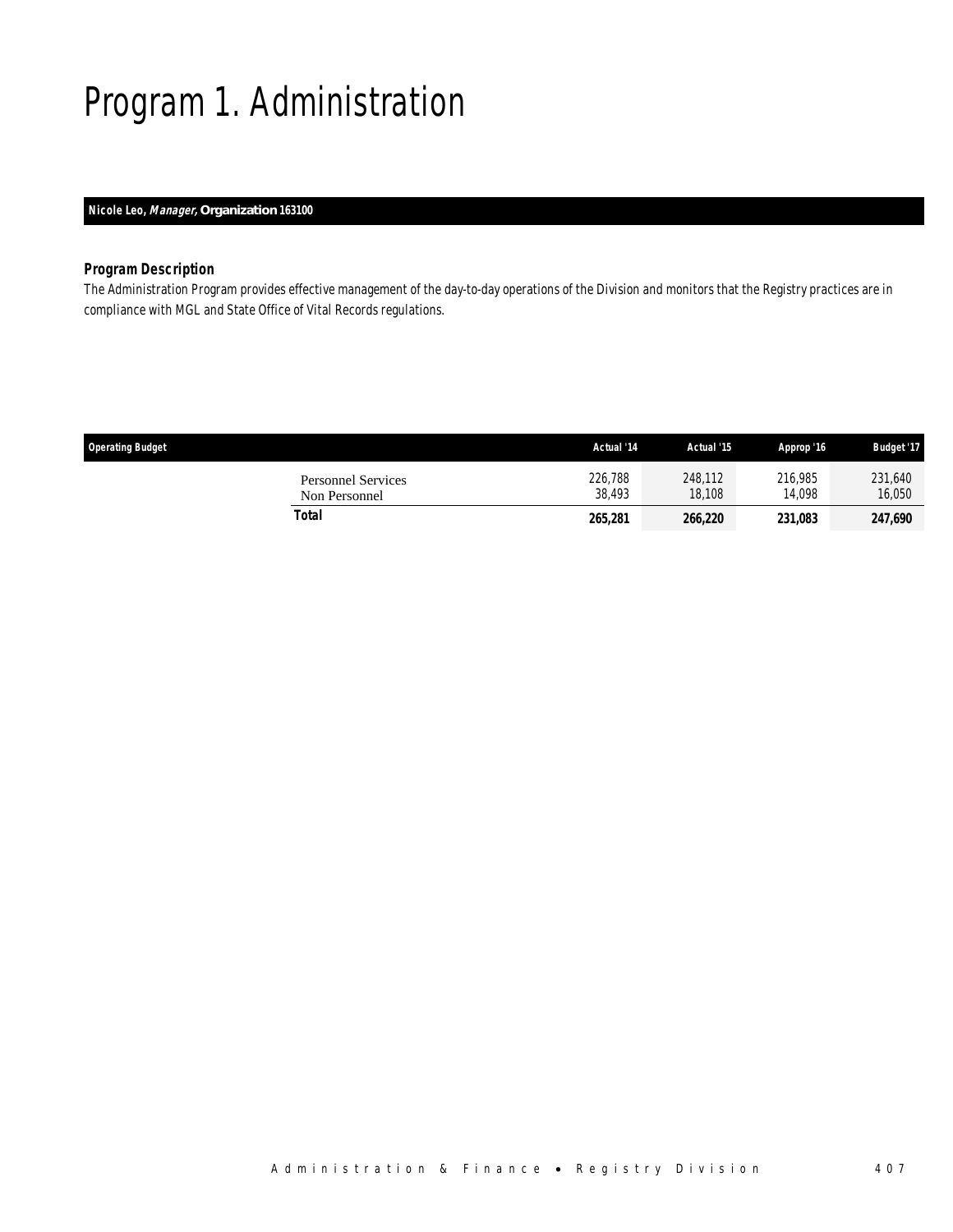# Program 2. Vital Statistics

### *Jessica Boutin, Manager, Organization 163200*

### *Program Description*

The Vital Statistics Program registers new records and issues certified copies of birth, marriage, and death records. This program also files marriage intentions and issues marriage licenses. The program also responds to requests for information from federal, state, and local authorities.

| <b>Operating Budget</b>                    | Actual '14        | Actual '15        | Approp '16        | <b>Budget '17</b> |
|--------------------------------------------|-------------------|-------------------|-------------------|-------------------|
| <b>Personnel Services</b><br>Non Personnel | 601,657<br>25,831 | 600,589<br>35,322 | 617,139<br>41,637 | 633,140<br>40,095 |
| Total                                      | 627,488           | 635,911           | 658,776           | 673,235           |
|                                            |                   |                   |                   |                   |

#### *Performance*

#### **Strategy:** To register and record new births, deaths and marriages.

|                                                                             | <b>Performance Measures</b>                                                                                                                                                      | Actual '14               | Actual '15                      | Projected '16                   | Target '17                      |
|-----------------------------------------------------------------------------|----------------------------------------------------------------------------------------------------------------------------------------------------------------------------------|--------------------------|---------------------------------|---------------------------------|---------------------------------|
|                                                                             | % of marriage intentions filed via kiosk<br>Birth certificates received from hospitals<br>Death certificates received from the Health<br>Department<br>Marriage intentions filed | 19,431<br>7.134<br>5,198 | 36%<br>18,230<br>7.438<br>5,040 | 98%<br>20,968<br>7.383<br>5,562 | 99%<br>21,000<br>7,400<br>5,500 |
| <b>Strategy:</b> To respond to customers inquiries for records effectively. |                                                                                                                                                                                  |                          |                                 |                                 |                                 |
|                                                                             | <b>Performance Measures</b>                                                                                                                                                      | Actual '14               | Actual '15                      | Projected '16                   | Target '17                      |
|                                                                             | Counter requests for certificates<br>Mail requests for certificates                                                                                                              | 61,932<br>36.659         | 63.673<br>37.253                | 65,532<br>33.977                | 65,000<br>34,000                |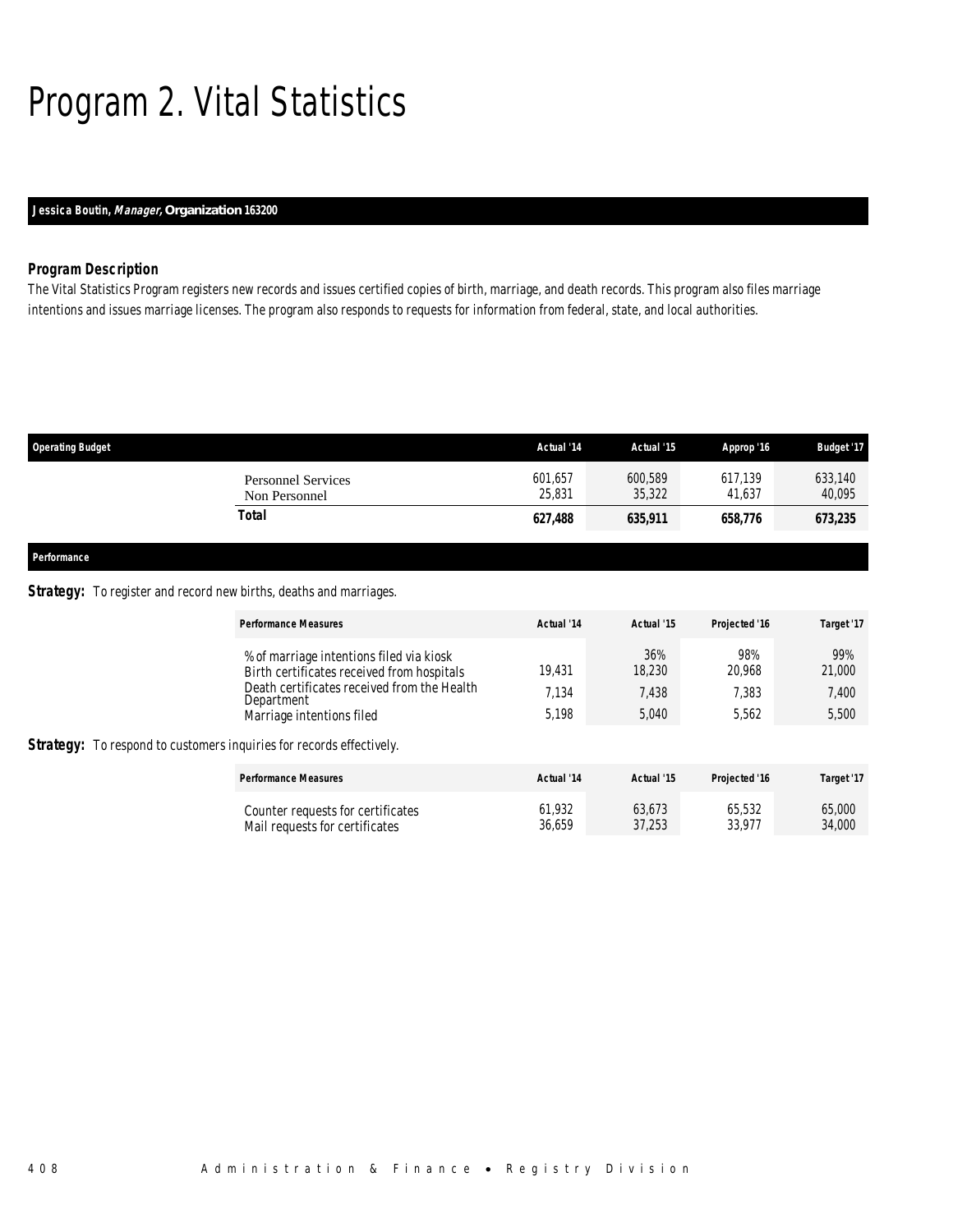### Program 3. Depositions

### *Jessica Joyce, Manager, Organization 163300*

### *Program Description*

The Depositions Program is responsible for correcting and amending records in accordance with Massachusetts General Laws.

| <b>Operating Budget</b> |                                            | Actual '14     | Actual '15    | Approp '16       | <b>Budget '17</b> |
|-------------------------|--------------------------------------------|----------------|---------------|------------------|-------------------|
|                         | <b>Personnel Services</b><br>Non Personnel | 101,259<br>560 | 93,117<br>200 | 116,823<br>1,692 | 110,216<br>360    |
|                         | Total                                      | 101,819        | 93,317        | 118,515          | 110,576           |
| Performance             |                                            |                |               |                  |                   |

### **Strategy:** To work with customers on evidence and or affidavits to amend records.

| <b>Performance Measures</b>                         | Actual '14 | Actual '15 | Projected '16 | Target '17 |
|-----------------------------------------------------|------------|------------|---------------|------------|
| Affidavits completed to correct or amend<br>records | 2,938      | 3,206      | 2.914         | 3,000      |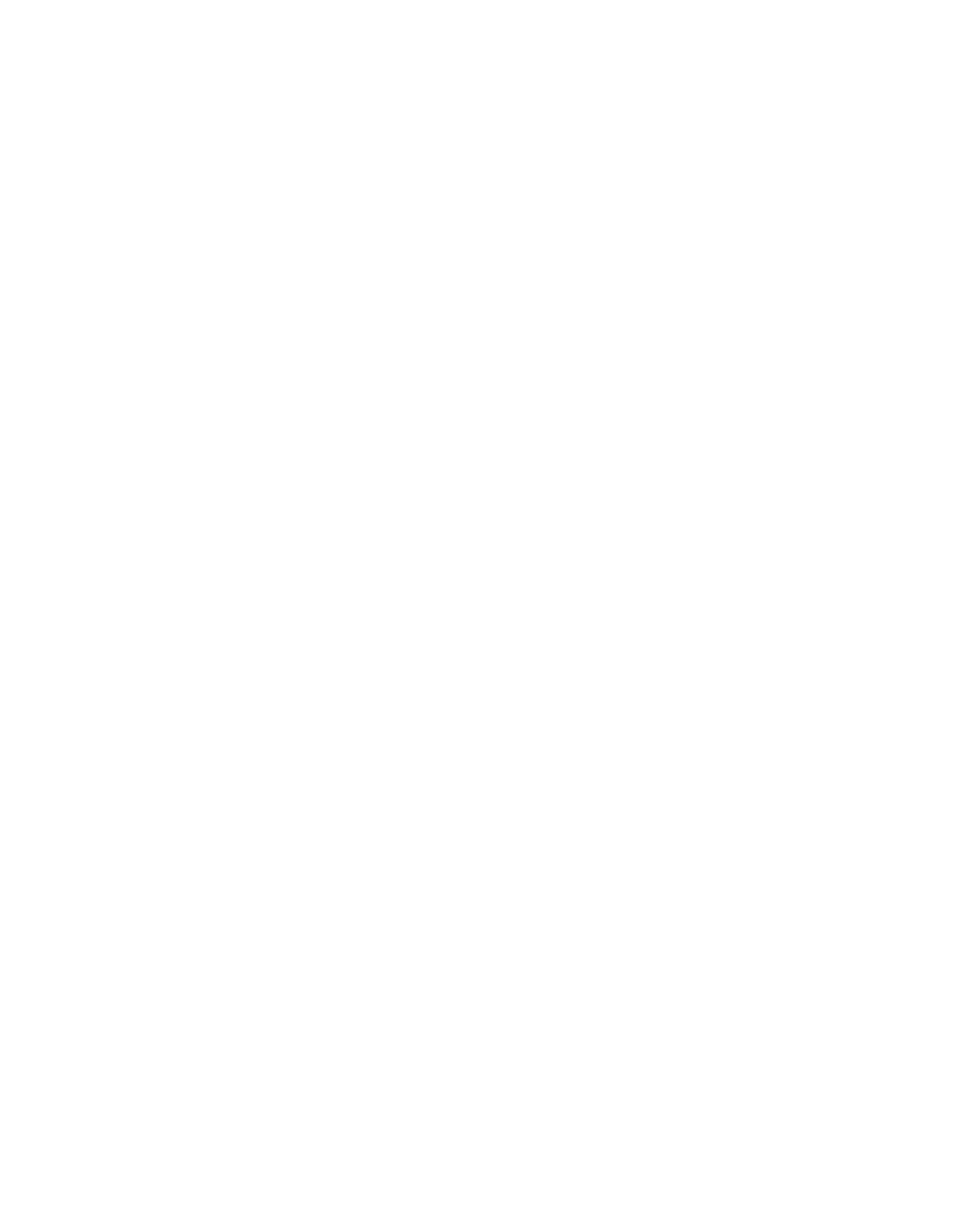### Treasury Department Operating Budget

*David Sweeney, Chief Financial Officer & Collector-Treasurer, Appropriation 137* 

#### *Department Mission*

The mission of the Treasury Department is to collect and transfer all funds due to the City. The Department also deposits and invests City funds, manages the City's borrowings, and makes all disbursements.

#### *Selected Performance Strategies*

#### *General Management*

• To maximize the collection of current year taxes.

*Administration* 

- To optimize the return on invested City funds.
- *Special Collections*
- To certify subsequent delinquent property taxes to existing tax title accounts.
- To maximize the collection of delinquent taxes.
- To prepare an instrument of taking for each delinquent property tax account.

### *Payment Services*

• To issue tax bills in compliance with statutory requirements.

*Trust* 

• To monitor the City return on Trust Fund investments.

| <b>Operating Budget</b> | <b>Division Name</b>                            | <b>Total Actual '14</b> | Total Actual '15       | Total Approp '16       | <b>Total Budget '17</b> |
|-------------------------|-------------------------------------------------|-------------------------|------------------------|------------------------|-------------------------|
|                         | Collecting Division<br><b>Treasury Division</b> | 2.514.344<br>1,853,961  | 2.615.690<br>1,909,110 | 2.369.527<br>1.947.215 | 2,434,612<br>1,951,023  |
|                         | <b>Total</b>                                    | 4,368,305               | 4,524,800              | 4,316,742              | 4,385,635               |
|                         |                                                 |                         |                        |                        |                         |
| <b>Operating Budget</b> |                                                 | Actual '14              | Actual '15             | Approp '16             | <b>Budget '17</b>       |
|                         | <b>Personnel Services</b><br>Non Personnel      | 2.948.913<br>1,419,392  | 3.064.476<br>1,460,324 | 3.294.945<br>1,021,797 | 3,360,206<br>1,025,429  |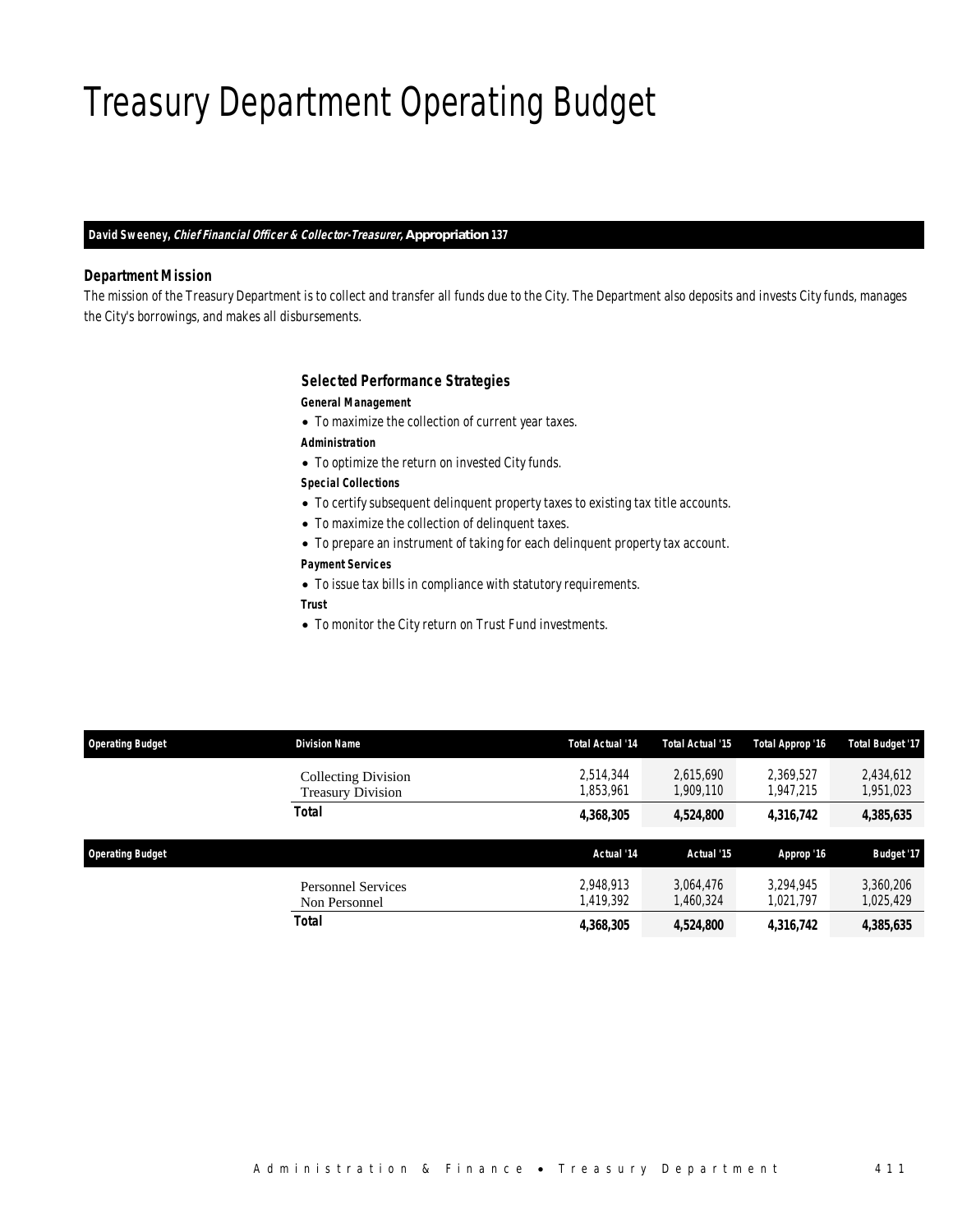### Treasury Department Operating Budget

### *Authorizing Statutes*

- Bonding Requirements, M.G.L.A. c. 41, § 35.
- Deposit on Funds, M.G.L.A. c. 40, § 35; M.G.L.A. c. 41, § 46; M.G.L.A. c. 44, §§ 53-55; M.G.L.A. c. 94C, § 47.
- Custody and Safekeeping of Municipal Funds, M.G.L.A. c. 40, § 5B; M.G.L.A. c. 41, §§ 36, 44, 46; M.G.L.A. c. 44, §§ 53-55.
- Payment of Bills, Payrolls, Withholding, M.G.L.A. c. 41, §§ 35, 41-43, 52, 56, 65-67; M.G.L.A. c.71, § 37B; M.G.L.A. c.149, §§ 148, 178B; M.G.L.A. c. 62B, § 2; M.G.L.A. c. 62, § 10; M.G.L.A. c. 32, § 22; M.G.L.A. c. 32B, § 7; M.G.L.A. c.154, § 8; M.G.L.A. c.175, §§ 138A, 193R; M.G.L.A. c. 180, § 17; 26 U.S.C. §§ 3401-3403, 3405-3406.
- Reporting of Indebtedness, M.G.L.A. c. 41, § 59; M.G.L.A. c.44, §§ 22-28.
- Appropriated Expenditures, M.G.L.A. c. 44, §§ 31, 53, 62-63.
- Tax Title Responsibilities, M.G.L.A. c. 60, §§ 61- 63, 76-77, 79-80.
- Tax Rate Determination/Classification, M.G.L.A. c. 59, §§ 23, 38, 43, 53-55.
- Tax Abatements, M.G.L.A. c.58, § 8; M.G.L.A. c.59, §§ 5, 59, 63, 69.
- Collection of Local Taxes, M.G.L.A. c. 60, §§ 61- 63, 76-77, 79-80.
- General Authorizing Statutes, 1943 Mass. Acts ch. 434, § 7.
- Motor Vehicle Excise Tax, M.G.L.A. c. 60A.
- Gifts and Grants, M.G.L.A. c. 44, § 53A.
- Municipal Indebtedness, M.G.L.A. c. 44, §§ 11,20.
- Sale/Disposal of Realty/Public Land, M.G.L.A. c. 44, §§ 63-63A.
- Excise on Boats, Ships & Vessels in Lieu of Local Property Taxes, M.G.L.A. c. 60B.

### *Description of Services*

The Treasury Department receives, deposits, and invests funds and pays all warrants, drafts, and orders. The Department issues, redeems, and pays interest on all bonds and notes and maintains custody of all trusts and bequests left to the City. Additionally, the Department issues payroll and required federal and state tax forms. The Department issues and collects all current and delinquent tax billings and departmental revenue. The Department also prepares petitions for land court proceedings and municipal liens and processes abatements and refunds. Additionally, the Department prepares tax certifications and tax takings, and researches tax problems.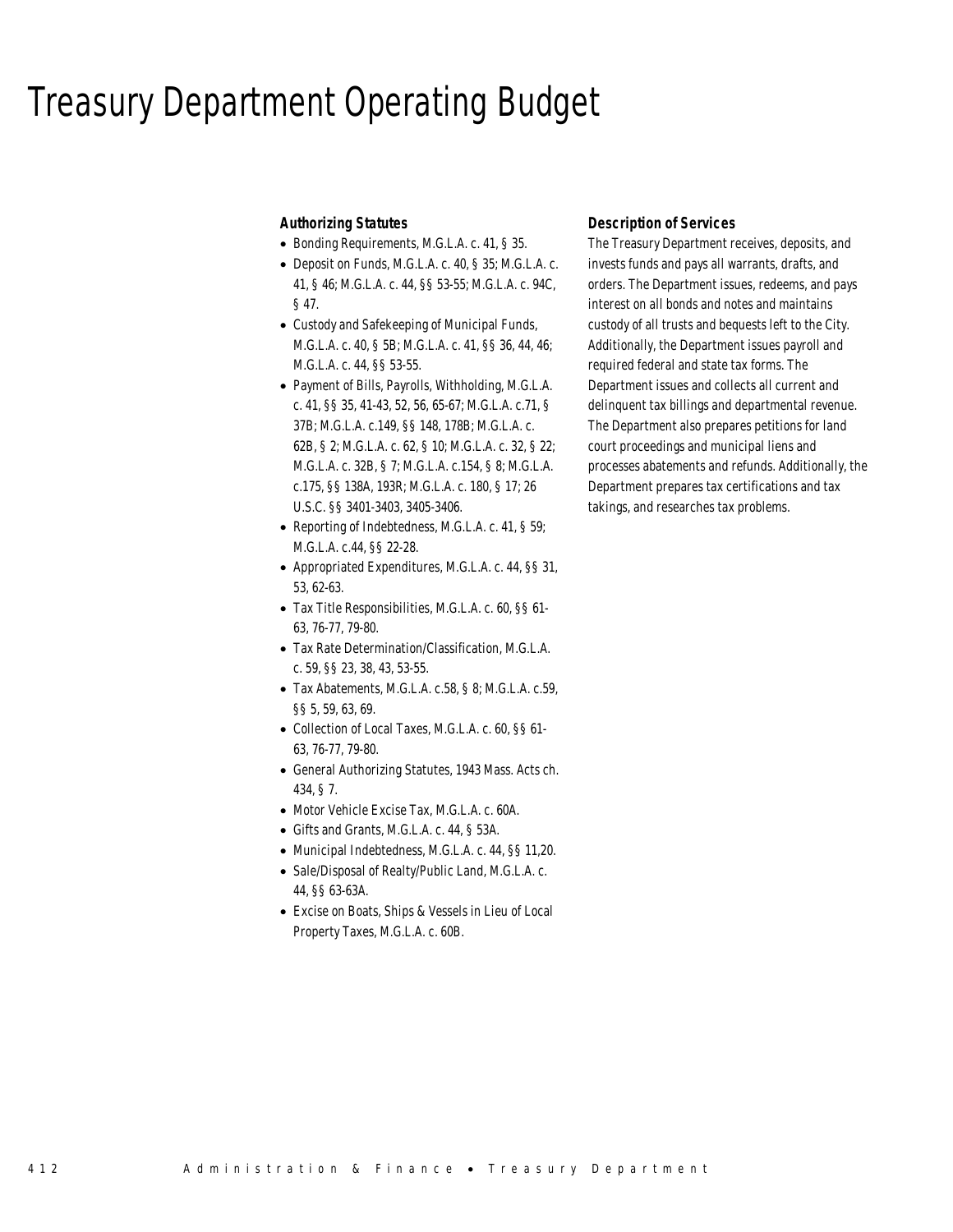### Department History

| <b>Personnel Services</b>       |                                                                                                                                                                                                                                                                                                      | FY14 Expenditure                                                                                                                        | FY15 Expenditure                                                                                 | FY16 Appropriation                                                                                            | FY17 Adopted                                                                                                                | Inc/Dec 16 vs 17                                                                                                                           |
|---------------------------------|------------------------------------------------------------------------------------------------------------------------------------------------------------------------------------------------------------------------------------------------------------------------------------------------------|-----------------------------------------------------------------------------------------------------------------------------------------|--------------------------------------------------------------------------------------------------|---------------------------------------------------------------------------------------------------------------|-----------------------------------------------------------------------------------------------------------------------------|--------------------------------------------------------------------------------------------------------------------------------------------|
|                                 | 51000 Permanent Employees<br>51100 Emergency Employees<br>51200 Overtime<br>51600 Unemployment Compensation<br>51700 Workers' Compensation                                                                                                                                                           | 2,899,794<br>$\mathbf 0$<br>49,119<br>$\mathbf 0$<br>$\overline{0}$                                                                     | 3,019,036<br>0<br>45,440<br>0<br>$\Omega$                                                        | 3,251,745<br>0<br>43,200<br>0<br>0                                                                            | 3,317,006<br>$\mathbf{0}$<br>43,200<br>$\mathbf{0}$<br>$\mathbf{0}$                                                         | 65,261<br>$\mathbf{0}$<br>$\mathbf{0}$<br>$\overline{0}$<br>$\Omega$                                                                       |
|                                 | <b>Total Personnel Services</b>                                                                                                                                                                                                                                                                      | 2,948,913                                                                                                                               | 3,064,476                                                                                        | 3,294,945                                                                                                     | 3,360,206                                                                                                                   | 65,261                                                                                                                                     |
| <b>Contractual Services</b>     |                                                                                                                                                                                                                                                                                                      | FY14 Expenditure                                                                                                                        | FY15 Expenditure                                                                                 | FY16 Appropriation                                                                                            | FY17 Adopted                                                                                                                | Inc/Dec 16 vs 17                                                                                                                           |
|                                 | 52100 Communications<br>52200 Utilities<br>52400 Snow Removal<br>52500 Garbage/Waste Removal<br>52600 Repairs Buildings & Structures<br>52700 Repairs & Service of Equipment<br>52800 Transportation of Persons<br>52900 Contracted Services<br><b>Total Contractual Services</b>                    | 11,799<br>$\mathbf 0$<br>$\overline{0}$<br>0<br>$\overline{0}$<br>31,501<br>7,983<br>235,416<br>286,699                                 | 12,477<br>0<br>0<br>0<br>$\Omega$<br>18,205<br>9,523<br>217,134<br>257,339                       | 28,916<br>$\mathbf{0}$<br>$\mathbf{0}$<br>0<br>0<br>42,000<br>16,743<br>141,900<br>229,559                    | 28,916<br>$\mathbf{0}$<br>$\mathbf{0}$<br>$\mathbf{0}$<br>$\theta$<br>32,750<br>8,175<br>143,350<br>213,191                 | 0<br>$\mathbf 0$<br>$\overline{0}$<br>$\overline{0}$<br>$\overline{0}$<br>$-9,250$<br>$-8,568$<br>1,450<br>$-16,368$                       |
| <b>Supplies &amp; Materials</b> |                                                                                                                                                                                                                                                                                                      | FY14 Expenditure                                                                                                                        | FY15 Expenditure                                                                                 | FY16 Appropriation                                                                                            | FY17 Adopted                                                                                                                | Inc/Dec 16 vs 17                                                                                                                           |
|                                 | 53000 Auto Energy Supplies<br>53200 Food Supplies<br>53400 Custodial Supplies<br>53500 Med, Dental, & Hosp Supply<br>53600 Office Supplies and Materials<br>53700 Clothing Allowance<br>53800 Educational Supplies & Mat<br>53900 Misc Supplies & Materials<br><b>Total Supplies &amp; Materials</b> | $\boldsymbol{0}$<br>$\boldsymbol{0}$<br>$\overline{0}$<br>$\mathbf{0}$<br>611,272<br>0<br>$\boldsymbol{0}$<br>$\overline{0}$<br>611,272 | 0<br>$\overline{0}$<br>0<br>$\overline{0}$<br>743.150<br>0<br>$\mathbf 0$<br>$\Omega$<br>743,150 | 0<br>$\mathbf{0}$<br>0<br>$\overline{0}$<br>772,919<br>$\mathbf 0$<br>$\mathbf{0}$<br>$\mathbf{0}$<br>772,919 | $\boldsymbol{0}$<br>$\mathbf{0}$<br>$\mathbf{0}$<br>$\mathbf{0}$<br>772,919<br>0<br>$\mathbf{0}$<br>$\mathbf{0}$<br>772,919 | 0<br>$\mathbf{0}$<br>$\overline{0}$<br>$\overline{0}$<br>$\mathbf 0$<br>$\overline{0}$<br>$\overline{0}$<br>$\overline{0}$<br>$\mathbf{0}$ |
| <b>Current Chgs &amp; Oblig</b> |                                                                                                                                                                                                                                                                                                      | FY14 Expenditure                                                                                                                        | FY15 Expenditure                                                                                 | FY16 Appropriation                                                                                            | FY17 Adopted                                                                                                                | Inc/Dec 16 vs 17                                                                                                                           |
|                                 | 54300 Workers' Comp Medical<br>54400 Legal Liabilities<br>54500 Aid To Veterans<br>54600 Current Charges H&I<br>54700 Indemnification<br>54900 Other Current Charges<br>Total Current Chgs & Oblig                                                                                                   | 354<br>$\mathbf 0$<br>$\overline{0}$<br>$\boldsymbol{0}$<br>$\mathbf{0}$<br>13,062<br>13,416                                            | 2,443<br>0<br>0<br>0<br>$\Omega$<br>20,662<br>23,105                                             | $\mathbf 0$<br>$\mathbf{0}$<br>0<br>$\overline{0}$<br>0<br>19,319<br>19,319                                   | $\boldsymbol{0}$<br>$\mathbf{0}$<br>$\mathbf{0}$<br>$\mathbf{0}$<br>$\Omega$<br>19,319<br>19,319                            | 0<br>$\mathbf 0$<br>$\overline{0}$<br>$\overline{0}$<br>$\overline{0}$<br>$\overline{0}$<br>$\overline{0}$                                 |
| Equipment                       |                                                                                                                                                                                                                                                                                                      | FY14 Expenditure                                                                                                                        | FY15 Expenditure                                                                                 | FY16 Appropriation                                                                                            | FY17 Adopted                                                                                                                | Inc/Dec 16 vs 17                                                                                                                           |
|                                 | 55000 Automotive Equipment<br>55400 Lease/Purchase<br>55600 Office Furniture & Equipment<br>55900 Misc Equipment<br><b>Total Equipment</b>                                                                                                                                                           | $\boldsymbol{0}$<br>$\boldsymbol{0}$<br>$\boldsymbol{0}$<br>3,005<br>3,005                                                              | 0<br>$\Omega$<br>$\boldsymbol{0}$<br>17,859<br>17,859                                            | $\mathbf 0$<br>$\mathbf{0}$<br>$\boldsymbol{0}$<br>$\mathbf 0$<br>0                                           | $\mathbf 0$<br>$\overline{0}$<br>$\boldsymbol{0}$<br>20,000<br>20,000                                                       | $\mathbf 0$<br>$\overline{0}$<br>$\mathbf 0$<br>20,000<br>20,000                                                                           |
| <b>Other</b>                    |                                                                                                                                                                                                                                                                                                      | FY14 Expenditure                                                                                                                        | FY15 Expenditure                                                                                 | FY16 Appropriation                                                                                            | FY17 Adopted                                                                                                                | Inc/Dec 16 vs 17                                                                                                                           |
|                                 | 56200 Special Appropriation<br>57200 Structures & Improvements<br>58000 Land & Non-Structure<br><b>Total Other</b>                                                                                                                                                                                   | 505,000<br>$\boldsymbol{0}$<br>$\boldsymbol{0}$<br>505,000                                                                              | 418,871<br>0<br>$\overline{0}$<br>418,871                                                        | $\bf{0}$<br>$\mathbf 0$<br>0<br>0                                                                             | $\boldsymbol{0}$<br>0<br>$\mathbf 0$<br>0                                                                                   | 0<br>0<br>0<br>0                                                                                                                           |
|                                 | <b>Grand Total</b>                                                                                                                                                                                                                                                                                   | 4,368,305                                                                                                                               | 4,524,800                                                                                        | 4,316,742                                                                                                     | 4,385,635                                                                                                                   | 68,893                                                                                                                                     |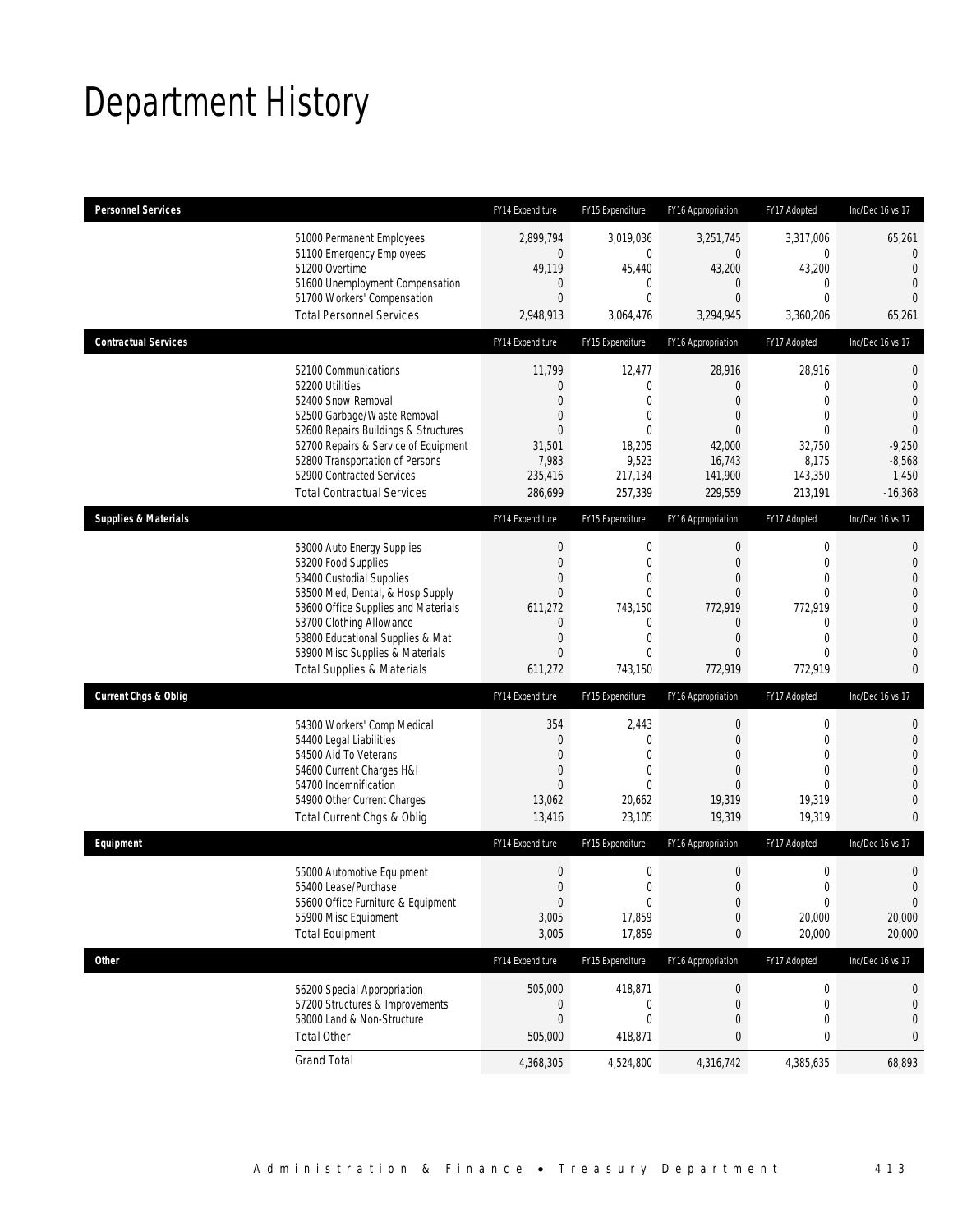### Department Personnel

| Title                      | Union<br>Code   | Grade     | Position | FY17 Salary | Title                        | Union<br>Code   | Grade | Position | FY17 Salary |
|----------------------------|-----------------|-----------|----------|-------------|------------------------------|-----------------|-------|----------|-------------|
|                            |                 |           |          |             |                              |                 |       |          |             |
| Admin Analyst              | SU <sub>4</sub> | 14        | 1.00     | 57,078      | <b>First Asst Coll-Trs</b>   | SE <sub>1</sub> | 14    | 1.00     | 137,962     |
| Admin Asst                 | <b>EXM</b>      | 05        | 1.00     | 59,441      | Head Admin Clerk             | SU <sub>4</sub> | 14    | 2.00     | 114,156     |
| Admin Asst                 | SU <sub>4</sub> | 15        | 1.00     | 64,184      | <b>Head Clerk</b>            | SU <sub>4</sub> | 12    | 3.00     | 145,215     |
| Asst Corp Counsel V        | EXM             | 10        | 1.00     | 113,184     | Prin Accountant              | SU <sub>4</sub> | 16    | 6.00     | 412,695     |
| Chief of Staff             | EXM             | 10        | 1.00     | 113,587     | Prin Adm Assistant           | SE <sub>1</sub> | 06    | 5.00     | 364,042     |
| <b>Collector Treasurer</b> | CDH             | <b>NG</b> | 1.00     | 145,398     | Second Asst Coll-Trs         | SE <sub>1</sub> | 10    | 2.00     | 227,174     |
| Data Proc Sys Analyst I    | SE <sub>1</sub> | 07        | 1.00     | 89,449      | Sr Admin Asst                | SE <sub>1</sub> | 05    | 3.00     | 224,103     |
| Deputy Collector           | SU4             | 13        | 5.00     | 237,780     | Sr Legal Asst                | SU <sub>4</sub> | 14    | 1.00     | 57,078      |
| <b>Exec Assistant</b>      | SE <sub>1</sub> | 06        | 1.00     | 81,405      | Sr Programmer                | SU <sub>4</sub> | 15    | 1.00     | 46,929      |
| <b>Exec Assistant</b>      | SE <sub>1</sub> | 11        | 1.00     | 120,556     | <b>Supervisor Accounting</b> | SE <sub>1</sub> | 08    | 8.00     | 777,732     |
| <b>First Asst Coll-Trs</b> | SE <sub>1</sub> | 11        | 1.00     | 120,556     | <b>Tax Title Supv</b>        | SU <sub>4</sub> | 15    | 2.00     | 128,367     |
|                            |                 |           |          |             | Teller                       | SU <sub>4</sub> | 13    | 4.00     | 211,143     |
|                            |                 |           |          |             | Total                        |                 |       | 53       | 4,049,214   |
|                            |                 |           |          |             |                              |                 |       |          |             |
|                            |                 |           |          |             | <b>Adjustments</b>           |                 |       |          |             |

| <b>FY17 Total Request</b> | 3,317,006 |
|---------------------------|-----------|
| <b>Salary Savings</b>     |           |
| Chargebacks               | -785.628  |
| Other                     | 53.420    |
| Differential Payments     | $\Omega$  |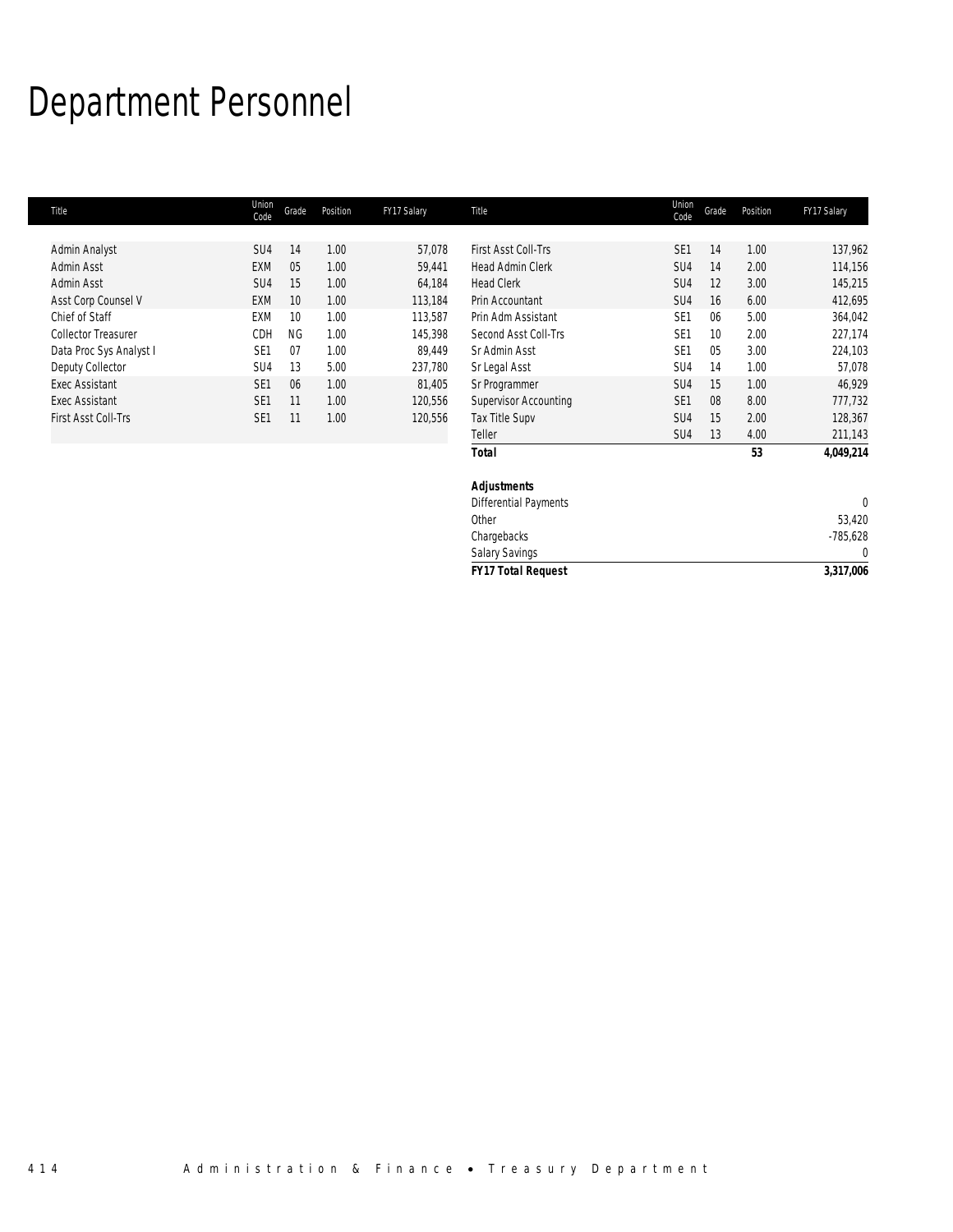# Treasury Division Operating Budget

### *Vivian M. Leo, First Assistant Collector-Treasurer, Appropriation 138*

### *Division Mission*

The Treasury Division receives and has care and custody of all monies, property, and securities acquired by virtue of any statute, ordinance, gift, devise, bequest, or deposit. In addition, the Division pays all warrants, drafts, bonds, and approved executions against the City.

#### *Selected Performance Strategies*

*Administration* 

• To optimize the return on invested City funds.

*Trust* 

• To monitor the City return on Trust Fund investments.

| <b>Operating Budget</b> | Program Name                                                                                   | <b>Total Actual '14</b>                            | <b>Total Actual '15</b>                                    | Total Approp '16                         | <b>Total Budget '17</b>                  |
|-------------------------|------------------------------------------------------------------------------------------------|----------------------------------------------------|------------------------------------------------------------|------------------------------------------|------------------------------------------|
|                         | Administration<br>General Service/Payroll<br>Accounting<br><b>Accounts Receivable</b><br>Trust | 691.293<br>703.125<br>153.277<br>292,278<br>13.988 | 758.290<br>695.661<br>163.589<br>291,570<br>$\overline{0}$ | 716.047<br>740.037<br>170.295<br>320,836 | 742,511<br>716,023<br>172.852<br>319,637 |
|                         | <b>Total</b>                                                                                   | 1,853,961                                          | 1,909,110                                                  | 1.947.215                                | 1,951,023                                |
| <b>Operating Budget</b> |                                                                                                | Actual '14                                         | Actual '15                                                 | Approp '16                               | <b>Budget '17</b>                        |
|                         | <b>Personnel Services</b><br>Non Personnel                                                     | 1.408.365<br>445.596                               | 1,449,833<br>459.277                                       | 1.503.967<br>443.248                     | 1,524,143<br>426,880                     |
|                         | Total                                                                                          | 1,853,961                                          | 1,909,110                                                  | 1,947,215                                | 1,951,023                                |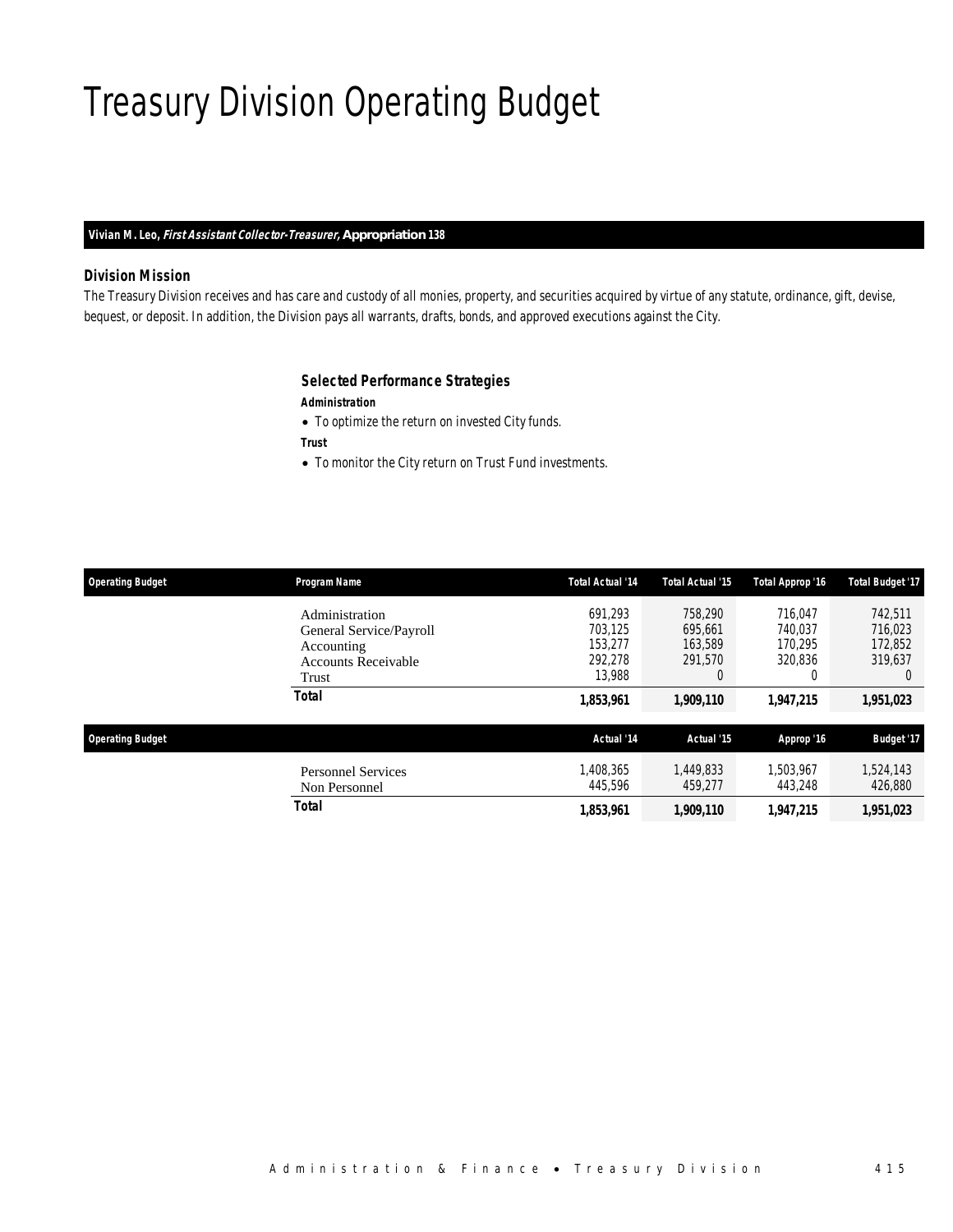# Treasury Division Operating Budget



#### *Description of Services*

The Treasury Division invests all City funds, including amounts held by the Collector-Treasurer as custodian of all City trust funds, is responsible for managing the City's tax-exempt debt transactions, processes the salaries of all City employees, makes payments on all warrants, drafts and orders, and processes disbursements to all City vendors and contractors. The Treasury Division is also responsible for making debt service payments on outstanding City bonds, notes and other taxexempt financing.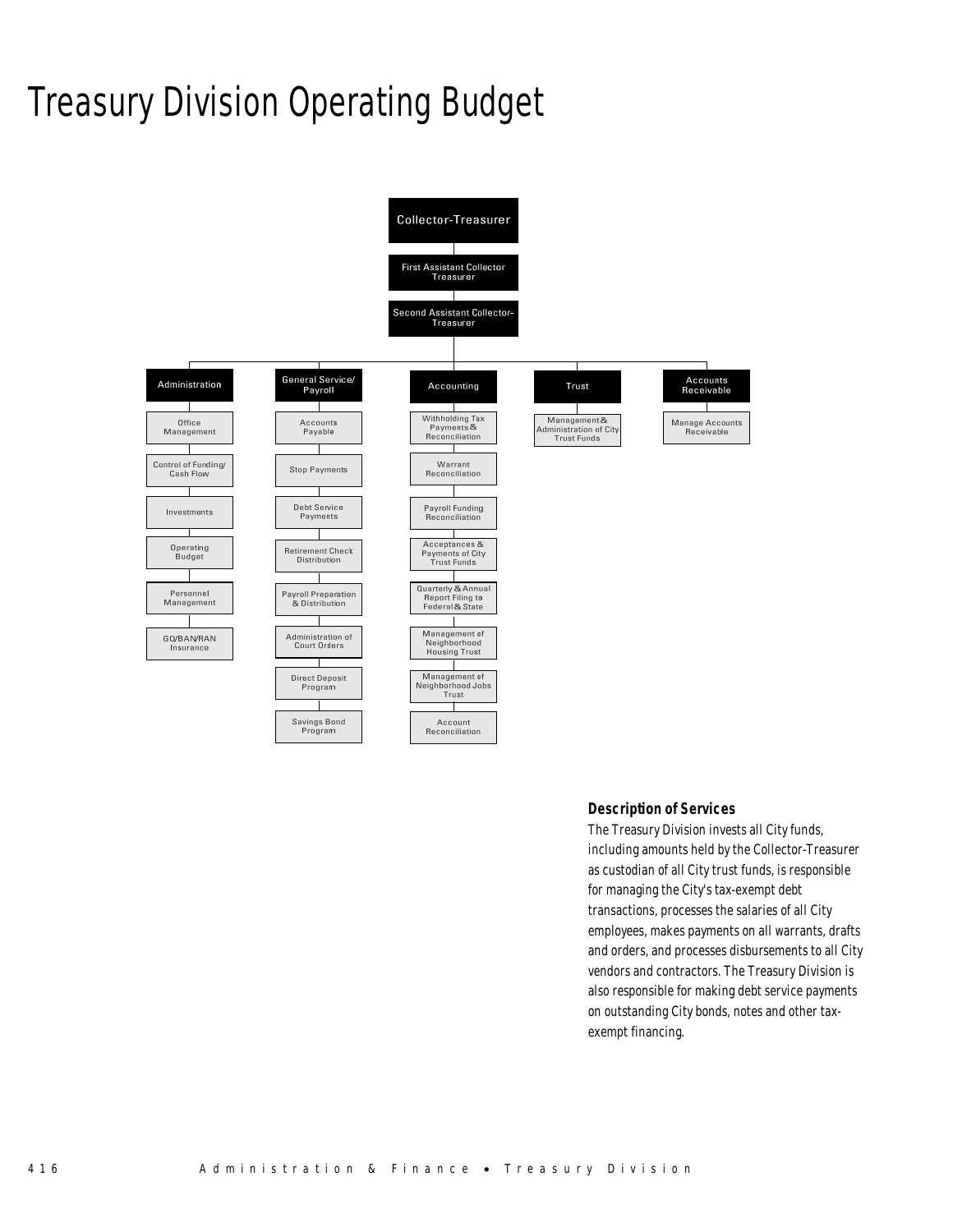## Division History

| <b>Personnel Services</b>       |                                                                                                                                                                                                                                                                                                      | FY14 Expenditure                                                                                                                        | FY15 Expenditure                                                                                                 | FY16 Appropriation                                                                                           | FY17 Adopted                                                                                                | Inc/Dec 16 vs 17                                                                                                                                   |
|---------------------------------|------------------------------------------------------------------------------------------------------------------------------------------------------------------------------------------------------------------------------------------------------------------------------------------------------|-----------------------------------------------------------------------------------------------------------------------------------------|------------------------------------------------------------------------------------------------------------------|--------------------------------------------------------------------------------------------------------------|-------------------------------------------------------------------------------------------------------------|----------------------------------------------------------------------------------------------------------------------------------------------------|
|                                 | 51000 Permanent Employees<br>51100 Emergency Employees<br>51200 Overtime<br>51600 Unemployment Compensation<br>51700 Workers' Compensation<br><b>Total Personnel Services</b>                                                                                                                        | 1,391,514<br>$\overline{0}$<br>16,851<br>0<br>$\overline{0}$<br>1,408,365                                                               | 1,437,941<br>0<br>11,892<br>0<br>0<br>1,449,833                                                                  | 1,483,967<br>$\overline{0}$<br>20,000<br>$\mathbf{0}$<br>0<br>1,503,967                                      | 1,504,143<br>0<br>20,000<br>$\mathbf{0}$<br>$\mathbf{0}$<br>1,524,143                                       | 20,176<br>$\overline{0}$<br>$\overline{0}$<br>$\overline{0}$<br>$\overline{0}$<br>20,176                                                           |
| <b>Contractual Services</b>     |                                                                                                                                                                                                                                                                                                      | FY14 Expenditure                                                                                                                        | FY15 Expenditure                                                                                                 | FY16 Appropriation                                                                                           | FY17 Adopted                                                                                                | Inc/Dec 16 vs 17                                                                                                                                   |
|                                 | 52100 Communications<br>52200 Utilities<br>52400 Snow Removal<br>52500 Garbage/Waste Removal<br>52600 Repairs Buildings & Structures<br>52700 Repairs & Service of Equipment<br>52800 Transportation of Persons<br>52900 Contracted Services<br><b>Total Contractual Services</b>                    | 10,522<br>0<br>$\overline{0}$<br>0<br>$\Omega$<br>29,201<br>4,683<br>102,399<br>146,805                                                 | 11,210<br>0<br>$\overline{0}$<br>$\overline{0}$<br>$\Omega$<br>15,743<br>5,523<br>148,457<br>180,933             | 10,080<br>$\mathbf{0}$<br>0<br>0<br>0<br>40,500<br>12,168<br>99,400<br>162,148                               | 10,080<br>$\mathbf{0}$<br>$\mathbf{0}$<br>$\mathbf{0}$<br>$\theta$<br>31,250<br>3,600<br>100,850<br>145,780 | 0<br>$\mathbf 0$<br>$\overline{0}$<br>$\overline{0}$<br>$\overline{0}$<br>$-9,250$<br>$-8,568$<br>1,450<br>$-16,368$                               |
| <b>Supplies &amp; Materials</b> |                                                                                                                                                                                                                                                                                                      | FY14 Expenditure                                                                                                                        | FY15 Expenditure                                                                                                 | FY16 Appropriation                                                                                           | FY17 Adopted                                                                                                | Inc/Dec 16 vs 17                                                                                                                                   |
|                                 | 53000 Auto Energy Supplies<br>53200 Food Supplies<br>53400 Custodial Supplies<br>53500 Med, Dental, & Hosp Supply<br>53600 Office Supplies and Materials<br>53700 Clothing Allowance<br>53800 Educational Supplies & Mat<br>53900 Misc Supplies & Materials<br><b>Total Supplies &amp; Materials</b> | $\boldsymbol{0}$<br>$\boldsymbol{0}$<br>$\overline{0}$<br>$\mathbf{0}$<br>289,808<br>0<br>$\boldsymbol{0}$<br>$\overline{0}$<br>289,808 | $\mathbf 0$<br>$\mathbf 0$<br>$\mathbf{0}$<br>$\mathbf 0$<br>267,264<br>0<br>$\mathbf{0}$<br>$\Omega$<br>267,264 | $\mathbf 0$<br>$\mathbf{0}$<br>0<br>$\mathbf{0}$<br>271,000<br>$\mathbf 0$<br>$\overline{0}$<br>0<br>271,000 | 0<br>$\mathbf{0}$<br>$\mathbf{0}$<br>$\mathbf 0$<br>271,000<br>0<br>$\mathbf{0}$<br>$\mathbf{0}$<br>271,000 | $\mathbf{0}$<br>$\mathbf 0$<br>$\overline{0}$<br>$\overline{0}$<br>$\mathbf 0$<br>$\overline{0}$<br>$\mathbf{0}$<br>$\overline{0}$<br>$\mathbf{0}$ |
| <b>Current Chgs &amp; Oblig</b> |                                                                                                                                                                                                                                                                                                      | FY14 Expenditure                                                                                                                        | FY15 Expenditure                                                                                                 | FY16 Appropriation                                                                                           | FY17 Adopted                                                                                                | Inc/Dec 16 vs 17                                                                                                                                   |
|                                 | 54300 Workers' Comp Medical<br>54400 Legal Liabilities<br>54500 Aid To Veterans<br>54600 Current Charges H&I<br>54700 Indemnification<br>54900 Other Current Charges<br>Total Current Chgs & Oblig                                                                                                   | $\boldsymbol{0}$<br>0<br>$\overline{0}$<br>$\mathbf 0$<br>$\overline{0}$<br>8,983<br>8,983                                              | 1,590<br>$\boldsymbol{0}$<br>$\mathbf{0}$<br>0<br>$\Omega$<br>9,490<br>11,080                                    | $\mathbf 0$<br>$\mathbf{0}$<br>0<br>0<br>0<br>10,100<br>10,100                                               | 0<br>$\mathbf 0$<br>$\mathbf{0}$<br>$\mathbf{0}$<br>$\theta$<br>10,100<br>10,100                            | $\mathbf 0$<br>$\mathbf 0$<br>$\overline{0}$<br>$\overline{0}$<br>$\overline{0}$<br>$\overline{0}$<br>$\overline{0}$                               |
| Equipment                       |                                                                                                                                                                                                                                                                                                      | FY14 Expenditure                                                                                                                        | FY15 Expenditure                                                                                                 | FY16 Appropriation                                                                                           | FY17 Adopted                                                                                                | Inc/Dec 16 vs 17                                                                                                                                   |
|                                 | 55000 Automotive Equipment<br>55400 Lease/Purchase<br>55600 Office Furniture & Equipment<br>55900 Misc Equipment<br><b>Total Equipment</b>                                                                                                                                                           | $\boldsymbol{0}$<br>$\Omega$<br>$\boldsymbol{0}$<br>0<br>0                                                                              | 0<br>$\mathbf 0$<br>0<br>0<br>0                                                                                  | $\boldsymbol{0}$<br>$\mathbf{0}$<br>$\boldsymbol{0}$<br>$\boldsymbol{0}$<br>0                                | $\boldsymbol{0}$<br>$\mathbf 0$<br>$\boldsymbol{0}$<br>$\boldsymbol{0}$<br>0                                | $\mathbf 0$<br>$\overline{0}$<br>$\mathbf 0$<br>$\mathbf 0$<br>0                                                                                   |
| <b>Other</b>                    |                                                                                                                                                                                                                                                                                                      | FY14 Expenditure                                                                                                                        | FY15 Expenditure                                                                                                 | FY16 Appropriation                                                                                           | FY17 Adopted                                                                                                | Inc/Dec 16 vs 17                                                                                                                                   |
|                                 | 56200 Special Appropriation<br>57200 Structures & Improvements<br>58000 Land & Non-Structure<br><b>Total Other</b>                                                                                                                                                                                   | 0<br>0<br>0<br>0                                                                                                                        | 0<br>0<br>0<br>0                                                                                                 | $\bf{0}$<br>$\mathbf 0$<br>$\boldsymbol{0}$<br>0                                                             | 0<br>0<br>$\mathbf{0}$<br>0                                                                                 | 0<br>$\mathbf 0$<br>$\mathbf 0$<br>0                                                                                                               |
|                                 | <b>Grand Total</b>                                                                                                                                                                                                                                                                                   | 1,853,961                                                                                                                               | 1,909,110                                                                                                        | 1,947,215                                                                                                    | 1,951,023                                                                                                   | 3,808                                                                                                                                              |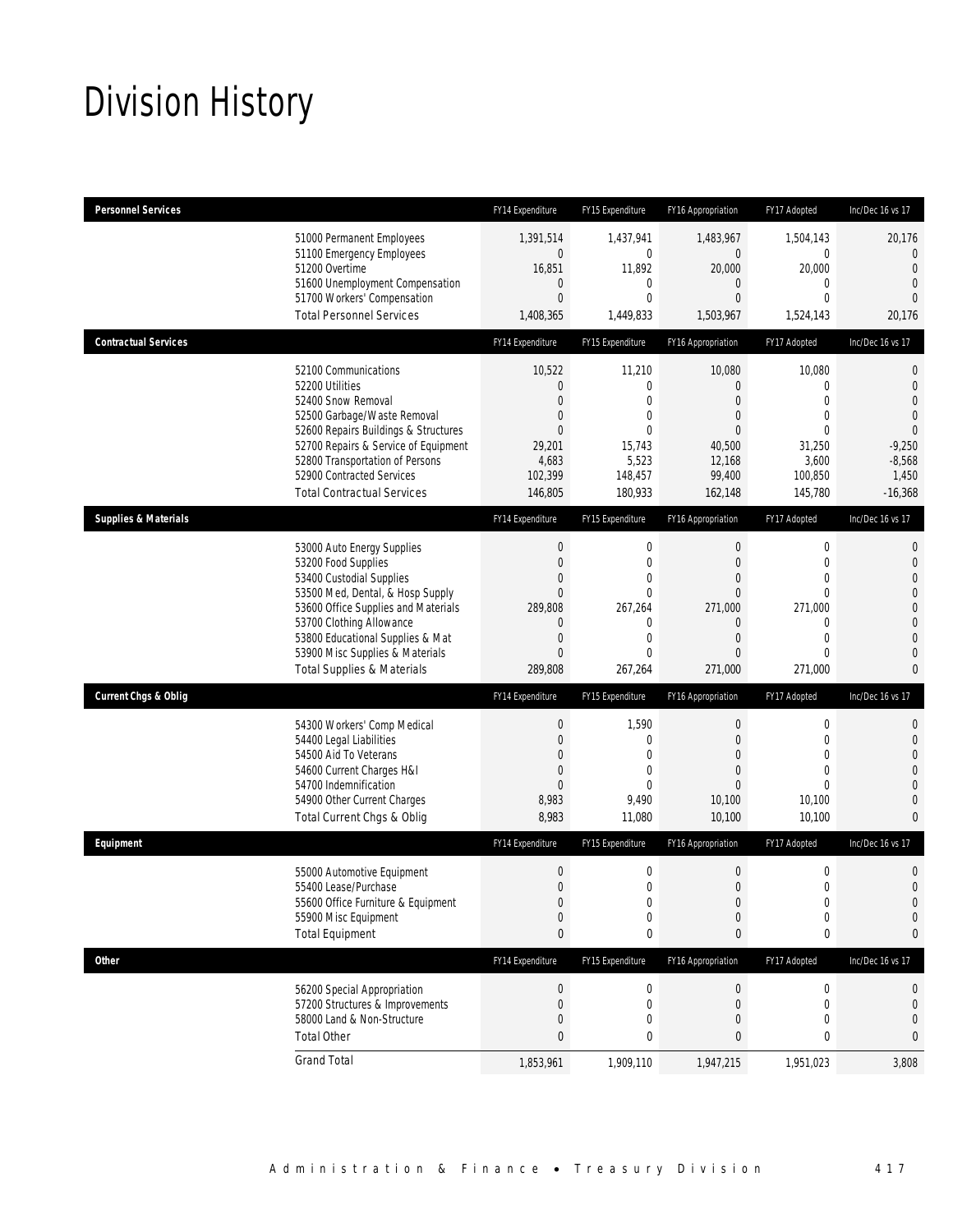### Division Personnel

| Title                      | Union<br>Code   | Grade     | Position | FY17 Salary | Title                        | Union<br>Code   | Grade           | Position | FY17 Salary |
|----------------------------|-----------------|-----------|----------|-------------|------------------------------|-----------------|-----------------|----------|-------------|
|                            |                 |           |          |             |                              |                 |                 |          |             |
| Admin Analyst              | SU <sub>4</sub> | 14        | 1.00     | 57,078      | <b>First Asst Coll-Trs</b>   | SE <sub>1</sub> | 14              | 1.00     | 137,962     |
| Asst Corp Counsel V        | <b>EXM</b>      | 10        | 1.00     | 113,184     | Prin Accountant              | SU4             | 16              | 6.00     | 412,695     |
| Chief of Staff             | <b>EXM</b>      | 10        | 1.00     | 113,587     | Prin Adm Assistant           | SE <sub>1</sub> | 06              | 1.00     | 68,928      |
| <b>Collector Treasurer</b> | <b>CDH</b>      | <b>NG</b> | 1.00     | 145,398     | Second Asst Coll-Trs         | SE <sub>1</sub> | 10 <sup>°</sup> | 1.00     | 113,587     |
| <b>Exec Assistant</b>      | SE <sub>1</sub> | 06        | 1.00     | 81,405      | Sr Admin Asst                | SE <sub>1</sub> | 05              | 3.00     | 224,103     |
| <b>Exec Assistant</b>      | SE <sub>1</sub> | 11        | 1.00     | 120,556     | <b>Supervisor Accounting</b> | SE <sub>1</sub> | 08              | 7.00     | 679,968     |
|                            |                 |           |          |             | <b>Total</b>                 |                 |                 | 25       | 2,268,451   |
|                            |                 |           |          |             | <b>Adjustments</b>           |                 |                 |          |             |
|                            |                 |           |          |             | <b>Differential Payments</b> |                 |                 |          | $\theta$    |
|                            |                 |           |          |             | Other                        |                 |                 |          | 21,320      |
|                            |                 |           |          |             | Chargebacks                  |                 |                 |          | $-785,628$  |
|                            |                 |           |          |             | <b>Salary Savings</b>        |                 |                 |          | 0           |
|                            |                 |           |          |             | <b>FY17 Total Request</b>    |                 |                 |          | 1,504,143   |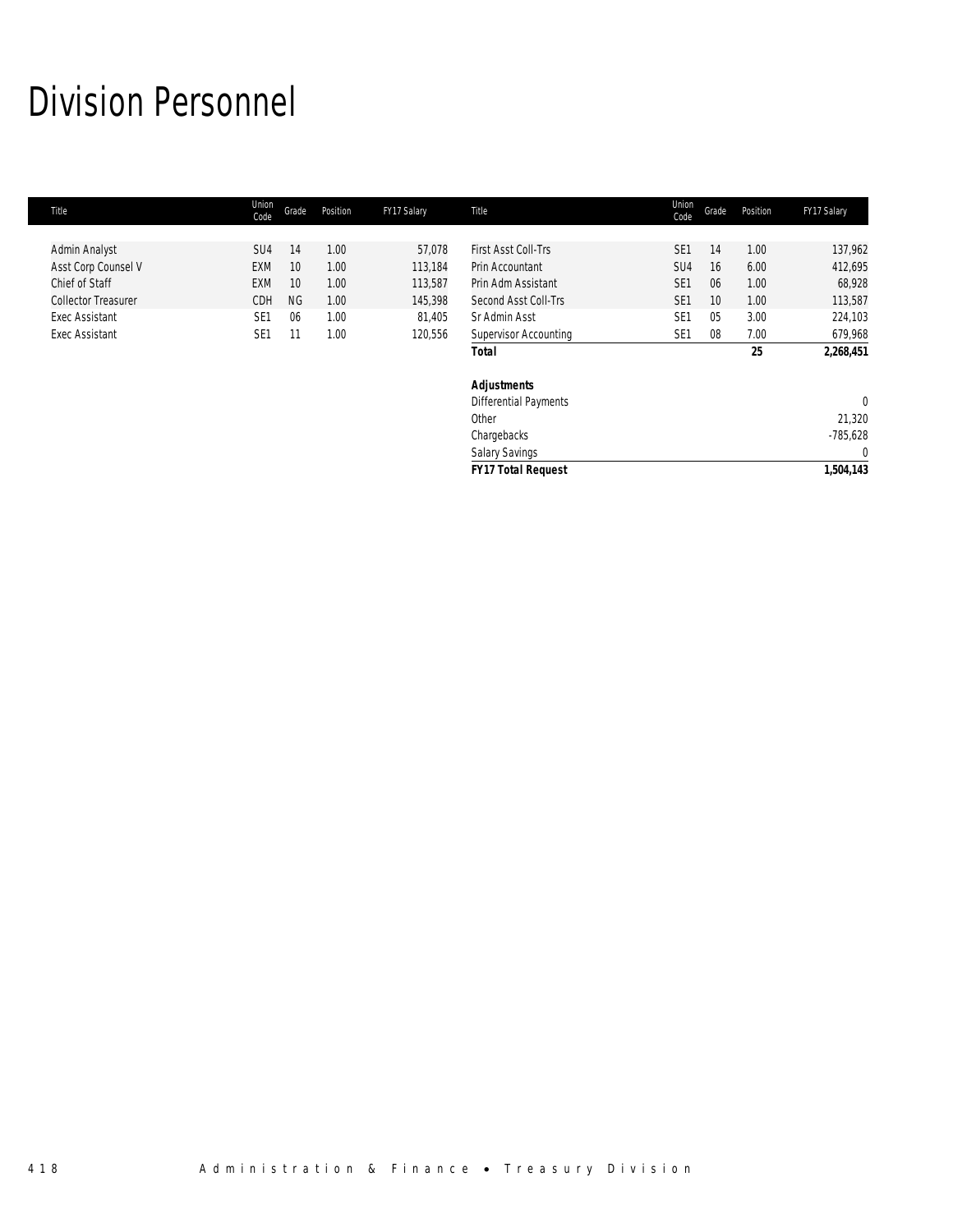## Program 1. Administration

### *Vivian M. Leo, Manager, Organization 138100*

### *Program Description*

The Administration Program hires, trains, and manages all Treasury Division personnel and ensures overall effective and efficient fund management.

| <b>Operating Budget</b> |                                                                 | Actual '14         | Actual '15         | Approp '16         | <b>Budget '17</b>  |
|-------------------------|-----------------------------------------------------------------|--------------------|--------------------|--------------------|--------------------|
|                         | <b>Personnel Services</b><br>Non Personnel                      | 530.031<br>161,262 | 564.895<br>193,395 | 583,693<br>132,354 | 601,831<br>140,680 |
|                         | Total                                                           | 691,293            | 758,290            | 716,047            | 742,511            |
| Performance             |                                                                 |                    |                    |                    |                    |
|                         | <b>Strategy:</b> To optimize the return on invested City funds. |                    |                    |                    |                    |

| <b>Performance Measures</b>        | Actual '14     | Actual '15 | <b>Projected '16</b> | Target '17 |
|------------------------------------|----------------|------------|----------------------|------------|
| Average return on city investments | $\sim$<br>ں ے، | ററ<br>.Zõ  | につ<br>ن ن .          |            |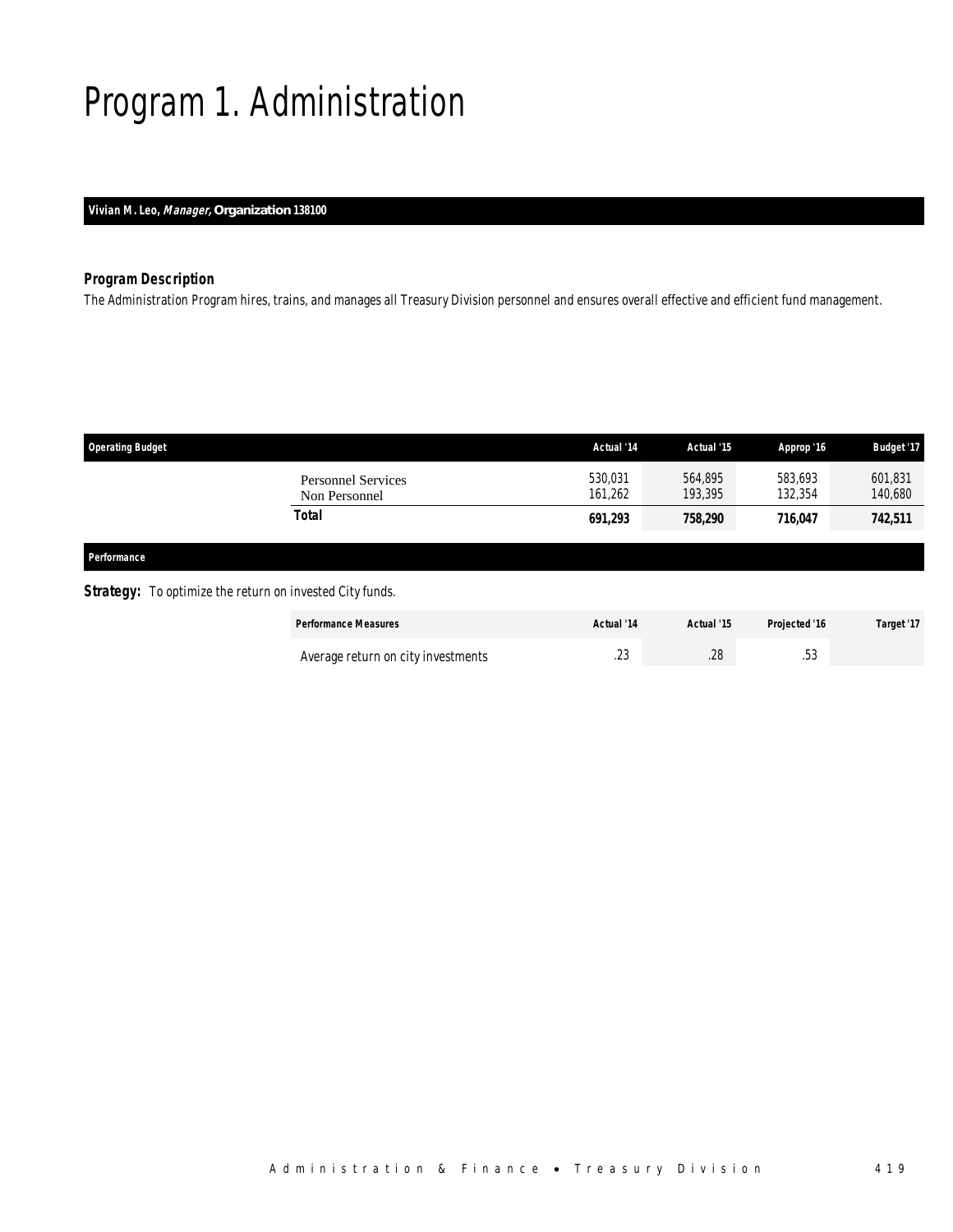# Program 2. General Service/Payroll

### *Chinele Velazquez, Manager, Organization 138200*

### *Program Description*

The program is responsible for the processing and distribution of all payroll, payroll deductions, garnishment payments, accounts payable, issuance of refund payments for real estate tax overpayments and tax title payments. In addition, the program is responsible for the distribution of retirement benefit payments. The program maintains schedules for principal and interest on City borrowings.

| <b>Operating Budget</b>                    | Actual '14         | Actual '15         | Approp '16         | <b>Budget '17</b>  |
|--------------------------------------------|--------------------|--------------------|--------------------|--------------------|
| <b>Personnel Services</b><br>Non Personnel | 434,508<br>268.617 | 430.904<br>264.757 | 453.459<br>286.578 | 447.023<br>269,000 |
| Total                                      | 703,125            | 695.661            | 740.037            | 716,023            |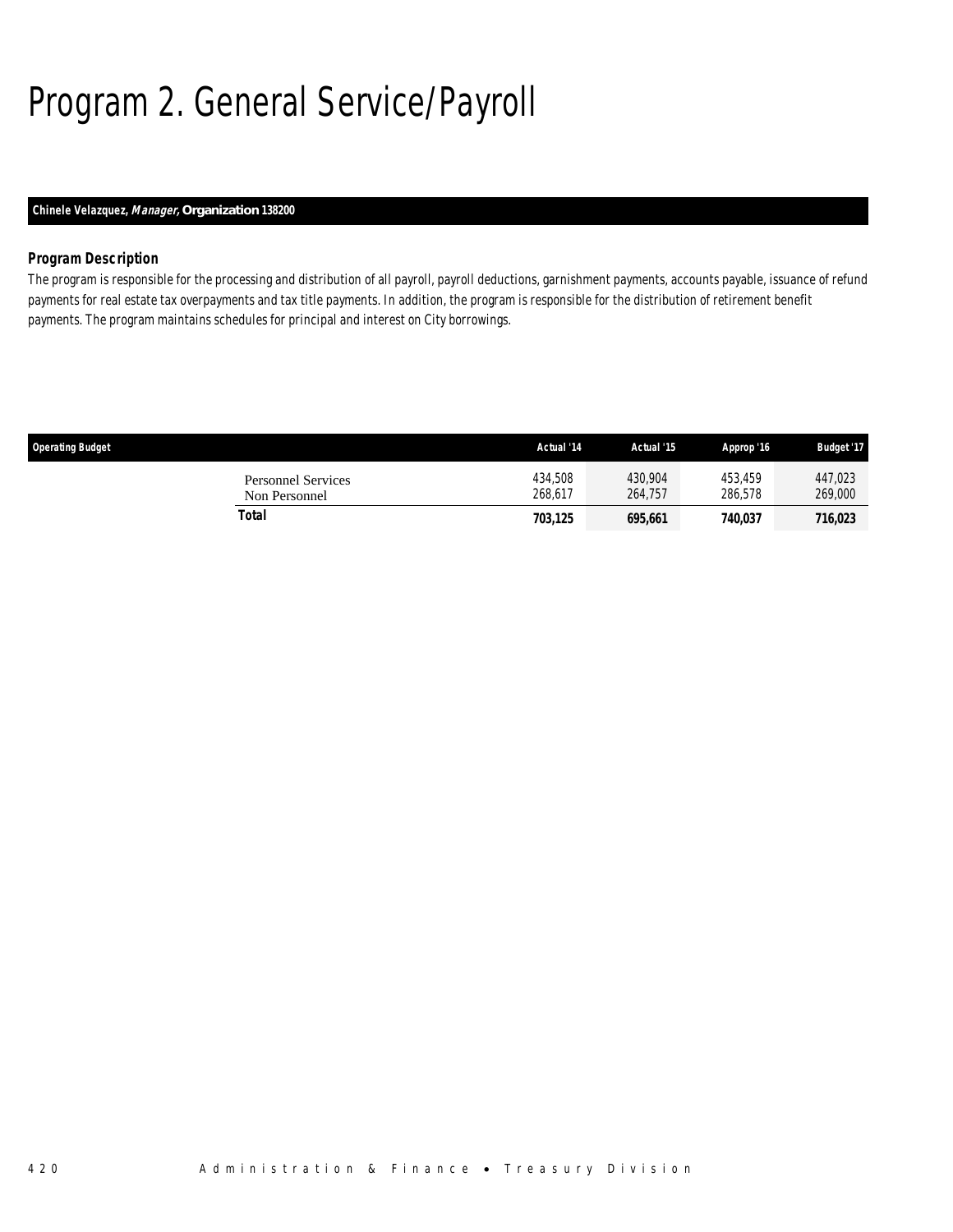## Program 3. Accounting

### *Marirose Graham, Manager, Organization 138400*

### *Program Description*

The Accounting Program records and reconciles on a daily basis the cash and investment balances of the City. It reports daily on all financial transactions. Additionally, the program prepares and files federal and state forms and ensures payment of withholding taxes to state and federal agencies. The program is also responsible for ensuring the timely reconciliation of bank statements and city records.

| <b>Operating Budget</b>                    | Actual '14       | Actual '15     | Approp '16       | <b>Budget '17</b> |
|--------------------------------------------|------------------|----------------|------------------|-------------------|
| <b>Personnel Services</b><br>Non Personnel | 149,591<br>3.686 | 162,814<br>775 | 162,455<br>7.840 | 168,252<br>4,600  |
| Total                                      | 153,277          | 163,589        | 170.295          | 172,852           |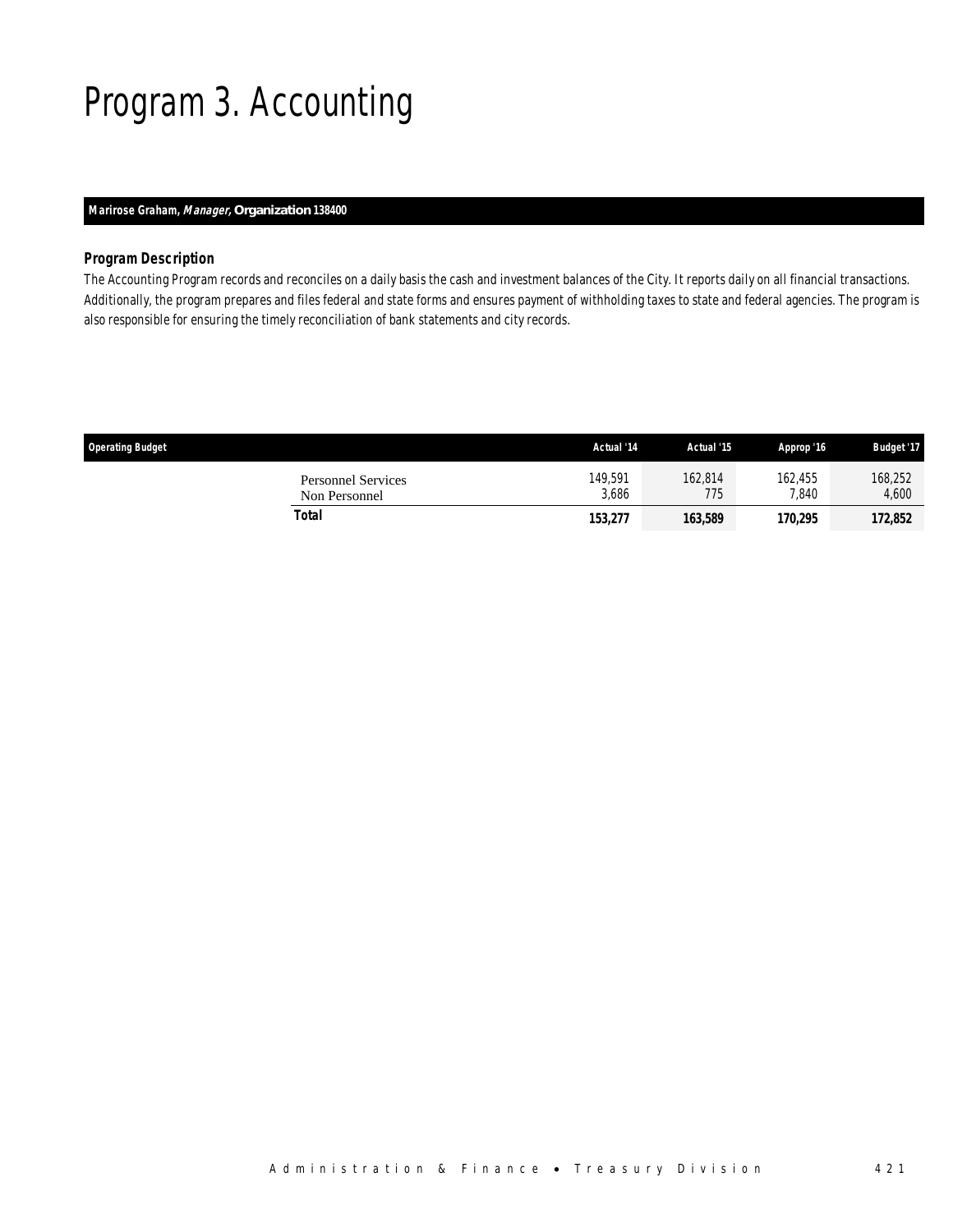## Program 4. Accounts Receivable

### *Maureen Garceau, Manager, Organization 138500*

### *Program Description*

The Accounts Receivable Program is responsible for establishing policies and procedures, monitoring compliance, and providing a central resource to revenue generating departments that utilize the accounts receivable and billing systems.

| <b>Operating Budget</b> |                                            | Actual '14        | Actual '15     | Approp '16        | <b>Budget '17</b> |
|-------------------------|--------------------------------------------|-------------------|----------------|-------------------|-------------------|
|                         | <b>Personnel Services</b><br>Non Personnel | 280,247<br>12.031 | 291.220<br>350 | 304,360<br>16.476 | 307,037<br>12,600 |
|                         | Total                                      | 292,278           | 291,570        | 320,836           | 319,637           |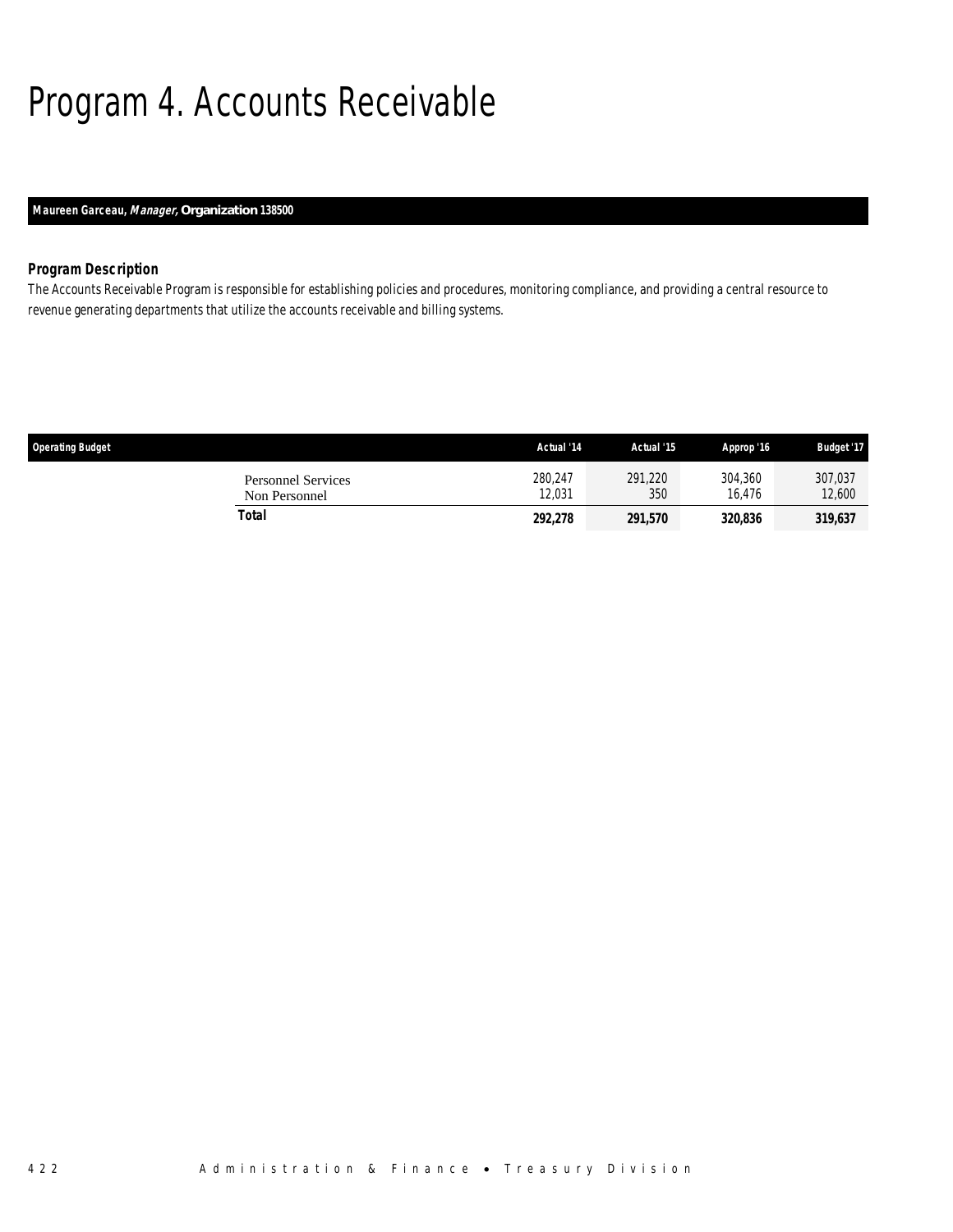### Program 5. Trust

### *Angela Chandler, Manager, Organization 138600*

### *Program Description*

The Trust Program is charged with the responsibility of providing technical assistance to the City's various boards of trustees in the oversight of the investment programs for the more than 250 testamentary trust funds that have been entrusted to the City while ensuring that all beneficiary distributions are made in accordance with each benefactor's instructions.

| <b>Operating Budget</b>             | Actual '14 | Actual '15 | Approp '16 | <b>Budget '17</b> |
|-------------------------------------|------------|------------|------------|-------------------|
| Personnel Services<br>Non Personnel | 13,988     |            |            |                   |
| <b>Total</b>                        | 13,988     |            |            | O                 |
| Performance                         |            |            |            |                   |

#### **Strategy:** To monitor the City return on Trust Fund investments.

| <b>Performance Measures</b>         | Actual '14 | Actual '15 | Projected '16 | Target '17 |
|-------------------------------------|------------|------------|---------------|------------|
| Annual Trust Fund investment return |            |            |               |            |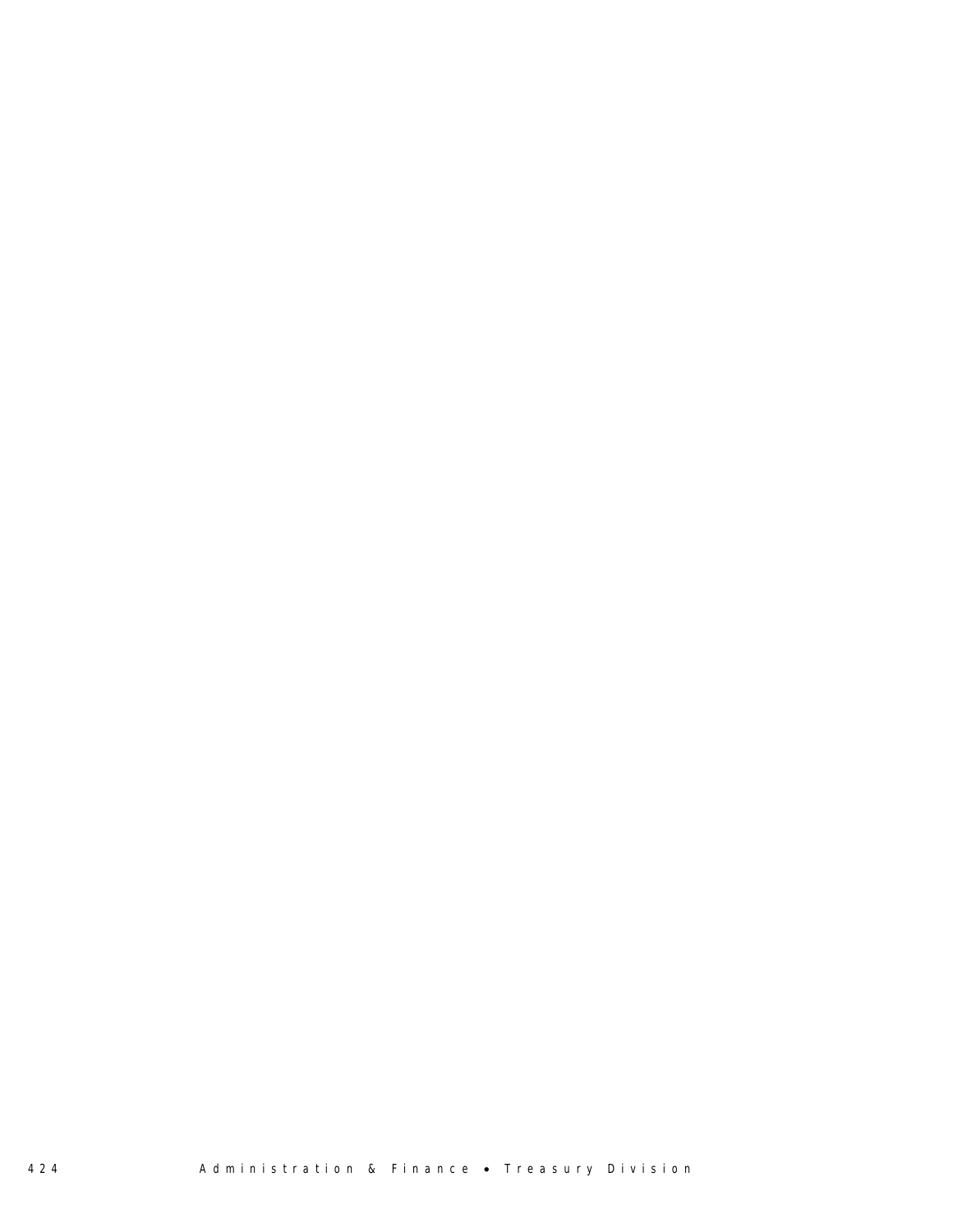# Collecting Division Operating Budget

#### *Celia M. Barton, First Assistant Collector-Treasurer, Appropriation 137*

#### *Division Mission*

The Collecting Division collects property taxes and all other monies due to the City while serving taxpayers in a professional, courteous manner. The Division strives to achieve the highest property collection rate possible and pursues all collection remedies allowed under statute.

#### *Selected Performance Strategies*

#### *General Management*

• To maximize the collection of current year taxes.

*Special Collections* 

- To certify subsequent delinquent property taxes to existing tax title accounts.
- To maximize the collection of delinquent taxes.
- To prepare an instrument of taking for each delinquent property tax account.

#### *Payment Services*

• To issue tax bills in compliance with statutory requirements.

| <b>Operating Budget</b> | <b>Program Name</b>                                                                                       | <b>Total Actual '14</b>                  | Total Actual '15                         | Total Approp '16                         | <b>Total Budget '17</b>                  |
|-------------------------|-----------------------------------------------------------------------------------------------------------|------------------------------------------|------------------------------------------|------------------------------------------|------------------------------------------|
|                         | General Management<br>Special Collections<br><b>Payment Services</b><br><b>Accounting/Quality Control</b> | 642.090<br>695.864<br>853,841<br>322,549 | 657.346<br>723,780<br>890.801<br>343.763 | 572.579<br>555,516<br>890.762<br>350.670 | 579.511<br>562,765<br>927,381<br>364,955 |
|                         | <b>Total</b>                                                                                              | 2,514,344                                | 2,615,690                                | 2,369,527                                | 2,434,612                                |
| <b>Operating Budget</b> |                                                                                                           | Actual '14                               | Actual '15                               | Approp '16                               | Budget '17                               |
|                         | <b>Personnel Services</b><br>Non Personnel                                                                | 1.540.548<br>973.796                     | 1.614.643<br>1.001.047                   | 1.790.978<br>578.549                     | 836,063<br>598,549                       |
|                         | Total                                                                                                     | 2,514,344                                | 2,615,690                                | 2,369,527                                | 2,434,612                                |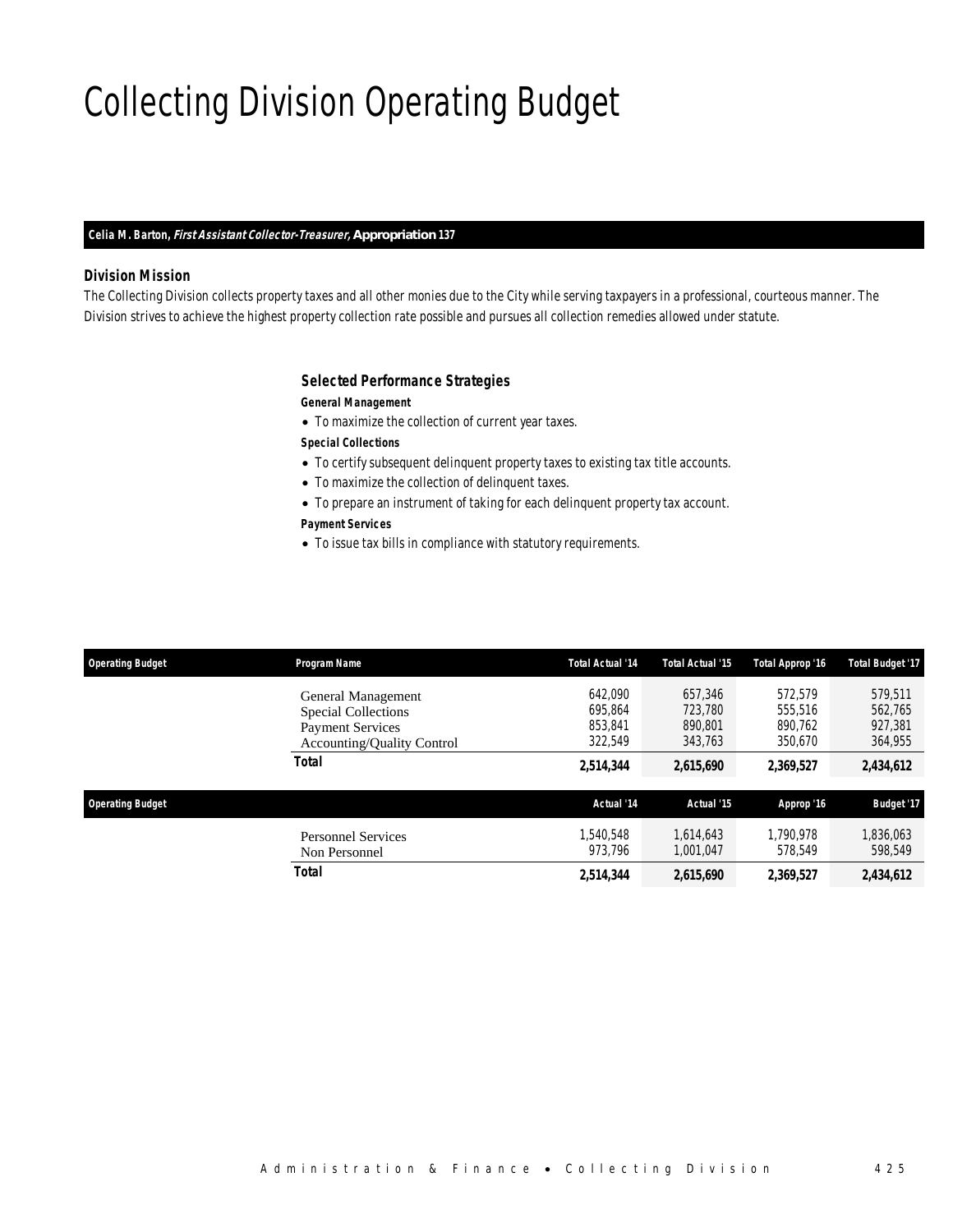# Collecting Division Operating Budget



#### *Description of Services*

The Collecting Division mails all tax bills and collects both current and delinquent taxes. The Division also prepares and files tax takings and tax certification liens, issues municipal lien certificates, and prepares petitions for foreclosures with the Law Department. Additionally, the Division prepares property redemption certificates, collects fees and fines and all other City revenue through teller windows.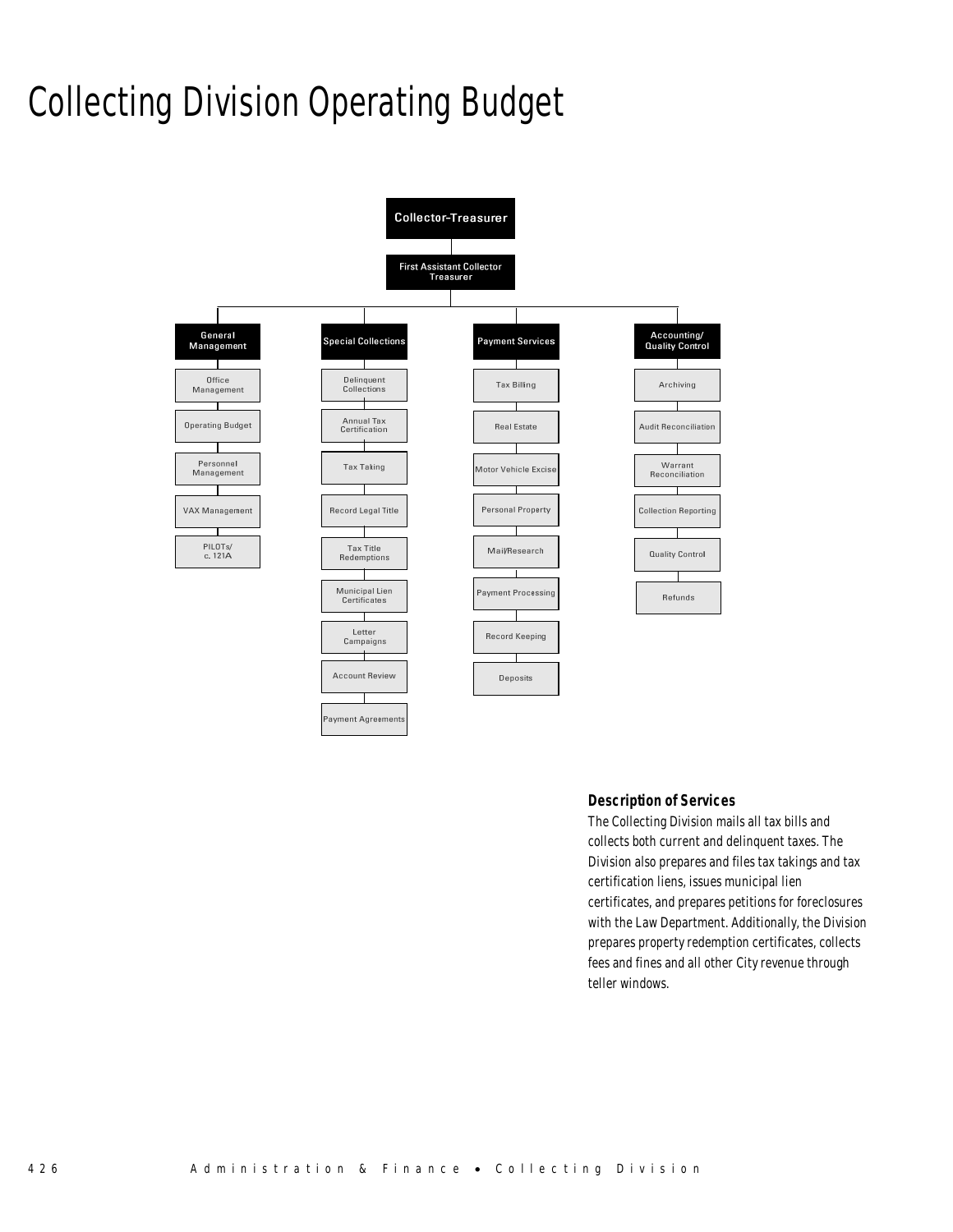### Division History

| <b>Personnel Services</b>       |                                                                                                                                                                                                                                                                                                      | FY14 Expenditure                                                                                                                     | FY15 Expenditure                                                                            | FY16 Appropriation                                                                                       | FY17 Adopted                                                                                                 | Inc/Dec 16 vs 17                                                                                                                           |
|---------------------------------|------------------------------------------------------------------------------------------------------------------------------------------------------------------------------------------------------------------------------------------------------------------------------------------------------|--------------------------------------------------------------------------------------------------------------------------------------|---------------------------------------------------------------------------------------------|----------------------------------------------------------------------------------------------------------|--------------------------------------------------------------------------------------------------------------|--------------------------------------------------------------------------------------------------------------------------------------------|
|                                 | 51000 Permanent Employees<br>51100 Emergency Employees<br>51200 Overtime<br>51600 Unemployment Compensation<br>51700 Workers' Compensation<br><b>Total Personnel Services</b>                                                                                                                        | 1,508,280<br>$\overline{0}$<br>32,268<br>$\mathbf 0$<br>$\overline{0}$<br>1,540,548                                                  | 1,581,095<br>0<br>33,548<br>0<br>0<br>1,614,643                                             | 1,767,778<br>0<br>23,200<br>0<br>0<br>1,790,978                                                          | 1,812,863<br>$\mathbf{0}$<br>23,200<br>0<br>$\mathbf{0}$<br>1,836,063                                        | 45,085<br>$\mathbf{0}$<br>$\mathbf{0}$<br>$\mathbf{0}$<br>$\overline{0}$<br>45,085                                                         |
| <b>Contractual Services</b>     |                                                                                                                                                                                                                                                                                                      | FY14 Expenditure                                                                                                                     | FY15 Expenditure                                                                            | FY16 Appropriation                                                                                       | FY17 Adopted                                                                                                 | Inc/Dec 16 vs 17                                                                                                                           |
|                                 | 52100 Communications<br>52200 Utilities<br>52400 Snow Removal<br>52500 Garbage/Waste Removal<br>52600 Repairs Buildings & Structures<br>52700 Repairs & Service of Equipment<br>52800 Transportation of Persons<br>52900 Contracted Services<br><b>Total Contractual Services</b>                    | 1,277<br>$\mathbf 0$<br>$\overline{0}$<br>$\overline{0}$<br>$\mathbf{0}$<br>2,300<br>3,300<br>133,017<br>139,894                     | 1,267<br>$\boldsymbol{0}$<br>0<br>0<br>$\overline{0}$<br>2,462<br>4,000<br>68,677<br>76,406 | 18,836<br>$\mathbf{0}$<br>0<br>$\overline{0}$<br>$\overline{0}$<br>1,500<br>4,575<br>42,500<br>67,411    | 18,836<br>$\mathbf{0}$<br>$\mathbf{0}$<br>$\mathbf{0}$<br>$\mathbf{0}$<br>1,500<br>4,575<br>42,500<br>67,411 | 0<br>$\mathbf{0}$<br>$\overline{0}$<br>$\overline{0}$<br>$\mathbf 0$<br>$\overline{0}$<br>$\mathbf{0}$<br>$\overline{0}$<br>0              |
| <b>Supplies &amp; Materials</b> |                                                                                                                                                                                                                                                                                                      | FY14 Expenditure                                                                                                                     | FY15 Expenditure                                                                            | FY16 Appropriation                                                                                       | FY17 Adopted                                                                                                 | Inc/Dec 16 vs 17                                                                                                                           |
|                                 | 53000 Auto Energy Supplies<br>53200 Food Supplies<br>53400 Custodial Supplies<br>53500 Med, Dental, & Hosp Supply<br>53600 Office Supplies and Materials<br>53700 Clothing Allowance<br>53800 Educational Supplies & Mat<br>53900 Misc Supplies & Materials<br><b>Total Supplies &amp; Materials</b> | $\boldsymbol{0}$<br>$\boldsymbol{0}$<br>0<br>$\mathbf{0}$<br>321,464<br>$\mathbf 0$<br>$\boldsymbol{0}$<br>$\overline{0}$<br>321,464 | 0<br>$\mathbf 0$<br>0<br>$\overline{0}$<br>475,886<br>0<br>$\mathbf 0$<br>0<br>475,886      | $\mathbf 0$<br>$\boldsymbol{0}$<br>0<br>$\mathbf{0}$<br>501,919<br>0<br>$\boldsymbol{0}$<br>0<br>501,919 | 0<br>$\mathbf 0$<br>$\mathbf{0}$<br>$\mathbf{0}$<br>501,919<br>0<br>$\mathbf 0$<br>$\mathbf{0}$<br>501,919   | 0<br>$\mathbf{0}$<br>$\overline{0}$<br>$\overline{0}$<br>$\mathbf 0$<br>$\overline{0}$<br>$\overline{0}$<br>$\overline{0}$<br>$\mathbf{0}$ |
| <b>Current Chgs &amp; Oblig</b> |                                                                                                                                                                                                                                                                                                      | FY14 Expenditure                                                                                                                     | FY15 Expenditure                                                                            | FY16 Appropriation                                                                                       | FY17 Adopted                                                                                                 | Inc/Dec 16 vs 17                                                                                                                           |
|                                 | 54300 Workers' Comp Medical<br>54400 Legal Liabilities<br>54500 Aid To Veterans<br>54600 Current Charges H&I<br>54700 Indemnification<br>54900 Other Current Charges<br>Total Current Chgs & Oblig                                                                                                   | 354<br>$\mathbf 0$<br>$\boldsymbol{0}$<br>$\mathbf 0$<br>$\mathbf{0}$<br>4,079<br>4,433                                              | 853<br>$\mathbf 0$<br>$\overline{0}$<br>0<br>$\Omega$<br>11,172<br>12,025                   | $\boldsymbol{0}$<br>0<br>$\overline{0}$<br>$\mathbf{0}$<br>0<br>9,219<br>9,219                           | $\mathbf 0$<br>$\mathbf{0}$<br>$\mathbf{0}$<br>$\mathbf{0}$<br>$\mathbf{0}$<br>9,219<br>9,219                | 0<br>$\mathbf 0$<br>$\overline{0}$<br>$\overline{0}$<br>$\overline{0}$<br>$\overline{0}$<br>$\mathbf{0}$                                   |
| Equipment                       |                                                                                                                                                                                                                                                                                                      | FY14 Expenditure                                                                                                                     | FY15 Expenditure                                                                            | FY16 Appropriation                                                                                       | FY17 Adopted                                                                                                 | Inc/Dec 16 vs 17                                                                                                                           |
|                                 | 55000 Automotive Equipment<br>55400 Lease/Purchase<br>55600 Office Furniture & Equipment<br>55900 Misc Equipment<br><b>Total Equipment</b>                                                                                                                                                           | $\boldsymbol{0}$<br>$\Omega$<br>$\boldsymbol{0}$<br>3,005<br>3,005                                                                   | 0<br>$\Omega$<br>0<br>17,859<br>17,859                                                      | $\boldsymbol{0}$<br>$\mathbf 0$<br>0<br>$\mathbf{0}$<br>0                                                | $\mathbf 0$<br>$\mathbf 0$<br>$\boldsymbol{0}$<br>20,000<br>20,000                                           | $\mathbf 0$<br>$\mathbf 0$<br>$\boldsymbol{0}$<br>20,000<br>20,000                                                                         |
| <b>Other</b>                    |                                                                                                                                                                                                                                                                                                      | FY14 Expenditure                                                                                                                     | FY15 Expenditure                                                                            | FY16 Appropriation                                                                                       | FY17 Adopted                                                                                                 | Inc/Dec 16 vs 17                                                                                                                           |
|                                 | 56200 Special Appropriation<br>57200 Structures & Improvements<br>58000 Land & Non-Structure<br><b>Total Other</b>                                                                                                                                                                                   | 505,000<br>$\boldsymbol{0}$<br>$\boldsymbol{0}$<br>505,000                                                                           | 418,871<br>0<br>$\overline{0}$<br>418,871                                                   | $\mathbf 0$<br>$\mathbf 0$<br>$\mathbf 0$<br>0                                                           | $\boldsymbol{0}$<br>$\boldsymbol{0}$<br>0<br>0                                                               | 0<br>$\mathbf 0$<br>$\mathbf 0$<br>0                                                                                                       |
|                                 | <b>Grand Total</b>                                                                                                                                                                                                                                                                                   | 2,514,344                                                                                                                            | 2,615,690                                                                                   | 2,369,527                                                                                                | 2,434,612                                                                                                    | 65,085                                                                                                                                     |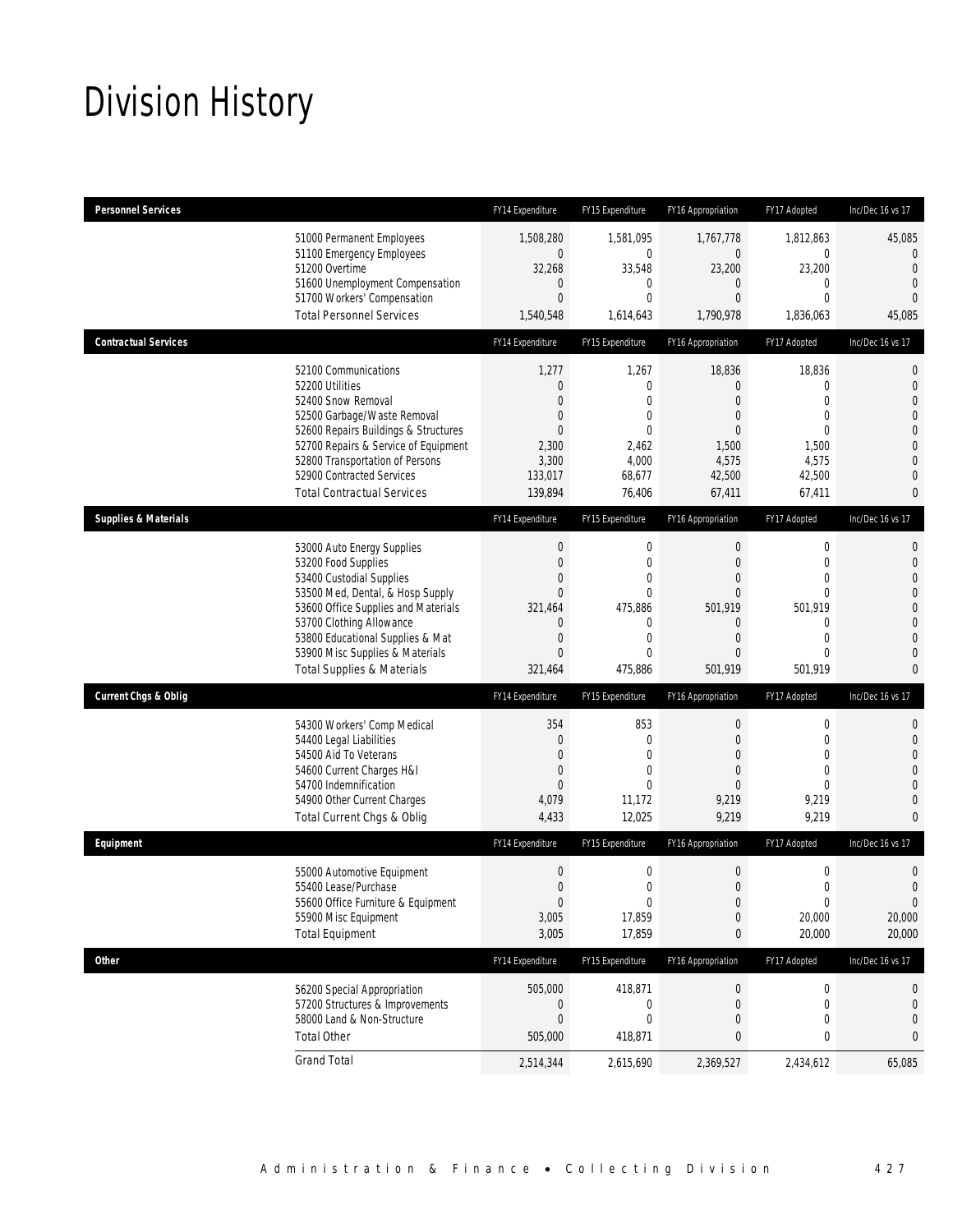### Division Personnel

| Title                   | Union<br>Code   | Grade | Position | FY17 Salary | Title                        | Union<br>Code   | Grade | Position | FY17 Salary  |
|-------------------------|-----------------|-------|----------|-------------|------------------------------|-----------------|-------|----------|--------------|
|                         |                 |       |          |             |                              |                 |       |          |              |
| Admin Asst              | EXM             | 05    | 1.00     | 59,441      | Prin Adm Assistant           | SE <sub>1</sub> | 06    | 4.00     | 295,114      |
| Admin Asst              | SU <sub>4</sub> | 15    | 1.00     | 64,184      | Second Asst Coll-Trs         | SE <sub>1</sub> | 10    | 1.00     | 113,587      |
| Data Proc Sys Analyst I | SE <sub>1</sub> | 07    | 1.00     | 89,449      | Sr Legal Asst                | SU4             | 14    | 1.00     | 57,078       |
| Deputy Collector        | SU <sub>4</sub> | 13    | 5.00     | 237,780     | Sr Programmer                | SU4             | 15    | 1.00     | 46,929       |
| First Asst Coll-Trs     | SE <sub>1</sub> | 11    | 1.00     | 120,556     | <b>Supervisor Accounting</b> | SE <sub>1</sub> | 08    | 1.00     | 97,764       |
| <b>Head Admin Clerk</b> | SU <sub>4</sub> | 14    | 2.00     | 114,156     | Tax Title Supv               | SU4             | 15    | 2.00     | 128,367      |
| <b>Head Clerk</b>       | SU <sub>4</sub> | 12    | 3.00     | 145,215     | Teller                       | SU <sub>4</sub> | 13    | 4.00     | 211,143      |
|                         |                 |       |          |             | <b>Total</b>                 |                 |       | 28       | 1,780,763    |
|                         |                 |       |          |             | <b>Adjustments</b>           |                 |       |          |              |
|                         |                 |       |          |             | Differential Payments        |                 |       |          | $\mathbf{0}$ |
|                         |                 |       |          |             | Other                        |                 |       |          | 32,100       |
|                         |                 |       |          |             | Chargebacks                  |                 |       |          | $\mathbf 0$  |
|                         |                 |       |          |             | <b>Salary Savings</b>        |                 |       |          | $\mathbf 0$  |
|                         |                 |       |          |             | <b>FY17 Total Request</b>    |                 |       |          | 1,812,863    |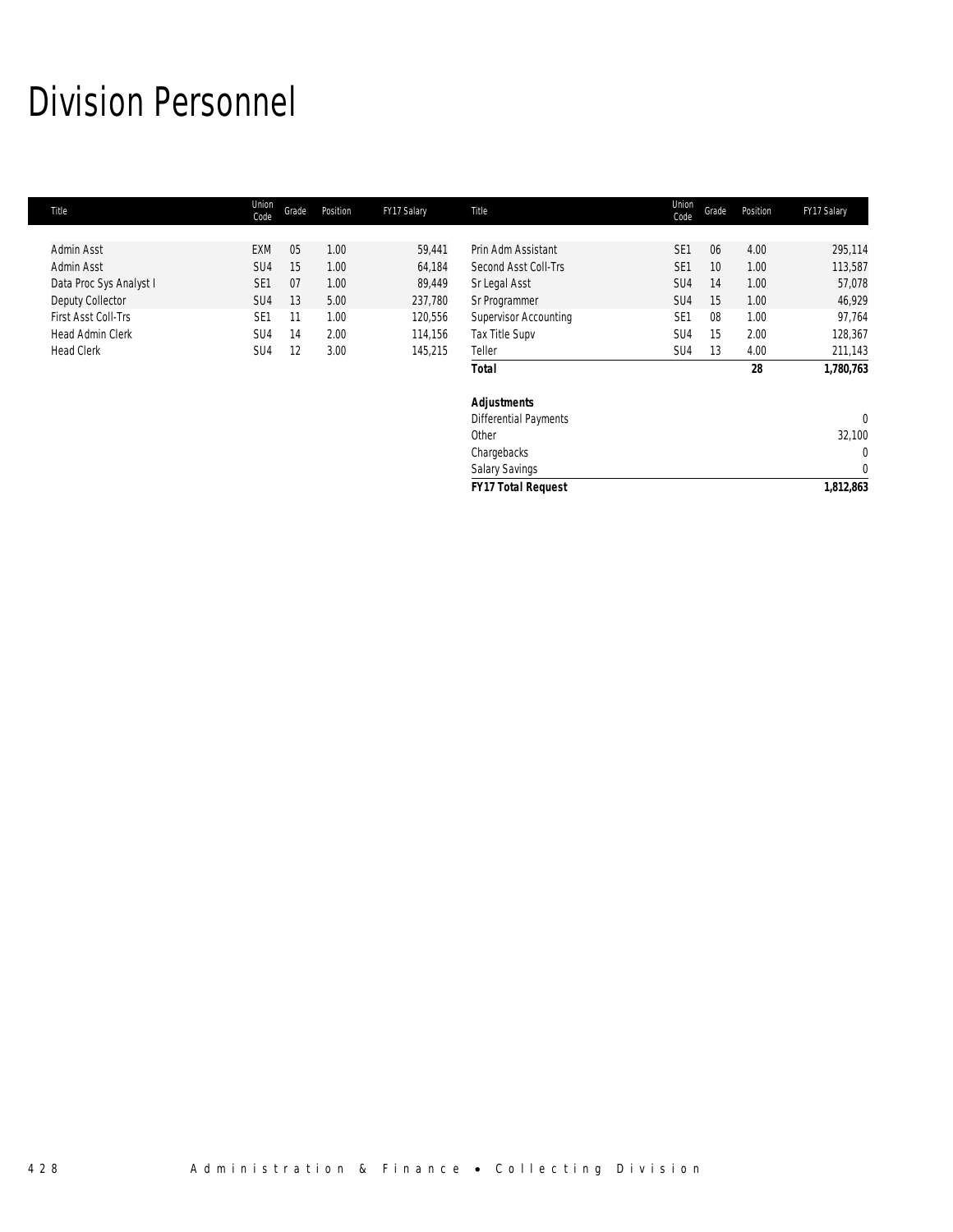# Program 1. General Management

### *Celia M. Barton, Manager, Organization 137100*

### *Program Description*

The General Management Program is responsible for hiring, training, and supervising Collection Division staff and systems.

| Actual '14         | Actual '15         | Approp '16        | <b>Budget '17</b> |
|--------------------|--------------------|-------------------|-------------------|
| 435,648<br>206,442 | 444,108<br>213,238 | 491,360<br>81,219 | 498,292<br>81,219 |
|                    |                    |                   | 579,511           |
|                    |                    |                   |                   |
|                    | 642,090            | 657,346           | 572,579           |

### **Strategy:** To maximize the collection of current year taxes.

| <b>Performance Measures</b>  | Actual '14 | Actual '15 | Projected '16 | Target '17 |
|------------------------------|------------|------------|---------------|------------|
| Property tax collection rate | 99.2       | 99.8       | 99.8          | 99.8       |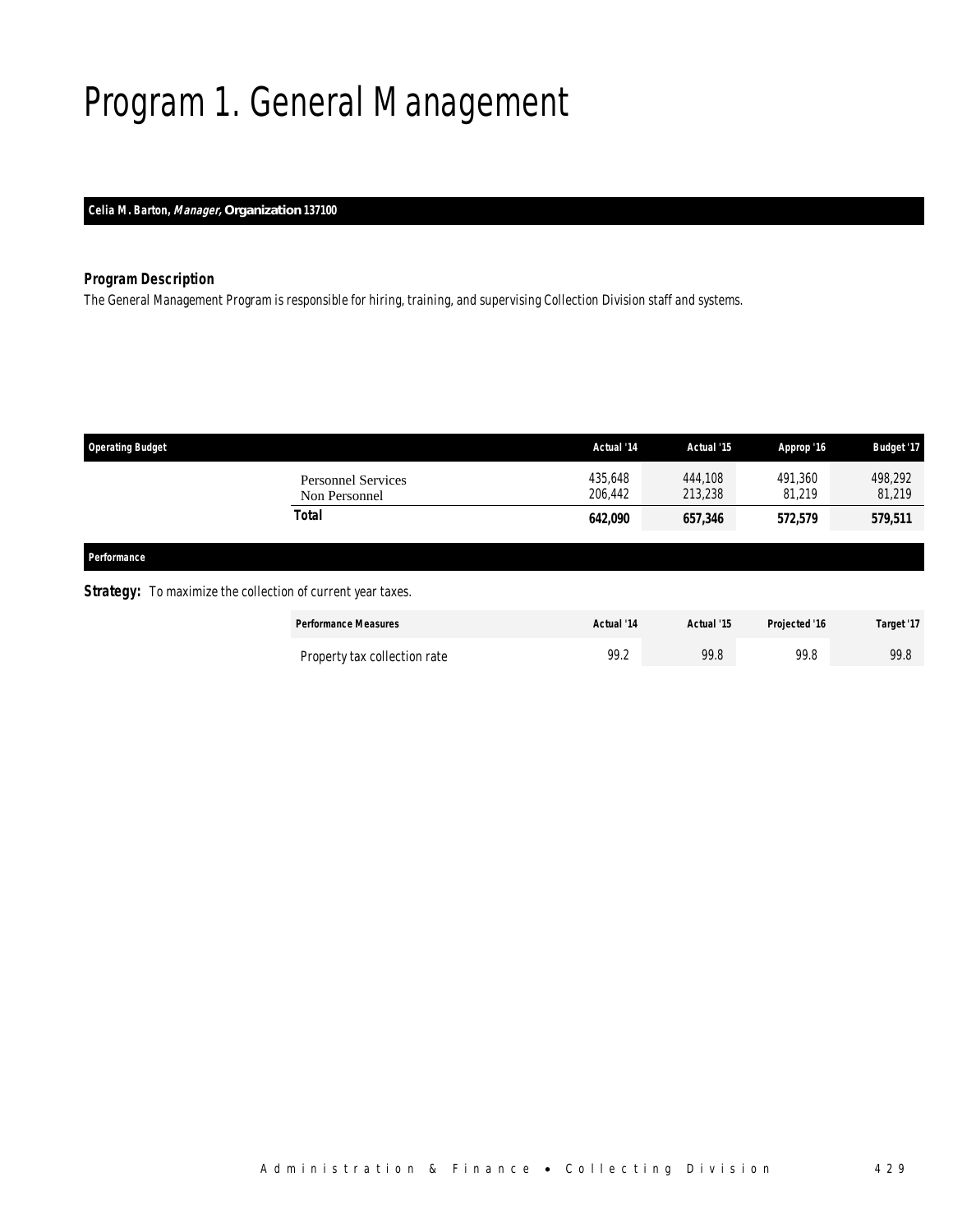## Program 2. Special Collections

### *Michael Hutchinson, Manager, Organization 137200*

### *Program Description*

The Special Collections Program is responsible for collecting delinquent real estate, personal property and motor vehicle excise taxes. It manages City's recording of its legal title to properties with delinquent and actions involving each account up through and including foreclosure or payment of the tax liability.

| <b>Operating Budget</b>                    | Actual '14         | Actual '15         | Approp '16       | <b>Budget '17</b> |
|--------------------------------------------|--------------------|--------------------|------------------|-------------------|
| <b>Personnel Services</b><br>Non Personnel | 495.732<br>200,132 | 518.113<br>205,667 | 549,839<br>5.677 | 557,088<br>5,677  |
| Total                                      | 695,864            | 723,780            | 555,516          | 562,765           |
| Performance                                |                    |                    |                  |                   |

### **Strategy:** To certify subsequent delinquent property taxes to existing tax title accounts.

|                                                                  | <b>Performance Measures</b>                                                                                                                                                                                                                 | Actual '14                                                           | Actual '15                                                           | Projected '16                                                        | Target '17         |
|------------------------------------------------------------------|---------------------------------------------------------------------------------------------------------------------------------------------------------------------------------------------------------------------------------------------|----------------------------------------------------------------------|----------------------------------------------------------------------|----------------------------------------------------------------------|--------------------|
|                                                                  | Annual certification amount<br>Annual certifications                                                                                                                                                                                        | 7.931.058<br>2.877                                                   | 7.761.019<br>2.734                                                   | 7.000.000<br>2.486                                                   | 7,000,000<br>2,450 |
| <b>Strategy:</b> To maximize the collection of delinquent taxes. |                                                                                                                                                                                                                                             |                                                                      |                                                                      |                                                                      |                    |
|                                                                  | <b>Performance Measures</b>                                                                                                                                                                                                                 | Actual '14                                                           | Actual '15                                                           | Projected '16                                                        | Target '17         |
|                                                                  | Delinquent motor vehicle excise tax collected<br>Delinquent personal property taxes collected<br>Delinquent real estate notices sent<br>Delinquent real estate taxes collected<br>Tax title accounts resolved<br>Tax title amount collected | 7.032.704<br>1.714.219<br>46.391<br>7.572.796<br>1.849<br>15.919.029 | 8,389,074<br>6.526.490<br>43.607<br>6.670.887<br>1.645<br>16,090,916 | 8.707.606<br>1.026.101<br>47.064<br>9.370.383<br>1.945<br>20.953.456 | 16,000,000         |

#### **Strategy:** To prepare an instrument of taking for each delinquent property tax account.

| <b>Performance Measures</b>           | Actual '14 | Actual '15 | Projected '16 | Target '17 |
|---------------------------------------|------------|------------|---------------|------------|
| Annual tax taking amount              | 4.231.659  | 3.638.255  | 4.127.628     | 4,100,000  |
| Annual tax takings                    | 1,756      | 1,563      | .470          | 1,470      |
| Municipal lien certificates processed | 13,963     | 15.665     | 16.822        | 16,000     |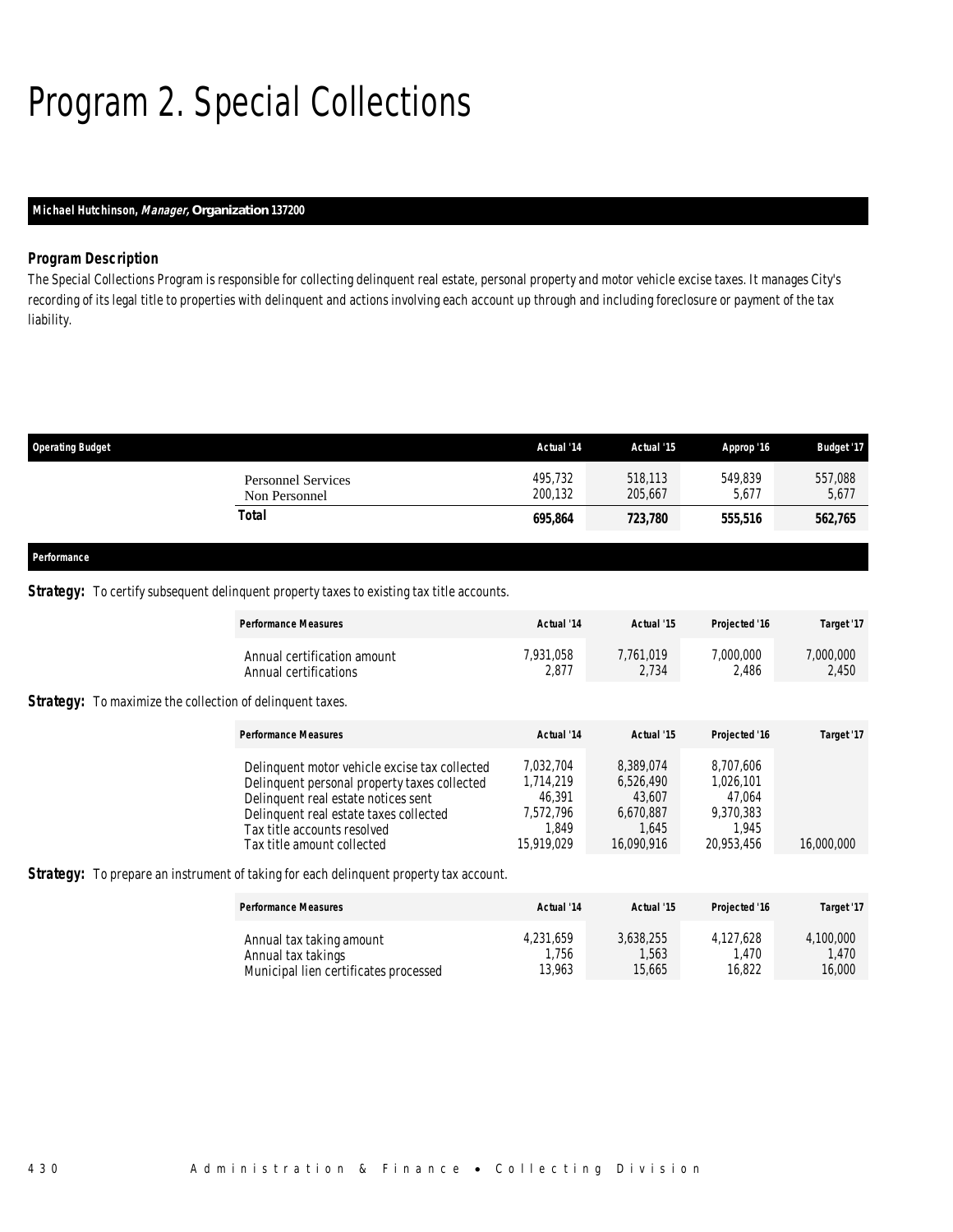### Program 3. Payment Services

### *Nancy Cincotti, Manager, Organization 137300*

### *Program Description*

The Payment Services Program processes all funds received by the City from taxpayers and City departments. It mails all current tax notices, resolves questions from taxpayers and financial institutions, provides duplicate tax bills, and processes all refunds and abatements.

| <b>Operating Budget</b>                    | Actual '14         | Actual '15         | Approp '16         | <b>Budget '17</b>  |
|--------------------------------------------|--------------------|--------------------|--------------------|--------------------|
| <b>Personnel Services</b><br>Non Personnel | 286.982<br>566.859 | 309,134<br>581.667 | 400.392<br>490.370 | 417,011<br>510,370 |
| Total                                      | 853,841            | 890,801            | 890.762            | 927,381            |
|                                            |                    |                    |                    |                    |

*Performance* 

#### **Strategy:** To issue tax bills in compliance with statutory requirements.

| <b>Performance Measures</b>        | Actual '14 | Actual '15 | Projected '16 | Target '17 |
|------------------------------------|------------|------------|---------------|------------|
| Boat excise bills issued           | 3.156      | 2,364      | 2.400         | 2.400      |
| Motor vehicle excise bills issued  | 558,586    | 422.586    | 519.449       | 420,000    |
| Personal property tax bills issued | 21.926     | 20.863     | 22.060        | 23,000     |
| Real estate tax bills issued       | 655,990    | 662.837    | 501.307       | 706.500    |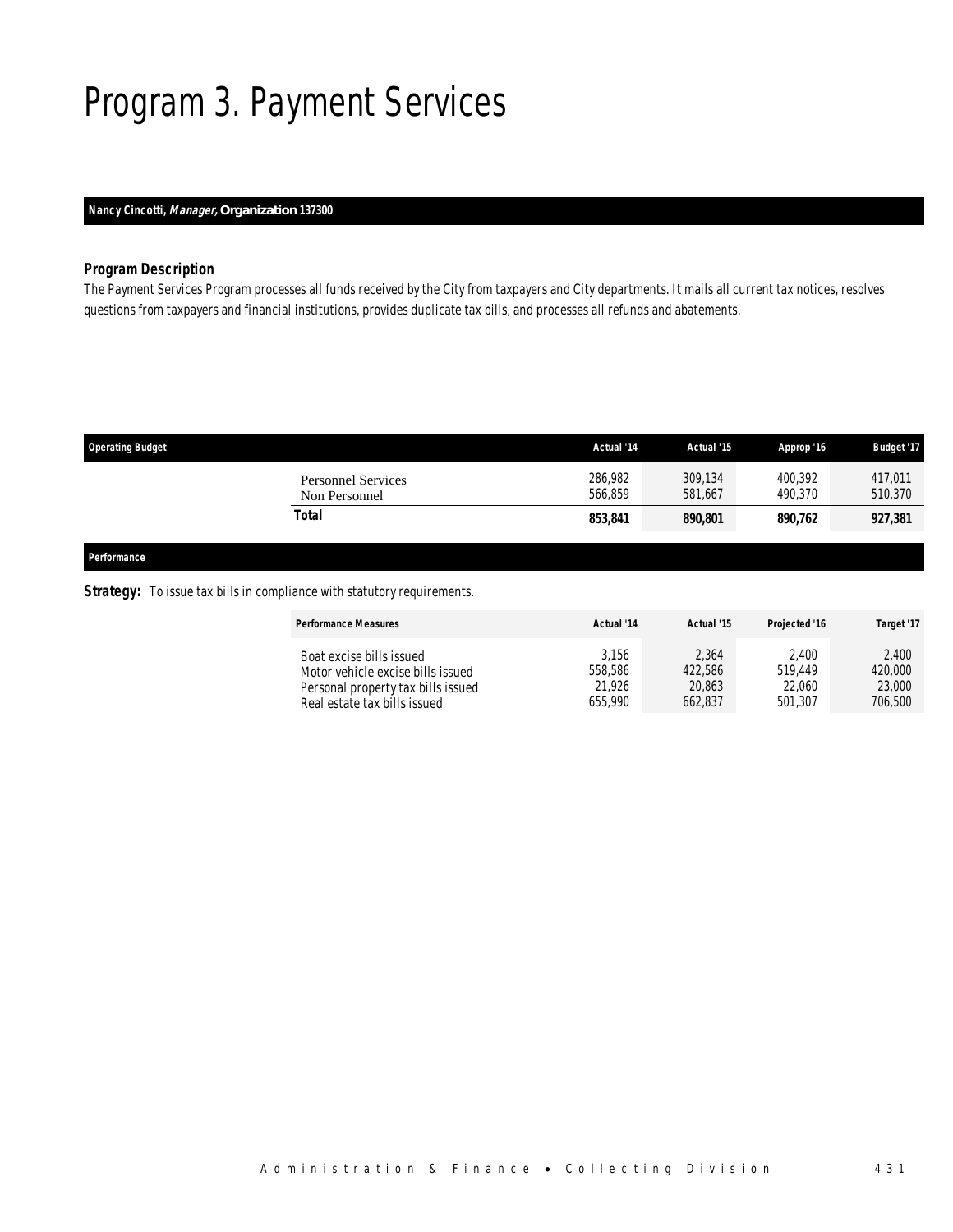# Program 4. Accounting/Quality Control

### *Robinson Butterworth, Manager, Organization 137400*

### *Program Description*

The Accounting/Special Assessments Program is responsible for maintaining the books of the Collecting Division, as well as managing the database used for controlling Collecting Division activities.

| <b>Operating Budget</b>                    | Actual '14     | Actual '15     | Approp '16            | <b>Budget '17</b> |
|--------------------------------------------|----------------|----------------|-----------------------|-------------------|
| <b>Personnel Services</b><br>Non Personnel | 322,186<br>363 | 343,288<br>475 | 349,387<br>',283      | 363,672<br>1,283  |
| Total                                      | 322,549        | 343,763        | <i><b>350,670</b></i> | 364,955           |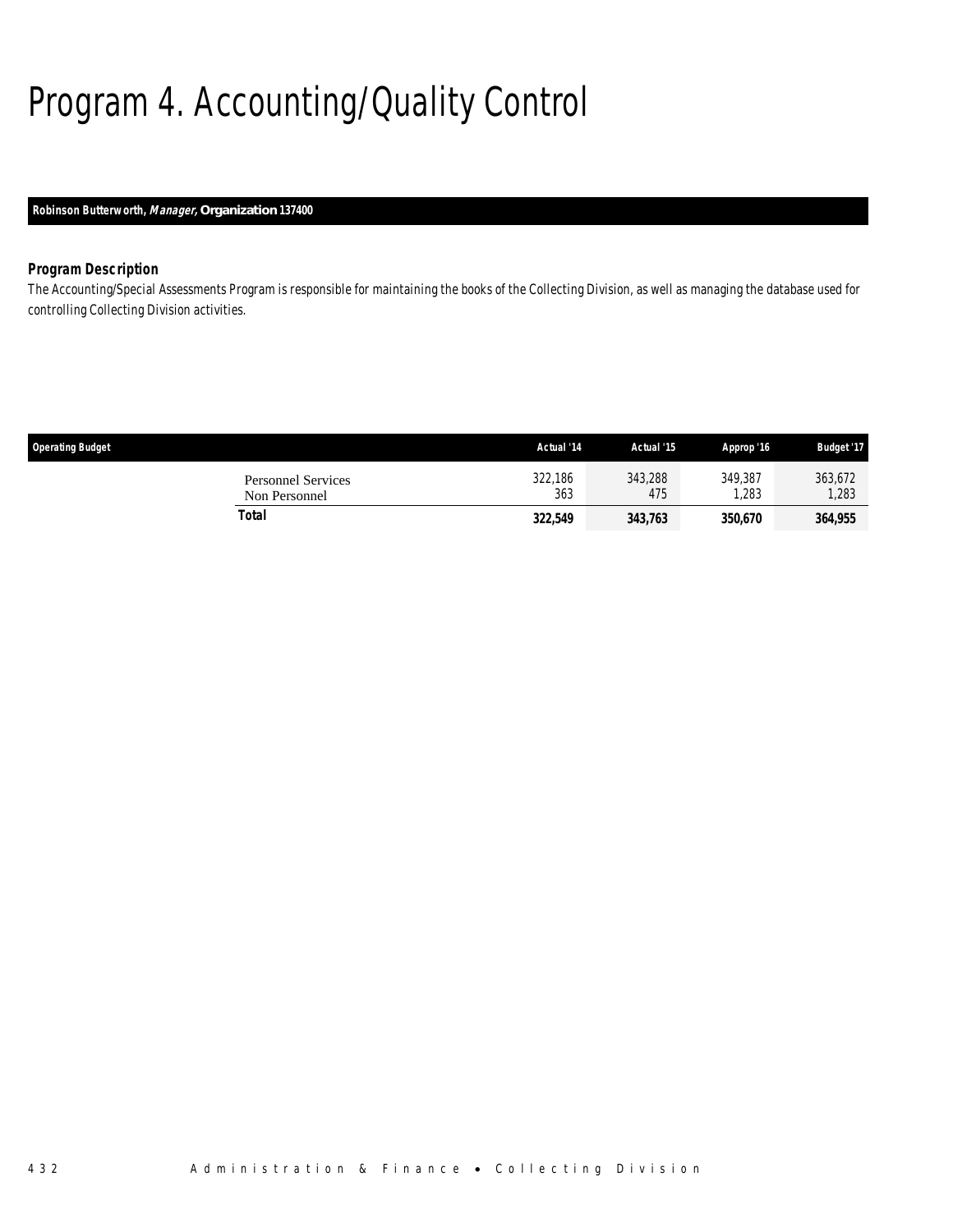# Unemployment Compensation Operating Budget

*Appropriation 199* 

#### *Department Mission*

The Unemployment Compensation appropriation provides funds to carry out provisions of the Massachusetts Unemployment Security Law, MGLA c. 151A, as it pertains to former City and County employees. The appropriation facilitates payment of unemployment claims.

| <b>Operating Budget</b> | Program Name              | Total Actual '14 | <b>Total Actual '15</b> | Total Approp '16      | Total Budget '17 |
|-------------------------|---------------------------|------------------|-------------------------|-----------------------|------------------|
|                         | Unemployment Compensation | 34.736           | 34.251                  | 350,000               | 350,000          |
|                         | Total                     | 34,736           | 34,251                  | <i><b>350.000</b></i> | <i>350,000</i>   |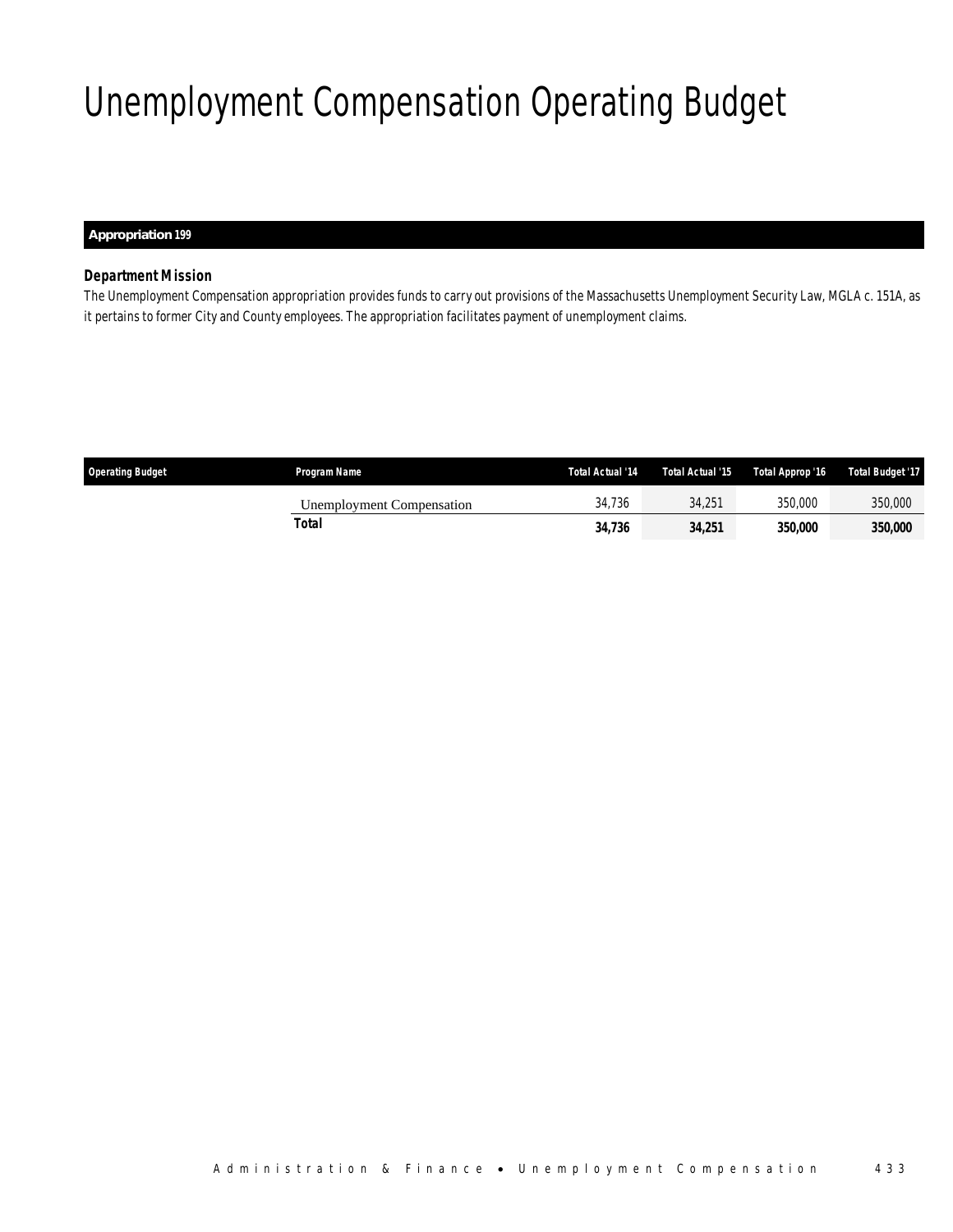434 Administration & Finance • Unemployment Compensation